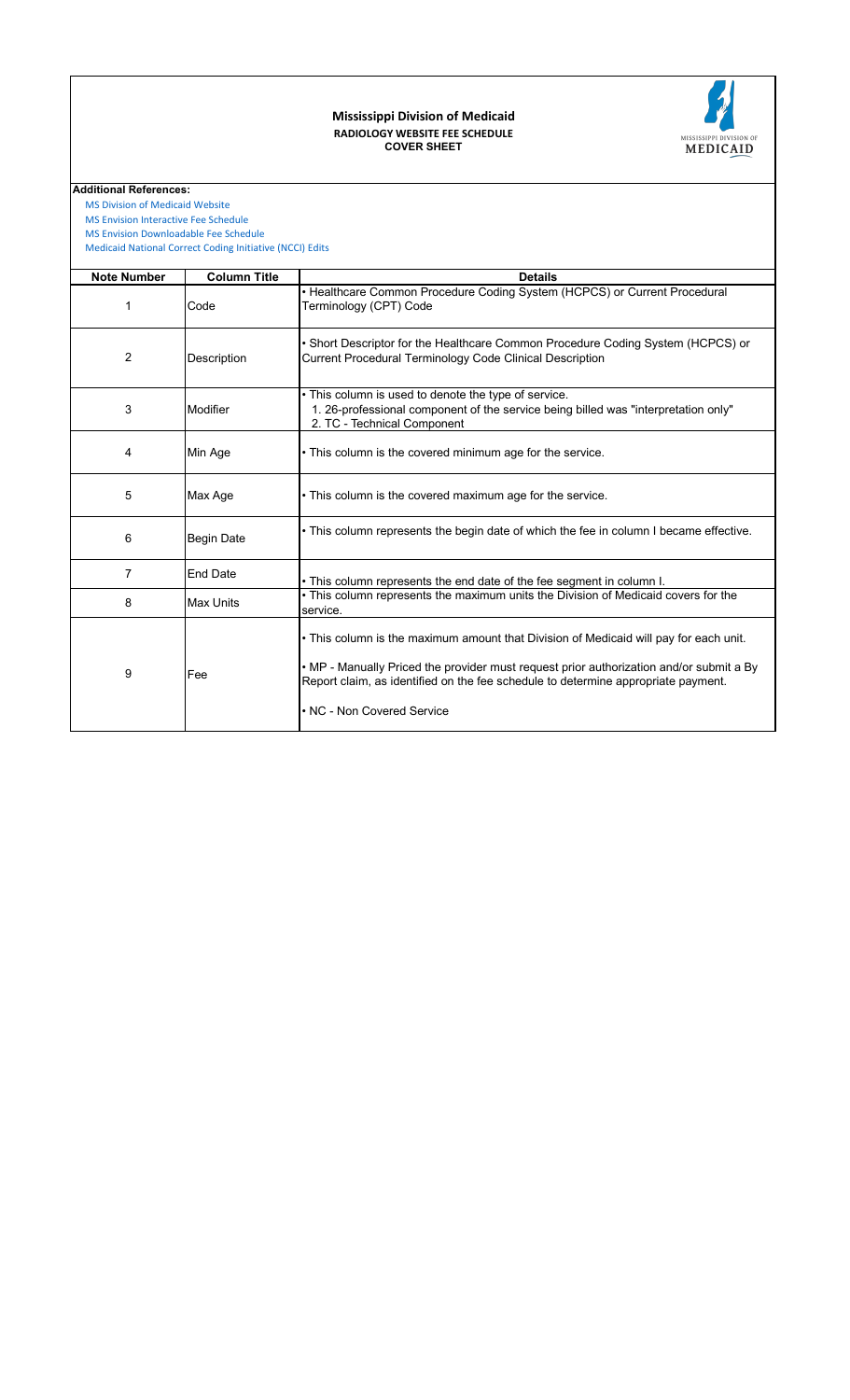Print Date: APRIL 5**, 2022**



The fee schedules located on the Mississippi Medicaid website are prepared to assist Medicaid providers and are not intended to grant rights or impose obligations. Every effort is made to assure the accuracy of the information within the fee schedules as of the date they are posted. Medicaid makes no guarantee that this compilation of fee schedule information is error-free and will bear no responsibility or liability for the results or consequences of the use of these schedules.

\*\*Units are subject to change upon Agency review.\*\*

\*\*Price does not include cutbacks, assessment fees, etc. Payment is not guaranteed\*\*

| Code  | <b>Description</b>                      | <b>Modifier</b> | <b>Min Age</b> | <b>Max Age</b> | <b>Begin Date</b> | <b>End Date</b> | <b>Max</b><br><b>Units</b> | Fee       |
|-------|-----------------------------------------|-----------------|----------------|----------------|-------------------|-----------------|----------------------------|-----------|
| 70010 | <b>CONTRAST X-RAY OF BRAIN</b>          |                 | 0              | 999            | 7/1/2020          | 12/31/9999      | $\mathbf{1}$               | 51.56     |
| 70015 | <b>CONTRAST X-RAY OF BRAIN</b>          |                 | 0              | 999            | 7/1/2020          | 12/31/9999      | $\mathbf{1}$               | 132.70    |
| 70015 | <b>CONTRAST X-RAY OF BRAIN</b>          | <b>TC</b>       | 0              | 999            | 7/1/2020          | 12/31/9999      | $\mathbf{1}$               | 80.80     |
| 70015 | CONTRAST X-RAY OF BRAIN                 | 26              | 0              | 999            | 7/1/2020          | 12/31/9999      | $\mathbf 1$                | 51.05     |
| 70030 | X-RAY EYE FOR FOREIGN BODY              |                 | 0              | 999            | 7/1/2020          | 12/31/9999      | $\overline{2}$             | 24.64     |
| 70030 | X-RAY EYE FOR FOREIGN BODY              | <b>TC</b>       | 0              | 999            | 7/1/2020          | 12/31/9999      | $\overline{2}$             | 17.41     |
| 70030 | X-RAY EYE FOR FOREIGN BODY              | 26              | 0              | 999            | 7/1/2020          | 12/31/9999      | $\overline{2}$             | 7.24      |
| 70100 | X-RAY EXAM OF JAW                       |                 | 0              | 999            | 7/1/2020          | 12/31/9999      | $\overline{2}$             | 29.13     |
| 70100 | X-RAY EXAM OF JAW                       | TC              | 0              | 999            | 7/1/2020          | 12/31/9999      | $\overline{2}$             | 21.30     |
| 70100 | X-RAY EXAM OF JAW                       | 26              | 0              | 999            | 7/1/2020          | 12/31/9999      | $\overline{2}$             | 7.83      |
| 70110 | X-RAY EXAM OF JAW                       |                 | 0              | 999            | 7/1/2020          | 12/31/9999      | $\overline{2}$             | 33.86     |
| 70110 | X-RAY EXAM OF JAW                       | <b>TC</b>       | 0              | 999            | 7/1/2020          | 12/31/9999      | $\overline{2}$             | 22.97     |
| 70110 | X-RAY EXAM OF JAW                       | 26              | 0              | 999            | 7/1/2020          | 12/31/9999      | $\overline{2}$             | 10.89     |
| 70120 | X-RAY EXAM OF MASTOIDS                  |                 | 0              | 999            | 7/1/2020          | 12/31/9999      | $\mathbf 1$                | 29.13     |
| 70120 | X-RAY EXAM OF MASTOIDS                  | <b>TC</b>       | 0              | 999            | 7/1/2020          | 12/31/9999      | $\mathbf{1}$               | 21.30     |
| 70120 | X-RAY EXAM OF MASTOIDS                  | 26              | 0              | 999            | 7/1/2020          | 12/31/9999      | $\mathbf{1}$               | 7.83      |
| 70130 | X-RAY EXAM OF MASTOIDS                  |                 | 0              | 999            | 7/1/2020          | 12/31/9999      | $\mathbf{1}$               | 47.73     |
| 70130 | X-RAY EXAM OF MASTOIDS                  | <b>TC</b>       | 0              | 999            | 7/1/2020          | 12/31/9999      | $\mathbf{1}$               | 32.98     |
| 70130 | X-RAY EXAM OF MASTOIDS                  | 26              | 0              | 999            | 7/1/2020          | 12/31/9999      | $\mathbf{1}$               | 14.75     |
| 70134 | X-RAY EXAM OF MIDDLE EAR                |                 | 0              | 999            | 7/1/2020          | 12/31/9999      | $\mathbf{1}$               | 45.33     |
| 70134 | X-RAY EXAM OF MIDDLE EAR                | <b>TC</b>       | 0              | 999            | 7/1/2020          | 12/31/9999      | $\mathbf{1}$               | 30.20     |
| 70134 | X-RAY EXAM OF MIDDLE EAR                | 26              | 0              | 999            | 7/1/2020          | 12/31/9999      | $\mathbf 1$                | 15.14     |
| 70140 | X-RAY EXAM OF FACIAL BONES              |                 | 0              | 999            | 7/1/2020          | 12/31/9999      | $\overline{2}$             | 25.00     |
| 70140 | X-RAY EXAM OF FACIAL BONES              | TC              | 0              | 999            | 7/1/2020          | 12/31/9999      | $\overline{2}$             | 16.30     |
| 70140 | X-RAY EXAM OF FACIAL BONES              | 26              | 0              | 999            | 7/1/2020          | 12/31/9999      | $\overline{2}$             | 8.70      |
| 70150 | X-RAY EXAM OF FACIAL BONES              |                 | 0              | 999            | 7/1/2020          | 12/31/9999      | $\mathbf{1}$               | 36.68     |
| 70150 | X-RAY EXAM OF FACIAL BONES              | <b>TC</b>       | 0              | 999            | 7/1/2020          | 12/31/9999      | $\mathbf{1}$               | 25.19     |
| 70150 | X-RAY EXAM OF FACIAL BONES              | 26              | 0              | 999            | 7/1/2020          | 12/31/9999      | $\mathbf{1}$               | 11.48     |
| 70160 | X-RAY EXAM OF NASAL BONES               |                 | 0              | 999            | 7/1/2020          | 12/31/9999      | $\mathbf{1}$               | 28.82     |
| 70160 | X-RAY EXAM OF NASAL BONES               | TC              | 0              | 999            | 7/1/2020          | 12/31/9999      | $\mathbf{1}$               | 21.30     |
| 70160 | X-RAY EXAM OF NASAL BONES               | 26              | 0              | 999            | 7/1/2020          | 12/31/9999      | $\mathbf 1$                | 7.52      |
| 70170 | X-RAY EXAM OF TEAR DUCT                 |                 | 0              | 999            | 7/1/2020          | 12/31/9999      | $\overline{2}$             | 43.57     |
| 70170 | X-RAY EXAM OF TEAR DUCT                 | <b>TC</b>       | 0              | 999            | 7/1/2020          | 12/31/9999      | $\overline{2}$             | 30.60     |
| 70170 | X-RAY EXAM OF TEAR DUCT                 | 26              | 0              | 999            | 7/1/2020          | 12/31/9999      | $\overline{2}$             | 12.75     |
| 70190 | X-RAY EXAM OF EYE SOCKETS               |                 | 0              | 999            | 7/1/2020          | 12/31/9999      | $\mathbf{1}$               | 30.65     |
| 70190 | X-RAY EXAM OF EYE SOCKETS               | <b>TC</b>       | 0              | 999            | 7/1/2020          | 12/31/9999      | $\mathbf{1}$               | 21.02     |
| 70190 | X-RAY EXAM OF EYE SOCKETS               | 26              | 0              | 999            | 7/1/2020          | 12/31/9999      | 1                          | 9.62      |
| 70200 | X-RAY EXAM OF EYE SOCKETS               |                 | 0              | 999            | 7/1/2020          | 12/31/9999      | 2                          | 37.31     |
| 70200 | X-RAY EXAM OF EYE SOCKETS               | ТC              | 0              | 999            | 7/1/2020          | 12/31/9999      | $\overline{2}$             | 25.19     |
| 70200 | X-RAY EXAM OF EYE SOCKETS               | 26              | 0              | 999            | 7/1/2020          | 12/31/9999      | 2                          | 12.12     |
| 7020F | MAMM BRST IMG INTL DB ABN INPRT RT      |                 | 0              | 999            | 1/1/2009          | 12/31/9999      | $\mathbf{1}$               | <b>NC</b> |
| 70210 | X-RAY EXAM OF SINUSES                   |                 | 0              | 999            | 7/1/2020          | 12/31/9999      | 1                          | 24.64     |
| 70210 | X-RAY EXAM OF SINUSES                   | ТC              | 0              | 999            | 7/1/2020          | 12/31/9999      | $\mathbf{1}$               | 17.13     |
| 70210 | X-RAY EXAM OF SINUSES                   | 26              | 0              | 999            | 7/1/2020          | 12/31/9999      | $\mathbf{1}$               | 7.52      |
| 70220 | X-RAY EXAM OF SINUSES                   |                 | 0              | 999            | 7/1/2020          | 12/31/9999      | $\mathbf{1}$               | 29.30     |
| 70220 | X-RAY EXAM OF SINUSES                   | ТC              | 0              | 999            | 7/1/2020          | 12/31/9999      | 1                          | 19.63     |
| 70220 | X-RAY EXAM OF SINUSES                   | 26              | 0              | 999            | 7/1/2020          | 12/31/9999      | $\mathbf{1}$               | 9.66      |
| 70240 | X-RAY EXAM, PITUITARY SADDLE            |                 | 0              | 999            | 7/1/2020          | 12/31/9999      | $\mathbf{1}$               | 26.67     |
| 70240 | X-RAY EXAM, PITUITARY SADDLE            | TC              | 0              | 999            | 7/1/2020          | 12/31/9999      | $\mathbf{1}$               | 18.24     |
| 70240 | X-RAY EXAM, PITUITARY SADDLE            | 26              | 0              | 999            | 7/1/2020          | 12/31/9999      | $\mathbf{1}$               | 8.43      |
| 70250 | RAD EXAM SKULL; LESS THAN 4 VIEWS RADIO |                 | 0              | 999            | 7/1/2020          | 12/31/9999      | $\overline{2}$             | 28.30     |
| 70250 | RAD EXAM SKULL; LESS THAN 4 VIEWS RADIO | TC              | 0              | 999            | 7/1/2020          | 12/31/9999      | $\overline{2}$             | 19.63     |
| 70250 | RAD EXAM SKULL; LESS THAN 4 VIEWS RADIO | 26              | 0              | 999            | 7/1/2020          | 12/31/9999      | $\overline{2}$             | 8.67      |
| 7025F | PT INFO REMINF SYS W/ DT NEXT MAMMO     |                 | 0              | 999            | 1/1/2009          | 12/31/9999      | $\mathbf{1}$               | <b>NC</b> |
| 70260 | RAD EXAM SKULL; CMPL MINI 4 VIEWS RADIO |                 | 0              | 999            | 7/1/2020          | 12/31/9999      | 1                          | 35.37     |
| 70260 | RAD EXAM SKULL; CMPL MINI 4 VIEWS RADIO | ТC              | 0              | 999            | 7/1/2020          | 12/31/9999      | $\mathbf{1}$               | 22.97     |
| 70260 | RAD EXAM SKULL; CMPL MINI 4 VIEWS RADIO | 26              | 0              | 999            | 7/1/2020          | 12/31/9999      | $\mathbf{1}$               | 12.40     |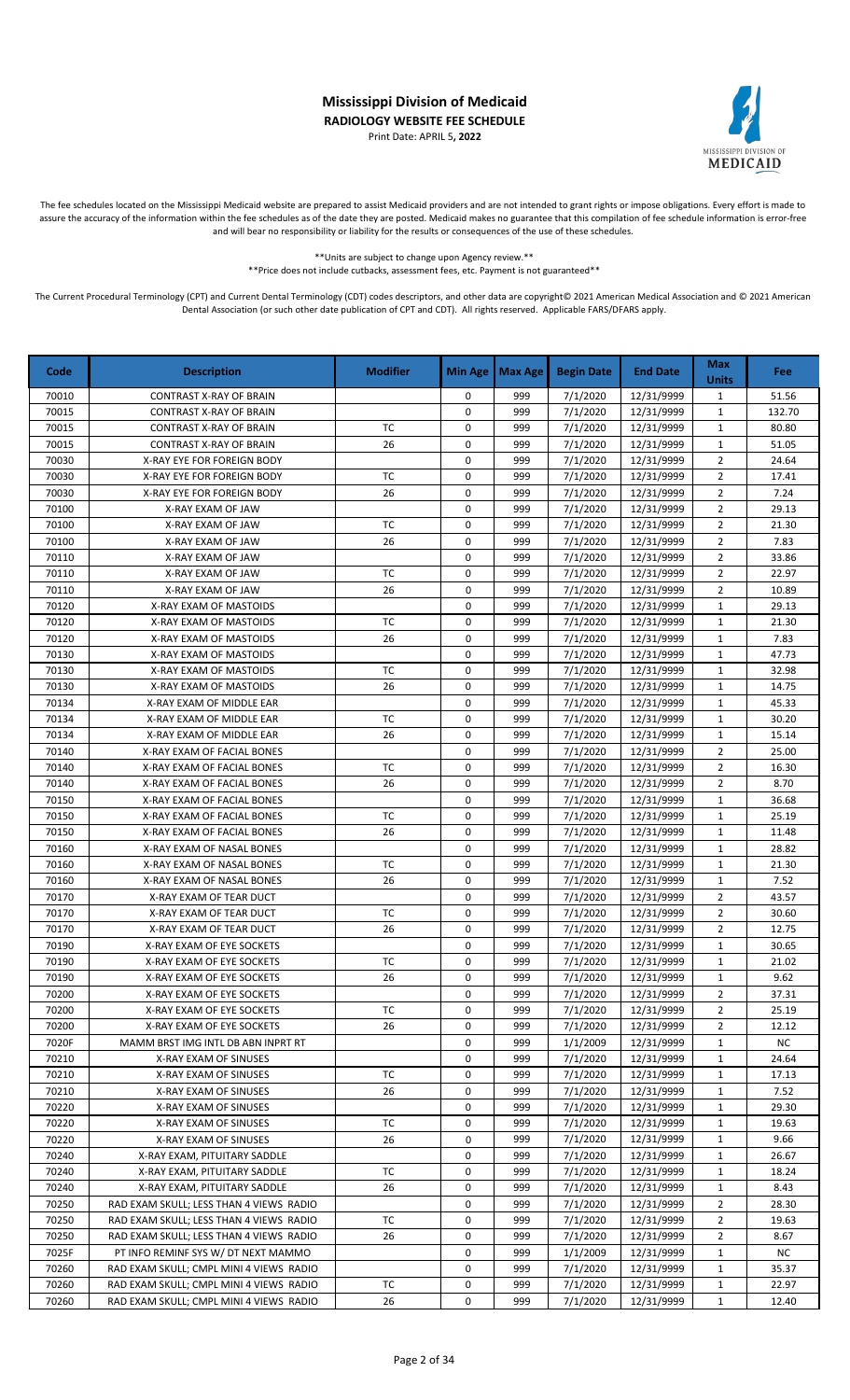Print Date: APRIL 5**, 2022**



The fee schedules located on the Mississippi Medicaid website are prepared to assist Medicaid providers and are not intended to grant rights or impose obligations. Every effort is made to assure the accuracy of the information within the fee schedules as of the date they are posted. Medicaid makes no guarantee that this compilation of fee schedule information is error-free and will bear no responsibility or liability for the results or consequences of the use of these schedules.

> \*\*Units are subject to change upon Agency review.\*\* \*\*Price does not include cutbacks, assessment fees, etc. Payment is not guaranteed\*\*

| Code  | <b>Description</b>           | <b>Modifier</b> | <b>Min Age</b> | <b>Max Age</b> | <b>Begin Date</b> | <b>End Date</b> | <b>Max</b><br><b>Units</b> | Fee    |
|-------|------------------------------|-----------------|----------------|----------------|-------------------|-----------------|----------------------------|--------|
| 70300 | X-RAY EXAM OF TEETH          |                 | 0              | 999            | 7/1/2020          | 12/31/9999      | $\mathbf{1}$               | 11.03  |
| 70300 | X-RAY EXAM OF TEETH          | TC              | 0              | 999            | 7/1/2020          | 12/31/9999      | $\mathbf 1$                | 6.28   |
| 70300 | X-RAY EXAM OF TEETH          | 26              | 0              | 999            | 7/1/2020          | 12/31/9999      | $\mathbf{1}$               | 4.73   |
| 70310 | X-RAY EXAM OF TEETH          |                 | 0              | 999            | 7/1/2020          | 12/31/9999      | $\mathbf{1}$               | 31.00  |
| 70310 | X-RAY EXAM OF TEETH          | <b>TC</b>       | 0              | 999            | 7/1/2020          | 12/31/9999      | $\mathbf{1}$               | 24.35  |
| 70310 | X-RAY EXAM OF TEETH          | 26              | 0              | 999            | 7/1/2020          | 12/31/9999      | $\mathbf{1}$               | 6.64   |
| 70320 | FULL MOUTH X-RAY OF TEETH    |                 | 0              | 999            | 7/1/2020          | 12/31/9999      | $\mathbf{1}$               | 44.03  |
| 70320 | FULL MOUTH X-RAY OF TEETH    | <b>TC</b>       | 0              | 999            | 7/1/2020          | 12/31/9999      | $\mathbf{1}$               | 34.09  |
| 70320 | FULL MOUTH X-RAY OF TEETH    | 26              | 0              | 999            | 7/1/2020          | 12/31/9999      | $\mathbf{1}$               | 9.94   |
| 70328 | X-RAY EXAM OF JAW JOINT      |                 | 0              | 999            | 7/1/2020          | 12/31/9999      | $\mathbf{1}$               | 26.63  |
| 70328 | X-RAY EXAM OF JAW JOINT      | <b>TC</b>       | 0              | 999            | 7/1/2020          | 12/31/9999      | $\mathbf{1}$               | 18.80  |
| 70328 | X-RAY EXAM OF JAW JOINT      | 26              | 0              | 999            | 7/1/2020          | 12/31/9999      | $\mathbf 1$                | 7.83   |
| 70330 | X-RAY EXAM OF JAW JOINTS     |                 | 0              | 999            | 7/1/2020          | 12/31/9999      | $\mathbf{1}$               | 41.05  |
| 70330 | X-RAY EXAM OF JAW JOINTS     | <b>TC</b>       | 0              | 999            | 7/1/2020          | 12/31/9999      | $\mathbf{1}$               | 30.47  |
| 70330 | X-RAY EXAM OF JAW JOINTS     | 26              | 0              | 999            | 7/1/2020          | 12/31/9999      | $\mathbf{1}$               | 10.58  |
| 70332 | X-RAY EXAM OF JAW JOINT      |                 | 0              | 999            | 7/1/2020          | 12/31/9999      | $\overline{2}$             | 65.38  |
| 70332 | X-RAY EXAM OF JAW JOINT      | <b>TC</b>       | 0              | 999            | 7/1/2020          | 12/31/9999      | $\overline{2}$             | 42.16  |
| 70332 | X-RAY EXAM OF JAW JOINT      | 26              | 0              | 999            | 7/1/2020          | 12/31/9999      | $\overline{2}$             | 23.22  |
| 70336 | MAGNETIC IMAGE, JAW JOINT    |                 | 0              | 999            | 7/1/2020          | 12/31/9999      | $\mathbf{1}$               | 246.11 |
| 70336 | MAGNETIC IMAGE. JAW JOINT    | <b>TC</b>       | 0              | 999            | 7/1/2020          | 12/31/9999      | $\mathbf{1}$               | 182.73 |
| 70336 | MAGNETIC IMAGE, JAW JOINT    | 26              | 0              | 999            | 7/1/2020          | 12/31/9999      | $\mathbf{1}$               | 63.38  |
| 70350 | X-RAY HEAD FOR ORTHODONTIA   |                 | 0              | 999            | 7/1/2020          | 12/31/9999      | $\mathbf{1}$               | 14.08  |
| 70350 | X-RAY HEAD FOR ORTHODONTIA   | 26              | 0              | 999            | 7/1/2020          | 12/31/9999      | $\mathbf{1}$               | 7.79   |
| 70350 | X-RAY HEAD FOR ORTHODONTIA   | <b>TC</b>       | 0              | 999            | 7/1/2020          | 12/31/9999      | $\mathbf{1}$               | 6.28   |
| 70355 | PANORAMIC X-RAY OF JAWS      |                 | 0              | 999            | 7/1/2020          | 12/31/9999      | $\mathbf{1}$               | 15.59  |
| 70355 | PANORAMIC X-RAY OF JAWS      | 26              | 0              | 999            | 7/1/2020          | 12/31/9999      | $\mathbf{1}$               | 9.03   |
| 70355 | PANORAMIC X-RAY OF JAWS      | TC              | 0              | 999            | 7/1/2020          | 12/31/9999      | $\mathbf{1}$               | 6.56   |
| 70360 | X-RAY EXAM OF NECK           |                 | 0              | 999            | 7/1/2020          | 12/31/9999      | $\overline{2}$             | 24.41  |
| 70360 | X-RAY EXAM OF NECK           | <b>TC</b>       | 0              | 999            | 7/1/2020          | 12/31/9999      | $\overline{2}$             | 16.57  |
| 70360 | X-RAY EXAM OF NECK           | 26              | 0              | 999            | 7/1/2020          | 12/31/9999      | $\overline{2}$             | 7.83   |
| 70370 | THROAT X-RAY & FLUOROSCOPY   |                 | 0              | 999            | 7/1/2020          | 12/31/9999      | $\mathbf{1}$               | 70.28  |
| 70370 | THROAT X-RAY & FLUOROSCOPY   | <b>TC</b>       | 0              | 999            | 7/1/2020          | 12/31/9999      | $\mathbf{1}$               | 57.45  |
| 70370 | THROAT X-RAY & FLUOROSCOPY   | 26              | 0              | 999            | 7/1/2020          | 12/31/9999      | $\mathbf{1}$               | 12.83  |
| 70371 | SPEECH EVALUATION, COMPLEX   |                 | 0              | 999            | 7/1/2020          | 12/31/9999      | $\mathbf{1}$               | 86.81  |
| 70371 | SPEECH EVALUATION, COMPLEX   | <b>TC</b>       | 0              | 999            | 7/1/2020          | 12/31/9999      | $\mathbf{1}$               | 50.49  |
| 70371 | SPEECH EVALUATION, COMPLEX   | 26              | 0              | 999            | 7/1/2020          | 12/31/9999      | $\mathbf{1}$               | 36.32  |
| 70380 | X-RAY EXAM OF SALIVARY GLAND |                 | 0              | 999            | 7/1/2020          | 12/31/9999      | $\overline{2}$             | 28.54  |
| 70380 | X-RAY EXAM OF SALIVARY GLAND | ТC              | 0              | 999            | 7/1/2020          | 12/31/9999      | $\overline{2}$             | 21.30  |
| 70380 | X-RAY EXAM OF SALIVARY GLAND | 26              | 0              | 999            | 7/1/2020          | 12/31/9999      | 2                          | 7.24   |
| 70390 | X-RAY EXAM OF SALIVARY DUCT  |                 | 0              | 999            | 7/1/2020          | 12/31/9999      | $\overline{2}$             | 89.04  |
| 70390 | X-RAY EXAM OF SALIVARY DUCT  | <b>TC</b>       | 0              | 999            | 7/1/2020          | 12/31/9999      | $\overline{2}$             | 72.74  |
| 70390 | X-RAY EXAM OF SALIVARY DUCT  | 26              | 0              | 999            | 7/1/2020          | 12/31/9999      | 2                          | 16.30  |
| 70450 | CT HEAD/BRAIN W/O DYE        |                 | 0              | 999            | 7/1/2020          | 12/31/9999      | 3                          | 93.08  |
| 70450 | CT HEAD/BRAIN W/O DYE        | ТC              | 0              | 999            | 7/1/2020          | 12/31/9999      | 3                          | 56.61  |
| 70450 | CT HEAD/BRAIN W/O DYE        | 26              | 0              | 999            | 7/1/2020          | 12/31/9999      | 3                          | 36.47  |
| 70460 | CT HEAD/BRAIN W/DYE          |                 | 0              | 999            | 7/1/2020          | 12/31/9999      | $\mathbf{1}$               | 131.45 |
| 70460 | CT HEAD/BRAIN W/DYE          | <b>TC</b>       | 0              | 999            | 7/1/2020          | 12/31/9999      | $\mathbf{1}$               | 83.03  |
| 70460 | CT HEAD/BRAIN W/DYE          | 26              | 0              | 999            | 7/1/2020          | 12/31/9999      | $\mathbf{1}$               | 48.42  |
| 70470 | CT HEAD/BRAIN W/O&W DYE      |                 | 0              | 999            | 7/1/2020          | 12/31/9999      | $\overline{2}$             | 153.86 |
| 70470 | CT HEAD/BRAIN W/O&W DYE      | <b>TC</b>       | 0              | 999            | 7/1/2020          | 12/31/9999      | 2                          | 99.42  |
| 70470 | CT HEAD/BRAIN W/O&W DYE      | 26              | 0              | 999            | 7/1/2020          | 12/31/9999      | $\overline{2}$             | 54.42  |
| 70480 | CT ORBIT/EAR/FOSSA W/O DYE   |                 | 0              | 999            | 7/1/2020          | 12/31/9999      | $\mathbf{1}$               | 161.12 |
| 70480 | CT ORBIT/EAR/FOSSA W/O DYE   | TC              | 0              | 999            | 7/1/2020          | 12/31/9999      | $\mathbf{1}$               | 106.38 |
| 70480 | CT ORBIT/EAR/FOSSA W/O DYE   | 26              | 0              | 999            | 7/1/2020          | 12/31/9999      | $\mathbf{1}$               | 54.75  |
| 70481 | CT ORBIT/EAR/FOSSA W/DYE     |                 | 0              | 999            | 7/1/2020          | 12/31/9999      | $\mathbf{1}$               | 178.70 |
| 70481 | CT ORBIT/EAR/FOSSA W/DYE     | TC              | 0              | 999            | 7/1/2020          | 12/31/9999      | $\mathbf{1}$               | 130.29 |
| 70481 | CT ORBIT/EAR/FOSSA W/DYE     | 26              | 0              | 999            | 7/1/2020          | 12/31/9999      | $\mathbf{1}$               | 48.42  |
|       |                              |                 |                |                |                   |                 |                            |        |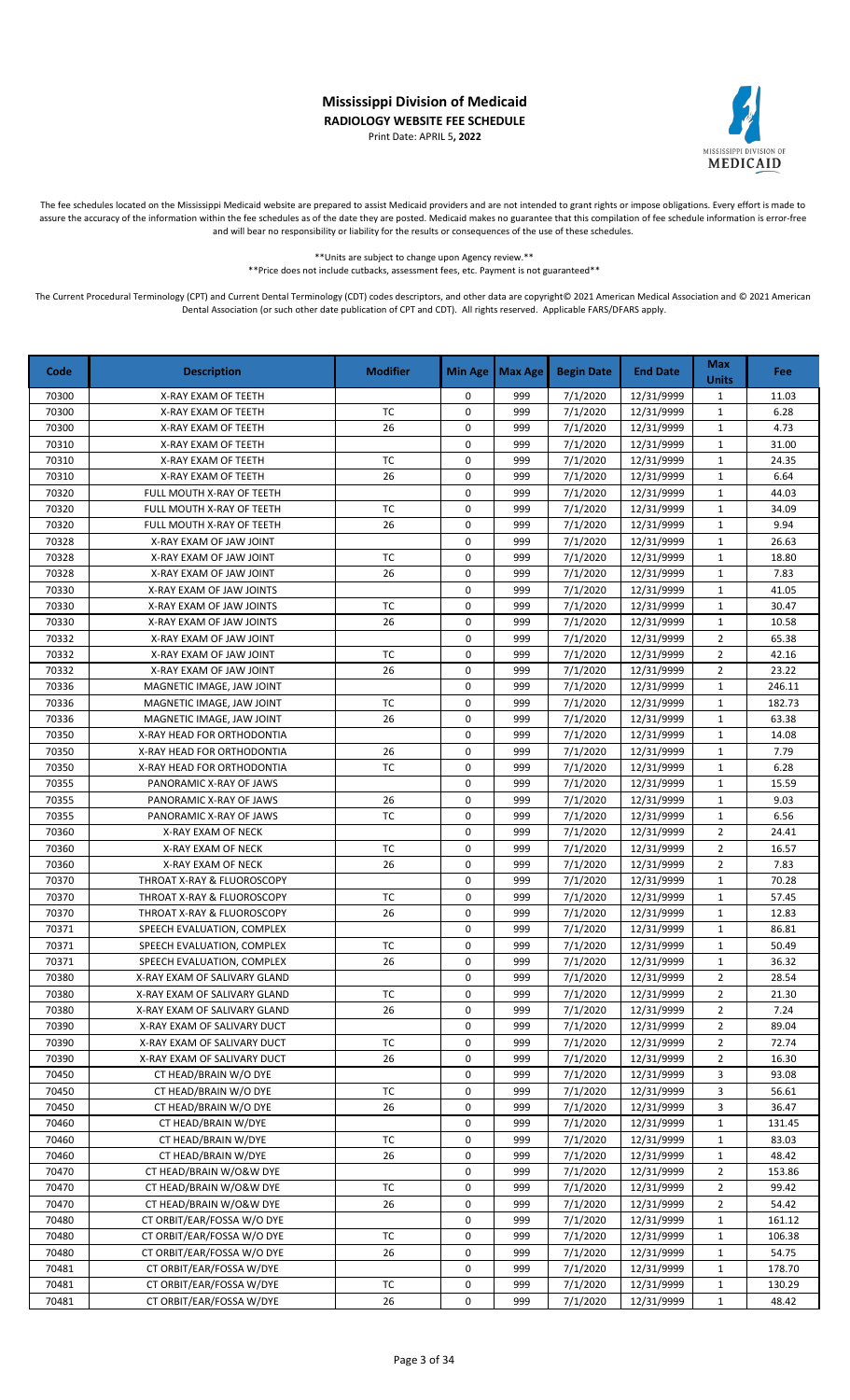Print Date: APRIL 5**, 2022**



The fee schedules located on the Mississippi Medicaid website are prepared to assist Medicaid providers and are not intended to grant rights or impose obligations. Every effort is made to assure the accuracy of the information within the fee schedules as of the date they are posted. Medicaid makes no guarantee that this compilation of fee schedule information is error-free and will bear no responsibility or liability for the results or consequences of the use of these schedules.

> \*\*Units are subject to change upon Agency review.\*\* \*\*Price does not include cutbacks, assessment fees, etc. Payment is not guaranteed\*\*

| Code  | <b>Description</b>                   | <b>Modifier</b> | <b>Min Age</b> | Max Age | <b>Begin Date</b> | <b>End Date</b> | <b>Max</b><br><b>Units</b> | Fee    |
|-------|--------------------------------------|-----------------|----------------|---------|-------------------|-----------------|----------------------------|--------|
| 70482 | CT ORBIT/EAR/FOSSA W/O&W DYE         |                 | 0              | 999     | 7/1/2020          | 12/31/9999      | $\mathbf{1}$               | 197.96 |
| 70482 | CT ORBIT/EAR/FOSSA W/O&W DYE         | TC              | 0              | 999     | 7/1/2020          | 12/31/9999      | $\mathbf{1}$               | 143.80 |
| 70482 | CT ORBIT/EAR/FOSSA W/O&W DYE         | 26              | 0              | 999     | 7/1/2020          | 12/31/9999      | $\mathbf{1}$               | 54.14  |
| 70486 | CT MAXILLOFACIAL W/O DYE             |                 | 0              | 999     | 7/1/2020          | 12/31/9999      | 1                          | 111.71 |
| 70486 | CT MAXILLOFACIAL W/O DYE             | TC              | 0              | 999     | 7/1/2020          | 12/31/9999      | $\mathbf{1}$               | 74.96  |
| 70486 | CT MAXILLOFACIAL W/O DYE             | 26              | 0              | 999     | 7/1/2020          | 12/31/9999      | $\mathbf{1}$               | 36.75  |
| 70487 | CT MAXILLOFACIAL W/DYE               |                 | 0              | 999     | 7/1/2020          | 12/31/9999      | $\mathbf{1}$               | 134.51 |
| 70487 | CT MAXILLOFACIAL W/DYE               | <b>TC</b>       | 0              | 999     | 7/1/2020          | 12/31/9999      | $\mathbf{1}$               | 86.09  |
| 70487 | CT MAXILLOFACIAL W/DYE               | 26              | 0              | 999     | 7/1/2020          | 12/31/9999      | $\mathbf{1}$               | 48.42  |
| 70488 | CT MAXILLOFACIAL W/O&W DYE           |                 | 0              | 999     | 7/1/2020          | 12/31/9999      | $\mathbf{1}$               | 163.58 |
| 70488 | CT MAXILLOFACIAL W/O&W DYE           | <b>TC</b>       | 0              | 999     | 7/1/2020          | 12/31/9999      | $\mathbf{1}$               | 109.16 |
| 70488 | CT MAXILLOFACIAL W/O&W DYE           | 26              | 0              | 999     | 7/1/2020          | 12/31/9999      | $\mathbf{1}$               | 54.42  |
| 70490 | CT SOFT TISSUE NECK W/O DYE          |                 | 0              | 999     | 7/1/2020          | 12/31/9999      | $\mathbf 1$                | 133.04 |
| 70490 | CT SOFT TISSUE NECK W/O DYE          | TC              | 0              | 999     | 7/1/2020          | 12/31/9999      | $\mathbf{1}$               | 78.02  |
| 70490 | CT SOFT TISSUE NECK W/O DYE          | 26              | 0              | 999     | 7/1/2020          | 12/31/9999      | $\mathbf{1}$               | 55.03  |
| 70491 | CT SOFT TISSUE NECK W/DYE            |                 | 0              | 999     | 7/1/2020          | 12/31/9999      | $\mathbf{1}$               | 163.19 |
| 70491 | CT SOFT TISSUE NECK W/DYE            | TC              | 0              | 999     | 7/1/2020          | 12/31/9999      | $\mathbf 1$                | 103.88 |
| 70491 | CT SOFT TISSUE NECK W/DYE            | 26              | 0              | 999     | 7/1/2020          | 12/31/9999      | $\mathbf{1}$               | 59.31  |
| 70492 | CT SFT TSUE NCK W/O & W/DYE          |                 | 0              | 999     | 7/1/2020          | 12/31/9999      | $\mathbf 1$                | 196.89 |
| 70492 | CT SFT TSUE NCK W/O & W/DYE          | TC              | 0              | 999     | 7/1/2020          | 12/31/9999      | $\mathbf{1}$               | 127.23 |
| 70492 | CT SFT TSUE NCK W/O & W/DYE          | 26              | 0              | 999     | 7/1/2020          | 12/31/9999      | $\mathbf{1}$               | 69.67  |
| 70496 | CT HEAD W/CONTRAST                   |                 | 0              | 999     | 7/1/2020          | 12/31/9999      | $\overline{2}$             | 237.90 |
| 70496 | CT HEAD W/CONTRAST                   | TC              | 0              | 999     | 7/1/2020          | 12/31/9999      | $\overline{2}$             | 162.99 |
| 70496 | CT HEAD W/CONTRAST                   | 26              | $\mathbf 0$    | 999     | 7/1/2020          | 12/31/9999      | $\overline{2}$             | 74.91  |
| 70498 | CT NECK W/CONTRAST                   |                 | 0              | 999     | 7/1/2020          | 12/31/9999      | $\overline{2}$             | 237.62 |
| 70498 | CT NECK W/CONTRAST                   | <b>TC</b>       | 0              | 999     | 7/1/2020          | 12/31/9999      | $\overline{2}$             | 162.71 |
| 70498 | CT NECK W/CONTRAST                   | 26              | 0              | 999     | 7/1/2020          | 12/31/9999      | $\overline{2}$             | 74.91  |
| 70540 | MRI ORBIT FACE &/OR NECK WO CONTRAST |                 | 0              | 999     | 7/1/2020          | 12/31/9999      | $\mathbf{1}$               | 208.56 |
| 70540 | MRI ORBIT FACE &/OR NECK WO CONTRAST | TC              | 0              | 999     | 7/1/2020          | 12/31/9999      | $\mathbf{1}$               | 151.03 |
| 70540 | MRI ORBIT FACE &/OR NECK WO CONTRAST | 26              | 0              | 999     | 7/1/2020          | 12/31/9999      | $\mathbf 1$                | 57.52  |
| 70542 | MRI ORBIT/FACE/NECK W/DYE            |                 | 0              | 999     | 7/1/2020          | 12/31/9999      | $\mathbf{1}$               | 247.67 |
| 70542 | MRI ORBIT/FACE/NECK W/DYE            | <b>TC</b>       | 0              | 999     | 7/1/2020          | 12/31/9999      | $\mathbf{1}$               | 178.00 |
| 70542 | MRI ORBIT/FACE/NECK W/DYE            | 26              | 0              | 999     | 7/1/2020          | 12/31/9999      | $\mathbf{1}$               | 69.67  |
| 70543 | MRI ORBT/FAC/NCK W/O&W DYE           |                 | 0              | 999     | 7/1/2020          | 12/31/9999      | $\mathbf{1}$               | 312.05 |
| 70543 | MRI ORBT/FAC/NCK W/O&W DYE           | TC              | 0              | 999     | 7/1/2020          | 12/31/9999      | $\mathbf{1}$               | 220.27 |
| 70543 | MRI ORBT/FAC/NCK W/O&W DYE           | 26              | 0              | 999     | 7/1/2020          | 12/31/9999      | $\mathbf{1}$               | 91.78  |
| 70544 | MR ANGIOGRAPHY HEAD W/O DYE          |                 | 0              | 999     | 7/1/2020          | 12/31/9999      | 2                          | 195.73 |
| 70544 | MR ANGIOGRAPHY HEAD W/O DYE          | ТC              | 0              | 999     | 7/1/2020          | 12/31/9999      | $\overline{2}$             | 144.36 |
| 70544 | MR ANGIOGRAPHY HEAD W/O DYE          | 26              | 0              | 999     | 7/1/2020          | 12/31/9999      | $\overline{2}$             | 51.37  |
| 70545 | MR ANGIOGRAPHY HEAD W/DYE            |                 | 0              | 999     | 7/1/2020          | 12/31/9999      | $\mathbf{1}$               | 204.35 |
| 70545 | MR ANGIOGRAPHY HEAD W/DYE            | TC              | 0              | 999     | 7/1/2020          | 12/31/9999      | $\mathbf{1}$               | 152.98 |
| 70545 | MR ANGIOGRAPHY HEAD W/DYE            | 26              | 0              | 999     | 7/1/2020          | 12/31/9999      | $\mathbf{1}$               | 51.37  |
| 70546 | MR ANGIOGRAPH HEAD W/O&W DYE         |                 | 0              | 999     | 7/1/2020          | 12/31/9999      | $\mathbf{1}$               | 295.49 |
| 70546 | MR ANGIOGRAPH HEAD W/O&W DYE         | TC              | 0              | 999     | 7/1/2020          | 12/31/9999      | $\mathbf{1}$               | 231.83 |
| 70546 | MR ANGIOGRAPH HEAD W/O&W DYE         | 26              | 0              | 999     | 7/1/2020          | 12/31/9999      | 1                          | 63.66  |
| 70547 | MR ANGIOGRAPHY NECK W/O DYE          |                 | 0              | 999     | 7/1/2020          | 12/31/9999      | $\mathbf{1}$               | 196.56 |
| 70547 | MR ANGIOGRAPHY NECK W/O DYE          | ТC              | 0              | 999     | 7/1/2020          | 12/31/9999      | $\mathbf{1}$               | 144.92 |
| 70547 | MR ANGIOGRAPHY NECK W/O DYE          | 26              | 0              | 999     | 7/1/2018          | 12/31/9999      | $\mathbf{1}$               | 51.64  |
| 70548 | MR ANGIOGRAPHY NECK W/DYE            |                 | 0              | 999     | 7/1/2020          | 12/31/9999      | $\mathbf{1}$               | 220.05 |
| 70548 | MR ANGIOGRAPHY NECK W/DYE            | ТC              | 0              | 999     | 7/1/2020          | 12/31/9999      | $\mathbf{1}$               | 155.76 |
| 70548 | MR ANGIOGRAPHY NECK W/DYE            | 26              | 0              | 999     | 7/1/2020          | 12/31/9999      | $\mathbf{1}$               | 64.30  |
| 70549 | MR ANGIOGRAPH NECK W/O&W DYE         |                 | 0              | 999     | 7/1/2020          | 12/31/9999      | 1                          | 310.83 |
| 70549 | MR ANGIOGRAPH NECK W/O&W DYE         | TC              | 0              | 999     | 7/1/2020          | 12/31/9999      | 1                          | 233.50 |
| 70549 | MR ANGIOGRAPH NECK W/O&W DYE         | 26              | 0              | 999     | 7/1/2020          | 12/31/9999      | $\mathbf{1}$               | 77.33  |
| 70551 | MRI BRAIN W/O DYE                    |                 | 0              | 999     | 7/1/2020          | 12/31/9999      | $\overline{2}$             | 179.38 |
| 70551 | MRI BRAIN W/O DYE                    | ТC              | 0              | 999     | 7/1/2020          | 12/31/9999      | $\overline{2}$             | 115.72 |
| 70551 | MRI BRAIN W/O DYE                    | 26              | 0              | 999     | 7/1/2020          | 12/31/9999      | $\overline{2}$             | 63.66  |
|       |                                      |                 |                |         |                   |                 |                            |        |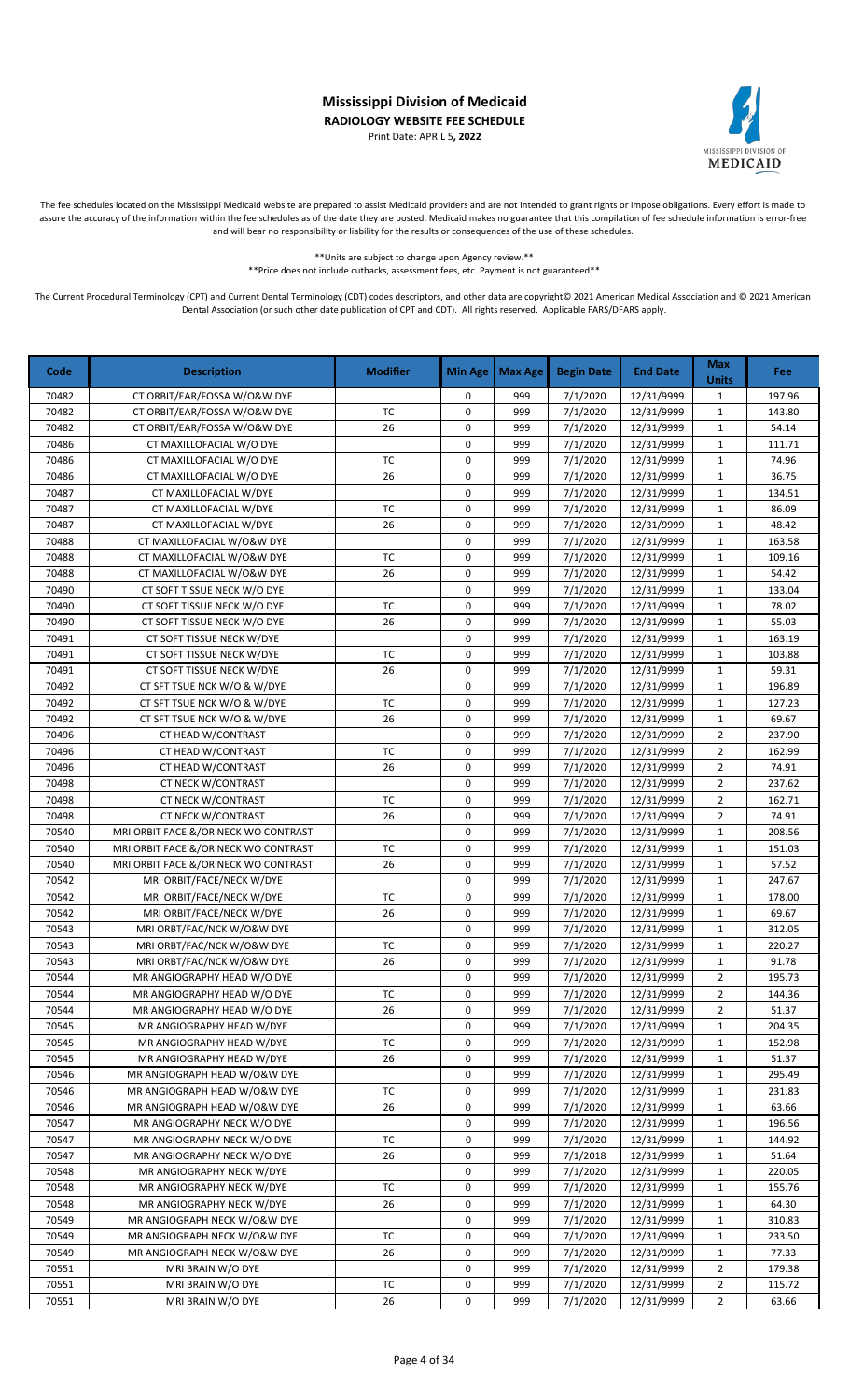Print Date: APRIL 5**, 2022**



The fee schedules located on the Mississippi Medicaid website are prepared to assist Medicaid providers and are not intended to grant rights or impose obligations. Every effort is made to assure the accuracy of the information within the fee schedules as of the date they are posted. Medicaid makes no guarantee that this compilation of fee schedule information is error-free and will bear no responsibility or liability for the results or consequences of the use of these schedules.

> \*\*Units are subject to change upon Agency review.\*\* \*\*Price does not include cutbacks, assessment fees, etc. Payment is not guaranteed\*\*

| Code  | <b>Description</b>                       | <b>Modifier</b> | <b>Min Age</b> | <b>Max Age</b> | <b>Begin Date</b> | <b>End Date</b> | <b>Max</b><br><b>Units</b> | <b>Fee</b> |
|-------|------------------------------------------|-----------------|----------------|----------------|-------------------|-----------------|----------------------------|------------|
| 70552 | MRI BRAIN W/DYE                          |                 | 0              | 999            | 7/1/2020          | 12/31/9999      | $\overline{2}$             | 247.46     |
| 70552 | MRI BRAIN W/DYE                          | <b>TC</b>       | 0              | 999            | 7/1/2020          | 12/31/9999      | $\overline{2}$             | 171.05     |
| 70552 | MRI BRAIN W/DYE                          | 26              | $\pmb{0}$      | 999            | 7/1/2020          | 12/31/9999      | $\sqrt{2}$                 | 76.42      |
| 70553 | MRI BRAIN W/O&W DYE                      |                 | 0              | 999            | 7/1/2020          | 12/31/9999      | $\overline{2}$             | 293.20     |
| 70553 | MRI BRAIN W/O&W DYE                      | TC              | 0              | 999            | 7/1/2020          | 12/31/9999      | $\overline{2}$             | 194.96     |
| 70553 | MRI BRAIN W/O&W DYE                      | 26              | 0              | 999            | 7/1/2020          | 12/31/9999      | $\overline{2}$             | 98.24      |
| 70554 | MRI BRAIN FUNC INCL REP BODY PART MOVEME |                 | $\mathbf 0$    | 999            | 7/1/2020          | 12/31/9999      | $\mathbf 1$                | 345.14     |
| 70554 | MRI BRAIN FUNC INCL REP BODY PART MOVEME | TC              | 0              | 999            | 7/1/2020          | 12/31/9999      | $\mathbf{1}$               | 254.63     |
| 70554 | MRI BRAIN FUNC INCL REP BODY PART MOVEME | 26              | $\pmb{0}$      | 999            | 7/1/2020          | 12/31/9999      | $\mathbf{1}$               | 90.51      |
| 70555 | MRI BRAIN FUNC INCL REP BODY PART MOVEME | 26              | $\pmb{0}$      | 999            | 7/1/2020          | 12/31/9999      | $\mathbf{1}$               | 108.13     |
| 70557 | MRI BRAIN DUR INTRACRAN; NO CONTRSTMRI B |                 | 0              | 999            | 7/1/2020          | 12/31/9999      | $\mathbf 1$                | 415.37     |
| 70557 | MRI BRAIN DUR INTRACRAN; NO CONTRSTMRI B | TC              | $\pmb{0}$      | 999            | 7/1/2020          | 12/31/9999      | $\mathbf{1}$               | 279.79     |
| 70557 | MRI BRAIN DUR INTRACRAN; NO CONTRSTMRI B | 26              | $\pmb{0}$      | 999            | 7/1/2020          | 12/31/9999      | $\mathbf{1}$               | 133.50     |
| 70558 | MRI BRAIN DUR INTRACRAN; W/CONTRST MRI B |                 | 0              | 999            | 7/1/2020          | 12/31/9999      | $\mathbf{1}$               | 492.53     |
| 70558 | MRI BRAIN DUR INTRACRAN; W/CONTRST MRI B | <b>TC</b>       | 0              | 999            | 7/1/2020          | 12/31/9999      | $\mathbf 1$                | 343.58     |
| 70558 | MRI BRAIN DUR INTRACRAN; W/CONTRST MRI B | 26              | $\pmb{0}$      | 999            | 7/1/2020          | 12/31/9999      | $\mathbf{1}$               | 146.67     |
| 70559 | MRI BRAIN; NO CONTRST FLWED CONTRSTMRI B |                 | $\pmb{0}$      | 999            | 7/1/2020          | 12/31/9999      | $\mathbf 1$                | 574.97     |
| 70559 | MRI BRAIN; NO CONTRST FLWED CONTRSTMRI B | TC              | 0              | 999            | 7/1/2020          | 12/31/9999      | $\mathbf{1}$               | 432.87     |
| 70559 | MRI BRAIN; NO CONTRST FLWED CONTRSTMRI B | 26              | $\mathbf 0$    | 999            | 7/1/2020          | 12/31/9999      | $\mathbf 1$                | 139.81     |
| 71045 | RADIOLOGIC EXAM, CHEST; SINGLE           |                 | 0              | 999            | 7/1/2020          | 12/31/9999      | $\overline{4}$             | 20.51      |
| 71045 | RADIOLOGIC EXAM, CHEST; SINGLE           | TC              | 0              | 999            | 7/1/2020          | 12/31/9999      | $\overline{4}$             | 12.68      |
| 71045 | RADIOLOGIC EXAM, CHEST; SINGLE           | 26              | $\pmb{0}$      | 999            | 7/1/2020          | 12/31/9999      | 4                          | 7.83       |
| 71046 | RADIOLOGIC EXAM, CHEST; 2                |                 | 0              | 999            | 7/1/2020          | 12/31/9999      | $\overline{2}$             | 26.24      |
| 71046 | RADIOLOGIC EXAM, CHEST; 2                | <b>TC</b>       | 0              | 999            | 7/1/2020          | 12/31/9999      | $\overline{2}$             | 16.85      |
| 71046 | RADIOLOGIC EXAM, CHEST; 2                | 26              | $\mathbf 0$    | 999            | 7/1/2020          | 12/31/9999      | $\overline{2}$             | 9.38       |
| 71047 | RADIOLOGIC EXAM, CHEST; 3                |                 | $\pmb{0}$      | 999            | 7/1/2020          | 12/31/9999      | $\mathbf{1}$               | 33.10      |
| 71047 | RADIOLOGIC EXAM, CHEST; 3                | TC              | 0              | 999            | 7/1/2020          | 12/31/9999      | $\mathbf{1}$               | 21.30      |
| 71047 | RADIOLOGIC EXAM, CHEST; 3                | 26              | $\pmb{0}$      | 999            | 7/1/2020          | 12/31/9999      | $\mathbf{1}$               | 11.81      |
| 71048 | RADIOLOGIC EXAM, CHEST; 4 PLUS           |                 | 0              | 999            | 7/1/2020          | 12/31/9999      | $\mathbf{1}$               | 36.05      |
| 71048 | RADIOLOGIC EXAM, CHEST; 4 PLUS           | TC              | $\pmb{0}$      | 999            | 7/1/2020          | 12/31/9999      | $\mathbf{1}$               | 22.13      |
| 71048 | RADIOLOGIC EXAM, CHEST; 4 PLUS           | 26              | 0              | 999            | 7/1/2020          | 12/31/9999      | $\mathbf{1}$               | 13.91      |
| 71100 | X-RAY EXAM OF RIBS                       |                 | 0              | 999            | 7/1/2020          | 12/31/9999      | $\overline{2}$             | 28.46      |
| 71100 | X-RAY EXAM OF RIBS                       | TC              | 0              | 999            | 7/1/2020          | 12/31/9999      | $\overline{2}$             | 18.80      |
| 71100 | X-RAY EXAM OF RIBS                       | 26              | $\pmb{0}$      | 999            | 7/1/2020          | 12/31/9999      | $\overline{2}$             | 9.66       |
| 71101 | X-RAY EXAM OF RIBS/CHEST                 |                 | 0              | 999            | 7/1/2020          | 12/31/9999      | $\overline{2}$             | 32.82      |
| 71101 | X-RAY EXAM OF RIBS/CHEST                 | <b>TC</b>       | 0              | 999            | 7/1/2020          | 12/31/9999      | $\overline{2}$             | 21.30      |
| 71101 | X-RAY EXAM OF RIBS/CHEST                 | 26              | 0              | 999            | 7/1/2020          | 12/31/9999      | $\overline{2}$             | 11.53      |
| 71110 | X-RAY EXAM OF RIBS                       |                 | 0              | 999            | 7/1/2020          | 12/31/9999      | 1                          | 34.58      |
| 71110 | X-RAY EXAM OF RIBS                       | ТC              | 0              | 999            | 7/1/2020          | 12/31/9999      | 1                          | 21.85      |
| 71110 | X-RAY EXAM OF RIBS                       | 26              | 0              | 999            | 7/1/2020          | 12/31/9999      | 1                          | 12.72      |
| 71111 | X-RAY EXAM OF RIBS/ CHEST                |                 | 0              | 999            | 7/1/2020          | 12/31/9999      | 1                          | 41.09      |
| 71111 | X-RAY EXAM OF RIBS/ CHEST                | TC              | 0              | 999            | 7/1/2020          | 12/31/9999      | 1                          | 27.14      |
| 71111 | X-RAY EXAM OF RIBS/ CHEST                | 26              | 0              | 999            | 7/1/2020          | 12/31/9999      | 1                          | 13.95      |
| 71120 | X-RAY EXAM OF BREASTBONE                 |                 | 0              | 999            | 7/1/2020          | 12/31/9999      | $\mathbf{1}$               | 26.15      |
| 71120 | X-RAY EXAM OF BREASTBONE                 | тс              | 0              | 999            | 7/1/2020          | 12/31/9999      | 1                          | 17.41      |
| 71120 | X-RAY EXAM OF BREASTBONE                 | 26              | 0              | 999            | 7/1/2020          | 12/31/9999      | 1                          | 8.75       |
| 71130 | X-RAY EXAM OF BREASTBONE                 |                 | 0              | 999            | 7/1/2020          | 12/31/9999      | 1                          | 31.80      |
| 71130 | X-RAY EXAM OF BREASTBONE                 | ТC              | 0              | 999            | 7/1/2020          | 12/31/9999      | $\mathbf{1}$               | 22.13      |
| 71130 | X-RAY EXAM OF BREASTBONE                 | 26              | 0              | 999            | 7/1/2020          | 12/31/9999      | $\mathbf{1}$               | 9.66       |
| 71250 | CT THORAX W/O DYE                        |                 | 0              | 999            | 7/1/2020          | 12/31/9999      | $\overline{2}$             | 127.67     |
| 71250 | CT THORAX W/O DYE                        | ТC              | 0              | 999            | 7/1/2020          | 12/31/9999      | $\overline{2}$             | 78.02      |
| 71250 | CT THORAX W/O DYE                        | 26              | 0              | 999            | 7/1/2020          | 12/31/9999      | $\overline{2}$             | 49.65      |
| 71260 | CT THORAX W/DYE                          |                 | 0              | 999            | 7/1/2020          | 12/31/9999      | $\overline{2}$             | 157.63     |
| 71260 | CT THORAX W/DYE                          | ТC              | 0              | 999            | 7/1/2020          | 12/31/9999      | $\overline{2}$             | 104.16     |
| 71260 | CT THORAX W/DYE                          | 26              | 0              | 999            | 7/1/2020          | 12/31/9999      | $\overline{2}$             | 53.47      |
| 71270 | CT THORAX W/O&W DYE                      |                 | 0              | 999            | 7/1/2020          | 12/31/9999      | $\mathbf{1}$               | 186.26     |
| 71270 | CT THORAX W/O&W DYE                      | TC              | 0              | 999            | 7/1/2020          | 12/31/9999      | $\mathbf{1}$               | 127.23     |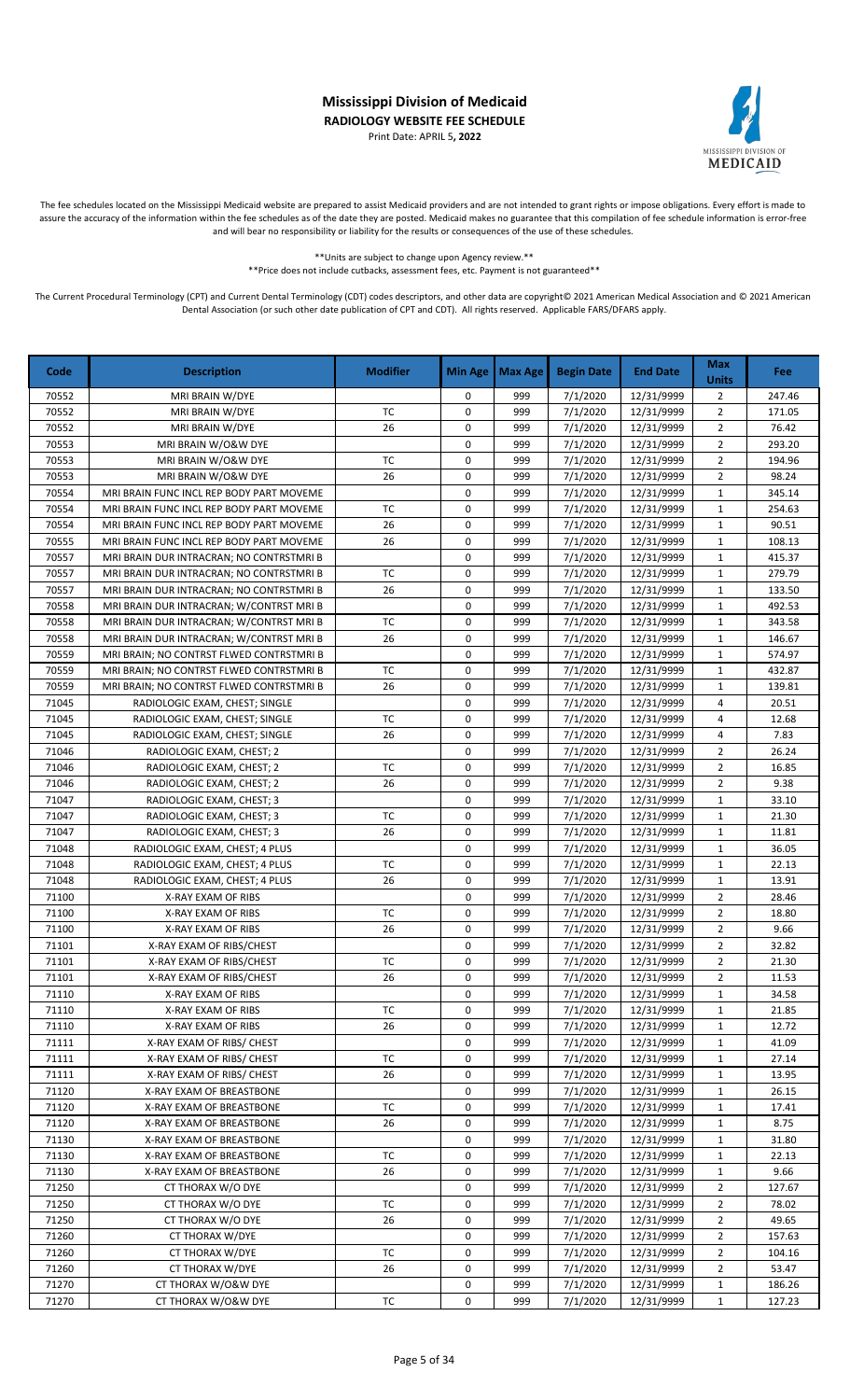Print Date: APRIL 5**, 2022**



The fee schedules located on the Mississippi Medicaid website are prepared to assist Medicaid providers and are not intended to grant rights or impose obligations. Every effort is made to assure the accuracy of the information within the fee schedules as of the date they are posted. Medicaid makes no guarantee that this compilation of fee schedule information is error-free and will bear no responsibility or liability for the results or consequences of the use of these schedules.

> \*\*Units are subject to change upon Agency review.\*\* \*\*Price does not include cutbacks, assessment fees, etc. Payment is not guaranteed\*\*

| Code  | <b>Description</b>           | <b>Modifier</b> | <b>Min Age</b> | <b>Max Age</b> | <b>Begin Date</b> | <b>End Date</b> | <b>Max</b><br><b>Units</b> | Fee    |
|-------|------------------------------|-----------------|----------------|----------------|-------------------|-----------------|----------------------------|--------|
| 71270 | CT THORAX W/O&W DYE          | 26              | 0              | 999            | 7/1/2020          | 12/31/9999      | $\mathbf{1}$               | 59.03  |
| 71271 | CT THORAX LUNG CANCER SCR C- |                 | 55             | 80             | 1/1/2021          | 12/31/9999      | $\mathbf 1$                | 110.86 |
| 71271 | CT THORAX LUNG CANCER SCR C- | TC              | 55             | 80             | 1/1/2021          | 12/31/9999      | $\mathbf{1}$               | 70.43  |
| 71271 | CT THORAX LUNG CANCER SCR C- | 26              | 55             | 80             | 1/1/2021          | 12/31/9999      | $\mathbf{1}$               | 40.43  |
| 71275 | CT CHEST W/CONTRAST          |                 | 0              | 999            | 7/1/2020          | 12/31/9999      | $\mathbf{1}$               | 243.18 |
| 71275 | CT CHEST W/CONTRAST          | <b>TC</b>       | 0              | 999            | 7/1/2020          | 12/31/9999      | $\mathbf{1}$               | 165.21 |
| 71275 | CT CHEST W/CONTRAST          | 26              | 0              | 999            | 7/1/2020          | 12/31/9999      | $\mathbf{1}$               | 77.97  |
| 71550 | MRI CHEST W/O DYE            |                 | 0              | 999            | 7/1/2020          | 12/31/9999      | $\mathbf{1}$               | 314.98 |
| 71550 | MRI CHEST W/O DYE            | TC              | 0              | 999            | 7/1/2020          | 12/31/9999      | $\mathbf{1}$               | 252.23 |
| 71550 | MRI CHEST W/O DYE            | 26              | 0              | 999            | 7/1/2020          | 12/31/9999      | $\mathbf{1}$               | 62.75  |
| 71551 | MRI CHEST W/DYE              |                 | 0              | 999            | 7/1/2020          | 12/31/9999      | $\mathbf{1}$               | 347.92 |
| 71551 | MRI CHEST W/DYE              | TC              | 0              | 999            | 7/1/2020          | 12/31/9999      | $\mathbf 1$                | 273.92 |
| 71551 | MRI CHEST W/DYE              | 26              | $\mathbf 0$    | 999            | 7/1/2020          | 12/31/9999      | $\mathbf{1}$               | 74.00  |
| 71552 | MRI CHEST W/O&W DYE          |                 | 0              | 999            | 7/1/2020          | 12/31/9999      | $\mathbf{1}$               | 440.83 |
| 71552 | MRI CHEST W/O&W DYE          | <b>TC</b>       | 0              | 999            | 7/1/2020          | 12/31/9999      | $\mathbf{1}$               | 344.44 |
| 71552 | MRI CHEST W/O&W DYE          | 26              | 0              | 999            | 7/1/2020          | 12/31/9999      | $\mathbf{1}$               | 96.39  |
| 71555 | MRI ANGIO CHEST W OR W/O DYE |                 | 0              | 999            | 7/1/2020          | 12/31/9999      | $\mathbf{1}$               | 306.42 |
| 71555 | MRI ANGIO CHEST W OR W/O DYE | <b>TC</b>       | 0              | 999            | 7/1/2020          | 12/31/9999      | $\mathbf{1}$               | 229.61 |
| 71555 | MRI ANGIO CHEST W OR W/O DYE | 26              | 0              | 999            | 7/1/2020          | 12/31/9999      | $\mathbf{1}$               | 76.82  |
| 72020 | X-RAY EXAM OF SPINE          |                 | 0              | 999            | 7/1/2020          | 12/31/9999      | 4                          | 19.32  |
| 72020 | X-RAY EXAM OF SPINE          | <b>TC</b>       | 0              | 999            | 7/1/2020          | 12/31/9999      | 4                          | 12.40  |
| 72020 | X-RAY EXAM OF SPINE          | 26              | 0              | 999            | 7/1/2020          | 12/31/9999      | 4                          | 6.92   |
| 72040 | X-RAY EXAM OF NECK SPINE     |                 | 0              | 999            | 7/1/2020          | 12/31/9999      | 3                          | 30.40  |
| 72040 | X-RAY EXAM OF NECK SPINE     | <b>TC</b>       | 0              | 999            | 7/1/2020          | 12/31/9999      | 3                          | 20.75  |
| 72040 | X-RAY EXAM OF NECK SPINE     | 26              | 0              | 999            | 7/1/2020          | 12/31/9999      | 3                          | 9.66   |
| 72050 | X-RAY EXAM OF NECK SPINE     |                 | 0              | 999            | 7/1/2020          | 12/31/9999      | $\mathbf{1}$               | 40.33  |
| 72050 | X-RAY EXAM OF NECK SPINE     | <b>TC</b>       | 0              | 999            | 7/1/2020          | 12/31/9999      | $\mathbf{1}$               | 28.53  |
| 72050 | X-RAY EXAM OF NECK SPINE     | 26              | 0              | 999            | 7/1/2020          | 12/31/9999      | $\mathbf{1}$               | 11.81  |
| 72052 | X-RAY EXAM OF NECK SPINE     |                 | 0              | 999            | 7/1/2020          | 12/31/9999      | $\mathbf 1$                | 47.40  |
| 72052 | X-RAY EXAM OF NECK SPINE     | ТC              | 0              | 999            | 7/1/2020          | 12/31/9999      | $\mathbf{1}$               | 34.37  |
| 72052 | X-RAY EXAM OF NECK SPINE     | 26              | 0              | 999            | 7/1/2020          | 12/31/9999      | $\mathbf{1}$               | 13.03  |
| 72070 | X-RAY EXAM OF THORACIC SPINE |                 | 0              | 999            | 7/1/2020          | 12/31/9999      | $\mathbf{1}$               | 25.32  |
| 72070 | X-RAY EXAM OF THORACIC SPINE | <b>TC</b>       | 0              | 999            | 7/1/2020          | 12/31/9999      | $\mathbf{1}$               | 16.57  |
| 72070 | X-RAY EXAM OF THORACIC SPINE | 26              | 0              | 999            | 7/1/2020          | 12/31/9999      | $\mathbf{1}$               | 8.75   |
| 72072 | X-RAY EXAM OF THORACIC SPINE |                 | 0              | 999            | 7/1/2020          | 12/31/9999      | $\mathbf{1}$               | 30.72  |
| 72072 | X-RAY EXAM OF THORACIC SPINE | <b>TC</b>       | 0              | 999            | 7/1/2020          | 12/31/9999      | $\mathbf{1}$               | 20.75  |
| 72072 | X-RAY EXAM OF THORACIC SPINE | 26              | 0              | 999            | 7/1/2020          | 12/31/9999      | 1                          | 9.98   |
| 72074 | X-RAY EXAM OF THORACIC SPINE |                 | 0              | 999            | 7/1/2020          | 12/31/9999      | $\mathbf{1}$               | 34.42  |
| 72074 | X-RAY EXAM OF THORACIC SPINE | ТC              | 0              | 999            | 7/1/2020          | 12/31/9999      | $\mathbf{1}$               | 23.81  |
| 72074 | X-RAY EXAM OF THORACIC SPINE | 26              | 0              | 999            | 7/1/2020          | 12/31/9999      | $\mathbf{1}$               | 10.61  |
| 72080 | X-RAY EXAM THORACOLMB 2/> VW |                 | 0              | 999            | 7/1/2020          | 12/31/9999      | $\mathbf{1}$               | 27.31  |
| 72080 | X-RAY EXAM THORACOLMB 2/> VW | ТC              | 0              | 999            | 7/1/2020          | 12/31/9999      | $\mathbf{1}$               | 17.96  |
| 72080 | X-RAY EXAM THORACOLMB 2/> VW | 26              | 0              | 999            | 7/1/2020          | 12/31/9999      | $\mathbf{1}$               | 9.34   |
| 72081 | X-RAY EXAM ENTIRE SPI 1 VW   |                 | 0              | 999            | 7/1/2020          | 12/31/9999      | 1                          | 33.35  |
| 72081 | X-RAY EXAM ENTIRE SPI 1 VW   | ТC              | 0              | 999            | 7/1/2020          | 12/31/9999      | $\mathbf{1}$               | 21.85  |
| 72081 | X-RAY EXAM ENTIRE SPI 1 VW   | 26              | 0              | 999            | 7/1/2020          | 12/31/9999      | $\mathbf{1}$               | 11.48  |
| 72082 | X-RAY EXAM ENTIRE SPI 2/3 VW |                 | 0              | 999            | 7/1/2020          | 12/31/9999      | $\mathbf{1}$               | 53.73  |
| 72082 | X-RAY EXAM ENTIRE SPI 2/3 VW | ТC              | 0              | 999            | 7/1/2020          | 12/31/9999      | $\mathbf{1}$               | 39.92  |
| 72082 | X-RAY EXAM ENTIRE SPI 2/3 VW | 26              | 0              | 999            | 7/1/2020          | 12/31/9999      | $\mathbf{1}$               | 13.80  |
| 72083 | X-RAY EXAM ENTIRE SPI 4/5 VW |                 | 0              | 999            | 7/1/2020          | 12/31/9999      | $\mathbf{1}$               | 62.51  |
| 72083 | X-RAY EXAM ENTIRE SPI 4/5 VW | тc              | 0              | 999            | 7/1/2020          | 12/31/9999      | $\mathbf{1}$               | 46.88  |
| 72083 | X-RAY EXAM ENTIRE SPI 4/5 VW | 26              | 0              | 999            | 7/1/2020          | 12/31/9999      | $\mathbf{1}$               | 15.62  |
| 72084 | X-RAY EXAM ENTIRE SPI 6/> VW |                 | 0              | 999            | 7/1/2020          | 12/31/9999      | $\mathbf{1}$               | 74.14  |
| 72084 | X-RAY EXAM ENTIRE SPI 6/> VW | TC              | 0              | 999            | 7/1/2020          | 12/31/9999      | $\mathbf{1}$               | 56.33  |
| 72084 | X-RAY EXAM ENTIRE SPI 6/> VW | 26              | 0              | 999            | 7/1/2020          | 12/31/9999      | $\mathbf{1}$               | 17.81  |
| 72100 | X-RAY EXAM OF LOWER SPINE    |                 | 0              | 999            | 7/1/2020          | 12/31/9999      | $\overline{2}$             | 30.40  |
| 72100 | X-RAY EXAM OF LOWER SPINE    | ТC              | 0              | 999            | 7/1/2020          | 12/31/9999      | $\overline{2}$             | 20.75  |
|       |                              |                 |                |                |                   |                 |                            |        |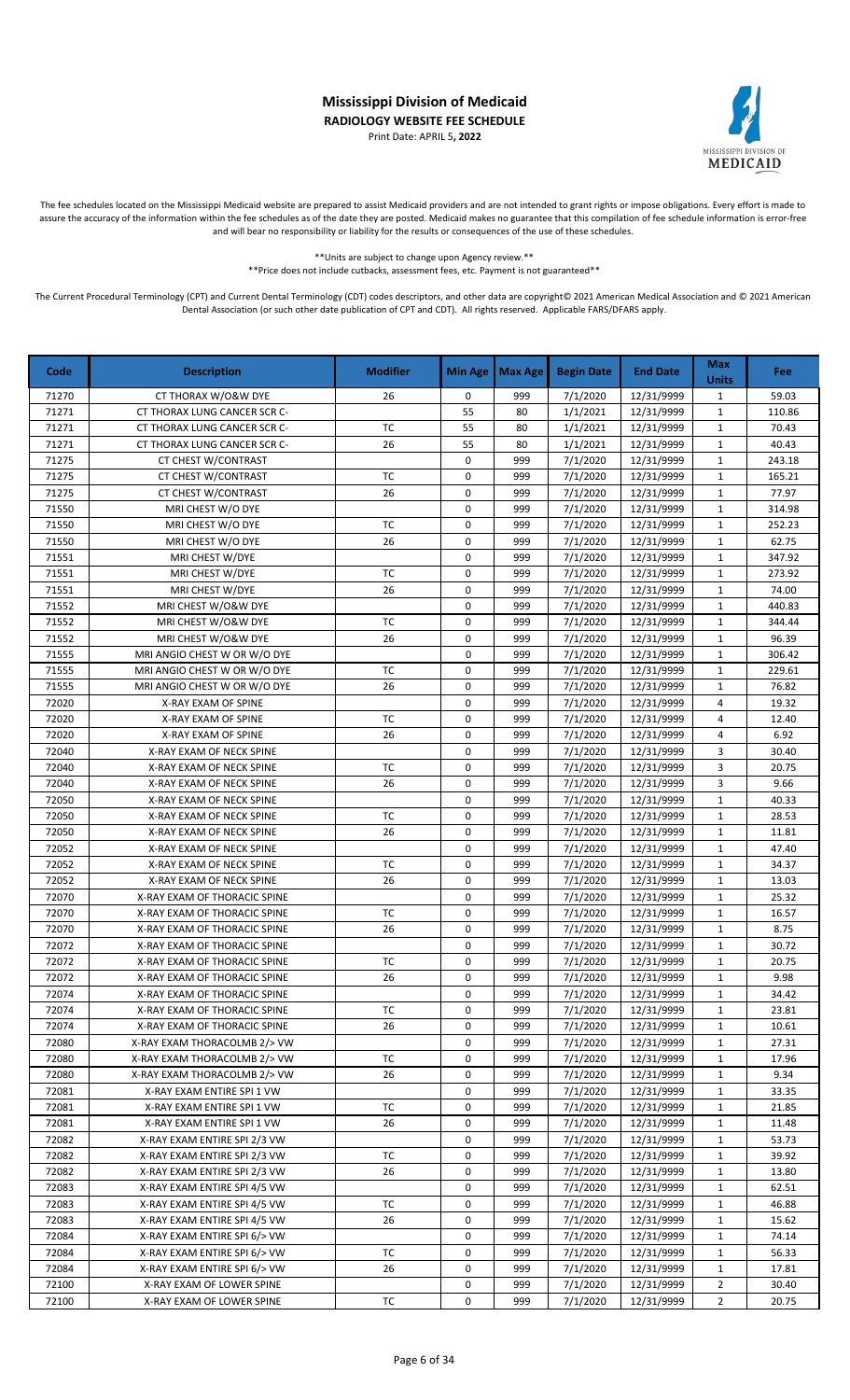Print Date: APRIL 5**, 2022**



The fee schedules located on the Mississippi Medicaid website are prepared to assist Medicaid providers and are not intended to grant rights or impose obligations. Every effort is made to assure the accuracy of the information within the fee schedules as of the date they are posted. Medicaid makes no guarantee that this compilation of fee schedule information is error-free and will bear no responsibility or liability for the results or consequences of the use of these schedules.

\*\*Units are subject to change upon Agency review.\*\*

\*\*Price does not include cutbacks, assessment fees, etc. Payment is not guaranteed\*\*

| Code  | <b>Description</b>        | <b>Modifier</b> | <b>Min Age</b> | <b>Max Age</b> | <b>Begin Date</b>     | <b>End Date</b> | <b>Max</b><br><b>Units</b> | Fee    |
|-------|---------------------------|-----------------|----------------|----------------|-----------------------|-----------------|----------------------------|--------|
| 72100 | X-RAY EXAM OF LOWER SPINE | 26              | 0              | 999            | 7/1/2020              | 12/31/9999      | $\overline{2}$             | 9.66   |
| 72110 | X-RAY EXAM OF LOWER SPINE |                 | 0              | 999            | $\frac{1}{7}$ /1/2020 | 12/31/9999      | $\mathbf{1}$               | 38.63  |
| 72110 | X-RAY EXAM OF LOWER SPINE | <b>TC</b>       | 0              | 999            | 7/1/2020              | 12/31/9999      | $\mathbf{1}$               | 27.41  |
| 72110 | X-RAY EXAM OF LOWER SPINE | 26              | 0              | 999            | 7/1/2020              | 12/31/9999      | $\mathbf 1$                | 11.21  |
| 72114 | X-RAY EXAM OF LOWER SPINE |                 | 0              | 999            | 7/1/2020              | 12/31/9999      | $\mathbf{1}$               | 47.40  |
| 72114 | X-RAY EXAM OF LOWER SPINE | <b>TC</b>       | 0              | 999            | 7/1/2020              | 12/31/9999      | $\mathbf{1}$               | 34.37  |
| 72114 | X-RAY EXAM OF LOWER SPINE | 26              | 0              | 999            | 7/1/2020              | 12/31/9999      | $\mathbf{1}$               | 13.03  |
| 72120 | X-RAY EXAM OF LOWER SPINE |                 | 0              | 999            | 7/1/2020              | 12/31/9999      | $\mathbf{1}$               | 31.52  |
| 72120 | X-RAY EXAM OF LOWER SPINE | <b>TC</b>       | 0              | 999            | 7/1/2020              | 12/31/9999      | $\mathbf{1}$               | 21.85  |
| 72120 | X-RAY EXAM OF LOWER SPINE | 26              | 0              | 999            | 7/1/2020              | 12/31/9999      | $\mathbf{1}$               | 9.66   |
| 72125 | CT NECK SPINE W/O DYE     |                 | 0              | 999            | 7/1/2020              | 12/31/9999      | $\mathbf{1}$               | 125.09 |
| 72125 | CT NECK SPINE W/O DYE     | TC              | 0              | 999            | 7/1/2020              | 12/31/9999      | $\mathbf{1}$               | 82.19  |
| 72125 | CT NECK SPINE W/O DYE     | 26              | 0              | 999            | 7/1/2020              | 12/31/9999      | $\mathbf{1}$               | 42.90  |
| 72126 | CT NECK SPINE W/DYE       |                 | 0              | 999            | 7/1/2020              | 12/31/9999      | $\mathbf 1$                | 157.00 |
| 72126 | CT NECK SPINE W/DYE       | <b>TC</b>       | 0              | 999            | 7/1/2020              | 12/31/9999      | $\mathbf 1$                | 104.71 |
| 72126 | CT NECK SPINE W/DYE       | 26              | 0              | 999            | 7/1/2020              | 12/31/9999      | $\mathbf 1$                | 52.28  |
| 72127 | CT NECK SPINE W/O&W DYE   |                 | 0              | 999            | 7/1/2020              | 12/31/9999      | $\mathbf{1}$               | 184.44 |
| 72127 | CT NECK SPINE W/O&W DYE   | <b>TC</b>       | 0              | 999            | 7/1/2020              | 12/31/9999      | $\mathbf{1}$               | 130.01 |
| 72127 | CT NECK SPINE W/O&W DYE   | 26              | 0              | 999            | 7/1/2020              | 12/31/9999      | $\mathbf{1}$               | 54.42  |
| 72128 | CT CHEST SPINE W/O DYE    |                 | 0              | 999            | 7/1/2020              | 12/31/9999      | $\mathbf 1$                | 125.09 |
| 72128 | CT CHEST SPINE W/O DYE    | <b>TC</b>       | 0              | 999            | 7/1/2020              | 12/31/9999      | $\mathbf{1}$               | 82.19  |
| 72128 | CT CHEST SPINE W/O DYE    | 26              | 0              | 999            | 7/1/2020              | 12/31/9999      | $\mathbf 1$                | 42.90  |
| 72129 | CT CHEST SPINE W/DYE      |                 | 0              | 999            | 7/1/2020              | 12/31/9999      | $\mathbf{1}$               | 158.10 |
| 72129 | CT CHEST SPINE W/DYE      | <b>TC</b>       | 0              | 999            | 7/1/2020              | 12/31/9999      | $\mathbf 1$                | 105.82 |
| 72129 | CT CHEST SPINE W/DYE      | 26              | 0              | 999            | 7/1/2020              | 12/31/9999      | $\mathbf 1$                | 52.28  |
| 72130 | CT CHEST SPINE W/O&W DYE  |                 | 0              | 999            | 7/1/2020              | 12/31/9999      | $\mathbf 1$                | 184.72 |
| 72130 | CT CHEST SPINE W/O&W DYE  | <b>TC</b>       | 0              | 999            | 7/1/2020              | 12/31/9999      | $\mathbf 1$                | 130.29 |
| 72130 | CT CHEST SPINE W/O&W DYE  | 26              | 0              | 999            | 7/1/2020              | 12/31/9999      | $\mathbf{1}$               | 54.42  |
| 72131 | CT LUMBAR SPINE W/O DYE   |                 | 0              | 999            | 7/1/2020              | 12/31/9999      | $\mathbf{1}$               | 124.53 |
| 72131 | CT LUMBAR SPINE W/O DYE   | <b>TC</b>       | 0              | 999            | 7/1/2020              | 12/31/9999      | $\mathbf{1}$               | 81.63  |
| 72131 | CT LUMBAR SPINE W/O DYE   | 26              | 0              | 999            | 7/1/2020              | 12/31/9999      | $\mathbf 1$                | 42.90  |
| 72132 | CT LUMBAR SPINE W/DYE     |                 | 0              | 999            | 7/1/2020              | 12/31/9999      | $\mathbf{1}$               | 157.27 |
| 72132 | CT LUMBAR SPINE W/DYE     | <b>TC</b>       | 0              | 999            | 7/1/2020              | 12/31/9999      | $\mathbf{1}$               | 104.99 |
| 72132 | CT LUMBAR SPINE W/DYE     | 26              | 0              | 999            | 7/1/2020              | 12/31/9999      | $\mathbf{1}$               | 52.28  |
| 72133 | CT LUMBAR SPINE W/O&W DYE |                 | 0              | 999            | 7/1/2020              | 12/31/9999      | $\mathbf{1}$               | 183.60 |
| 72133 | CT LUMBAR SPINE W/O&W DYE | <b>TC</b>       | 0              | 999            | 7/1/2020              | 12/31/9999      | $\mathbf{1}$               | 129.46 |
| 72133 | CT LUMBAR SPINE W/O&W DYE | 26              | 0              | 999            | 7/1/2020              | 12/31/9999      | 1                          | 54.14  |
| 72141 | MRI NECK SPINE W/O DYE    |                 | 0              | 999            | 7/1/2020              | 12/31/9999      | $\mathbf{1}$               | 174.76 |
| 72141 | MRI NECK SPINE W/O DYE    | ТC              | 0              | 999            | 7/1/2020              | 12/31/9999      | $\mathbf{1}$               | 111.11 |
| 72141 | MRI NECK SPINE W/O DYE    | 26              | 0              | 999            | 7/1/2020              | 12/31/9999      | $\mathbf{1}$               | 63.66  |
| 72142 | MRI NECK SPINE W/DYE      |                 | 0              | 999            | 7/1/2020              | 12/31/9999      | $\mathbf{1}$               | 252.75 |
| 72142 | MRI NECK SPINE W/DYE      | TC              | 0              | 999            | 7/1/2020              | 12/31/9999      | $\mathbf{1}$               | 176.06 |
| 72142 | MRI NECK SPINE W/DYE      | 26              | 0              | 999            | 7/1/2020              | 12/31/9999      | $\mathbf{1}$               | 76.70  |
| 72146 | MRI CHEST SPINE W/O DYE   |                 | 0              | 999            | 7/1/2020              | 12/31/9999      | $\mathbf{1}$               | 174.76 |
| 72146 | MRI CHEST SPINE W/O DYE   | <b>TC</b>       | 0              | 999            | 7/1/2020              | 12/31/9999      | $\mathbf{1}$               | 111.11 |
| 72146 | MRI CHEST SPINE W/O DYE   | 26              | 0              | 999            | 7/1/2020              | 12/31/9999      | $\mathbf{1}$               | 63.66  |
| 72147 | MRI CHEST SPINE W/DYE     |                 | 0              | 999            | 7/1/2020              | 12/31/9999      | $\mathbf{1}$               | 251.08 |
| 72147 | MRI CHEST SPINE W/DYE     | ТC              | 0              | 999            | 7/1/2020              | 12/31/9999      | $\mathbf{1}$               | 174.66 |
| 72147 | MRI CHEST SPINE W/DYE     | 26              | 0              | 999            | 7/1/2020              | 12/31/9999      | $\mathbf{1}$               | 76.42  |
| 72148 | MRI LUMBAR SPINE W/O DYE  |                 | 0              | 999            | 7/1/2020              | 12/31/9999      | $\mathbf{1}$               | 175.04 |
| 72148 | MRI LUMBAR SPINE W/O DYE  | TC              | 0              | 999            | 7/1/2020              | 12/31/9999      | $\mathbf{1}$               | 111.38 |
| 72148 | MRI LUMBAR SPINE W/O DYE  | 26              | 0              | 999            | 7/1/2020              | 12/31/9999      | $\mathbf{1}$               | 63.66  |
| 72149 | MRI LUMBAR SPINE W/DYE    |                 | 0              | 999            | 7/1/2020              | 12/31/9999      | $\mathbf{1}$               | 248.86 |
| 72149 | MRI LUMBAR SPINE W/DYE    | <b>TC</b>       | 0              | 999            | 7/1/2020              | 12/31/9999      | $\mathbf{1}$               | 172.44 |
| 72149 | MRI LUMBAR SPINE W/DYE    | 26              | 0              | 999            | 7/1/2020              | 12/31/9999      | $\mathbf{1}$               | 76.42  |
| 72156 | MRI NECK SPINE W/O&W DYE  |                 | 0              | 999            | 7/1/2020              | 12/31/9999      | $\mathbf{1}$               | 295.43 |
| 72156 | MRI NECK SPINE W/O&W DYE  | TC              | 0              | 999            | 7/1/2020              | 12/31/9999      | $\mathbf{1}$               | 197.19 |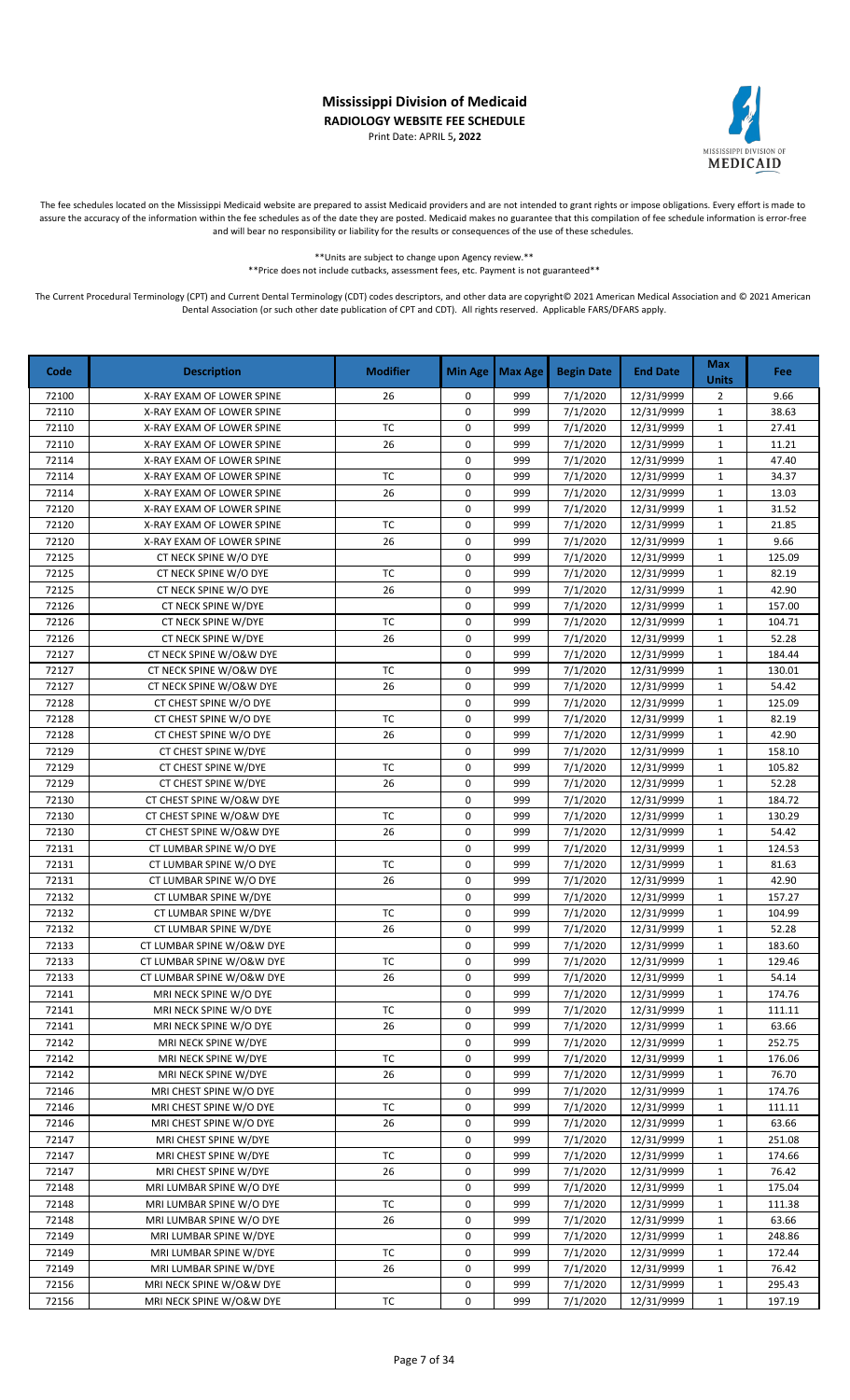Print Date: APRIL 5**, 2022**



The fee schedules located on the Mississippi Medicaid website are prepared to assist Medicaid providers and are not intended to grant rights or impose obligations. Every effort is made to assure the accuracy of the information within the fee schedules as of the date they are posted. Medicaid makes no guarantee that this compilation of fee schedule information is error-free and will bear no responsibility or liability for the results or consequences of the use of these schedules.

> \*\*Units are subject to change upon Agency review.\*\* \*\*Price does not include cutbacks, assessment fees, etc. Payment is not guaranteed\*\*

| Code  | <b>Description</b>           | <b>Modifier</b> | <b>Min Age</b> | <b>Max Age</b> | <b>Begin Date</b>     | <b>End Date</b> | <b>Max</b><br><b>Units</b> | Fee    |
|-------|------------------------------|-----------------|----------------|----------------|-----------------------|-----------------|----------------------------|--------|
| 72156 | MRI NECK SPINE W/O&W DYE     | 26              | 0              | 999            | 7/1/2020              | 12/31/9999      | $\mathbf{1}$               | 98.24  |
| 72157 | MRI CHEST SPINE W/O&W DYE    |                 | 0              | 999            | $\frac{1}{7}$ /1/2020 | 12/31/9999      | $\mathbf 1$                | 295.98 |
| 72157 | MRI CHEST SPINE W/O&W DYE    | TC              | 0              | 999            | 7/1/2020              | 12/31/9999      | $\mathbf{1}$               | 197.74 |
| 72157 | MRI CHEST SPINE W/O&W DYE    | 26              | 0              | 999            | 7/1/2020              | 12/31/9999      | $\mathbf 1$                | 98.24  |
| 72158 | MRI LUMBAR SPINE W/O&W DYE   |                 | 0              | 999            | 7/1/2020              | 12/31/9999      | $\mathbf{1}$               | 294.87 |
| 72158 | MRI LUMBAR SPINE W/O&W DYE   | TC              | 0              | 999            | 7/1/2020              | 12/31/9999      | $\mathbf{1}$               | 196.63 |
| 72158 | MRI LUMBAR SPINE W/O&W DYE   | 26              | 0              | 999            | 7/1/2020              | 12/31/9999      | $\mathbf{1}$               | 98.24  |
| 72159 | MR ANGIO SPINE W/O&W DYE     |                 | 0              | 999            | 7/1/2020              | 12/31/9999      | $\mathbf{1}$               | 317.78 |
| 72159 | MR ANGIO SPINE W/O&W DYE     | TC              | 0              | 999            | 7/1/2020              | 12/31/9999      | $\mathbf{1}$               | 240.45 |
| 72159 | MR ANGIO SPINE W/O&W DYE     | 26              | 0              | 999            | 7/1/2020              | 12/31/9999      | $\mathbf{1}$               | 77.33  |
| 72170 | X-RAY EXAM OF PELVIS         |                 | 0              | 999            | 7/1/2020              | 12/31/9999      | $\overline{2}$             | 22.70  |
| 72170 | X-RAY EXAM OF PELVIS         | TC              | 0              | 999            | 7/1/2020              | 12/31/9999      | $\overline{2}$             | 15.18  |
| 72170 | X-RAY EXAM OF PELVIS         | 26              | 0              | 999            | 7/1/2020              | 12/31/9999      | $\overline{2}$             | 7.52   |
| 72190 | X-RAY EXAM OF PELVIS         |                 | 0              | 999            | 7/1/2020              | 12/31/9999      | $\mathbf 1$                | 32.47  |
| 72190 | X-RAY EXAM OF PELVIS         | TC              | $\pmb{0}$      | 999            | 7/1/2020              | 12/31/9999      | $\mathbf{1}$               | 21.58  |
| 72190 | X-RAY EXAM OF PELVIS         | 26              | $\pmb{0}$      | 999            | 7/1/2020              | 12/31/9999      | $\mathbf 1$                | 10.89  |
| 72191 | CT PELVIS W/CONTRAST         |                 | 0              | 999            | 7/1/2020              | 12/31/9999      | $\mathbf 1$                | 258.44 |
| 72191 | CT PELVIS W/CONTRAST         | <b>TC</b>       | 0              | 999            | 7/1/2020              | 12/31/9999      | $\mathbf 1$                | 181.62 |
| 72191 | CT PELVIS W/CONTRAST         | 26              | 0              | 999            | 7/1/2020              | 12/31/9999      | $\mathbf 1$                | 76.82  |
| 72192 | CT PELVIS W/O DYE            |                 | 0              | 999            | 7/1/2020              | 12/31/9999      | $\mathbf 1$                | 117.38 |
| 72192 | CT PELVIS W/O DYE            | TC              | 0              | 999            | 7/1/2020              | 12/31/9999      | 1                          | 70.79  |
| 72192 | CT PELVIS W/O DYE            | 26              | $\mathbf 0$    | 999            | 7/1/2020              | 12/31/9999      | $\mathbf{1}$               | 46.59  |
| 72193 | CT PELVIS W/DYE              |                 | 0              | 999            | 7/1/2020              | 12/31/9999      | $\mathbf{1}$               | 193.28 |
| 72193 | CT PELVIS W/DYE              | TC              | 0              | 999            | 7/1/2020              | 12/31/9999      | $\mathbf{1}$               | 143.63 |
| 72193 | CT PELVIS W/DYE              | 26              | 0              | 999            | 7/1/2020              | 12/31/9999      | $\mathbf 1$                | 49.65  |
| 72194 | CT PELVIS W/O&W DYE          |                 | 0              | 999            | 7/1/2020              | 12/31/9999      | $\mathbf{1}$               | 216.94 |
| 72194 | CT PELVIS W/O&W DYE          | <b>TC</b>       | 0              | 999            | 7/1/2020              | 12/31/9999      | $\mathbf{1}$               | 164.66 |
| 72194 | CT PELVIS W/O&W DYE          | 26              | 0              | 999            | 7/1/2020              | 12/31/9999      | $\mathbf{1}$               | 52.28  |
| 72195 | MRI PELVIS W/O DYE           |                 | 0              | 999            | 7/1/2020              | 12/31/9999      | $\mathbf{1}$               | 212.95 |
| 72195 | MRI PELVIS W/O DYE           | TC              | 0              | 999            | 7/1/2020              | 12/31/9999      | $\mathbf{1}$               | 150.20 |
| 72195 | MRI PELVIS W/O DYE           | 26              | 0              | 999            | 7/1/2020              | 12/31/9999      | $\mathbf 1$                | 62.75  |
| 72196 | MRI PELVIS W/DYE             |                 | 0              | 999            | 7/1/2020              | 12/31/9999      | $\mathbf{1}$               | 248.66 |
| 72196 | MRI PELVIS W/DYE             | <b>TC</b>       | 0              | 999            | 7/1/2020              | 12/31/9999      | $\mathbf{1}$               | 174.38 |
| 72196 | MRI PELVIS W/DYE             | 26              | 0              | 999            | 7/1/2020              | 12/31/9999      | $\mathbf{1}$               | 74.28  |
| 72197 | MRI PELVIS W/O & W DYE       |                 | 0              | 999            | 7/1/2020              | 12/31/9999      | $\mathbf{1}$               | 313.08 |
| 72197 | MRI PELVIS W/O & W DYE       | TC              | 0              | 999            | 7/1/2020              | 12/31/9999      | $\mathbf{1}$               | 219.15 |
| 72197 | MRI PELVIS W/O & W DYE       | 26              | 0              | 999            | 7/1/2020              | 12/31/9999      | 1                          | 93.93  |
| 72198 | MR ANGIO PELVIS W/O&W DYE    |                 | 0              | 999            | 7/1/2020              | 12/31/9999      | 1                          | 307.77 |
| 72198 | MR ANGIO PELVIS W/O&W DYE    | ТC              | 0              | 999            | 7/1/2020              | 12/31/9999      | 1                          | 231.55 |
| 72198 | MR ANGIO PELVIS W/O&W DYE    | 26              | 0              | 999            | 7/1/2020              | 12/31/9999      | $\mathbf{1}$               | 76.22  |
| 72200 | X-RAY EXAM SACROILIAC JOINTS |                 | 0              | 999            | 7/1/2020              | 12/31/9999      | 2                          | 25.48  |
| 72200 | X-RAY EXAM SACROILIAC JOINTS | ТC              | 0              | 999            | 7/1/2020              | 12/31/9999      | $\overline{2}$             | 17.96  |
| 72200 | X-RAY EXAM SACROILIAC JOINTS | 26              | 0              | 999            | 7/1/2020              | 12/31/9999      | $\overline{2}$             | 7.52   |
| 72202 | X-RAY EXAM SACROILIAC JOINTS |                 | 0              | 999            | 7/1/2020              | 12/31/9999      | 1                          | 30.45  |
| 72202 | X-RAY EXAM SACROILIAC JOINTS | TC              | 0              | 999            | 7/1/2020              | 12/31/9999      | 1                          | 20.47  |
| 72202 | X-RAY EXAM SACROILIAC JOINTS | 26              | 0              | 999            | 7/1/2020              | 12/31/9999      | 1                          | 9.98   |
| 72220 | X-RAY EXAM OF TAILBONE       |                 | 0              | 999            | 7/1/2020              | 12/31/9999      | $\mathbf{1}$               | 24.92  |
| 72220 | X-RAY EXAM OF TAILBONE       | тс              | 0              | 999            | 7/1/2020              | 12/31/9999      | 1                          | 17.41  |
| 72220 | X-RAY EXAM OF TAILBONE       | 26              | 0              | 999            | 7/1/2020              | 12/31/9999      | 1                          | 7.52   |
| 72240 | CONTRAST X-RAY OF NECK SPINE |                 | 0              | 999            | 7/1/2020              | 12/31/9999      | $\mathbf{1}$               | 90.25  |
| 72240 | CONTRAST X-RAY OF NECK SPINE | ТC              | 0              | 999            | 7/1/2020              | 12/31/9999      | 1                          | 51.05  |
| 72240 | CONTRAST X-RAY OF NECK SPINE | 26              | 0              | 999            | 7/1/2020              | 12/31/9999      | $\mathbf{1}$               | 39.20  |
| 72255 | CONTRAST X-RAY, THORAX SPINE |                 | 0              | 999            | 7/1/2020              | 12/31/9999      | 1                          | 91.32  |
| 72255 | CONTRAST X-RAY, THORAX SPINE | ТC              | 0              | 999            | 7/1/2020              | 12/31/9999      | 1                          | 51.05  |
| 72255 | CONTRAST X-RAY, THORAX SPINE | 26              | 0              | 999            | 7/1/2020              | 12/31/9999      | 1                          | 40.27  |
| 72265 | CONTRAST X-RAY, LOWER SPINE  |                 | 0              | 999            | 7/1/2020              | 12/31/9999      | $\mathbf{1}$               | 83.27  |
| 72265 | CONTRAST X-RAY, LOWER SPINE  | тс              | 0              | 999            | 7/1/2020              | 12/31/9999      | 1                          | 48.27  |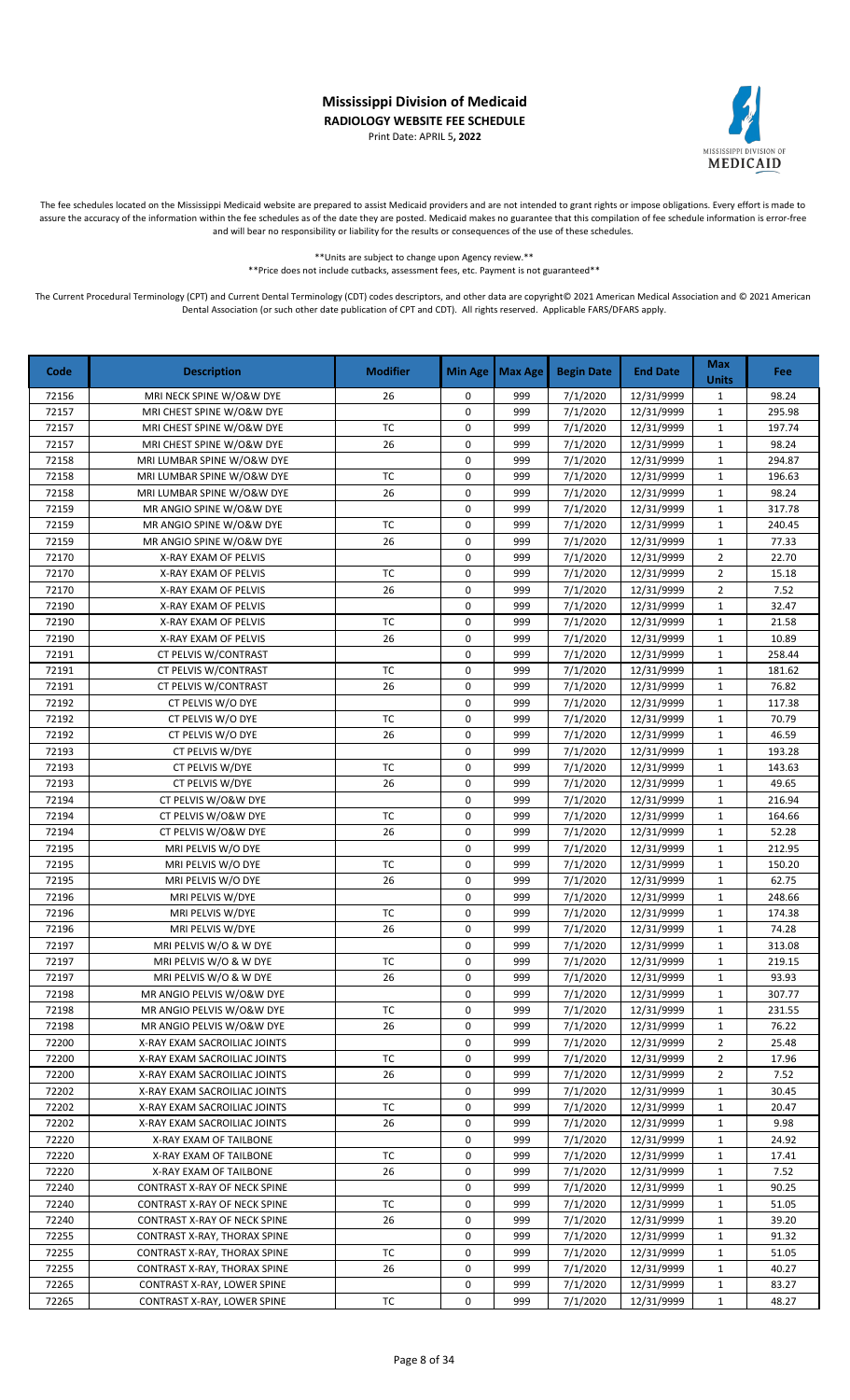Print Date: APRIL 5**, 2022**



The fee schedules located on the Mississippi Medicaid website are prepared to assist Medicaid providers and are not intended to grant rights or impose obligations. Every effort is made to assure the accuracy of the information within the fee schedules as of the date they are posted. Medicaid makes no guarantee that this compilation of fee schedule information is error-free and will bear no responsibility or liability for the results or consequences of the use of these schedules.

> \*\*Units are subject to change upon Agency review.\*\* \*\*Price does not include cutbacks, assessment fees, etc. Payment is not guaranteed\*\*

| Code  | <b>Description</b>                       | <b>Modifier</b> | <b>Min Age</b> | Max Age | <b>Begin Date</b> | <b>End Date</b> | <b>Max</b><br><b>Units</b> | <b>Fee</b> |
|-------|------------------------------------------|-----------------|----------------|---------|-------------------|-----------------|----------------------------|------------|
| 72265 | CONTRAST X-RAY, LOWER SPINE              | 26              | 0              | 999     | 7/1/2020          | 12/31/9999      | $\mathbf{1}$               | 35.00      |
| 72270 | MYELOGRAPHY 2/MORE REGIONS RAD S&I MYELO |                 | 0              | 999     | 7/1/2020          | 12/31/9999      | $\mathbf{1}$               | 115.72     |
| 72270 | MYELOGRAPHY 2/MORE REGIONS RAD S&I MYELO | <b>TC</b>       | 0              | 999     | 7/1/2020          | 12/31/9999      | $\mathbf{1}$               | 58.00      |
| 72270 | MYELOGRAPHY 2/MORE REGIONS RAD S&I MYELO | 26              | 0              | 999     | 7/1/2020          | 12/31/9999      | $\mathbf{1}$               | 57.73      |
| 72285 | X-RAY C/T SPINE DISK                     |                 | 0              | 999     | 7/1/2020          | 12/31/9999      | 4                          | 99.76      |
| 72285 | X-RAY C/T SPINE DISK                     | 26              | 0              | 999     | 7/1/2020          | 12/31/9999      | 4                          | 50.65      |
| 72285 | X-RAY C/T SPINE DISK                     | <b>TC</b>       | 0              | 999     | 7/1/2020          | 12/31/9999      | 4                          | 49.10      |
| 72295 | X-RAY OF LOWER SPINE DISK                |                 | 0              | 999     | 7/1/2020          | 12/31/9999      | 5                          | 86.60      |
| 72295 | X-RAY OF LOWER SPINE DISK                | TC              | 0              | 999     | 7/1/2020          | 12/31/9999      | 5                          | 50.21      |
| 72295 | X-RAY OF LOWER SPINE DISK                | 26              | 0              | 999     | 7/1/2020          | 12/31/9999      | 5                          | 36.39      |
| 73000 | X-RAY EXAM OF COLLAR BONE                |                 | 0              | 999     | 7/1/2020          | 12/31/9999      | $\overline{2}$             | 24.89      |
| 73000 | X-RAY EXAM OF COLLAR BONE                | <b>TC</b>       | 0              | 999     | 7/1/2020          | 12/31/9999      | $\overline{2}$             | 17.69      |
| 73000 | X-RAY EXAM OF COLLAR BONE                | 26              | 0              | 999     | 7/1/2020          | 12/31/9999      | $\overline{2}$             | 7.20       |
| 73010 | X-RAY EXAM OF SHOULDER BLADE             |                 | 0              | 999     | 7/1/2020          | 12/31/9999      | $\overline{2}$             | 22.14      |
| 73010 | X-RAY EXAM OF SHOULDER BLADE             | TC              | 0              | 999     | 7/1/2020          | 12/31/9999      | $\overline{2}$             | 14.35      |
| 73010 | X-RAY EXAM OF SHOULDER BLADE             | 26              | 0              | 999     | 7/1/2020          | 12/31/9999      | $\overline{2}$             | 7.79       |
| 73020 | X-RAY EXAM OF SHOULDER                   |                 | 0              | 999     | 7/1/2020          | 12/31/9999      | $\overline{2}$             | 17.06      |
| 73020 | X-RAY EXAM OF SHOULDER                   | <b>TC</b>       | 0              | 999     | 7/1/2020          | 12/31/9999      | $\overline{2}$             | 10.46      |
| 73020 | X-RAY EXAM OF SHOULDER                   | 26              | 0              | 999     | 7/1/2020          | 12/31/9999      | $\overline{2}$             | 6.61       |
| 73030 | X-RAY EXAM OF SHOULDER                   |                 | 0              | 999     | 7/1/2020          | 12/31/9999      | 4                          | 26.35      |
| 73030 | X-RAY EXAM OF SHOULDER                   | TC              | 0              | 999     | 7/1/2020          | 12/31/9999      | 4                          | 18.24      |
| 73030 | X-RAY EXAM OF SHOULDER                   | 26              | 0              | 999     | 7/1/2020          | 12/31/9999      | 4                          | 8.11       |
| 73040 | <b>CONTRAST X-RAY OF SHOULDER</b>        |                 | 0              | 999     | 7/1/2020          | 12/31/9999      | $\overline{2}$             | 95.96      |
| 73040 | CONTRAST X-RAY OF SHOULDER               | <b>TC</b>       | 0              | 999     | 7/1/2020          | 12/31/9999      | $\overline{2}$             | 72.46      |
| 73040 | CONTRAST X-RAY OF SHOULDER               | 26              | 0              | 999     | 7/1/2020          | 12/31/9999      | $\overline{2}$             | 23.50      |
| 73050 | X-RAY EXAM OF SHOULDERS                  |                 | 0              | 999     | 7/1/2020          | 12/31/9999      | $\mathbf{1}$               | 24.97      |
| 73050 | X-RAY EXAM OF SHOULDERS                  | <b>TC</b>       | 0              | 999     | 7/1/2020          | 12/31/9999      | $\mathbf{1}$               | 16.85      |
| 73050 | X-RAY EXAM OF SHOULDERS                  | 26              | 0              | 999     | 7/1/2020          | 12/31/9999      | $\mathbf{1}$               | 8.11       |
| 73060 | X-RAY EXAM OF HUMERUS                    |                 | 0              | 999     | 7/1/2020          | 12/31/9999      | $\overline{2}$             | 24.89      |
| 73060 | X-RAY EXAM OF HUMERUS                    | <b>TC</b>       | 0              | 999     | 7/1/2020          | 12/31/9999      | $\overline{2}$             | 17.69      |
| 73060 | X-RAY EXAM OF HUMERUS                    | 26              | 0              | 999     | 7/1/2020          | 12/31/9999      | $\overline{2}$             | 7.20       |
| 73070 | X-RAY EXAM OF ELBOW                      |                 | $\mathbf 0$    | 999     | 7/1/2020          | 12/31/9999      | $\overline{2}$             | 22.66      |
| 73070 | X-RAY EXAM OF ELBOW                      | <b>TC</b>       | 0              | 999     | 7/1/2020          | 12/31/9999      | $\overline{2}$             | 15.46      |
| 73070 | X-RAY EXAM OF ELBOW                      | 26              | 0              | 999     | 7/1/2020          | 12/31/9999      | $\overline{2}$             | 7.20       |
| 73080 | X-RAY EXAM OF ELBOW                      |                 | 0              | 999     | 7/1/2020          | 12/31/9999      | $\overline{2}$             | 24.64      |
| 73080 | X-RAY EXAM OF ELBOW                      | <b>TC</b>       | 0              | 999     | 7/1/2020          | 12/31/9999      | $\overline{2}$             | 17.13      |
| 73080 | X-RAY EXAM OF ELBOW                      | 26              | 0              | 999     | 7/1/2020          | 12/31/9999      | 2                          | 7.52       |
| 73085 | CONTRAST X-RAY OF ELBOW                  |                 | 0              | 999     | 7/1/2020          | 12/31/9999      | 2                          | 89.90      |
| 73085 | CONTRAST X-RAY OF ELBOW                  | ТC              | 0              | 999     | 7/1/2020          | 12/31/9999      | $\overline{2}$             | 65.23      |
| 73085 | CONTRAST X-RAY OF ELBOW                  | 26              | 0              | 999     | 7/1/2020          | 12/31/9999      | $\overline{2}$             | 24.67      |
| 73090 | X-RAY EXAM OF FOREARM                    |                 | 0              | 999     | 7/1/2020          | 12/31/9999      | 2                          | 22.94      |
| 73090 | X-RAY EXAM OF FOREARM                    | ТC              | 0              | 999     | 7/1/2020          | 12/31/9999      | 2                          | 15.74      |
| 73090 | X-RAY EXAM OF FOREARM                    | 26              | 0              | 999     | 7/1/2020          | 12/31/9999      | $\overline{2}$             | 7.20       |
| 73092 | X-RAY EXAM OF ARM, INFANT                |                 | 0              | 999     | 7/1/2020          | 12/31/9999      | 2                          | 24.05      |
| 73092 | X-RAY EXAM OF ARM, INFANT                | TC              | 0              | 999     | 7/1/2020          | 12/31/9999      | 2                          | 17.13      |
| 73092 | X-RAY EXAM OF ARM, INFANT                | 26              | 0              | 999     | 7/1/2020          | 12/31/9999      | 2                          | 6.92       |
| 73100 | X-RAY EXAM OF WRIST                      |                 | 0              | 999     | 7/1/2020          | 12/31/9999      | $\overline{2}$             | 25.99      |
| 73100 | X-RAY EXAM OF WRIST                      | ТC              | 0              | 999     | 7/1/2020          | 12/31/9999      | $\overline{2}$             | 18.80      |
| 73100 | X-RAY EXAM OF WRIST                      | 26              | 0              | 999     | 7/1/2020          | 12/31/9999      | 2                          | 7.20       |
| 73110 | X-RAY EXAM OF WRIST                      |                 | 0              | 999     | 7/1/2020          | 12/31/9999      | 3                          | 30.76      |
| 73110 | X-RAY EXAM OF WRIST                      | ТC              | 0              | 999     | 7/1/2020          | 12/31/9999      | 3                          | 23.25      |
| 73110 | X-RAY EXAM OF WRIST                      | 26              | 0              | 999     | 7/1/2020          | 12/31/9999      | 3                          | 7.52       |
| 73115 | CONTRAST X-RAY OF WRIST                  |                 | 0              | 999     | 7/1/2020          | 12/31/9999      | 2                          | 100.68     |
| 73115 | CONTRAST X-RAY OF WRIST                  | ТC              | 0              | 999     | 7/1/2020          | 12/31/9999      | $\overline{2}$             | 76.63      |
| 73115 | CONTRAST X-RAY OF WRIST                  | 26              | 0              | 999     | 7/1/2020          | 12/31/9999      | 2                          | 24.06      |
| 73120 | X-RAY EXAM OF HAND                       |                 | 0              | 999     | 7/1/2020          | 12/31/9999      | $\overline{2}$             | 24.05      |
| 73120 | X-RAY EXAM OF HAND                       | ТC              | 0              | 999     | 7/1/2020          | 12/31/9999      | $\overline{2}$             | 16.85      |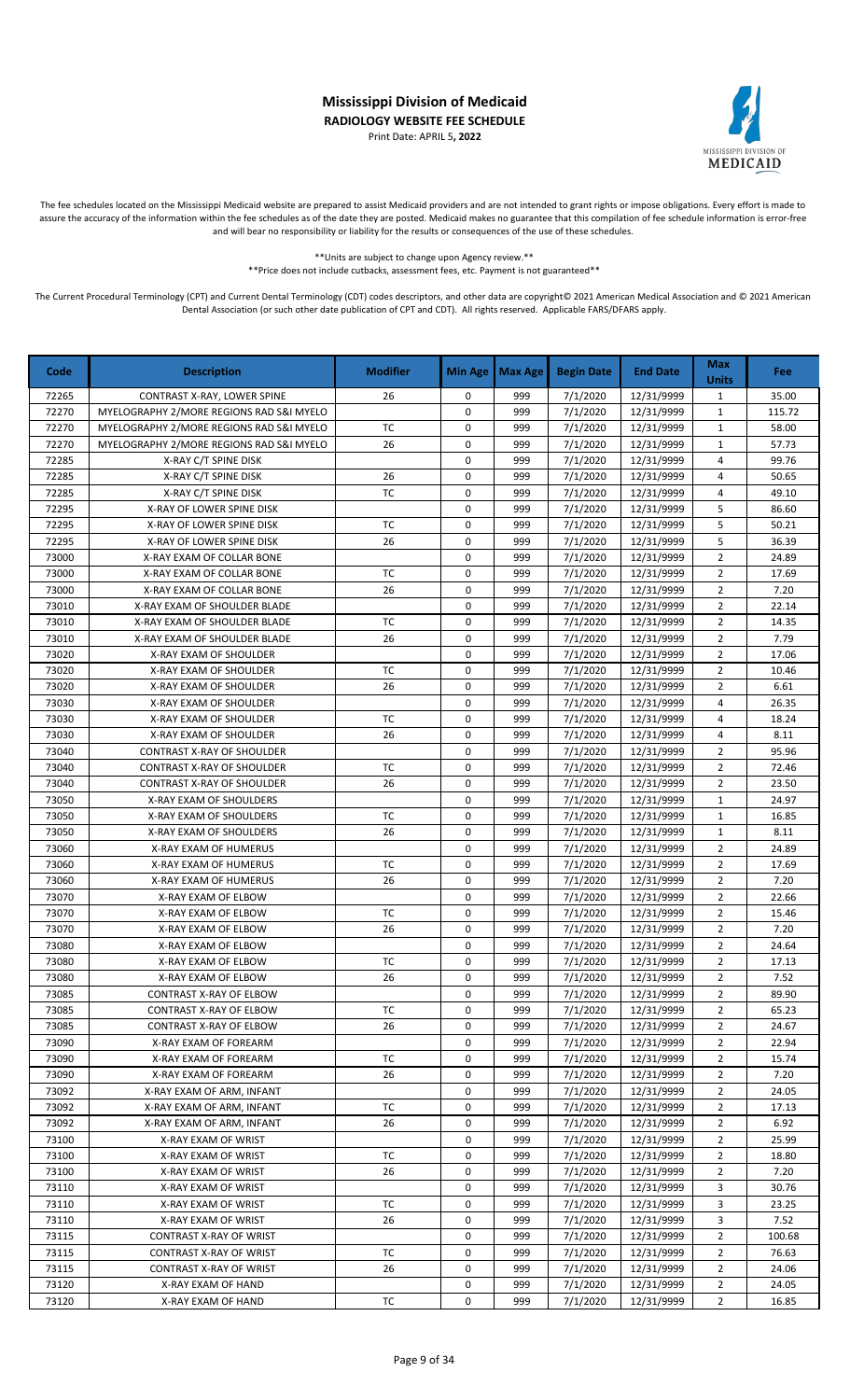Print Date: APRIL 5**, 2022**



The fee schedules located on the Mississippi Medicaid website are prepared to assist Medicaid providers and are not intended to grant rights or impose obligations. Every effort is made to assure the accuracy of the information within the fee schedules as of the date they are posted. Medicaid makes no guarantee that this compilation of fee schedule information is error-free and will bear no responsibility or liability for the results or consequences of the use of these schedules.

> \*\*Units are subject to change upon Agency review.\*\* \*\*Price does not include cutbacks, assessment fees, etc. Payment is not guaranteed\*\*

| Code  | <b>Description</b>            | <b>Modifier</b>        | <b>Min Age</b> | <b>Max Age</b> | <b>Begin Date</b> | <b>End Date</b> | <b>Max</b><br><b>Units</b> | Fee    |
|-------|-------------------------------|------------------------|----------------|----------------|-------------------|-----------------|----------------------------|--------|
| 73120 | X-RAY EXAM OF HAND            | 26                     | 0              | 999            | 7/1/2020          | 12/31/9999      | $\overline{2}$             | 7.20   |
| 73130 | X-RAY EXAM OF HAND            |                        | 0              | 999            | 7/1/2020          | 12/31/9999      | 3                          | 27.70  |
| 73130 | X-RAY EXAM OF HAND            | TC                     | 0              | 999            | 7/1/2020          | 12/31/9999      | 3                          | 20.19  |
| 73130 | X-RAY EXAM OF HAND            | 26                     | 0              | 999            | 7/1/2020          | 12/31/9999      | 3                          | 7.52   |
| 73140 | X-RAY EXAM OF FINGER(S)       |                        | 0              | 999            | 7/1/2020          | 12/31/9999      | 3                          | 28.10  |
| 73140 | X-RAY EXAM OF FINGER(S)       | $\mathsf{T}\mathsf{C}$ | 0              | 999            | 7/1/2020          | 12/31/9999      | 3                          | 22.13  |
| 73140 | X-RAY EXAM OF FINGER(S)       | 26                     | 0              | 999            | 7/1/2020          | 12/31/9999      | 3                          | 5.97   |
| 73200 | CT UPPER EXTREMITY W/O DYE    |                        | 0              | 999            | 7/1/2020          | 12/31/9999      | $\overline{2}$             | 143.16 |
| 73200 | CT UPPER EXTREMITY W/O DYE    | <b>TC</b>              | 0              | 999            | 7/1/2020          | 12/31/9999      | $\overline{2}$             | 100.26 |
| 73200 | CT UPPER EXTREMITY W/O DYE    | 26                     | 0              | 999            | 7/1/2020          | 12/31/9999      | $\overline{2}$             | 42.90  |
| 73201 | CT UPPER EXTREMITY W/DYE      |                        | 0              | 999            | 7/1/2020          | 12/31/9999      | $\overline{2}$             | 177.99 |
| 73201 | CT UPPER EXTREMITY W/DYE      | <b>TC</b>              | $\mathsf 0$    | 999            | 7/1/2020          | 12/31/9999      | $\overline{2}$             | 128.34 |
| 73201 | CT UPPER EXTREMITY W/DYE      | 26                     | 0              | 999            | 7/1/2020          | 12/31/9999      | $\overline{2}$             | 49.65  |
| 73202 | CT UPPR EXTREMITY W/O&W DYE   |                        | 0              | 999            | 7/1/2020          | 12/31/9999      | $\overline{2}$             | 221.39 |
| 73202 | CT UPPR EXTREMITY W/O&W DYE   | $\mathsf{T}\mathsf{C}$ | 0              | 999            | 7/1/2020          | 12/31/9999      | $\overline{2}$             | 169.10 |
| 73202 | CT UPPR EXTREMITY W/O&W DYE   | 26                     | 0              | 999            | 7/1/2020          | 12/31/9999      | $\overline{2}$             | 52.28  |
| 73206 | CT UPPER EXTREMITY W/CONTRAST |                        | 0              | 999            | 7/1/2020          | 12/31/9999      | $\overline{2}$             | 262.77 |
| 73206 | CT UPPER EXTREMITY W/CONTRAST | <b>TC</b>              | 0              | 999            | 7/1/2020          | 12/31/9999      | $\overline{2}$             | 185.96 |
| 73206 | CT UPPER EXTREMITY W/CONTRAST | 26                     | 0              | 999            | 7/1/2020          | 12/31/9999      | $\overline{2}$             | 76.82  |
| 73218 | MRI UPPER EXTREMITY W/O DYE   |                        | 0              | 999            | 7/1/2020          | 12/31/9999      | $\overline{2}$             | 280.57 |
| 73218 | MRI UPPER EXTREMITY W/O DYE   | <b>TC</b>              | 0              | 999            | 7/1/2020          | 12/31/9999      | $\overline{2}$             | 222.49 |
| 73218 | MRI UPPER EXTREMITY W/O DYE   | 26                     | 0              | 999            | 7/1/2020          | 12/31/9999      | $\overline{2}$             | 58.08  |
| 73219 | MRI UPPER EXTREMITY W/DYE     |                        | 0              | 999            | 7/1/2020          | 12/31/9999      | $\overline{2}$             | 310.50 |
| 73219 | MRI UPPER EXTREMITY W/DYE     | <b>TC</b>              | 0              | 999            | 7/1/2020          | 12/31/9999      | $\overline{2}$             | 240.56 |
| 73219 | MRI UPPER EXTREMITY W/DYE     | 26                     | 0              | 999            | 7/1/2020          | 12/31/9999      | $\overline{2}$             | 69.95  |
| 73220 | MRI UPPR EXTREMITY W/O&W DYE  |                        | 0              | 999            | 7/1/2020          | 12/31/9999      | $\overline{2}$             | 382.01 |
| 73220 | MRI UPPR EXTREMITY W/O&W DYE  | <b>TC</b>              | 0              | 999            | 7/1/2020          | 12/31/9999      | $\overline{2}$             | 289.94 |
| 73220 | MRI UPPR EXTREMITY W/O&W DYE  | 26                     | 0              | 999            | 7/1/2020          | 12/31/9999      | $\overline{2}$             | 92.06  |
| 73221 | MRI JOINT UPR EXTREM W/O DYE  |                        | 0              | 999            | 7/1/2020          | 12/31/9999      | $\overline{2}$             | 184.15 |
| 73221 | MRI JOINT UPR EXTREM W/O DYE  | TC                     | 0              | 999            | 7/1/2020          | 12/31/9999      | $\overline{2}$             | 125.45 |
| 73221 | MRI JOINT UPR EXTREM W/O DYE  | 26                     | 0              | 999            | 7/1/2020          | 12/31/9999      | $\overline{2}$             | 58.70  |
| 73222 | MRI JOINT UPR EXTREM W/ DYE   |                        | 0              | 999            | 7/1/2020          | 12/31/9999      | $\overline{2}$             | 291.32 |
| 73222 | MRI JOINT UPR EXTREM W/ DYE   | <b>TC</b>              | 0              | 999            | 7/1/2020          | 12/31/9999      | $\overline{2}$             | 221.37 |
| 73222 | MRI JOINT UPR EXTREM W/ DYE   | 26                     | 0              | 999            | 7/1/2020          | 12/31/9999      | $\overline{2}$             | 69.95  |
| 73223 | MRI JOINT UPR EXTR W/O&W DYE  |                        | 0              | 999            | 7/1/2020          | 12/31/9999      | $\overline{2}$             | 360.98 |
| 73223 | MRI JOINT UPR EXTR W/O&W DYE  | <b>TC</b>              | 0              | 999            | 7/1/2020          | 12/31/9999      | $\overline{2}$             | 268.92 |
| 73223 | MRI JOINT UPR EXTR W/O&W DYE  | 26                     | 0              | 999            | 7/1/2020          | 12/31/9999      | $\overline{2}$             | 92.06  |
| 73225 | MR ANGIO UPR EXTR W/O&W DYE   |                        | 0              | 999            | 7/1/2020          | 12/31/9999      | $\overline{2}$             | 315.00 |
| 73225 | MR ANGIO UPR EXTR W/O&W DYE   | TC                     | 0              | 999            | 7/1/2020          | 12/31/9999      | 2                          | 240.45 |
| 73225 | MR ANGIO UPR EXTR W/O&W DYE   | 26                     | 0              | 999            | 7/1/2020          | 12/31/9999      | 2                          | 74.55  |
| 73501 | X-RAY EXAM HIP UNI 1 VIEW     |                        | 0              | 999            | 7/1/2020          | 12/31/9999      | $\overline{2}$             | 25.25  |
| 73501 | X-RAY EXAM HIP UNI 1 VIEW     | ТC                     | 0              | 999            | 7/1/2020          | 12/31/9999      | 2                          | 17.13  |
| 73501 | X-RAY EXAM HIP UNI 1 VIEW     | 26                     | 0              | 999            | 7/1/2020          | 12/31/9999      | $\overline{2}$             | 8.11   |
| 73502 | X-RAY EXAM HIP UNI 2-3 VIEWS  |                        | 0              | 999            | 7/1/2020          | 12/31/9999      | 2                          | 35.96  |
| 73502 | X-RAY EXAM HIP UNI 2-3 VIEWS  | ТC                     | 0              | 999            | 7/1/2020          | 12/31/9999      | $\overline{2}$             | 26.31  |
| 73502 | X-RAY EXAM HIP UNI 2-3 VIEWS  | 26                     | 0              | 999            | 7/1/2020          | 12/31/9999      | $\overline{2}$             | 9.66   |
| 73503 | X-RAY EXAM HIP UNI 4/> VIEWS  |                        | 0              | 999            | 7/1/2020          | 12/31/9999      | 2                          | 44.51  |
| 73503 | X-RAY EXAM HIP UNI 4/> VIEWS  | ТC                     | 0              | 999            | 7/1/2020          | 12/31/9999      | $\overline{2}$             | 32.70  |
| 73503 | X-RAY EXAM HIP UNI 4/> VIEWS  | 26                     | 0              | 999            | 7/1/2020          | 12/31/9999      | $\overline{2}$             | 11.81  |
| 73521 | X-RAY EXAM HIPS BI 2 VIEWS    |                        | 0              | 999            | 7/1/2020          | 12/31/9999      | 2                          | 31.80  |
| 73521 | X-RAY EXAM HIPS BI 2 VIEWS    | TC                     | 0              | 999            | 7/1/2020          | 12/31/9999      | $\overline{2}$             | 22.13  |
| 73521 | X-RAY EXAM HIPS BI 2 VIEWS    | 26                     | 0              | 999            | 7/1/2020          | 12/31/9999      | $\overline{2}$             | 9.66   |
| 73522 | X-RAY EXAM HIPS BI 3-4 VIEWS  |                        | 0              | 999            | 7/1/2020          | 12/31/9999      | $\overline{2}$             | 41.53  |
| 73522 | X-RAY EXAM HIPS BI 3-4 VIEWS  | TC                     | 0              | 999            | 7/1/2020          | 12/31/9999      | $\overline{2}$             | 28.81  |
| 73522 | X-RAY EXAM HIPS BI 3-4 VIEWS  | 26                     | 0              | 999            | 7/1/2020          | 12/31/9999      | $\overline{2}$             | 12.72  |
| 73523 | X-RAY EXAM HIPS BI 5/> VIEWS  |                        | 0              | 999            | 7/1/2020          | 12/31/9999      | $\overline{2}$             | 47.16  |
| 73523 | X-RAY EXAM HIPS BI 5/> VIEWS  | ТC                     | 0              | 999            | 7/1/2020          | 12/31/9999      | $\overline{2}$             | 33.53  |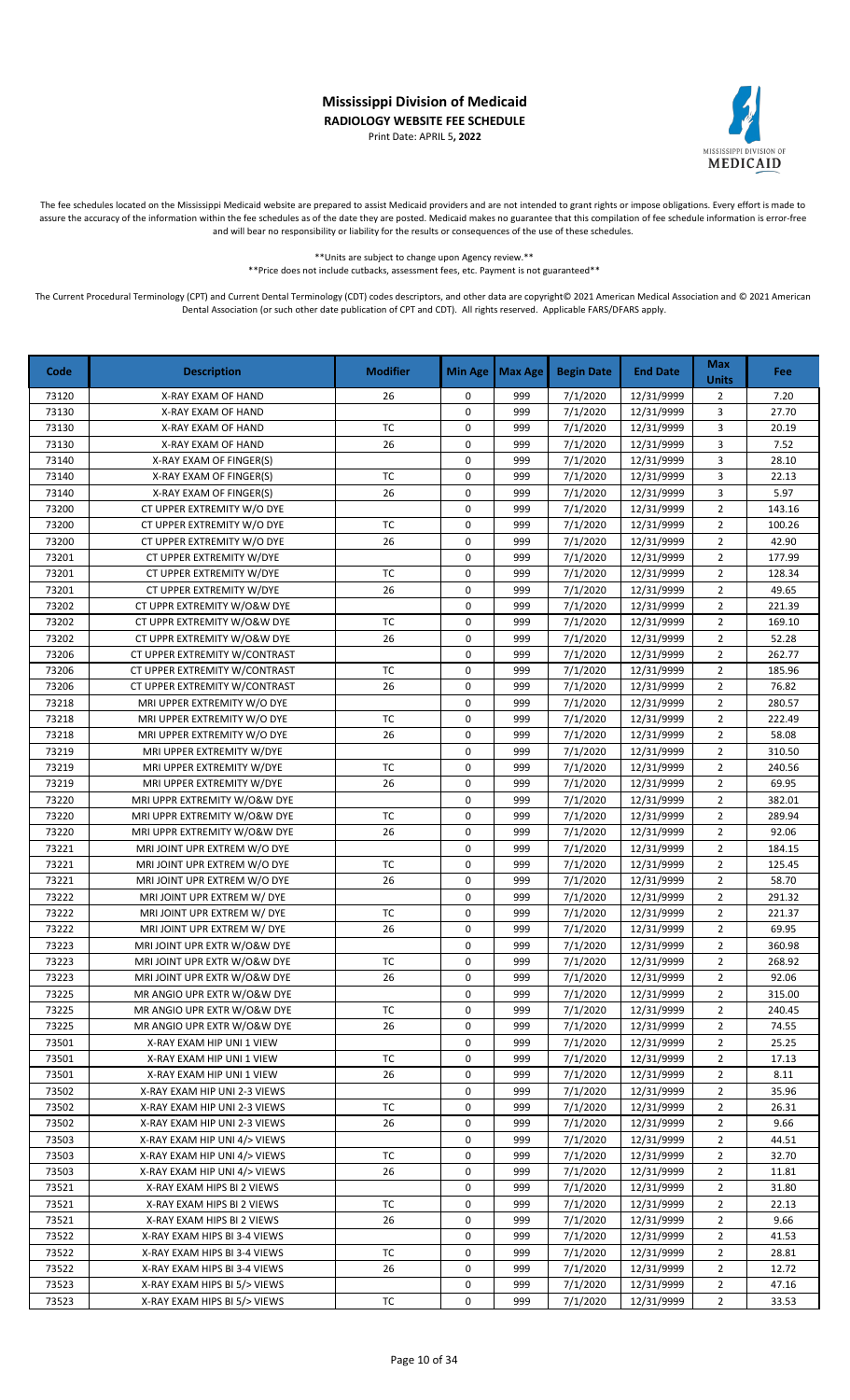Print Date: APRIL 5**, 2022**



The fee schedules located on the Mississippi Medicaid website are prepared to assist Medicaid providers and are not intended to grant rights or impose obligations. Every effort is made to assure the accuracy of the information within the fee schedules as of the date they are posted. Medicaid makes no guarantee that this compilation of fee schedule information is error-free and will bear no responsibility or liability for the results or consequences of the use of these schedules.

> \*\*Units are subject to change upon Agency review.\*\* \*\*Price does not include cutbacks, assessment fees, etc. Payment is not guaranteed\*\*

| Code           | <b>Description</b>                             | <b>Modifier</b> | <b>Min Age</b> | <b>Max Age</b> | <b>Begin Date</b>    | <b>End Date</b>          | <b>Max</b><br><b>Units</b> | Fee           |
|----------------|------------------------------------------------|-----------------|----------------|----------------|----------------------|--------------------------|----------------------------|---------------|
| 73523          | X-RAY EXAM HIPS BI 5/> VIEWS                   | 26              | 0              | 999            | 7/1/2020             | 12/31/9999               | 2                          | 13.64         |
| 73525          | <b>CONTRAST X-RAY OF HIP</b>                   |                 | 0              | 999            | 7/1/2020             | 12/31/9999               | $\overline{2}$             | 97.97         |
| 73525          | <b>CONTRAST X-RAY OF HIP</b>                   | TC              | 0              | 999            | 7/1/2020             | 12/31/9999               | $\overline{2}$             | 73.02         |
| 73525          | <b>CONTRAST X-RAY OF HIP</b>                   | 26              | 0              | 999            | 7/1/2020             | 12/31/9999               | $\overline{2}$             | 24.95         |
| 73551          | X-RAY EXAM OF FEMUR 1                          |                 | 0              | 999            | 7/1/2020             | 12/31/9999               | $\overline{2}$             | 23.21         |
| 73551          | X-RAY EXAM OF FEMUR 1                          | TC              | $\mathbf 0$    | 999            | 7/1/2020             | 12/31/9999               | $\overline{2}$             | 16.02         |
| 73551          | X-RAY EXAM OF FEMUR 1                          | 26              | 0              | 999            | 7/1/2020             | 12/31/9999               | $\overline{2}$             | 7.20          |
| 73552          | X-RAY EXAM OF FEMUR 2/>                        |                 | 0              | 999            | 7/1/2020             | 12/31/9999               | $\overline{2}$             | 27.47         |
| 73552          | X-RAY EXAM OF FEMUR 2/>                        | TC              | 0              | 999            | 7/1/2020             | 12/31/9999               | $\overline{2}$             | 19.63         |
| 73552          | X-RAY EXAM OF FEMUR 2/>                        | 26              | 0              | 999            | 7/1/2020             | 12/31/9999               | $\overline{2}$             | 7.83          |
| 73560          | X-RAY EXAM OF KNEE, 1 OR 2                     |                 | $\pmb{0}$      | 999            | 7/1/2020             | 12/31/9999               | $\overline{4}$             | 26.55         |
| 73560          | X-RAY EXAM OF KNEE, 1 OR 2                     | <b>TC</b>       | $\pmb{0}$      | 999            | 7/1/2020             | 12/31/9999               | $\overline{4}$             | 19.35         |
| 73560<br>73562 | X-RAY EXAM OF KNEE, 1 OR 2                     | 26              | 0<br>0         | 999<br>999     | 7/1/2020<br>7/1/2020 | 12/31/9999<br>12/31/9999 | 4                          | 7.20<br>31.08 |
|                | X-RAY EXAM OF KNEE, 3                          | ТC              | $\pmb{0}$      | 999            |                      |                          | 3<br>3                     |               |
| 73562<br>73562 | X-RAY EXAM OF KNEE, 3<br>X-RAY EXAM OF KNEE, 3 | 26              | $\pmb{0}$      | 999            | 7/1/2020<br>7/1/2020 | 12/31/9999<br>12/31/9999 | 3                          | 22.97<br>8.11 |
| 73564          | X-RAY EXAM, KNEE, 4 OR MORE                    |                 | 0              | 999            | 7/1/2020             | 12/31/9999               | 4                          | 34.85         |
| 73564          | X-RAY EXAM, KNEE, 4 OR MORE                    | <b>TC</b>       | 0              | 999            | 7/1/2020             | 12/31/9999               | $\overline{4}$             | 25.19         |
| 73564          | X-RAY EXAM, KNEE, 4 OR MORE                    | 26              | 0              | 999            | 7/1/2020             | 12/31/9999               | $\overline{4}$             | 9.66          |
| 73565          | X-RAY EXAM OF KNEES                            |                 | 0              | 999            | 7/1/2020             | 12/31/9999               | $\mathbf{1}$               | 30.73         |
| 73565          | X-RAY EXAM OF KNEES                            | TC              | 0              | 999            | 7/1/2020             | 12/31/9999               | 1                          | 23.25         |
| 73565          | X-RAY EXAM OF KNEES                            | 26              | 0              | 999            | 7/1/2020             | 12/31/9999               | $\mathbf{1}$               | 7.48          |
| 73580          | CONTRAST X-RAY OF KNEE JOINT                   |                 | 0              | 999            | 7/1/2020             | 12/31/9999               | $\overline{2}$             | 108.25        |
| 73580          | CONTRAST X-RAY OF KNEE JOINT                   | TC              | 0              | 999            | 7/1/2020             | 12/31/9999               | $\overline{2}$             | 83.86         |
| 73580          | CONTRAST X-RAY OF KNEE JOINT                   | 26              | 0              | 999            | 7/1/2020             | 12/31/9999               | $\overline{2}$             | 24.40         |
| 73590          | X-RAY EXAM OF LOWER LEG                        |                 | 0              | 999            | 7/1/2020             | 12/31/9999               | 3                          | 24.33         |
| 73590          | X-RAY EXAM OF LOWER LEG                        | TC              | 0              | 999            | 7/1/2020             | 12/31/9999               | 3                          | 17.41         |
| 73590          | X-RAY EXAM OF LOWER LEG                        | 26              | $\mathbf 0$    | 999            | 7/1/2020             | 12/31/9999               | 3                          | 6.92          |
| 73592          | X-RAY EXAM OF LEG, INFANT                      |                 | $\pmb{0}$      | 999            | 7/1/2020             | 12/31/9999               | $\overline{2}$             | 24.05         |
| 73592          | X-RAY EXAM OF LEG, INFANT                      | TC              | 0              | 999            | 7/1/2020             | 12/31/9999               | $\overline{2}$             | 17.13         |
| 73592          | X-RAY EXAM OF LEG, INFANT                      | 26              | 0              | 999            | 7/1/2020             | 12/31/9999               | $\overline{2}$             | 6.92          |
| 73600          | X-RAY EXAM OF ANKLE                            |                 | 0              | 999            | 7/1/2020             | 12/31/9999               | $\overline{2}$             | 25.16         |
| 73600          | X-RAY EXAM OF ANKLE                            | <b>TC</b>       | 0              | 999            | 7/1/2020             | 12/31/9999               | $\overline{2}$             | 17.96         |
| 73600          | X-RAY EXAM OF ANKLE                            | 26              | 0              | 999            | 7/1/2020             | 12/31/9999               | $\overline{2}$             | 7.20          |
| 73610          | X-RAY EXAM OF ANKLE                            |                 | 0              | 999            | 7/1/2020             | 12/31/9999               | 3                          | 27.70         |
| 73610          | X-RAY EXAM OF ANKLE                            | <b>TC</b>       | 0              | 999            | 7/1/2020             | 12/31/9999               | 3                          | 20.19         |
| 73610          | X-RAY EXAM OF ANKLE                            | 26              | 0              | 999            | 7/1/2020             | 12/31/9999               | 3                          | 7.52          |
| 73615          | <b>CONTRAST X-RAY OF ANKLE</b>                 |                 | 0              | 999            | 7/1/2020             | 12/31/9999               | $\overline{2}$             | 101.85        |
| 73615          | <b>CONTRAST X-RAY OF ANKLE</b>                 | ТC              | 0              | 999            | 7/1/2020             | 12/31/9999               | $\overline{2}$             | 77.18         |
| 73615          | CONTRAST X-RAY OF ANKLE                        | 26              | 0              | 999            | 7/1/2020             | 12/31/9999               | $\overline{2}$             | 24.67         |
| 73620          | X-RAY EXAM OF FOOT                             |                 | 0              | 999            | 7/1/2020             | 12/31/9999               | $\overline{2}$             | 22.10         |
| 73620          | X-RAY EXAM OF FOOT                             | ТC              | 0              | 999            | 7/1/2020             | 12/31/9999               | $\overline{2}$             | 15.46         |
| 73620          | X-RAY EXAM OF FOOT                             | 26              | 0              | 999            | 7/1/2020             | 12/31/9999               | $\overline{2}$             | 6.64          |
| 73630          | X-RAY EXAM OF FOOT                             |                 | 0              | 999            | 7/1/2020             | 12/31/9999               | 3                          | 26.04         |
| 73630          | X-RAY EXAM OF FOOT                             | TC              | 0              | 999            | 7/1/2020             | 12/31/9999               | 3                          | 18.80         |
| 73630          | X-RAY EXAM OF FOOT                             | 26              | 0              | 999            | 7/1/2020             | 12/31/9999               | 3                          | 7.24          |
| 73650          | X-RAY EXAM OF HEEL                             |                 | 0              | 999            | 7/1/2020             | 12/31/9999               | $\overline{2}$             | 22.38         |
| 73650          | X-RAY EXAM OF HEEL                             | ТC              | 0              | 999            | 7/1/2020             | 12/31/9999               | $\overline{2}$             | 15.46         |
| 73650          | X-RAY EXAM OF HEEL                             | 26              | 0              | 999            | 7/1/2020             | 12/31/9999               | $\overline{2}$             | 6.92          |
| 73660          | X-RAY EXAM OF TOE(S)                           |                 | 0              | 999            | 7/1/2020             | 12/31/9999               | $\overline{2}$             | 22.27         |
| 73660          | X-RAY EXAM OF TOE(S)                           | ТC              | 0              | 999            | 7/1/2020             | 12/31/9999               | $\overline{2}$             | 16.57         |
| 73660          | X-RAY EXAM OF TOE(S)                           | 26              | 0              | 999            | 7/1/2020             | 12/31/9999               | $\overline{2}$             | 5.69          |
| 73700          | CT LOWER EXTREMITY W/O DYE                     |                 | 0              | 999            | 7/1/2020             | 12/31/9999               | $\overline{2}$             | 124.53        |
| 73700          | CT LOWER EXTREMITY W/O DYE                     | TC              | 0              | 999            | 7/1/2020             | 12/31/9999               | $\overline{2}$             | 81.63         |
| 73700          | CT LOWER EXTREMITY W/O DYE                     | 26              | 0              | 999            | 7/1/2020             | 12/31/9999               | 2                          | 42.90         |
| 73701          | CT LOWER EXTREMITY W/DYE                       |                 | 0              | 999            | 7/1/2020             | 12/31/9999               | $\overline{2}$             | 155.48        |
| 73701          | CT LOWER EXTREMITY W/DYE                       | тс              | 0              | 999            | 7/1/2020             | 12/31/9999               | $\overline{2}$             | 105.82        |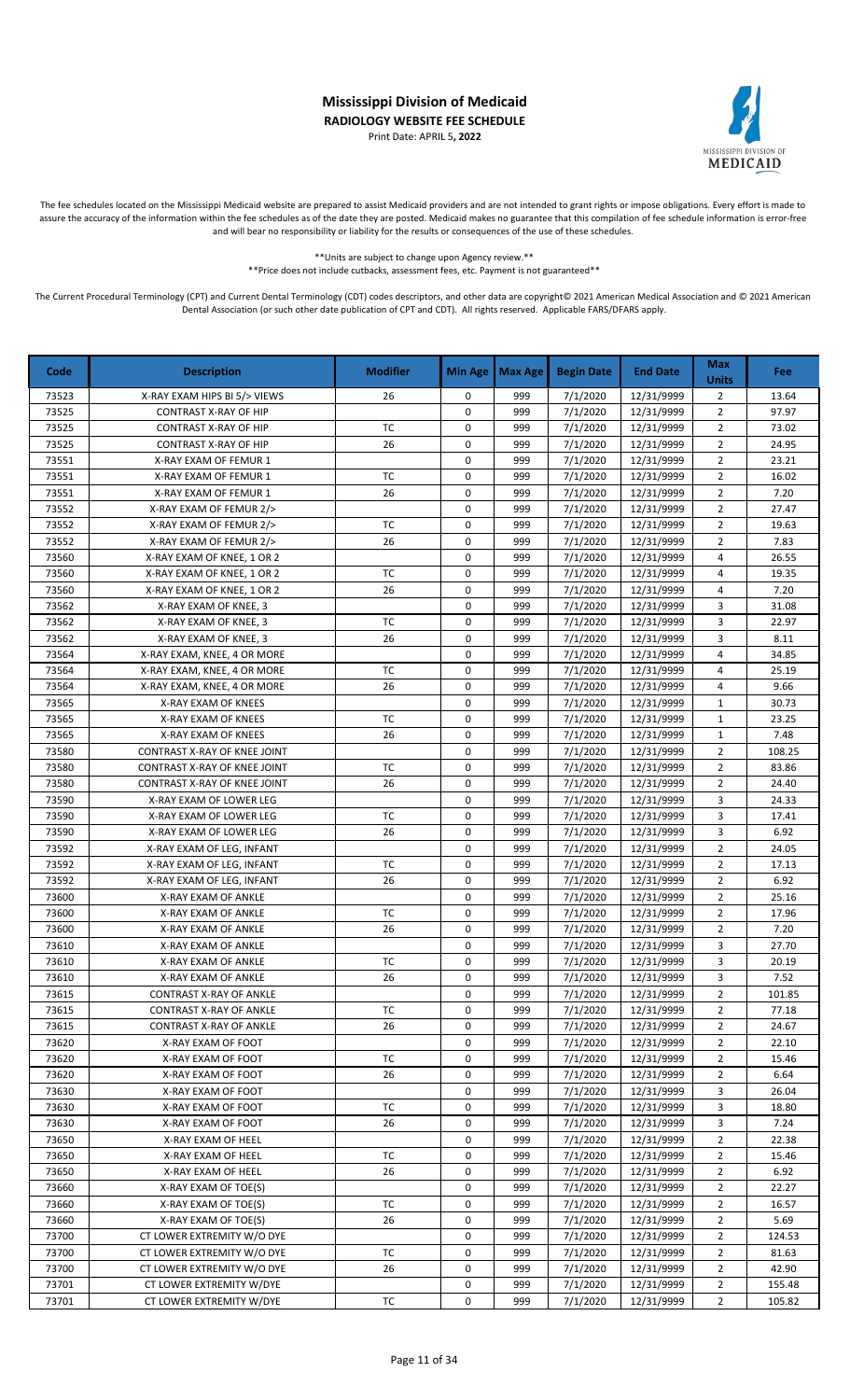Print Date: APRIL 5**, 2022**



The fee schedules located on the Mississippi Medicaid website are prepared to assist Medicaid providers and are not intended to grant rights or impose obligations. Every effort is made to assure the accuracy of the information within the fee schedules as of the date they are posted. Medicaid makes no guarantee that this compilation of fee schedule information is error-free and will bear no responsibility or liability for the results or consequences of the use of these schedules.

> \*\*Units are subject to change upon Agency review.\*\* \*\*Price does not include cutbacks, assessment fees, etc. Payment is not guaranteed\*\*

| 999<br>7/1/2020<br>12/31/9999<br>73701<br>CT LOWER EXTREMITY W/DYE<br>26<br>0<br>2<br>49.65<br>$\overline{2}$<br>73702<br>CT LWR EXTREMITY W/O&W DYE<br>0<br>999<br>7/1/2020<br>12/31/9999<br>186.46<br>73702<br>TC<br>0<br>999<br>7/1/2020<br>12/31/9999<br>$\overline{2}$<br>134.46<br>CT LWR EXTREMITY W/O&W DYE<br>73702<br>26<br>0<br>999<br>7/1/2020<br>12/31/9999<br>$\overline{2}$<br>52.00<br>CT LWR EXTREMITY W/O&W DYE<br>73706<br>999<br>7/1/2020<br>12/31/9999<br>$\overline{2}$<br>284.26<br>CT LOWER EXTREMITY W/CONTRAST<br>0<br>73706<br>TC<br>0<br>999<br>12/31/9999<br>$\overline{2}$<br>203.75<br>CT LOWER EXTREMITY W/CONTRAST<br>7/1/2020<br>$\overline{2}$<br>73706<br>CT LOWER EXTREMITY W/CONTRAST<br>26<br>0<br>999<br>7/1/2020<br>12/31/9999<br>80.51<br>0<br>$\overline{2}$<br>73718<br>999<br>7/1/2020<br>12/31/9999<br>206.06<br>MRI LOWER EXTREMITY W/O DYE<br><b>TC</b><br>73718<br>0<br>$\overline{2}$<br>148.26<br>999<br>7/1/2020<br>12/31/9999<br>MRI LOWER EXTREMITY W/O DYE<br>$\overline{2}$<br>73718<br>26<br>0<br>999<br>7/1/2020<br>12/31/9999<br>57.80<br>MRI LOWER EXTREMITY W/O DYE<br>73719<br>0<br>999<br>7/1/2020<br>12/31/9999<br>$\overline{2}$<br>243.77<br>MRI LOWER EXTREMITY W/DYE<br>73719<br><b>TC</b><br>0<br>$\overline{2}$<br>999<br>7/1/2020<br>12/31/9999<br>MRI LOWER EXTREMITY W/DYE<br>174.11<br>0<br>73719<br>26<br>999<br>7/1/2020<br>12/31/9999<br>$\overline{2}$<br>69.67<br>MRI LOWER EXTREMITY W/DYE<br>$\overline{2}$<br>73720<br>0<br>999<br>7/1/2020<br>12/31/9999<br>312.61<br>MRI LWR EXTREMITY W/O&W DYE<br>$\overline{2}$<br>TC<br>0<br>999<br>7/1/2020<br>73720<br>MRI LWR EXTREMITY W/O&W DYE<br>12/31/9999<br>220.82<br>$\overline{2}$<br>26<br>0<br>7/1/2020<br>73720<br>MRI LWR EXTREMITY W/O&W DYE<br>999<br>12/31/9999<br>91.78<br>73721<br>MRI JOINT OF LWR EXTRE W/O D<br>0<br>999<br>7/1/2020<br>12/31/9999<br>3<br>183.54<br>3<br>73721<br>MRI JOINT OF LWR EXTRE W/O D<br>TC<br>0<br>999<br>7/1/2020<br>12/31/9999<br>125.45<br>3<br>73721<br>MRI JOINT OF LWR EXTRE W/O D<br>26<br>0<br>999<br>7/1/2020<br>12/31/9999<br>58.08<br>$\overline{2}$<br>73722<br>0<br>999<br>7/1/2020<br>12/31/9999<br>291.88<br>MRI JOINT OF LWR EXTR W/DYE<br>73722<br>TC<br>999<br>$\overline{2}$<br>0<br>7/1/2020<br>12/31/9999<br>221.93<br>MRI JOINT OF LWR EXTR W/DYE<br>73722<br>26<br>0<br>999<br>$\overline{2}$<br>69.95<br>MRI JOINT OF LWR EXTR W/DYE<br>7/1/2020<br>12/31/9999<br>0<br>$\overline{2}$<br>73723<br>MRI JOINT LWR EXTR W/O&W DYE<br>999<br>7/1/2020<br>12/31/9999<br>360.42<br>TC<br>0<br>$\overline{2}$<br>73723<br>MRI JOINT LWR EXTR W/O&W DYE<br>7/1/2020<br>12/31/9999<br>268.36<br>999<br>26<br>$\overline{2}$<br>73723<br>0<br>7/1/2020<br>92.06<br>MRI JOINT LWR EXTR W/O&W DYE<br>999<br>12/31/9999<br>73725<br>0<br>999<br>12/31/9999<br>$\overline{2}$<br>MR ANG LWR EXT W OR W/O DYE<br>7/1/2020<br>308.41<br><b>TC</b><br>$\overline{2}$<br>73725<br>0<br>999<br>7/1/2020<br>12/31/9999<br>231.27<br>MR ANG LWR EXT W OR W/O DYE<br>$\overline{2}$<br>73725<br>26<br>0<br>7/1/2020<br>MR ANG LWR EXT W OR W/O DYE<br>999<br>12/31/9999<br>77.13<br>74018<br>0<br>999<br>7/1/2020<br>12/31/9999<br>3<br>RADIOLOGIC EXAM, AB, 1 VIEW<br>23.29<br>74018<br>TC<br>0<br>999<br>7/1/2020<br>3<br>15.46<br>12/31/9999<br>RADIOLOGIC EXAM, AB, 1 VIEW<br>3<br>74018<br>26<br>0<br>999<br>7/1/2020<br>12/31/9999<br>7.83<br>RADIOLOGIC EXAM, AB, 1 VIEW<br>$\overline{2}$<br>0<br>74019<br>999<br>7/1/2020<br>12/31/9999<br>28.77<br>RADIOLOGIC EXAM, AB 2 VIEWS<br><b>TC</b><br>$\overline{2}$<br>0<br>74019<br>999<br>7/1/2020<br>12/31/9999<br>18.80<br>RADIOLOGIC EXAM, AB 2 VIEWS<br>74019<br>0<br>7/1/2020<br>$\overline{2}$<br>9.98<br>26<br>999<br>12/31/9999<br>RADIOLOGIC EXAM, AB 2 VIEWS<br>74021<br>0<br>999<br>7/1/2020<br>12/31/9999<br>$\overline{2}$<br>33.38<br>RADIOLOGIC EXAM, AB 3 PLUS<br>0<br>$\overline{2}$<br>74021<br>TC<br>999<br>7/1/2020<br>12/31/9999<br>21.85<br>RADIOLOGIC EXAM, AB 3 PLUS<br>7/1/2020<br>12/31/9999<br>11.53<br>74021<br>999<br>RADIOLOGIC EXAM, AB 3 PLUS<br>26<br>0<br>2<br>74022<br>0<br>999<br>7/1/2020<br>12/31/9999<br>38.86<br>RADIOLOGIC EXAMINATION, COMPLETE ACUTE A<br>2<br>74022<br>RADIOLOGIC EXAMINATION, COMPLETE ACUTE A<br>ТC<br>0<br>999<br>7/1/2020<br>12/31/9999<br>$\overline{2}$<br>25.19<br>74022<br>RADIOLOGIC EXAMINATION, COMPLETE ACUTE A<br>26<br>0<br>999<br>7/1/2020<br>12/31/9999<br>$\overline{2}$<br>13.67<br>74150<br>0<br>7/1/2020<br>12/31/9999<br>CT ABDOMEN W/O DYE<br>999<br>$\mathbf{1}$<br>120.73<br>TC<br>74150<br>0<br>7/1/2020<br>12/31/9999<br>69.68<br>CT ABDOMEN W/O DYE<br>999<br>1<br>74150<br>CT ABDOMEN W/O DYE<br>26<br>0<br>999<br>7/1/2020<br>12/31/9999<br>51.05<br>1<br>74160<br>CT ABDOMEN W/DYE<br>0<br>999<br>7/1/2020<br>12/31/9999<br>197.78<br>1<br>TC<br>0<br>74160<br>CT ABDOMEN W/DYE<br>999<br>7/1/2020<br>12/31/9999<br>143.08<br>1<br>74160<br>26<br>0<br>999<br>7/1/2020<br>54.70<br>CT ABDOMEN W/DYE<br>12/31/9999<br>1<br>74170<br>CT ABDOMEN W/O&W DYE<br>0<br>999<br>7/1/2020<br>12/31/9999<br>$\mathbf{1}$<br>222.71<br>74170<br>CT ABDOMEN W/O&W DYE<br>ТC<br>0<br>999<br>7/1/2020<br>12/31/9999<br>$\mathbf{1}$<br>162.71<br>CT ABDOMEN W/O&W DYE<br>26<br>0<br>7/1/2020<br>12/31/9999<br>74170<br>999<br>1<br>60.00<br>7/1/2020<br>74174<br>CTO ANGIO ABDOMEN PELVIS<br>0<br>999<br>12/31/9999<br>$\mathbf{1}$<br>324.15<br>7/1/2020<br>74174<br>CTO ANGIO ABDOMEN PELVIS<br>ТC<br>0<br>999<br>12/31/9999<br>230.45<br>1<br>74174<br>CTO ANGIO ABDOMEN PELVIS<br>26<br>0<br>999<br>7/1/2020<br>12/31/9999<br>93.71<br>1<br>7/1/2020<br>259.03<br>74175<br>CT ABDOMEN W/CONTRAST<br>0<br>999<br>12/31/9999<br>1<br>74175<br>TC<br>CT ABDOMEN W/CONTRAST<br>0<br>999<br>7/1/2020<br>12/31/9999<br>181.34<br>1<br>74175<br>CT ABDOMEN W/CONTRAST<br>999<br>7/1/2020<br>12/31/9999<br>77.69<br>26<br>0<br>1<br>74176<br>CT ANGIO ABD & PELVIS<br>0<br>999<br>7/1/2020<br>12/31/9999<br>$\overline{2}$<br>162.34<br>74176<br>TC<br>0<br>999<br>7/1/2020<br>12/31/9999<br>$\overline{2}$<br>87.75<br>CT ANGIO ABD & PELVIS | Code | <b>Description</b> | <b>Modifier</b> | <b>Min Age</b> | <b>Max Age</b> | <b>Begin Date</b> | <b>End Date</b> | <b>Max</b><br><b>Units</b> | Fee |
|---------------------------------------------------------------------------------------------------------------------------------------------------------------------------------------------------------------------------------------------------------------------------------------------------------------------------------------------------------------------------------------------------------------------------------------------------------------------------------------------------------------------------------------------------------------------------------------------------------------------------------------------------------------------------------------------------------------------------------------------------------------------------------------------------------------------------------------------------------------------------------------------------------------------------------------------------------------------------------------------------------------------------------------------------------------------------------------------------------------------------------------------------------------------------------------------------------------------------------------------------------------------------------------------------------------------------------------------------------------------------------------------------------------------------------------------------------------------------------------------------------------------------------------------------------------------------------------------------------------------------------------------------------------------------------------------------------------------------------------------------------------------------------------------------------------------------------------------------------------------------------------------------------------------------------------------------------------------------------------------------------------------------------------------------------------------------------------------------------------------------------------------------------------------------------------------------------------------------------------------------------------------------------------------------------------------------------------------------------------------------------------------------------------------------------------------------------------------------------------------------------------------------------------------------------------------------------------------------------------------------------------------------------------------------------------------------------------------------------------------------------------------------------------------------------------------------------------------------------------------------------------------------------------------------------------------------------------------------------------------------------------------------------------------------------------------------------------------------------------------------------------------------------------------------------------------------------------------------------------------------------------------------------------------------------------------------------------------------------------------------------------------------------------------------------------------------------------------------------------------------------------------------------------------------------------------------------------------------------------------------------------------------------------------------------------------------------------------------------------------------------------------------------------------------------------------------------------------------------------------------------------------------------------------------------------------------------------------------------------------------------------------------------------------------------------------------------------------------------------------------------------------------------------------------------------------------------------------------------------------------------------------------------------------------------------------------------------------------------------------------------------------------------------------------------------------------------------------------------------------------------------------------------------------------------------------------------------------------------------------------------------------------------------------------------------------------------------------------------------------------------------------------------------------------------------------------------------------------------------------------------------------------------------------------------------------------------------------------------------------------------------------------------------------------------------------------------------------------------------------------------------------------------------------------------------------------------------------------------------------------------------------------------------------------------------------------------------------------------------------------------------------------------------------------------------------------------------------------------------------------------------------------------------------------------------------------------------------------------------------------------------------------------------------------------------------------------------------------------------------------------------------------------------------------------------------------------------------------------------------------------------------------------------------------------------------------------------------------------------------------------------------------------------------------------------------------------------------------------------------------------------------------------|------|--------------------|-----------------|----------------|----------------|-------------------|-----------------|----------------------------|-----|
|                                                                                                                                                                                                                                                                                                                                                                                                                                                                                                                                                                                                                                                                                                                                                                                                                                                                                                                                                                                                                                                                                                                                                                                                                                                                                                                                                                                                                                                                                                                                                                                                                                                                                                                                                                                                                                                                                                                                                                                                                                                                                                                                                                                                                                                                                                                                                                                                                                                                                                                                                                                                                                                                                                                                                                                                                                                                                                                                                                                                                                                                                                                                                                                                                                                                                                                                                                                                                                                                                                                                                                                                                                                                                                                                                                                                                                                                                                                                                                                                                                                                                                                                                                                                                                                                                                                                                                                                                                                                                                                                                                                                                                                                                                                                                                                                                                                                                                                                                                                                                                                                                                                                                                                                                                                                                                                                                                                                                                                                                                                                                                                                                                                                                                                                                                                                                                                                                                                                                                                                                                                                                                                                                         |      |                    |                 |                |                |                   |                 |                            |     |
|                                                                                                                                                                                                                                                                                                                                                                                                                                                                                                                                                                                                                                                                                                                                                                                                                                                                                                                                                                                                                                                                                                                                                                                                                                                                                                                                                                                                                                                                                                                                                                                                                                                                                                                                                                                                                                                                                                                                                                                                                                                                                                                                                                                                                                                                                                                                                                                                                                                                                                                                                                                                                                                                                                                                                                                                                                                                                                                                                                                                                                                                                                                                                                                                                                                                                                                                                                                                                                                                                                                                                                                                                                                                                                                                                                                                                                                                                                                                                                                                                                                                                                                                                                                                                                                                                                                                                                                                                                                                                                                                                                                                                                                                                                                                                                                                                                                                                                                                                                                                                                                                                                                                                                                                                                                                                                                                                                                                                                                                                                                                                                                                                                                                                                                                                                                                                                                                                                                                                                                                                                                                                                                                                         |      |                    |                 |                |                |                   |                 |                            |     |
|                                                                                                                                                                                                                                                                                                                                                                                                                                                                                                                                                                                                                                                                                                                                                                                                                                                                                                                                                                                                                                                                                                                                                                                                                                                                                                                                                                                                                                                                                                                                                                                                                                                                                                                                                                                                                                                                                                                                                                                                                                                                                                                                                                                                                                                                                                                                                                                                                                                                                                                                                                                                                                                                                                                                                                                                                                                                                                                                                                                                                                                                                                                                                                                                                                                                                                                                                                                                                                                                                                                                                                                                                                                                                                                                                                                                                                                                                                                                                                                                                                                                                                                                                                                                                                                                                                                                                                                                                                                                                                                                                                                                                                                                                                                                                                                                                                                                                                                                                                                                                                                                                                                                                                                                                                                                                                                                                                                                                                                                                                                                                                                                                                                                                                                                                                                                                                                                                                                                                                                                                                                                                                                                                         |      |                    |                 |                |                |                   |                 |                            |     |
|                                                                                                                                                                                                                                                                                                                                                                                                                                                                                                                                                                                                                                                                                                                                                                                                                                                                                                                                                                                                                                                                                                                                                                                                                                                                                                                                                                                                                                                                                                                                                                                                                                                                                                                                                                                                                                                                                                                                                                                                                                                                                                                                                                                                                                                                                                                                                                                                                                                                                                                                                                                                                                                                                                                                                                                                                                                                                                                                                                                                                                                                                                                                                                                                                                                                                                                                                                                                                                                                                                                                                                                                                                                                                                                                                                                                                                                                                                                                                                                                                                                                                                                                                                                                                                                                                                                                                                                                                                                                                                                                                                                                                                                                                                                                                                                                                                                                                                                                                                                                                                                                                                                                                                                                                                                                                                                                                                                                                                                                                                                                                                                                                                                                                                                                                                                                                                                                                                                                                                                                                                                                                                                                                         |      |                    |                 |                |                |                   |                 |                            |     |
|                                                                                                                                                                                                                                                                                                                                                                                                                                                                                                                                                                                                                                                                                                                                                                                                                                                                                                                                                                                                                                                                                                                                                                                                                                                                                                                                                                                                                                                                                                                                                                                                                                                                                                                                                                                                                                                                                                                                                                                                                                                                                                                                                                                                                                                                                                                                                                                                                                                                                                                                                                                                                                                                                                                                                                                                                                                                                                                                                                                                                                                                                                                                                                                                                                                                                                                                                                                                                                                                                                                                                                                                                                                                                                                                                                                                                                                                                                                                                                                                                                                                                                                                                                                                                                                                                                                                                                                                                                                                                                                                                                                                                                                                                                                                                                                                                                                                                                                                                                                                                                                                                                                                                                                                                                                                                                                                                                                                                                                                                                                                                                                                                                                                                                                                                                                                                                                                                                                                                                                                                                                                                                                                                         |      |                    |                 |                |                |                   |                 |                            |     |
|                                                                                                                                                                                                                                                                                                                                                                                                                                                                                                                                                                                                                                                                                                                                                                                                                                                                                                                                                                                                                                                                                                                                                                                                                                                                                                                                                                                                                                                                                                                                                                                                                                                                                                                                                                                                                                                                                                                                                                                                                                                                                                                                                                                                                                                                                                                                                                                                                                                                                                                                                                                                                                                                                                                                                                                                                                                                                                                                                                                                                                                                                                                                                                                                                                                                                                                                                                                                                                                                                                                                                                                                                                                                                                                                                                                                                                                                                                                                                                                                                                                                                                                                                                                                                                                                                                                                                                                                                                                                                                                                                                                                                                                                                                                                                                                                                                                                                                                                                                                                                                                                                                                                                                                                                                                                                                                                                                                                                                                                                                                                                                                                                                                                                                                                                                                                                                                                                                                                                                                                                                                                                                                                                         |      |                    |                 |                |                |                   |                 |                            |     |
|                                                                                                                                                                                                                                                                                                                                                                                                                                                                                                                                                                                                                                                                                                                                                                                                                                                                                                                                                                                                                                                                                                                                                                                                                                                                                                                                                                                                                                                                                                                                                                                                                                                                                                                                                                                                                                                                                                                                                                                                                                                                                                                                                                                                                                                                                                                                                                                                                                                                                                                                                                                                                                                                                                                                                                                                                                                                                                                                                                                                                                                                                                                                                                                                                                                                                                                                                                                                                                                                                                                                                                                                                                                                                                                                                                                                                                                                                                                                                                                                                                                                                                                                                                                                                                                                                                                                                                                                                                                                                                                                                                                                                                                                                                                                                                                                                                                                                                                                                                                                                                                                                                                                                                                                                                                                                                                                                                                                                                                                                                                                                                                                                                                                                                                                                                                                                                                                                                                                                                                                                                                                                                                                                         |      |                    |                 |                |                |                   |                 |                            |     |
|                                                                                                                                                                                                                                                                                                                                                                                                                                                                                                                                                                                                                                                                                                                                                                                                                                                                                                                                                                                                                                                                                                                                                                                                                                                                                                                                                                                                                                                                                                                                                                                                                                                                                                                                                                                                                                                                                                                                                                                                                                                                                                                                                                                                                                                                                                                                                                                                                                                                                                                                                                                                                                                                                                                                                                                                                                                                                                                                                                                                                                                                                                                                                                                                                                                                                                                                                                                                                                                                                                                                                                                                                                                                                                                                                                                                                                                                                                                                                                                                                                                                                                                                                                                                                                                                                                                                                                                                                                                                                                                                                                                                                                                                                                                                                                                                                                                                                                                                                                                                                                                                                                                                                                                                                                                                                                                                                                                                                                                                                                                                                                                                                                                                                                                                                                                                                                                                                                                                                                                                                                                                                                                                                         |      |                    |                 |                |                |                   |                 |                            |     |
|                                                                                                                                                                                                                                                                                                                                                                                                                                                                                                                                                                                                                                                                                                                                                                                                                                                                                                                                                                                                                                                                                                                                                                                                                                                                                                                                                                                                                                                                                                                                                                                                                                                                                                                                                                                                                                                                                                                                                                                                                                                                                                                                                                                                                                                                                                                                                                                                                                                                                                                                                                                                                                                                                                                                                                                                                                                                                                                                                                                                                                                                                                                                                                                                                                                                                                                                                                                                                                                                                                                                                                                                                                                                                                                                                                                                                                                                                                                                                                                                                                                                                                                                                                                                                                                                                                                                                                                                                                                                                                                                                                                                                                                                                                                                                                                                                                                                                                                                                                                                                                                                                                                                                                                                                                                                                                                                                                                                                                                                                                                                                                                                                                                                                                                                                                                                                                                                                                                                                                                                                                                                                                                                                         |      |                    |                 |                |                |                   |                 |                            |     |
|                                                                                                                                                                                                                                                                                                                                                                                                                                                                                                                                                                                                                                                                                                                                                                                                                                                                                                                                                                                                                                                                                                                                                                                                                                                                                                                                                                                                                                                                                                                                                                                                                                                                                                                                                                                                                                                                                                                                                                                                                                                                                                                                                                                                                                                                                                                                                                                                                                                                                                                                                                                                                                                                                                                                                                                                                                                                                                                                                                                                                                                                                                                                                                                                                                                                                                                                                                                                                                                                                                                                                                                                                                                                                                                                                                                                                                                                                                                                                                                                                                                                                                                                                                                                                                                                                                                                                                                                                                                                                                                                                                                                                                                                                                                                                                                                                                                                                                                                                                                                                                                                                                                                                                                                                                                                                                                                                                                                                                                                                                                                                                                                                                                                                                                                                                                                                                                                                                                                                                                                                                                                                                                                                         |      |                    |                 |                |                |                   |                 |                            |     |
|                                                                                                                                                                                                                                                                                                                                                                                                                                                                                                                                                                                                                                                                                                                                                                                                                                                                                                                                                                                                                                                                                                                                                                                                                                                                                                                                                                                                                                                                                                                                                                                                                                                                                                                                                                                                                                                                                                                                                                                                                                                                                                                                                                                                                                                                                                                                                                                                                                                                                                                                                                                                                                                                                                                                                                                                                                                                                                                                                                                                                                                                                                                                                                                                                                                                                                                                                                                                                                                                                                                                                                                                                                                                                                                                                                                                                                                                                                                                                                                                                                                                                                                                                                                                                                                                                                                                                                                                                                                                                                                                                                                                                                                                                                                                                                                                                                                                                                                                                                                                                                                                                                                                                                                                                                                                                                                                                                                                                                                                                                                                                                                                                                                                                                                                                                                                                                                                                                                                                                                                                                                                                                                                                         |      |                    |                 |                |                |                   |                 |                            |     |
|                                                                                                                                                                                                                                                                                                                                                                                                                                                                                                                                                                                                                                                                                                                                                                                                                                                                                                                                                                                                                                                                                                                                                                                                                                                                                                                                                                                                                                                                                                                                                                                                                                                                                                                                                                                                                                                                                                                                                                                                                                                                                                                                                                                                                                                                                                                                                                                                                                                                                                                                                                                                                                                                                                                                                                                                                                                                                                                                                                                                                                                                                                                                                                                                                                                                                                                                                                                                                                                                                                                                                                                                                                                                                                                                                                                                                                                                                                                                                                                                                                                                                                                                                                                                                                                                                                                                                                                                                                                                                                                                                                                                                                                                                                                                                                                                                                                                                                                                                                                                                                                                                                                                                                                                                                                                                                                                                                                                                                                                                                                                                                                                                                                                                                                                                                                                                                                                                                                                                                                                                                                                                                                                                         |      |                    |                 |                |                |                   |                 |                            |     |
|                                                                                                                                                                                                                                                                                                                                                                                                                                                                                                                                                                                                                                                                                                                                                                                                                                                                                                                                                                                                                                                                                                                                                                                                                                                                                                                                                                                                                                                                                                                                                                                                                                                                                                                                                                                                                                                                                                                                                                                                                                                                                                                                                                                                                                                                                                                                                                                                                                                                                                                                                                                                                                                                                                                                                                                                                                                                                                                                                                                                                                                                                                                                                                                                                                                                                                                                                                                                                                                                                                                                                                                                                                                                                                                                                                                                                                                                                                                                                                                                                                                                                                                                                                                                                                                                                                                                                                                                                                                                                                                                                                                                                                                                                                                                                                                                                                                                                                                                                                                                                                                                                                                                                                                                                                                                                                                                                                                                                                                                                                                                                                                                                                                                                                                                                                                                                                                                                                                                                                                                                                                                                                                                                         |      |                    |                 |                |                |                   |                 |                            |     |
|                                                                                                                                                                                                                                                                                                                                                                                                                                                                                                                                                                                                                                                                                                                                                                                                                                                                                                                                                                                                                                                                                                                                                                                                                                                                                                                                                                                                                                                                                                                                                                                                                                                                                                                                                                                                                                                                                                                                                                                                                                                                                                                                                                                                                                                                                                                                                                                                                                                                                                                                                                                                                                                                                                                                                                                                                                                                                                                                                                                                                                                                                                                                                                                                                                                                                                                                                                                                                                                                                                                                                                                                                                                                                                                                                                                                                                                                                                                                                                                                                                                                                                                                                                                                                                                                                                                                                                                                                                                                                                                                                                                                                                                                                                                                                                                                                                                                                                                                                                                                                                                                                                                                                                                                                                                                                                                                                                                                                                                                                                                                                                                                                                                                                                                                                                                                                                                                                                                                                                                                                                                                                                                                                         |      |                    |                 |                |                |                   |                 |                            |     |
|                                                                                                                                                                                                                                                                                                                                                                                                                                                                                                                                                                                                                                                                                                                                                                                                                                                                                                                                                                                                                                                                                                                                                                                                                                                                                                                                                                                                                                                                                                                                                                                                                                                                                                                                                                                                                                                                                                                                                                                                                                                                                                                                                                                                                                                                                                                                                                                                                                                                                                                                                                                                                                                                                                                                                                                                                                                                                                                                                                                                                                                                                                                                                                                                                                                                                                                                                                                                                                                                                                                                                                                                                                                                                                                                                                                                                                                                                                                                                                                                                                                                                                                                                                                                                                                                                                                                                                                                                                                                                                                                                                                                                                                                                                                                                                                                                                                                                                                                                                                                                                                                                                                                                                                                                                                                                                                                                                                                                                                                                                                                                                                                                                                                                                                                                                                                                                                                                                                                                                                                                                                                                                                                                         |      |                    |                 |                |                |                   |                 |                            |     |
|                                                                                                                                                                                                                                                                                                                                                                                                                                                                                                                                                                                                                                                                                                                                                                                                                                                                                                                                                                                                                                                                                                                                                                                                                                                                                                                                                                                                                                                                                                                                                                                                                                                                                                                                                                                                                                                                                                                                                                                                                                                                                                                                                                                                                                                                                                                                                                                                                                                                                                                                                                                                                                                                                                                                                                                                                                                                                                                                                                                                                                                                                                                                                                                                                                                                                                                                                                                                                                                                                                                                                                                                                                                                                                                                                                                                                                                                                                                                                                                                                                                                                                                                                                                                                                                                                                                                                                                                                                                                                                                                                                                                                                                                                                                                                                                                                                                                                                                                                                                                                                                                                                                                                                                                                                                                                                                                                                                                                                                                                                                                                                                                                                                                                                                                                                                                                                                                                                                                                                                                                                                                                                                                                         |      |                    |                 |                |                |                   |                 |                            |     |
|                                                                                                                                                                                                                                                                                                                                                                                                                                                                                                                                                                                                                                                                                                                                                                                                                                                                                                                                                                                                                                                                                                                                                                                                                                                                                                                                                                                                                                                                                                                                                                                                                                                                                                                                                                                                                                                                                                                                                                                                                                                                                                                                                                                                                                                                                                                                                                                                                                                                                                                                                                                                                                                                                                                                                                                                                                                                                                                                                                                                                                                                                                                                                                                                                                                                                                                                                                                                                                                                                                                                                                                                                                                                                                                                                                                                                                                                                                                                                                                                                                                                                                                                                                                                                                                                                                                                                                                                                                                                                                                                                                                                                                                                                                                                                                                                                                                                                                                                                                                                                                                                                                                                                                                                                                                                                                                                                                                                                                                                                                                                                                                                                                                                                                                                                                                                                                                                                                                                                                                                                                                                                                                                                         |      |                    |                 |                |                |                   |                 |                            |     |
|                                                                                                                                                                                                                                                                                                                                                                                                                                                                                                                                                                                                                                                                                                                                                                                                                                                                                                                                                                                                                                                                                                                                                                                                                                                                                                                                                                                                                                                                                                                                                                                                                                                                                                                                                                                                                                                                                                                                                                                                                                                                                                                                                                                                                                                                                                                                                                                                                                                                                                                                                                                                                                                                                                                                                                                                                                                                                                                                                                                                                                                                                                                                                                                                                                                                                                                                                                                                                                                                                                                                                                                                                                                                                                                                                                                                                                                                                                                                                                                                                                                                                                                                                                                                                                                                                                                                                                                                                                                                                                                                                                                                                                                                                                                                                                                                                                                                                                                                                                                                                                                                                                                                                                                                                                                                                                                                                                                                                                                                                                                                                                                                                                                                                                                                                                                                                                                                                                                                                                                                                                                                                                                                                         |      |                    |                 |                |                |                   |                 |                            |     |
|                                                                                                                                                                                                                                                                                                                                                                                                                                                                                                                                                                                                                                                                                                                                                                                                                                                                                                                                                                                                                                                                                                                                                                                                                                                                                                                                                                                                                                                                                                                                                                                                                                                                                                                                                                                                                                                                                                                                                                                                                                                                                                                                                                                                                                                                                                                                                                                                                                                                                                                                                                                                                                                                                                                                                                                                                                                                                                                                                                                                                                                                                                                                                                                                                                                                                                                                                                                                                                                                                                                                                                                                                                                                                                                                                                                                                                                                                                                                                                                                                                                                                                                                                                                                                                                                                                                                                                                                                                                                                                                                                                                                                                                                                                                                                                                                                                                                                                                                                                                                                                                                                                                                                                                                                                                                                                                                                                                                                                                                                                                                                                                                                                                                                                                                                                                                                                                                                                                                                                                                                                                                                                                                                         |      |                    |                 |                |                |                   |                 |                            |     |
|                                                                                                                                                                                                                                                                                                                                                                                                                                                                                                                                                                                                                                                                                                                                                                                                                                                                                                                                                                                                                                                                                                                                                                                                                                                                                                                                                                                                                                                                                                                                                                                                                                                                                                                                                                                                                                                                                                                                                                                                                                                                                                                                                                                                                                                                                                                                                                                                                                                                                                                                                                                                                                                                                                                                                                                                                                                                                                                                                                                                                                                                                                                                                                                                                                                                                                                                                                                                                                                                                                                                                                                                                                                                                                                                                                                                                                                                                                                                                                                                                                                                                                                                                                                                                                                                                                                                                                                                                                                                                                                                                                                                                                                                                                                                                                                                                                                                                                                                                                                                                                                                                                                                                                                                                                                                                                                                                                                                                                                                                                                                                                                                                                                                                                                                                                                                                                                                                                                                                                                                                                                                                                                                                         |      |                    |                 |                |                |                   |                 |                            |     |
|                                                                                                                                                                                                                                                                                                                                                                                                                                                                                                                                                                                                                                                                                                                                                                                                                                                                                                                                                                                                                                                                                                                                                                                                                                                                                                                                                                                                                                                                                                                                                                                                                                                                                                                                                                                                                                                                                                                                                                                                                                                                                                                                                                                                                                                                                                                                                                                                                                                                                                                                                                                                                                                                                                                                                                                                                                                                                                                                                                                                                                                                                                                                                                                                                                                                                                                                                                                                                                                                                                                                                                                                                                                                                                                                                                                                                                                                                                                                                                                                                                                                                                                                                                                                                                                                                                                                                                                                                                                                                                                                                                                                                                                                                                                                                                                                                                                                                                                                                                                                                                                                                                                                                                                                                                                                                                                                                                                                                                                                                                                                                                                                                                                                                                                                                                                                                                                                                                                                                                                                                                                                                                                                                         |      |                    |                 |                |                |                   |                 |                            |     |
|                                                                                                                                                                                                                                                                                                                                                                                                                                                                                                                                                                                                                                                                                                                                                                                                                                                                                                                                                                                                                                                                                                                                                                                                                                                                                                                                                                                                                                                                                                                                                                                                                                                                                                                                                                                                                                                                                                                                                                                                                                                                                                                                                                                                                                                                                                                                                                                                                                                                                                                                                                                                                                                                                                                                                                                                                                                                                                                                                                                                                                                                                                                                                                                                                                                                                                                                                                                                                                                                                                                                                                                                                                                                                                                                                                                                                                                                                                                                                                                                                                                                                                                                                                                                                                                                                                                                                                                                                                                                                                                                                                                                                                                                                                                                                                                                                                                                                                                                                                                                                                                                                                                                                                                                                                                                                                                                                                                                                                                                                                                                                                                                                                                                                                                                                                                                                                                                                                                                                                                                                                                                                                                                                         |      |                    |                 |                |                |                   |                 |                            |     |
|                                                                                                                                                                                                                                                                                                                                                                                                                                                                                                                                                                                                                                                                                                                                                                                                                                                                                                                                                                                                                                                                                                                                                                                                                                                                                                                                                                                                                                                                                                                                                                                                                                                                                                                                                                                                                                                                                                                                                                                                                                                                                                                                                                                                                                                                                                                                                                                                                                                                                                                                                                                                                                                                                                                                                                                                                                                                                                                                                                                                                                                                                                                                                                                                                                                                                                                                                                                                                                                                                                                                                                                                                                                                                                                                                                                                                                                                                                                                                                                                                                                                                                                                                                                                                                                                                                                                                                                                                                                                                                                                                                                                                                                                                                                                                                                                                                                                                                                                                                                                                                                                                                                                                                                                                                                                                                                                                                                                                                                                                                                                                                                                                                                                                                                                                                                                                                                                                                                                                                                                                                                                                                                                                         |      |                    |                 |                |                |                   |                 |                            |     |
|                                                                                                                                                                                                                                                                                                                                                                                                                                                                                                                                                                                                                                                                                                                                                                                                                                                                                                                                                                                                                                                                                                                                                                                                                                                                                                                                                                                                                                                                                                                                                                                                                                                                                                                                                                                                                                                                                                                                                                                                                                                                                                                                                                                                                                                                                                                                                                                                                                                                                                                                                                                                                                                                                                                                                                                                                                                                                                                                                                                                                                                                                                                                                                                                                                                                                                                                                                                                                                                                                                                                                                                                                                                                                                                                                                                                                                                                                                                                                                                                                                                                                                                                                                                                                                                                                                                                                                                                                                                                                                                                                                                                                                                                                                                                                                                                                                                                                                                                                                                                                                                                                                                                                                                                                                                                                                                                                                                                                                                                                                                                                                                                                                                                                                                                                                                                                                                                                                                                                                                                                                                                                                                                                         |      |                    |                 |                |                |                   |                 |                            |     |
|                                                                                                                                                                                                                                                                                                                                                                                                                                                                                                                                                                                                                                                                                                                                                                                                                                                                                                                                                                                                                                                                                                                                                                                                                                                                                                                                                                                                                                                                                                                                                                                                                                                                                                                                                                                                                                                                                                                                                                                                                                                                                                                                                                                                                                                                                                                                                                                                                                                                                                                                                                                                                                                                                                                                                                                                                                                                                                                                                                                                                                                                                                                                                                                                                                                                                                                                                                                                                                                                                                                                                                                                                                                                                                                                                                                                                                                                                                                                                                                                                                                                                                                                                                                                                                                                                                                                                                                                                                                                                                                                                                                                                                                                                                                                                                                                                                                                                                                                                                                                                                                                                                                                                                                                                                                                                                                                                                                                                                                                                                                                                                                                                                                                                                                                                                                                                                                                                                                                                                                                                                                                                                                                                         |      |                    |                 |                |                |                   |                 |                            |     |
|                                                                                                                                                                                                                                                                                                                                                                                                                                                                                                                                                                                                                                                                                                                                                                                                                                                                                                                                                                                                                                                                                                                                                                                                                                                                                                                                                                                                                                                                                                                                                                                                                                                                                                                                                                                                                                                                                                                                                                                                                                                                                                                                                                                                                                                                                                                                                                                                                                                                                                                                                                                                                                                                                                                                                                                                                                                                                                                                                                                                                                                                                                                                                                                                                                                                                                                                                                                                                                                                                                                                                                                                                                                                                                                                                                                                                                                                                                                                                                                                                                                                                                                                                                                                                                                                                                                                                                                                                                                                                                                                                                                                                                                                                                                                                                                                                                                                                                                                                                                                                                                                                                                                                                                                                                                                                                                                                                                                                                                                                                                                                                                                                                                                                                                                                                                                                                                                                                                                                                                                                                                                                                                                                         |      |                    |                 |                |                |                   |                 |                            |     |
|                                                                                                                                                                                                                                                                                                                                                                                                                                                                                                                                                                                                                                                                                                                                                                                                                                                                                                                                                                                                                                                                                                                                                                                                                                                                                                                                                                                                                                                                                                                                                                                                                                                                                                                                                                                                                                                                                                                                                                                                                                                                                                                                                                                                                                                                                                                                                                                                                                                                                                                                                                                                                                                                                                                                                                                                                                                                                                                                                                                                                                                                                                                                                                                                                                                                                                                                                                                                                                                                                                                                                                                                                                                                                                                                                                                                                                                                                                                                                                                                                                                                                                                                                                                                                                                                                                                                                                                                                                                                                                                                                                                                                                                                                                                                                                                                                                                                                                                                                                                                                                                                                                                                                                                                                                                                                                                                                                                                                                                                                                                                                                                                                                                                                                                                                                                                                                                                                                                                                                                                                                                                                                                                                         |      |                    |                 |                |                |                   |                 |                            |     |
|                                                                                                                                                                                                                                                                                                                                                                                                                                                                                                                                                                                                                                                                                                                                                                                                                                                                                                                                                                                                                                                                                                                                                                                                                                                                                                                                                                                                                                                                                                                                                                                                                                                                                                                                                                                                                                                                                                                                                                                                                                                                                                                                                                                                                                                                                                                                                                                                                                                                                                                                                                                                                                                                                                                                                                                                                                                                                                                                                                                                                                                                                                                                                                                                                                                                                                                                                                                                                                                                                                                                                                                                                                                                                                                                                                                                                                                                                                                                                                                                                                                                                                                                                                                                                                                                                                                                                                                                                                                                                                                                                                                                                                                                                                                                                                                                                                                                                                                                                                                                                                                                                                                                                                                                                                                                                                                                                                                                                                                                                                                                                                                                                                                                                                                                                                                                                                                                                                                                                                                                                                                                                                                                                         |      |                    |                 |                |                |                   |                 |                            |     |
|                                                                                                                                                                                                                                                                                                                                                                                                                                                                                                                                                                                                                                                                                                                                                                                                                                                                                                                                                                                                                                                                                                                                                                                                                                                                                                                                                                                                                                                                                                                                                                                                                                                                                                                                                                                                                                                                                                                                                                                                                                                                                                                                                                                                                                                                                                                                                                                                                                                                                                                                                                                                                                                                                                                                                                                                                                                                                                                                                                                                                                                                                                                                                                                                                                                                                                                                                                                                                                                                                                                                                                                                                                                                                                                                                                                                                                                                                                                                                                                                                                                                                                                                                                                                                                                                                                                                                                                                                                                                                                                                                                                                                                                                                                                                                                                                                                                                                                                                                                                                                                                                                                                                                                                                                                                                                                                                                                                                                                                                                                                                                                                                                                                                                                                                                                                                                                                                                                                                                                                                                                                                                                                                                         |      |                    |                 |                |                |                   |                 |                            |     |
|                                                                                                                                                                                                                                                                                                                                                                                                                                                                                                                                                                                                                                                                                                                                                                                                                                                                                                                                                                                                                                                                                                                                                                                                                                                                                                                                                                                                                                                                                                                                                                                                                                                                                                                                                                                                                                                                                                                                                                                                                                                                                                                                                                                                                                                                                                                                                                                                                                                                                                                                                                                                                                                                                                                                                                                                                                                                                                                                                                                                                                                                                                                                                                                                                                                                                                                                                                                                                                                                                                                                                                                                                                                                                                                                                                                                                                                                                                                                                                                                                                                                                                                                                                                                                                                                                                                                                                                                                                                                                                                                                                                                                                                                                                                                                                                                                                                                                                                                                                                                                                                                                                                                                                                                                                                                                                                                                                                                                                                                                                                                                                                                                                                                                                                                                                                                                                                                                                                                                                                                                                                                                                                                                         |      |                    |                 |                |                |                   |                 |                            |     |
|                                                                                                                                                                                                                                                                                                                                                                                                                                                                                                                                                                                                                                                                                                                                                                                                                                                                                                                                                                                                                                                                                                                                                                                                                                                                                                                                                                                                                                                                                                                                                                                                                                                                                                                                                                                                                                                                                                                                                                                                                                                                                                                                                                                                                                                                                                                                                                                                                                                                                                                                                                                                                                                                                                                                                                                                                                                                                                                                                                                                                                                                                                                                                                                                                                                                                                                                                                                                                                                                                                                                                                                                                                                                                                                                                                                                                                                                                                                                                                                                                                                                                                                                                                                                                                                                                                                                                                                                                                                                                                                                                                                                                                                                                                                                                                                                                                                                                                                                                                                                                                                                                                                                                                                                                                                                                                                                                                                                                                                                                                                                                                                                                                                                                                                                                                                                                                                                                                                                                                                                                                                                                                                                                         |      |                    |                 |                |                |                   |                 |                            |     |
|                                                                                                                                                                                                                                                                                                                                                                                                                                                                                                                                                                                                                                                                                                                                                                                                                                                                                                                                                                                                                                                                                                                                                                                                                                                                                                                                                                                                                                                                                                                                                                                                                                                                                                                                                                                                                                                                                                                                                                                                                                                                                                                                                                                                                                                                                                                                                                                                                                                                                                                                                                                                                                                                                                                                                                                                                                                                                                                                                                                                                                                                                                                                                                                                                                                                                                                                                                                                                                                                                                                                                                                                                                                                                                                                                                                                                                                                                                                                                                                                                                                                                                                                                                                                                                                                                                                                                                                                                                                                                                                                                                                                                                                                                                                                                                                                                                                                                                                                                                                                                                                                                                                                                                                                                                                                                                                                                                                                                                                                                                                                                                                                                                                                                                                                                                                                                                                                                                                                                                                                                                                                                                                                                         |      |                    |                 |                |                |                   |                 |                            |     |
|                                                                                                                                                                                                                                                                                                                                                                                                                                                                                                                                                                                                                                                                                                                                                                                                                                                                                                                                                                                                                                                                                                                                                                                                                                                                                                                                                                                                                                                                                                                                                                                                                                                                                                                                                                                                                                                                                                                                                                                                                                                                                                                                                                                                                                                                                                                                                                                                                                                                                                                                                                                                                                                                                                                                                                                                                                                                                                                                                                                                                                                                                                                                                                                                                                                                                                                                                                                                                                                                                                                                                                                                                                                                                                                                                                                                                                                                                                                                                                                                                                                                                                                                                                                                                                                                                                                                                                                                                                                                                                                                                                                                                                                                                                                                                                                                                                                                                                                                                                                                                                                                                                                                                                                                                                                                                                                                                                                                                                                                                                                                                                                                                                                                                                                                                                                                                                                                                                                                                                                                                                                                                                                                                         |      |                    |                 |                |                |                   |                 |                            |     |
|                                                                                                                                                                                                                                                                                                                                                                                                                                                                                                                                                                                                                                                                                                                                                                                                                                                                                                                                                                                                                                                                                                                                                                                                                                                                                                                                                                                                                                                                                                                                                                                                                                                                                                                                                                                                                                                                                                                                                                                                                                                                                                                                                                                                                                                                                                                                                                                                                                                                                                                                                                                                                                                                                                                                                                                                                                                                                                                                                                                                                                                                                                                                                                                                                                                                                                                                                                                                                                                                                                                                                                                                                                                                                                                                                                                                                                                                                                                                                                                                                                                                                                                                                                                                                                                                                                                                                                                                                                                                                                                                                                                                                                                                                                                                                                                                                                                                                                                                                                                                                                                                                                                                                                                                                                                                                                                                                                                                                                                                                                                                                                                                                                                                                                                                                                                                                                                                                                                                                                                                                                                                                                                                                         |      |                    |                 |                |                |                   |                 |                            |     |
|                                                                                                                                                                                                                                                                                                                                                                                                                                                                                                                                                                                                                                                                                                                                                                                                                                                                                                                                                                                                                                                                                                                                                                                                                                                                                                                                                                                                                                                                                                                                                                                                                                                                                                                                                                                                                                                                                                                                                                                                                                                                                                                                                                                                                                                                                                                                                                                                                                                                                                                                                                                                                                                                                                                                                                                                                                                                                                                                                                                                                                                                                                                                                                                                                                                                                                                                                                                                                                                                                                                                                                                                                                                                                                                                                                                                                                                                                                                                                                                                                                                                                                                                                                                                                                                                                                                                                                                                                                                                                                                                                                                                                                                                                                                                                                                                                                                                                                                                                                                                                                                                                                                                                                                                                                                                                                                                                                                                                                                                                                                                                                                                                                                                                                                                                                                                                                                                                                                                                                                                                                                                                                                                                         |      |                    |                 |                |                |                   |                 |                            |     |
|                                                                                                                                                                                                                                                                                                                                                                                                                                                                                                                                                                                                                                                                                                                                                                                                                                                                                                                                                                                                                                                                                                                                                                                                                                                                                                                                                                                                                                                                                                                                                                                                                                                                                                                                                                                                                                                                                                                                                                                                                                                                                                                                                                                                                                                                                                                                                                                                                                                                                                                                                                                                                                                                                                                                                                                                                                                                                                                                                                                                                                                                                                                                                                                                                                                                                                                                                                                                                                                                                                                                                                                                                                                                                                                                                                                                                                                                                                                                                                                                                                                                                                                                                                                                                                                                                                                                                                                                                                                                                                                                                                                                                                                                                                                                                                                                                                                                                                                                                                                                                                                                                                                                                                                                                                                                                                                                                                                                                                                                                                                                                                                                                                                                                                                                                                                                                                                                                                                                                                                                                                                                                                                                                         |      |                    |                 |                |                |                   |                 |                            |     |
|                                                                                                                                                                                                                                                                                                                                                                                                                                                                                                                                                                                                                                                                                                                                                                                                                                                                                                                                                                                                                                                                                                                                                                                                                                                                                                                                                                                                                                                                                                                                                                                                                                                                                                                                                                                                                                                                                                                                                                                                                                                                                                                                                                                                                                                                                                                                                                                                                                                                                                                                                                                                                                                                                                                                                                                                                                                                                                                                                                                                                                                                                                                                                                                                                                                                                                                                                                                                                                                                                                                                                                                                                                                                                                                                                                                                                                                                                                                                                                                                                                                                                                                                                                                                                                                                                                                                                                                                                                                                                                                                                                                                                                                                                                                                                                                                                                                                                                                                                                                                                                                                                                                                                                                                                                                                                                                                                                                                                                                                                                                                                                                                                                                                                                                                                                                                                                                                                                                                                                                                                                                                                                                                                         |      |                    |                 |                |                |                   |                 |                            |     |
|                                                                                                                                                                                                                                                                                                                                                                                                                                                                                                                                                                                                                                                                                                                                                                                                                                                                                                                                                                                                                                                                                                                                                                                                                                                                                                                                                                                                                                                                                                                                                                                                                                                                                                                                                                                                                                                                                                                                                                                                                                                                                                                                                                                                                                                                                                                                                                                                                                                                                                                                                                                                                                                                                                                                                                                                                                                                                                                                                                                                                                                                                                                                                                                                                                                                                                                                                                                                                                                                                                                                                                                                                                                                                                                                                                                                                                                                                                                                                                                                                                                                                                                                                                                                                                                                                                                                                                                                                                                                                                                                                                                                                                                                                                                                                                                                                                                                                                                                                                                                                                                                                                                                                                                                                                                                                                                                                                                                                                                                                                                                                                                                                                                                                                                                                                                                                                                                                                                                                                                                                                                                                                                                                         |      |                    |                 |                |                |                   |                 |                            |     |
|                                                                                                                                                                                                                                                                                                                                                                                                                                                                                                                                                                                                                                                                                                                                                                                                                                                                                                                                                                                                                                                                                                                                                                                                                                                                                                                                                                                                                                                                                                                                                                                                                                                                                                                                                                                                                                                                                                                                                                                                                                                                                                                                                                                                                                                                                                                                                                                                                                                                                                                                                                                                                                                                                                                                                                                                                                                                                                                                                                                                                                                                                                                                                                                                                                                                                                                                                                                                                                                                                                                                                                                                                                                                                                                                                                                                                                                                                                                                                                                                                                                                                                                                                                                                                                                                                                                                                                                                                                                                                                                                                                                                                                                                                                                                                                                                                                                                                                                                                                                                                                                                                                                                                                                                                                                                                                                                                                                                                                                                                                                                                                                                                                                                                                                                                                                                                                                                                                                                                                                                                                                                                                                                                         |      |                    |                 |                |                |                   |                 |                            |     |
|                                                                                                                                                                                                                                                                                                                                                                                                                                                                                                                                                                                                                                                                                                                                                                                                                                                                                                                                                                                                                                                                                                                                                                                                                                                                                                                                                                                                                                                                                                                                                                                                                                                                                                                                                                                                                                                                                                                                                                                                                                                                                                                                                                                                                                                                                                                                                                                                                                                                                                                                                                                                                                                                                                                                                                                                                                                                                                                                                                                                                                                                                                                                                                                                                                                                                                                                                                                                                                                                                                                                                                                                                                                                                                                                                                                                                                                                                                                                                                                                                                                                                                                                                                                                                                                                                                                                                                                                                                                                                                                                                                                                                                                                                                                                                                                                                                                                                                                                                                                                                                                                                                                                                                                                                                                                                                                                                                                                                                                                                                                                                                                                                                                                                                                                                                                                                                                                                                                                                                                                                                                                                                                                                         |      |                    |                 |                |                |                   |                 |                            |     |
|                                                                                                                                                                                                                                                                                                                                                                                                                                                                                                                                                                                                                                                                                                                                                                                                                                                                                                                                                                                                                                                                                                                                                                                                                                                                                                                                                                                                                                                                                                                                                                                                                                                                                                                                                                                                                                                                                                                                                                                                                                                                                                                                                                                                                                                                                                                                                                                                                                                                                                                                                                                                                                                                                                                                                                                                                                                                                                                                                                                                                                                                                                                                                                                                                                                                                                                                                                                                                                                                                                                                                                                                                                                                                                                                                                                                                                                                                                                                                                                                                                                                                                                                                                                                                                                                                                                                                                                                                                                                                                                                                                                                                                                                                                                                                                                                                                                                                                                                                                                                                                                                                                                                                                                                                                                                                                                                                                                                                                                                                                                                                                                                                                                                                                                                                                                                                                                                                                                                                                                                                                                                                                                                                         |      |                    |                 |                |                |                   |                 |                            |     |
|                                                                                                                                                                                                                                                                                                                                                                                                                                                                                                                                                                                                                                                                                                                                                                                                                                                                                                                                                                                                                                                                                                                                                                                                                                                                                                                                                                                                                                                                                                                                                                                                                                                                                                                                                                                                                                                                                                                                                                                                                                                                                                                                                                                                                                                                                                                                                                                                                                                                                                                                                                                                                                                                                                                                                                                                                                                                                                                                                                                                                                                                                                                                                                                                                                                                                                                                                                                                                                                                                                                                                                                                                                                                                                                                                                                                                                                                                                                                                                                                                                                                                                                                                                                                                                                                                                                                                                                                                                                                                                                                                                                                                                                                                                                                                                                                                                                                                                                                                                                                                                                                                                                                                                                                                                                                                                                                                                                                                                                                                                                                                                                                                                                                                                                                                                                                                                                                                                                                                                                                                                                                                                                                                         |      |                    |                 |                |                |                   |                 |                            |     |
|                                                                                                                                                                                                                                                                                                                                                                                                                                                                                                                                                                                                                                                                                                                                                                                                                                                                                                                                                                                                                                                                                                                                                                                                                                                                                                                                                                                                                                                                                                                                                                                                                                                                                                                                                                                                                                                                                                                                                                                                                                                                                                                                                                                                                                                                                                                                                                                                                                                                                                                                                                                                                                                                                                                                                                                                                                                                                                                                                                                                                                                                                                                                                                                                                                                                                                                                                                                                                                                                                                                                                                                                                                                                                                                                                                                                                                                                                                                                                                                                                                                                                                                                                                                                                                                                                                                                                                                                                                                                                                                                                                                                                                                                                                                                                                                                                                                                                                                                                                                                                                                                                                                                                                                                                                                                                                                                                                                                                                                                                                                                                                                                                                                                                                                                                                                                                                                                                                                                                                                                                                                                                                                                                         |      |                    |                 |                |                |                   |                 |                            |     |
|                                                                                                                                                                                                                                                                                                                                                                                                                                                                                                                                                                                                                                                                                                                                                                                                                                                                                                                                                                                                                                                                                                                                                                                                                                                                                                                                                                                                                                                                                                                                                                                                                                                                                                                                                                                                                                                                                                                                                                                                                                                                                                                                                                                                                                                                                                                                                                                                                                                                                                                                                                                                                                                                                                                                                                                                                                                                                                                                                                                                                                                                                                                                                                                                                                                                                                                                                                                                                                                                                                                                                                                                                                                                                                                                                                                                                                                                                                                                                                                                                                                                                                                                                                                                                                                                                                                                                                                                                                                                                                                                                                                                                                                                                                                                                                                                                                                                                                                                                                                                                                                                                                                                                                                                                                                                                                                                                                                                                                                                                                                                                                                                                                                                                                                                                                                                                                                                                                                                                                                                                                                                                                                                                         |      |                    |                 |                |                |                   |                 |                            |     |
|                                                                                                                                                                                                                                                                                                                                                                                                                                                                                                                                                                                                                                                                                                                                                                                                                                                                                                                                                                                                                                                                                                                                                                                                                                                                                                                                                                                                                                                                                                                                                                                                                                                                                                                                                                                                                                                                                                                                                                                                                                                                                                                                                                                                                                                                                                                                                                                                                                                                                                                                                                                                                                                                                                                                                                                                                                                                                                                                                                                                                                                                                                                                                                                                                                                                                                                                                                                                                                                                                                                                                                                                                                                                                                                                                                                                                                                                                                                                                                                                                                                                                                                                                                                                                                                                                                                                                                                                                                                                                                                                                                                                                                                                                                                                                                                                                                                                                                                                                                                                                                                                                                                                                                                                                                                                                                                                                                                                                                                                                                                                                                                                                                                                                                                                                                                                                                                                                                                                                                                                                                                                                                                                                         |      |                    |                 |                |                |                   |                 |                            |     |
|                                                                                                                                                                                                                                                                                                                                                                                                                                                                                                                                                                                                                                                                                                                                                                                                                                                                                                                                                                                                                                                                                                                                                                                                                                                                                                                                                                                                                                                                                                                                                                                                                                                                                                                                                                                                                                                                                                                                                                                                                                                                                                                                                                                                                                                                                                                                                                                                                                                                                                                                                                                                                                                                                                                                                                                                                                                                                                                                                                                                                                                                                                                                                                                                                                                                                                                                                                                                                                                                                                                                                                                                                                                                                                                                                                                                                                                                                                                                                                                                                                                                                                                                                                                                                                                                                                                                                                                                                                                                                                                                                                                                                                                                                                                                                                                                                                                                                                                                                                                                                                                                                                                                                                                                                                                                                                                                                                                                                                                                                                                                                                                                                                                                                                                                                                                                                                                                                                                                                                                                                                                                                                                                                         |      |                    |                 |                |                |                   |                 |                            |     |
|                                                                                                                                                                                                                                                                                                                                                                                                                                                                                                                                                                                                                                                                                                                                                                                                                                                                                                                                                                                                                                                                                                                                                                                                                                                                                                                                                                                                                                                                                                                                                                                                                                                                                                                                                                                                                                                                                                                                                                                                                                                                                                                                                                                                                                                                                                                                                                                                                                                                                                                                                                                                                                                                                                                                                                                                                                                                                                                                                                                                                                                                                                                                                                                                                                                                                                                                                                                                                                                                                                                                                                                                                                                                                                                                                                                                                                                                                                                                                                                                                                                                                                                                                                                                                                                                                                                                                                                                                                                                                                                                                                                                                                                                                                                                                                                                                                                                                                                                                                                                                                                                                                                                                                                                                                                                                                                                                                                                                                                                                                                                                                                                                                                                                                                                                                                                                                                                                                                                                                                                                                                                                                                                                         |      |                    |                 |                |                |                   |                 |                            |     |
|                                                                                                                                                                                                                                                                                                                                                                                                                                                                                                                                                                                                                                                                                                                                                                                                                                                                                                                                                                                                                                                                                                                                                                                                                                                                                                                                                                                                                                                                                                                                                                                                                                                                                                                                                                                                                                                                                                                                                                                                                                                                                                                                                                                                                                                                                                                                                                                                                                                                                                                                                                                                                                                                                                                                                                                                                                                                                                                                                                                                                                                                                                                                                                                                                                                                                                                                                                                                                                                                                                                                                                                                                                                                                                                                                                                                                                                                                                                                                                                                                                                                                                                                                                                                                                                                                                                                                                                                                                                                                                                                                                                                                                                                                                                                                                                                                                                                                                                                                                                                                                                                                                                                                                                                                                                                                                                                                                                                                                                                                                                                                                                                                                                                                                                                                                                                                                                                                                                                                                                                                                                                                                                                                         |      |                    |                 |                |                |                   |                 |                            |     |
|                                                                                                                                                                                                                                                                                                                                                                                                                                                                                                                                                                                                                                                                                                                                                                                                                                                                                                                                                                                                                                                                                                                                                                                                                                                                                                                                                                                                                                                                                                                                                                                                                                                                                                                                                                                                                                                                                                                                                                                                                                                                                                                                                                                                                                                                                                                                                                                                                                                                                                                                                                                                                                                                                                                                                                                                                                                                                                                                                                                                                                                                                                                                                                                                                                                                                                                                                                                                                                                                                                                                                                                                                                                                                                                                                                                                                                                                                                                                                                                                                                                                                                                                                                                                                                                                                                                                                                                                                                                                                                                                                                                                                                                                                                                                                                                                                                                                                                                                                                                                                                                                                                                                                                                                                                                                                                                                                                                                                                                                                                                                                                                                                                                                                                                                                                                                                                                                                                                                                                                                                                                                                                                                                         |      |                    |                 |                |                |                   |                 |                            |     |
|                                                                                                                                                                                                                                                                                                                                                                                                                                                                                                                                                                                                                                                                                                                                                                                                                                                                                                                                                                                                                                                                                                                                                                                                                                                                                                                                                                                                                                                                                                                                                                                                                                                                                                                                                                                                                                                                                                                                                                                                                                                                                                                                                                                                                                                                                                                                                                                                                                                                                                                                                                                                                                                                                                                                                                                                                                                                                                                                                                                                                                                                                                                                                                                                                                                                                                                                                                                                                                                                                                                                                                                                                                                                                                                                                                                                                                                                                                                                                                                                                                                                                                                                                                                                                                                                                                                                                                                                                                                                                                                                                                                                                                                                                                                                                                                                                                                                                                                                                                                                                                                                                                                                                                                                                                                                                                                                                                                                                                                                                                                                                                                                                                                                                                                                                                                                                                                                                                                                                                                                                                                                                                                                                         |      |                    |                 |                |                |                   |                 |                            |     |
|                                                                                                                                                                                                                                                                                                                                                                                                                                                                                                                                                                                                                                                                                                                                                                                                                                                                                                                                                                                                                                                                                                                                                                                                                                                                                                                                                                                                                                                                                                                                                                                                                                                                                                                                                                                                                                                                                                                                                                                                                                                                                                                                                                                                                                                                                                                                                                                                                                                                                                                                                                                                                                                                                                                                                                                                                                                                                                                                                                                                                                                                                                                                                                                                                                                                                                                                                                                                                                                                                                                                                                                                                                                                                                                                                                                                                                                                                                                                                                                                                                                                                                                                                                                                                                                                                                                                                                                                                                                                                                                                                                                                                                                                                                                                                                                                                                                                                                                                                                                                                                                                                                                                                                                                                                                                                                                                                                                                                                                                                                                                                                                                                                                                                                                                                                                                                                                                                                                                                                                                                                                                                                                                                         |      |                    |                 |                |                |                   |                 |                            |     |
|                                                                                                                                                                                                                                                                                                                                                                                                                                                                                                                                                                                                                                                                                                                                                                                                                                                                                                                                                                                                                                                                                                                                                                                                                                                                                                                                                                                                                                                                                                                                                                                                                                                                                                                                                                                                                                                                                                                                                                                                                                                                                                                                                                                                                                                                                                                                                                                                                                                                                                                                                                                                                                                                                                                                                                                                                                                                                                                                                                                                                                                                                                                                                                                                                                                                                                                                                                                                                                                                                                                                                                                                                                                                                                                                                                                                                                                                                                                                                                                                                                                                                                                                                                                                                                                                                                                                                                                                                                                                                                                                                                                                                                                                                                                                                                                                                                                                                                                                                                                                                                                                                                                                                                                                                                                                                                                                                                                                                                                                                                                                                                                                                                                                                                                                                                                                                                                                                                                                                                                                                                                                                                                                                         |      |                    |                 |                |                |                   |                 |                            |     |
|                                                                                                                                                                                                                                                                                                                                                                                                                                                                                                                                                                                                                                                                                                                                                                                                                                                                                                                                                                                                                                                                                                                                                                                                                                                                                                                                                                                                                                                                                                                                                                                                                                                                                                                                                                                                                                                                                                                                                                                                                                                                                                                                                                                                                                                                                                                                                                                                                                                                                                                                                                                                                                                                                                                                                                                                                                                                                                                                                                                                                                                                                                                                                                                                                                                                                                                                                                                                                                                                                                                                                                                                                                                                                                                                                                                                                                                                                                                                                                                                                                                                                                                                                                                                                                                                                                                                                                                                                                                                                                                                                                                                                                                                                                                                                                                                                                                                                                                                                                                                                                                                                                                                                                                                                                                                                                                                                                                                                                                                                                                                                                                                                                                                                                                                                                                                                                                                                                                                                                                                                                                                                                                                                         |      |                    |                 |                |                |                   |                 |                            |     |
|                                                                                                                                                                                                                                                                                                                                                                                                                                                                                                                                                                                                                                                                                                                                                                                                                                                                                                                                                                                                                                                                                                                                                                                                                                                                                                                                                                                                                                                                                                                                                                                                                                                                                                                                                                                                                                                                                                                                                                                                                                                                                                                                                                                                                                                                                                                                                                                                                                                                                                                                                                                                                                                                                                                                                                                                                                                                                                                                                                                                                                                                                                                                                                                                                                                                                                                                                                                                                                                                                                                                                                                                                                                                                                                                                                                                                                                                                                                                                                                                                                                                                                                                                                                                                                                                                                                                                                                                                                                                                                                                                                                                                                                                                                                                                                                                                                                                                                                                                                                                                                                                                                                                                                                                                                                                                                                                                                                                                                                                                                                                                                                                                                                                                                                                                                                                                                                                                                                                                                                                                                                                                                                                                         |      |                    |                 |                |                |                   |                 |                            |     |
|                                                                                                                                                                                                                                                                                                                                                                                                                                                                                                                                                                                                                                                                                                                                                                                                                                                                                                                                                                                                                                                                                                                                                                                                                                                                                                                                                                                                                                                                                                                                                                                                                                                                                                                                                                                                                                                                                                                                                                                                                                                                                                                                                                                                                                                                                                                                                                                                                                                                                                                                                                                                                                                                                                                                                                                                                                                                                                                                                                                                                                                                                                                                                                                                                                                                                                                                                                                                                                                                                                                                                                                                                                                                                                                                                                                                                                                                                                                                                                                                                                                                                                                                                                                                                                                                                                                                                                                                                                                                                                                                                                                                                                                                                                                                                                                                                                                                                                                                                                                                                                                                                                                                                                                                                                                                                                                                                                                                                                                                                                                                                                                                                                                                                                                                                                                                                                                                                                                                                                                                                                                                                                                                                         |      |                    |                 |                |                |                   |                 |                            |     |
|                                                                                                                                                                                                                                                                                                                                                                                                                                                                                                                                                                                                                                                                                                                                                                                                                                                                                                                                                                                                                                                                                                                                                                                                                                                                                                                                                                                                                                                                                                                                                                                                                                                                                                                                                                                                                                                                                                                                                                                                                                                                                                                                                                                                                                                                                                                                                                                                                                                                                                                                                                                                                                                                                                                                                                                                                                                                                                                                                                                                                                                                                                                                                                                                                                                                                                                                                                                                                                                                                                                                                                                                                                                                                                                                                                                                                                                                                                                                                                                                                                                                                                                                                                                                                                                                                                                                                                                                                                                                                                                                                                                                                                                                                                                                                                                                                                                                                                                                                                                                                                                                                                                                                                                                                                                                                                                                                                                                                                                                                                                                                                                                                                                                                                                                                                                                                                                                                                                                                                                                                                                                                                                                                         |      |                    |                 |                |                |                   |                 |                            |     |
|                                                                                                                                                                                                                                                                                                                                                                                                                                                                                                                                                                                                                                                                                                                                                                                                                                                                                                                                                                                                                                                                                                                                                                                                                                                                                                                                                                                                                                                                                                                                                                                                                                                                                                                                                                                                                                                                                                                                                                                                                                                                                                                                                                                                                                                                                                                                                                                                                                                                                                                                                                                                                                                                                                                                                                                                                                                                                                                                                                                                                                                                                                                                                                                                                                                                                                                                                                                                                                                                                                                                                                                                                                                                                                                                                                                                                                                                                                                                                                                                                                                                                                                                                                                                                                                                                                                                                                                                                                                                                                                                                                                                                                                                                                                                                                                                                                                                                                                                                                                                                                                                                                                                                                                                                                                                                                                                                                                                                                                                                                                                                                                                                                                                                                                                                                                                                                                                                                                                                                                                                                                                                                                                                         |      |                    |                 |                |                |                   |                 |                            |     |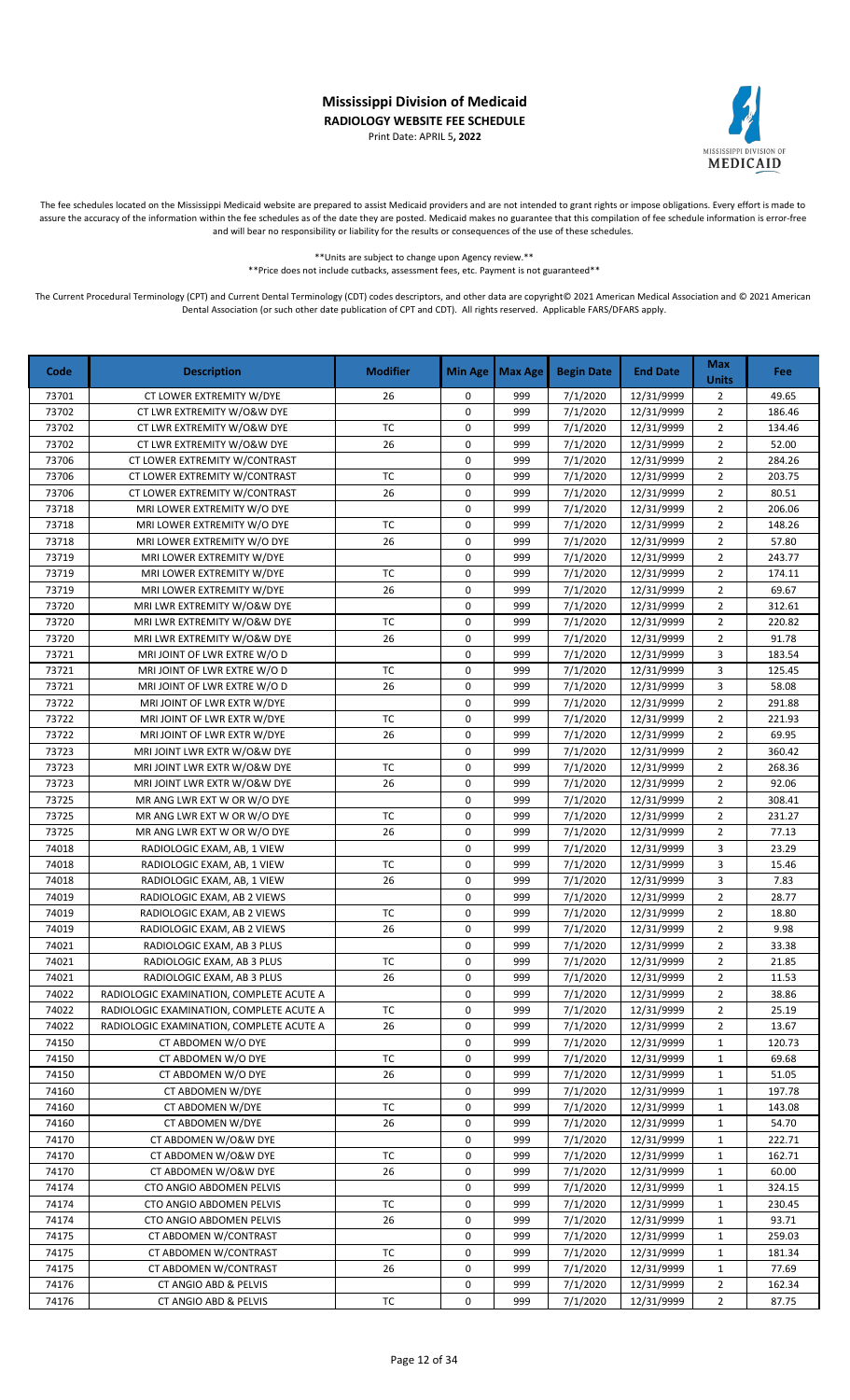Print Date: APRIL 5**, 2022**



The fee schedules located on the Mississippi Medicaid website are prepared to assist Medicaid providers and are not intended to grant rights or impose obligations. Every effort is made to assure the accuracy of the information within the fee schedules as of the date they are posted. Medicaid makes no guarantee that this compilation of fee schedule information is error-free and will bear no responsibility or liability for the results or consequences of the use of these schedules.

> \*\*Units are subject to change upon Agency review.\*\* \*\*Price does not include cutbacks, assessment fees, etc. Payment is not guaranteed\*\*

| Code  | <b>Description</b>                       | <b>Modifier</b> | <b>Min Age</b> | Max Age | <b>Begin Date</b> | <b>End Date</b> | <b>Max</b><br><b>Units</b> | Fee       |
|-------|------------------------------------------|-----------------|----------------|---------|-------------------|-----------------|----------------------------|-----------|
| 74176 | CT ANGIO ABD & PELVIS                    | 26              | 0              | 999     | 7/1/2020          | 12/31/9999      | $\overline{2}$             | 74.59     |
| 74177 | CT ANGIO ABD&PELV W/CONTRAST             |                 | 0              | 999     | 7/1/2020          | 12/31/9999      | $\overline{2}$             | 262.09    |
| 74177 | CT ANGIO ABD&PELV W/CONTRAST             | <b>TC</b>       | 0              | 999     | 7/1/2020          | 12/31/9999      | $\overline{2}$             | 183.84    |
| 74177 | CT ANGIO ABD&PELV W/CONTRAST             | 26              | 0              | 999     | 7/1/2020          | 12/31/9999      | $\overline{2}$             | 78.25     |
| 74178 | CT ANGIO ABD & PELV 1+ REGNS             |                 | 0              | 999     | 7/1/2020          | 12/31/9999      | $\mathbf 1$                | 294.53    |
| 74178 | CT ANGIO ABD & PELV 1+ REGNS             | <b>TC</b>       | 0              | 999     | 7/1/2020          | 12/31/9999      | $\mathbf 1$                | 208.58    |
| 74178 | CT ANGIO ABD & PELV 1+ REGNS             | 26              | 0              | 999     | 7/1/2020          | 12/31/9999      | $\mathbf 1$                | 85.95     |
| 74181 | MRI ABDOMEN W/O DYE                      |                 | 0              | 999     | 7/1/2020          | 12/31/9999      | $\mathbf 1$                | 181.08    |
| 74181 | MRI ABDOMEN W/O DYE                      | <b>TC</b>       | 0              | 999     | 7/1/2020          | 12/31/9999      | $\mathbf 1$                | 118.33    |
| 74181 | MRI ABDOMEN W/O DYE                      | 26              | 0              | 999     | 7/1/2020          | 12/31/9999      | $\mathbf 1$                | 62.75     |
| 74182 | MRI ABDOMEN W/DYE                        |                 | 0              | 999     | 7/1/2020          | 12/31/9999      | $\mathbf 1$                | 280.91    |
| 74182 | MRI ABDOMEN W/DYE                        | TC              | 0              | 999     | 7/1/2020          | 12/31/9999      | $\mathbf{1}$               | 206.64    |
| 74182 | MRI ABDOMEN W/DYE                        | 26              | $\mathbf 0$    | 999     | 7/1/2020          | 12/31/9999      | $\mathbf 1$                | 74.28     |
| 74183 | MRI ABDOMEN W/O&W DYE                    |                 | 0              | 999     | 7/1/2020          | 12/31/9999      | $\mathbf 1$                | 313.64    |
| 74183 | MRI ABDOMEN W/O&W DYE                    | <b>TC</b>       | 0              | 999     | 7/1/2020          | 12/31/9999      | $\mathbf 1$                | 219.71    |
| 74183 | MRI ABDOMEN W/O&W DYE                    | 26              | 0              | 999     | 7/1/2020          | 12/31/9999      | $\mathbf{1}$               | 93.93     |
| 74185 | MRI ANGIO, ABDOM W OR W/O DY             |                 | 0              | 999     | 7/1/2020          | 12/31/9999      | $\mathbf{1}$               | 309.16    |
| 74185 | MRI ANGIO, ABDOM W OR W/O DY             | <b>TC</b>       | 0              | 999     | 7/1/2020          | 12/31/9999      | $\mathbf{1}$               | 232.67    |
| 74185 | MRI ANGIO, ABDOM W OR W/O DY             | 26              | 0              | 999     | 7/1/2020          | 12/31/9999      | $\mathbf 1$                | 76.50     |
| 74190 | X-RAY EXAM OF PERITONEUM                 |                 | 0              | 999     | 7/1/2020          | 12/31/9999      | $\mathbf{1}$               | 62.13     |
| 74190 | X-RAY EXAM OF PERITONEUM                 | <b>TC</b>       | 0              | 999     | 7/1/2020          | 12/31/9999      | $\mathbf 1$                | 41.86     |
| 74190 | X-RAY EXAM OF PERITONEUM                 | 26              | 0              | 999     | 7/1/2020          | 12/31/9999      | $\mathbf{1}$               | 19.93     |
| 74210 | RADIOLOGIC EXAMINATION, PHARYNX AND/OR C |                 | 0              | 999     | 7/1/2020          | 12/31/9999      | $\mathbf 1$                | 75.86     |
| 74210 | RADIOLOGIC EXAMINATION, PHARYNX AND/OR C | <b>TC</b>       | 0              | 999     | 7/1/2020          | 12/31/9999      | $\mathbf 1$                | 50.49     |
| 74210 | RADIOLOGIC EXAMINATION, PHARYNX AND/OR C | 26              | 0              | 999     | 7/1/2020          | 12/31/9999      | $\mathbf 1$                | 25.36     |
| 74220 | RADIOLOGIC EXAMINATION, ESOPHAGUS, INCLU |                 | 0              | 999     | 7/1/2020          | 12/31/9999      | $\mathbf 1$                | 77.29     |
| 74220 | RADIOLOGIC EXAMINATION, ESOPHAGUS, INCLU | <b>TC</b>       | 0              | 999     | 7/1/2020          | 12/31/9999      | $\mathbf{1}$               | 51.61     |
| 74220 | RADIOLOGIC EXAMINATION, ESOPHAGUS, INCLU | 26              | 0              | 999     | 7/1/2020          | 12/31/9999      | $\mathbf{1}$               | 25.69     |
| 74221 | X-RAY XM ESOPHAGUS 2CNTRST               |                 | 0              | 999     | 7/1/2020          | 12/31/9999      | $\mathbf{1}$               | 87.42     |
| 74221 | X-RAY XM ESOPHAGUS 2CNTRST               | <b>TC</b>       | 0              | 999     | 7/1/2020          | 12/31/9999      | $\mathbf 1$                | 57.45     |
| 74221 | X-RAY XM ESOPHAGUS 2CNTRST               | 26              | 0              | 999     | 7/1/2020          | 12/31/9999      | $\mathbf{1}$               | 29.97     |
| 74230 | RADIOLOGIC EXAMINATION, SWALLOWING FUNCT |                 | 0              | 999     | 7/1/2020          | 12/31/9999      | $\mathbf{1}$               | 102.98    |
| 74230 | RADIOLOGIC EXAMINATION, SWALLOWING FUNCT | <b>TC</b>       | 0              | 999     | 7/1/2020          | 12/31/9999      | $\mathbf{1}$               | 80.24     |
| 74230 | RADIOLOGIC EXAMINATION, SWALLOWING FUNCT | 26              | 0              | 999     | 7/1/2020          | 12/31/9999      | $\mathbf{1}$               | 22.73     |
| 74235 | REMOVE ESOPHAGUS OBSTRUCTION             | 26              | 0              | 999     | 7/1/2020          | 12/31/9999      | $\mathbf{1}$               | 51.05     |
| 74240 | RADIOLOGIC EXAMINATION, UPPER GASTROINTE |                 | 0              | 999     | 7/1/2020          | 12/31/9999      | $\overline{2}$             | 96.77     |
| 74240 | RADIOLOGIC EXAMINATION, UPPER GASTROINTE | TC              | 0              | 999     | 7/1/2020          | 12/31/9999      | 2                          | 62.17     |
| 74240 | RADIOLOGIC EXAMINATION, UPPER GASTROINTE | 26              | 0              | 999     | 7/1/2020          | 12/31/9999      | $\overline{2}$             | 34.60     |
| 74246 | RADIOLOGIC EXAMINATION, UPPER GASTROINTE |                 | 0              | 999     | 7/1/2020          | 12/31/9999      | $\mathbf{1}$               | 111.35    |
| 74246 | RADIOLOGIC EXAMINATION, UPPER GASTROINTE | TC              | 0              | 999     | 7/1/2020          | 12/31/9999      | $\mathbf{1}$               | 72.74     |
| 74246 | RADIOLOGIC EXAMINATION, UPPER GASTROINTE | 26              | 0              | 999     | 7/1/2020          | 12/31/9999      | $\mathbf{1}$               | 38.61     |
| 74248 | X-RAY SM INT F-THRU STD                  |                 | 0              | 999     | 7/1/2020          | 12/31/9999      | $\mathbf{1}$               | 66.95     |
| 74248 | X-RAY SM INT F-THRU STD                  | TC              | 0              | 999     | 7/1/2020          | 12/31/9999      | $\mathbf{1}$               | 36.98     |
| 74248 | X-RAY SM INT F-THRU STD                  | 26              | 0              | 999     | 7/1/2020          | 12/31/9999      | $\mathbf{1}$               | 29.97     |
| 74250 | RADIOLOGIC EXAMINATION, SMALL INTESTINE  |                 | 0              | 999     | 7/1/2020          | 12/31/9999      | $\mathbf{1}$               | 97.37     |
| 74250 | RADIOLOGIC EXAMINATION, SMALL INTESTINE  | ТC              | 0              | 999     | 7/1/2020          | 12/31/9999      | $\mathbf{1}$               | 62.45     |
| 74250 | RADIOLOGIC EXAMINATION, SMALL INTESTINE  | 26              | 0              | 999     | 7/1/2020          | 12/31/9999      | $\mathbf{1}$               | 34.92     |
| 74251 | RADIOLOGIC EXAMINATION, SMALL INTESTINE  |                 | 0              | 999     | 7/1/2020          | 12/31/9999      | 1                          | 318.33    |
| 74251 | RADIOLOGIC EXAMINATION, SMALL INTESTINE  | <b>TC</b>       | 0              | 999     | 7/1/2020          | 12/31/9999      | $\mathbf{1}$               | 268.19    |
| 74251 | RADIOLOGIC EXAMINATION, SMALL INTESTINE  | 26              | 0              | 999     | 7/1/2020          | 12/31/9999      | $\mathbf{1}$               | 50.14     |
| 74261 | CT COLONOGRAPHY, W/O DYE                 |                 | 0              | 999     | 7/1/2020          | 12/31/9999      | $\mathbf{1}$               | 381.77    |
| 74261 | CT COLONOGRAPHY, W/O DYE                 | TC              | 0              | 999     | 7/1/2020          | 12/31/9999      | $\mathbf{1}$               | 278.93    |
| 74261 | CT COLONOGRAPHY, W/O DYE                 | 26              | 0              | 999     | 7/1/2020          | 12/31/9999      | $\mathbf{1}$               | 102.84    |
| 74262 | CT COLONOGRAPHY, W/DYE                   |                 | 0              | 999     | 7/1/2020          | 12/31/9999      | $\mathbf{1}$               | 428.60    |
| 74262 | CT COLONOGRAPHY, W/DYE                   | TC              | 0              | 999     | 7/1/2020          | 12/31/9999      | $\mathbf{1}$               | 321.47    |
| 74262 | CT COLONOGRAPHY, W/DYE                   | 26              | 0              | 999     | 7/1/2020          | 12/31/9999      | $\mathbf{1}$               | 107.14    |
| 74263 | CT COLONOGRAPHY, SCREEN                  |                 | 0              | 999     | 1/1/2010          | 12/31/9999      | $\mathbf{1}$               | <b>NC</b> |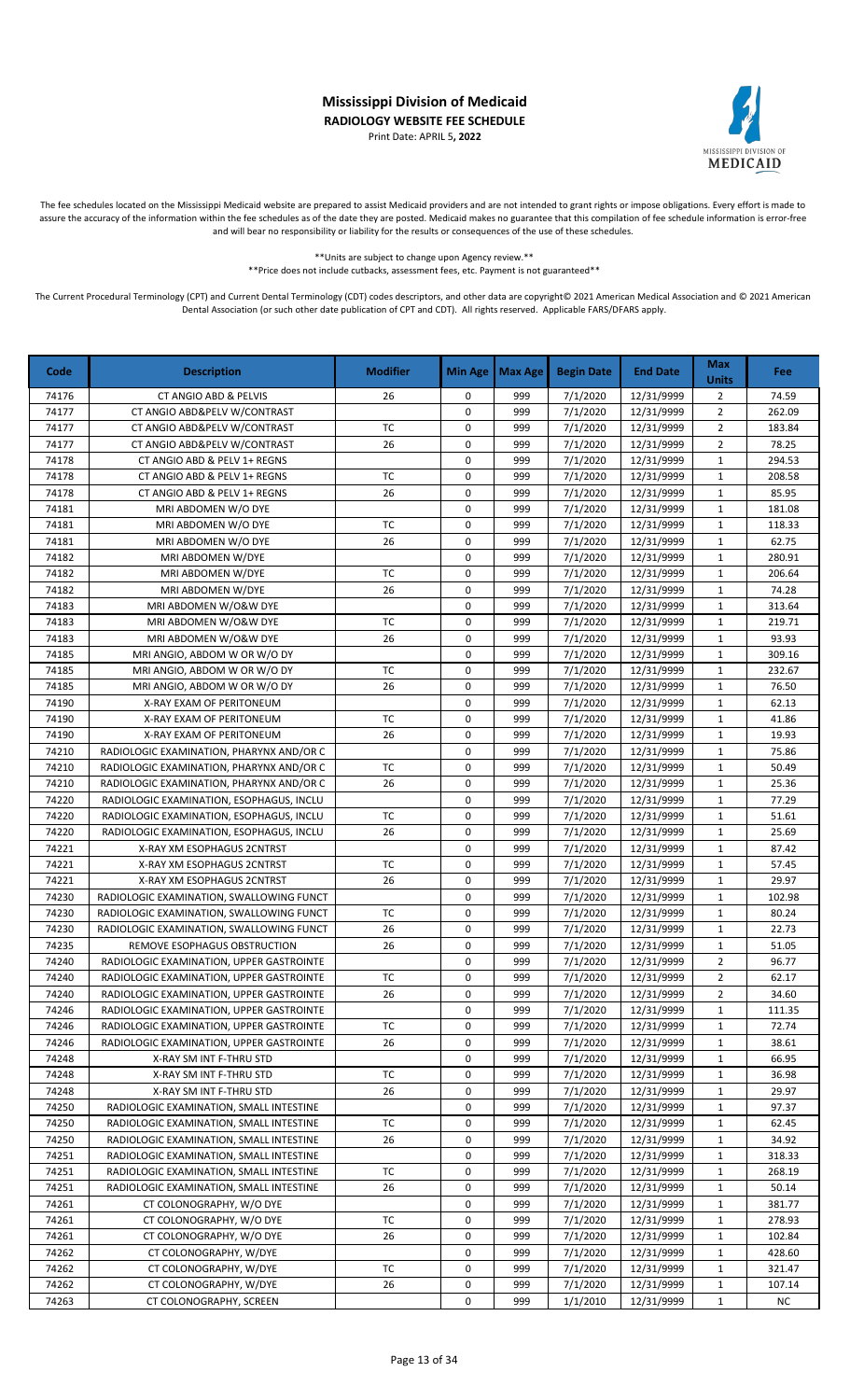Print Date: APRIL 5**, 2022**



The fee schedules located on the Mississippi Medicaid website are prepared to assist Medicaid providers and are not intended to grant rights or impose obligations. Every effort is made to assure the accuracy of the information within the fee schedules as of the date they are posted. Medicaid makes no guarantee that this compilation of fee schedule information is error-free and will bear no responsibility or liability for the results or consequences of the use of these schedules.

\*\*Units are subject to change upon Agency review.\*\*

\*\*Price does not include cutbacks, assessment fees, etc. Payment is not guaranteed\*\*

| Code           | <b>Description</b>                                           | <b>Modifier</b> | <b>Min Age</b> | <b>Max Age</b> | <b>Begin Date</b>    | <b>End Date</b>          | <b>Max</b><br><b>Units</b>  | <b>Fee</b>     |
|----------------|--------------------------------------------------------------|-----------------|----------------|----------------|----------------------|--------------------------|-----------------------------|----------------|
| 74270          | RADIOLOGIC EXAMINATION, COLON                                |                 | 0              | 999            | 7/1/2020             | 12/31/9999               | 1                           | 124.14         |
| 74270          | RADIOLOGIC EXAMINATION, COLON                                | <b>TC</b>       | 0              | 999            | 7/1/2020             | 12/31/9999               | $\mathbf{1}$                | 79.69          |
| 74270          | RADIOLOGIC EXAMINATION, COLON                                | 26              | 0              | 999            | 7/1/2020             | 12/31/9999               | $\mathbf{1}$                | 44.45          |
| 74280          | RADIOLOGIC EXAMINATION, COLON                                |                 | 0              | 999            | 7/1/2020             | 12/31/9999               | $\mathbf{1}$                | 177.72         |
| 74280          | RADIOLOGIC EXAMINATION, COLON                                | <b>TC</b>       | 0              | 999            | 7/1/2020             | 12/31/9999               | $\mathbf{1}$                | 123.89         |
| 74280          | RADIOLOGIC EXAMINATION, COLON                                | 26              | 0              | 999            | 7/1/2020             | 12/31/9999               | $\mathbf{1}$                | 53.83          |
| 74283          | CONTRAST X-RAY EXAM OF COLON                                 |                 | 0              | 999            | 7/1/2020             | 12/31/9999               | $\mathbf{1}$                | 201.54         |
| 74283          | CONTRAST X-RAY EXAM OF COLON                                 | ТC              | 0              | 999            | 7/1/2020             | 12/31/9999               | $\mathbf{1}$                | 112.77         |
| 74283          | CONTRAST X-RAY EXAM OF COLON                                 | 26              | 0              | 999            | 7/1/2020             | 12/31/9999               | $\mathbf{1}$                | 88.77          |
| 74290          | CONTRAST X-RAY, GALLBLADDER                                  |                 | 0              | 999            | 7/1/2020             | 12/31/9999               | $\mathbf{1}$                | 65.28          |
| 74290          | CONTRAST X-RAY, GALLBLADDER                                  | <b>TC</b>       | 0              | 999            | 7/1/2020             | 12/31/9999               | $\mathbf{1}$                | 51.61          |
| 74290          | CONTRAST X-RAY, GALLBLADDER                                  | 26              | 0              | 999            | 7/1/2020             | 12/31/9999               | $\mathbf{1}$                | 13.67          |
| 74300          | X-RAY BILE DUCTS/PANCREAS                                    |                 | 0              | 999            | 7/1/2020             | 12/31/9999               | $\mathbf{1}$                | 31.39          |
| 74300          | X-RAY BILE DUCTS/PANCREAS                                    | ТC              | 0              | 999            | 7/1/2020             | 12/31/9999               | $\mathbf{1}$                | 15.75          |
| 74300          | X-RAY BILE DUCTS/PANCREAS                                    | 26              | 0              | 999            | 7/1/2020             | 12/31/9999               | $\mathbf 1$                 | 15.39          |
| 74301          | X-RAYS AT SURGERY ADD-ON                                     | 26              | 0              | 999            | 7/1/2020             | 12/31/9999               | $\mathbf{1}$                | 9.06           |
| 74328          | XRAY BILE DUCT ENDOSCOPY                                     |                 | 0              | 999            | 7/1/2020             | 12/31/9999               | $\mathbf{1}$                | 132.02         |
| 74328          | XRAY BILE DUCT ENDOSCOPY                                     | <b>TC</b>       | 0              | 999            | 7/1/2020             | 12/31/9999               | $\mathbf{1}$                | 100.99         |
| 74328          | XRAY BILE DUCT ENDOSCOPY                                     | 26              | 0              | 999            | 7/1/2020             | 12/31/9999               | $\mathbf{1}$                | 30.53          |
| 74329          | X-RAY FOR PANCREAS ENDOSCOPY                                 | 26              | 0              | 999            | 7/1/2020             | 12/31/9999               | $\mathbf{1}$                | 30.53          |
| 74330          | X-RAY BILE/PANC ENDOSCOPY                                    |                 | 0              | 999            | 7/1/2020             | 12/31/9999               | $\mathbf 1$                 | 140.80         |
| 74330          | X-RAY BILE/PANC ENDOSCOPY                                    | <b>TC</b>       | 0              | 999            | 7/1/2020             | 12/31/9999               | $\mathbf{1}$                | 100.99         |
| 74330          | X-RAY BILE/PANC ENDOSCOPY                                    | 26              | 0              | 999            | 7/1/2020             | 12/31/9999               | $\mathbf{1}$                | 39.17          |
| 74340          | X-RAY GUIDE FOR GI TUBE                                      |                 | 0              | 999            | 7/1/2020             | 12/31/9999               | $\mathbf{1}$                | 107.60         |
| 74340          | X-RAY GUIDE FOR GI TUBE                                      | <b>TC</b>       | 0              | 999            | 7/1/2020             | 12/31/9999               | $\mathbf{1}$                | 84.00          |
| 74340          | X-RAY GUIDE FOR GI TUBE                                      | 26              | 0              | 999            | 7/1/2020             | 12/31/9999               | $\mathbf{1}$                | 23.22          |
| 74355          | X-RAY GUIDE, INTESTINAL TUBE                                 |                 | 0              | 999            | 7/1/2020             | 12/31/9999               | $\mathbf{1}$                | 117.32         |
| 74355          | X-RAY GUIDE, INTESTINAL TUBE                                 | <b>TC</b>       | 0              | 999            | 7/1/2020             | 12/31/9999               | $\mathbf{1}$                | 84.00          |
| 74355          | X-RAY GUIDE, INTESTINAL TUBE                                 | 26              | 0              | 999            | 7/1/2020             | 12/31/9999               | $\mathbf{1}$                | 32.77          |
| 74360          | X-RAY GUIDE, GI DILATION                                     |                 | 0              | 999            | 7/1/2020             | 12/31/9999               | $\mathbf{1}$                | 125.22         |
| 74360          | X-RAY GUIDE, GI DILATION                                     | <b>TC</b>       | 0              | 999            | 7/1/2020             | 12/31/9999               | $\mathbf{1}$                | 100.99         |
| 74360          | X-RAY GUIDE, GI DILATION                                     | 26              | 0              | 999            | 7/1/2020             | 12/31/9999               | $\mathbf 1$                 | 23.84          |
| 74363          | X-RAY, BILE DUCT DILATION                                    | 26              | 0<br>0         | 999            | 7/1/2020             | 12/31/9999               | $\overline{2}$              | 37.42          |
| 74400          | CONTRST X-RAY, URINARY TRACT                                 | <b>TC</b>       | 0              | 999            | 7/1/2020             | 12/31/9999               | $\mathbf{1}$                | 101.71         |
| 74400<br>74400 | CONTRST X-RAY, URINARY TRACT<br>CONTRST X-RAY, URINARY TRACT | 26              | 0              | 999<br>999     | 7/1/2020<br>7/1/2020 | 12/31/9999<br>12/31/9999 | $\mathbf{1}$<br>$\mathbf 1$ | 80.80<br>20.91 |
| 74410          | CONTRST X-RAY, URINARY TRACT                                 |                 | 0              | 999            | 7/1/2020             | 12/31/9999               | 1                           | 103.37         |
| 74410          | CONTRST X-RAY, URINARY TRACT                                 | TC              | 0              | 999            | 7/1/2020             | 12/31/9999               | 1                           | 82.75          |
| 74410          | CONTRST X-RAY, URINARY TRACT                                 | 26              | 0              | 999            | 7/1/2020             | 12/31/9999               | 1                           | 20.63          |
| 74415          | CONTRST X-RAY, URINARY TRACT                                 |                 | 0              | 999            | 7/1/2020             | 12/31/9999               | $\mathbf{1}$                | 120.62         |
| 74415          | CONTRST X-RAY, URINARY TRACT                                 | TC              | 0              | 999            | 7/1/2020             | 12/31/9999               | $\mathbf{1}$                | 99.70          |
| 74415          | CONTRST X-RAY, URINARY TRACT                                 | 26              | 0              | 999            | 7/1/2020             | 12/31/9999               | $\mathbf{1}$                | 20.91          |
| 74420          | CONTRST X-RAY, URINARY TRACT                                 |                 | 0              | 999            | 7/1/2020             | 12/31/9999               | 2                           | 59.56          |
| 74420          | CONTRST X-RAY, URINARY TRACT                                 | TC              | 0              | 999            | 7/1/2020             | 12/31/9999               | $\overline{2}$              | 37.70          |
| 74420          | CONTRST X-RAY, URINARY TRACT                                 | 26              | 0              | 999            | 7/1/2020             | 12/31/9999               | 2                           | 21.86          |
| 74425          | CONTRST X-RAY, URINARY TRACT                                 |                 | 0              | 999            | 7/1/2020             | 12/31/9999               | 2                           | 103.46         |
| 74425          | CONTRST X-RAY, URINARY TRACT                                 | ТC              | 0              | 999            | 7/1/2020             | 12/31/9999               | 2                           | 81.91          |
| 74425          | CONTRST X-RAY, URINARY TRACT                                 | 26              | 0              | 999            | 7/1/2020             | 12/31/9999               | $\overline{2}$              | 21.55          |
| 74430          | CONTRAST X-RAY, BLADDER                                      |                 | 0              | 999            | 7/1/2020             | 12/31/9999               | $\mathbf{1}$                | 32.47          |
| 74430          | CONTRAST X-RAY, BLADDER                                      | TC              | 0              | 999            | 7/1/2020             | 12/31/9999               | $\mathbf{1}$                | 18.80          |
| 74430          | CONTRAST X-RAY, BLADDER                                      | 26              | 0              | 999            | 7/1/2020             | 12/31/9999               | $\mathbf{1}$                | 13.67          |
| 74440          | X-RAY, MALE GENITAL TRACT                                    |                 | 0              | 999            | 7/1/2020             | 12/31/9999               | $\mathbf{1}$                | 73.30          |
| 74440          | X-RAY, MALE GENITAL TRACT                                    | TC              | 0              | 999            | 7/1/2020             | 12/31/9999               | $\mathbf{1}$                | 57.45          |
| 74440          | X-RAY, MALE GENITAL TRACT                                    | 26              | 0              | 999            | 7/1/2020             | 12/31/9999               | $\mathbf{1}$                | 15.86          |
| 74445          | X-RAY EXAM OF PENIS                                          |                 | 0              | 999            | 7/1/2020             | 12/31/9999               | $\mathbf{1}$                | 84.48          |
| 74445          | X-RAY EXAM OF PENIS                                          | 26              | 0              | 999            | 7/1/2020             | 12/31/9999               | 1                           | 47.57          |
| 74445          | X-RAY EXAM OF PENIS                                          | TC              | 0              | 999            | 7/1/2020             | 12/31/9999               | $\mathbf{1}$                | 36.11          |
|                |                                                              |                 |                |                |                      |                          |                             |                |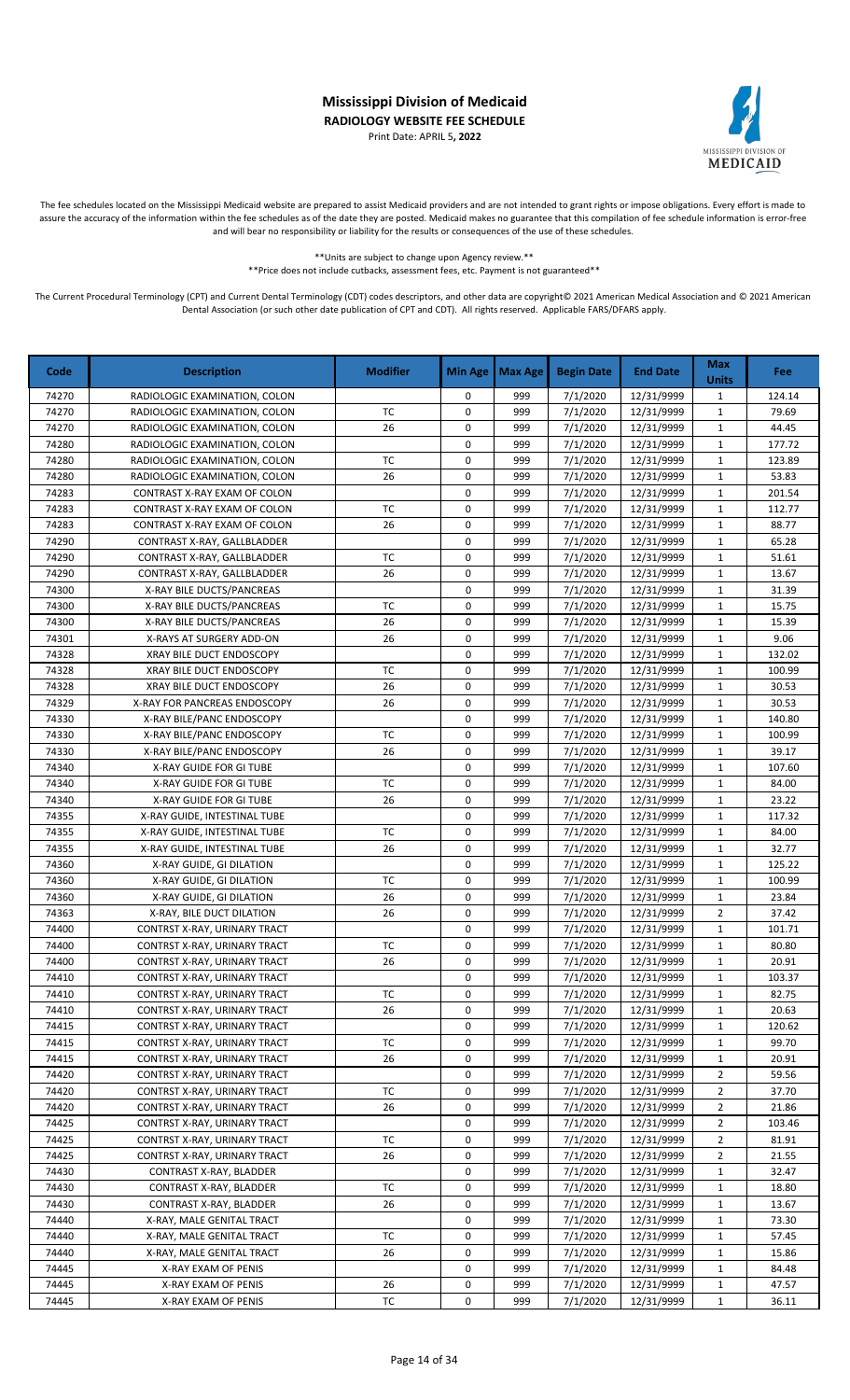Print Date: APRIL 5**, 2022**



The fee schedules located on the Mississippi Medicaid website are prepared to assist Medicaid providers and are not intended to grant rights or impose obligations. Every effort is made to assure the accuracy of the information within the fee schedules as of the date they are posted. Medicaid makes no guarantee that this compilation of fee schedule information is error-free and will bear no responsibility or liability for the results or consequences of the use of these schedules.

> \*\*Units are subject to change upon Agency review.\*\* \*\*Price does not include cutbacks, assessment fees, etc. Payment is not guaranteed\*\*

| Code  | <b>Description</b>                     | <b>Modifier</b> | <b>Min Age</b> | <b>Max Age</b> | <b>Begin Date</b> | <b>End Date</b> | <b>Max</b><br><b>Units</b> | Fee    |
|-------|----------------------------------------|-----------------|----------------|----------------|-------------------|-----------------|----------------------------|--------|
| 74450 | X-RAY, URETHRA/BLADDER                 |                 | 0              | 999            | 7/1/2020          | 12/31/9999      | $\mathbf{1}$               | 60.91  |
| 74450 | X-RAY, URETHRA/BLADDER                 | TC              | 0              | 999            | 7/1/2020          | 12/31/9999      | $\mathbf 1$                | 46.69  |
| 74450 | X-RAY, URETHRA/BLADDER                 | 26              | 0              | 999            | 7/1/2020          | 12/31/9999      | $\mathbf{1}$               | 13.99  |
| 74455 | X-RAY, URETHRA/BLADDER                 |                 | 0              | 999            | 7/1/2020          | 12/31/9999      | $\mathbf{1}$               | 77.27  |
| 74455 | X-RAY, URETHRA/BLADDER                 | <b>TC</b>       | 0              | 999            | 7/1/2020          | 12/31/9999      | $\mathbf{1}$               | 63.28  |
| 74455 | X-RAY, URETHRA/BLADDER                 | 26              | 0              | 999            | 7/1/2020          | 12/31/9999      | $\mathbf{1}$               | 13.99  |
| 74470 | X-RAY EXAM OF KIDNEY LESION            |                 | 0              | 999            | 7/1/2020          | 12/31/9999      | $\overline{2}$             | 63.07  |
| 74470 | X-RAY EXAM OF KIDNEY LESION            | <b>TC</b>       | 0              | 999            | 7/1/2020          | 12/31/9999      | $\overline{2}$             | 40.02  |
| 74470 | X-RAY EXAM OF KIDNEY LESION            | 26              | 0              | 999            | 7/1/2020          | 12/31/9999      | $\overline{2}$             | 22.66  |
| 74485 | X-RAY GUIDE, GU DILATION               |                 | 0              | 999            | 7/1/2020          | 12/31/9999      | $\overline{2}$             | 91.55  |
| 74485 | X-RAY GUIDE, GU DILATION               | <b>TC</b>       | 0              | 999            | 7/1/2020          | 12/31/9999      | $\overline{2}$             | 56.89  |
| 74485 | X-RAY GUIDE, GU DILATION               | 26              | $\pmb{0}$      | 999            | 7/1/2020          | 12/31/9999      | $\overline{2}$             | 34.66  |
| 74710 | X-RAY MEASUREMENT OF PELVIS            |                 | 0              | 999            | 7/1/2020          | 12/31/9999      | $\mathbf{1}$               | 32.16  |
| 74710 | X-RAY MEASUREMENT OF PELVIS            | <b>TC</b>       | 0              | 999            | 7/1/2020          | 12/31/9999      | $\mathbf 1$                | 17.41  |
| 74710 | X-RAY MEASUREMENT OF PELVIS            | 26              | 0              | 999            | 7/1/2020          | 12/31/9999      | $\mathbf{1}$               | 14.75  |
| 74712 | MRI FETAL SNGL/1ST GESTATION           |                 | 9              | 60             | 7/1/2020          | 12/31/9999      | $\mathbf{1}$               | 380.60 |
| 74712 | MRI FETAL SNGL/1ST GESTATION           | <b>TC</b>       | 9              | 60             | 7/1/2020          | 12/31/9999      | $\mathbf{1}$               | 252.23 |
| 74712 | MRI FETAL SNGL/1ST GESTATION           | 26              | 9              | 60             | 7/1/2020          | 12/31/9999      | $\mathbf 1$                | 128.36 |
| 74713 | MRI FETAL EA ADDL GESTATION            |                 | 9              | 60             | 7/1/2020          | 12/31/9999      | $\overline{2}$             | 185.85 |
| 74713 | MRI FETAL EA ADDL GESTATION            | <b>TC</b>       | 9              | 60             | 7/1/2020          | 12/31/9999      | $\overline{2}$             | 106.38 |
| 74713 | MRI FETAL EA ADDL GESTATION            | 26              | 9              | 60             | 7/1/2020          | 12/31/9999      | $\overline{2}$             | 79.48  |
| 74740 | X-RAY, FEMALE GENITAL TRACT            |                 | 0              | 999            | 7/1/2020          | 12/31/9999      | $\mathbf{1}$               | 71.80  |
| 74740 | X-RAY, FEMALE GENITAL TRACT            | <b>TC</b>       | 0              | 999            | 7/1/2020          | 12/31/9999      | $\mathbf{1}$               | 55.49  |
| 74740 | X-RAY, FEMALE GENITAL TRACT            | 26              | 0              | 999            | 7/1/2020          | 12/31/9999      | $\mathbf{1}$               | 16.30  |
| 74742 | X-RAY, FALLOPIAN TUBE                  | 26              | 0              | 999            | 7/1/2020          | 12/31/9999      | $\overline{2}$             | 26.28  |
| 74775 | X-RAY EXAM OF PERINEUM                 |                 | 0              | 999            | 7/1/2020          | 12/31/9999      | $\mathbf{1}$               | 167.07 |
| 74775 | X-RAY EXAM OF PERINEUM                 | <b>TC</b>       | 0              | 999            | 7/1/2020          | 12/31/9999      | $\mathbf{1}$               | 140.03 |
| 74775 | X-RAY EXAM OF PERINEUM                 | 26              | 0              | 999            | 7/1/2020          | 12/31/9999      | $\mathbf{1}$               | 26.60  |
| 75557 | <b>CARDIA MRI FOR MORPH</b>            |                 | 0              | 999            | 7/1/2020          | 12/31/9999      | $\mathbf 1$                | 258.73 |
| 75557 | CARDIA MRI FOR MORPH                   | ТC              | 0              | 999            | 7/1/2020          | 12/31/9999      | $\mathbf{1}$               | 159.20 |
| 75557 | CARDIA MRI FOR MORPH                   | 26              | 0              | 999            | 7/1/2020          | 12/31/9999      | $\mathbf{1}$               | 99.53  |
| 75559 | CARDIAC MRI W/STRESS IMG               |                 | 0              | 999            | 7/1/2020          | 12/31/9999      | $\mathbf{1}$               | 358.32 |
| 75559 | CARDIAC MRI W/STRESS IMG               | <b>TC</b>       | 0              | 999            | 7/1/2020          | 12/31/9999      | $\mathbf{1}$               | 235.56 |
| 75559 | CARDIAC MRI W/STRESS IMG               | 26              | 0              | 999            | 7/1/2020          | 12/31/9999      | $\mathbf{1}$               | 122.76 |
| 75561 | CARDIA MRI FOR MORPH W & W/O CONTR     |                 | 0              | 999            | 7/1/2020          | 12/31/9999      | $\mathbf{1}$               | 337.74 |
| 75561 | CARDIA MRI FOR MORPH W & W/O CONTR     | TC              | 0              | 999            | 7/1/2020          | 12/31/9999      | $\mathbf{1}$               | 228.05 |
| 75561 | CARDIA MRI FOR MORPH W & W/O CONTR     | 26              | 0              | 999            | 7/1/2020          | 12/31/9999      | 1                          | 109.69 |
| 75563 | CARDIAC MRI W/STRESS IMG W & W/O CONTR |                 | 0              | 999            | 7/1/2020          | 12/31/9999      | $\mathbf{1}$               | 399.72 |
| 75563 | CARDIAC MRI W/STRESS IMG W & W/O CONTR | TC              | 0              | 999            | 7/1/2020          | 12/31/9999      | $\mathbf{1}$               | 273.09 |
| 75563 | CARDIAC MRI W/STRESS IMG W & W/O CONTR | 26              | 0              | 999            | 7/1/2020          | 12/31/9999      | $\mathbf{1}$               | 126.63 |
| 75565 | CARD MRI VEL FLW MAP ADD-ON            |                 | 0              | 999            | 7/1/2020          | 12/31/9999      | $\mathbf{1}$               | 42.03  |
| 75565 | CARD MRI VEL FLW MAP ADD-ON            | ТC              | 0              | 999            | 7/1/2020          | 12/31/9999      | $\mathbf{1}$               | 31.42  |
| 75565 | CARD MRI VEL FLW MAP ADD-ON            | 26              | 0              | 999            | 7/1/2020          | 12/31/9999      | $\mathbf{1}$               | 10.61  |
| 75571 | CT HRT W/O DYE W/CA TEST               |                 | 0              | 999            | 7/1/2020          | 12/31/9999      | 1                          | 83.88  |
| 75571 | CT HRT W/O DYE W/CA TEST               | ТC              | 0              | 999            | 7/1/2020          | 12/31/9999      | $\mathbf{1}$               | 59.11  |
| 75571 | CT HRT W/O DYE W/CA TEST               | 26              | 0              | 999            | 7/1/2020          | 12/31/9999      | $\mathbf{1}$               | 24.77  |
| 75572 | CT HRT W/3D IMAGE                      |                 | 0              | 999            | 7/1/2020          | 12/31/9999      | $\mathbf{1}$               | 200.75 |
| 75572 | CT HRT W/3D IMAGE                      | ТC              | 0              | 999            | 7/1/2020          | 12/31/9999      | $\mathbf{1}$               | 126.29 |
| 75572 | CT HRT W/3D IMAGE                      | 26              | 0              | 999            | 7/1/2020          | 12/31/9999      | $\mathbf{1}$               | 74.46  |
| 75573 | CT HRT W/3D IMAGE, CONGEN              |                 | 0              | 999            | 7/1/2020          | 12/31/9999      | $\mathbf{1}$               | 270.77 |
| 75573 | CT HRT W/3D IMAGE, CONGEN              | TC              | 0              | 999            | 7/1/2020          | 12/31/9999      | $\mathbf{1}$               | 162.05 |
| 75573 | CT HRT W/3D IMAGE, CONGEN              | 26              | 0              | 999            | 7/1/2020          | 12/31/9999      | $\mathbf{1}$               | 108.72 |
| 75574 | CT ANGIO HRT W/3D IMAGE                |                 | 0              | 999            | 7/1/2020          | 12/31/9999      | $\mathbf{1}$               | 289.85 |
| 75574 | CT ANGIO HRT W/3D IMAGE                | TC              | 0              | 999            | 7/1/2020          | 12/31/9999      | $\mathbf{1}$               | 188.18 |
| 75574 | CT ANGIO HRT W/3D IMAGE                | 26              | 0              | 999            | 7/1/2020          | 12/31/9999      | $\mathbf{1}$               | 101.67 |
| 75600 | CONTRAST X-RAY EXAM OF AORTA           |                 | 0              | 999            | 7/1/2020          | 12/31/9999      | $\mathbf{1}$               | 158.05 |
| 75600 |                                        | TC              | 0              |                |                   |                 |                            |        |
|       | CONTRAST X-RAY EXAM OF AORTA           |                 |                | 999            | 7/1/2020          | 12/31/9999      | $\mathbf{1}$               | 137.24 |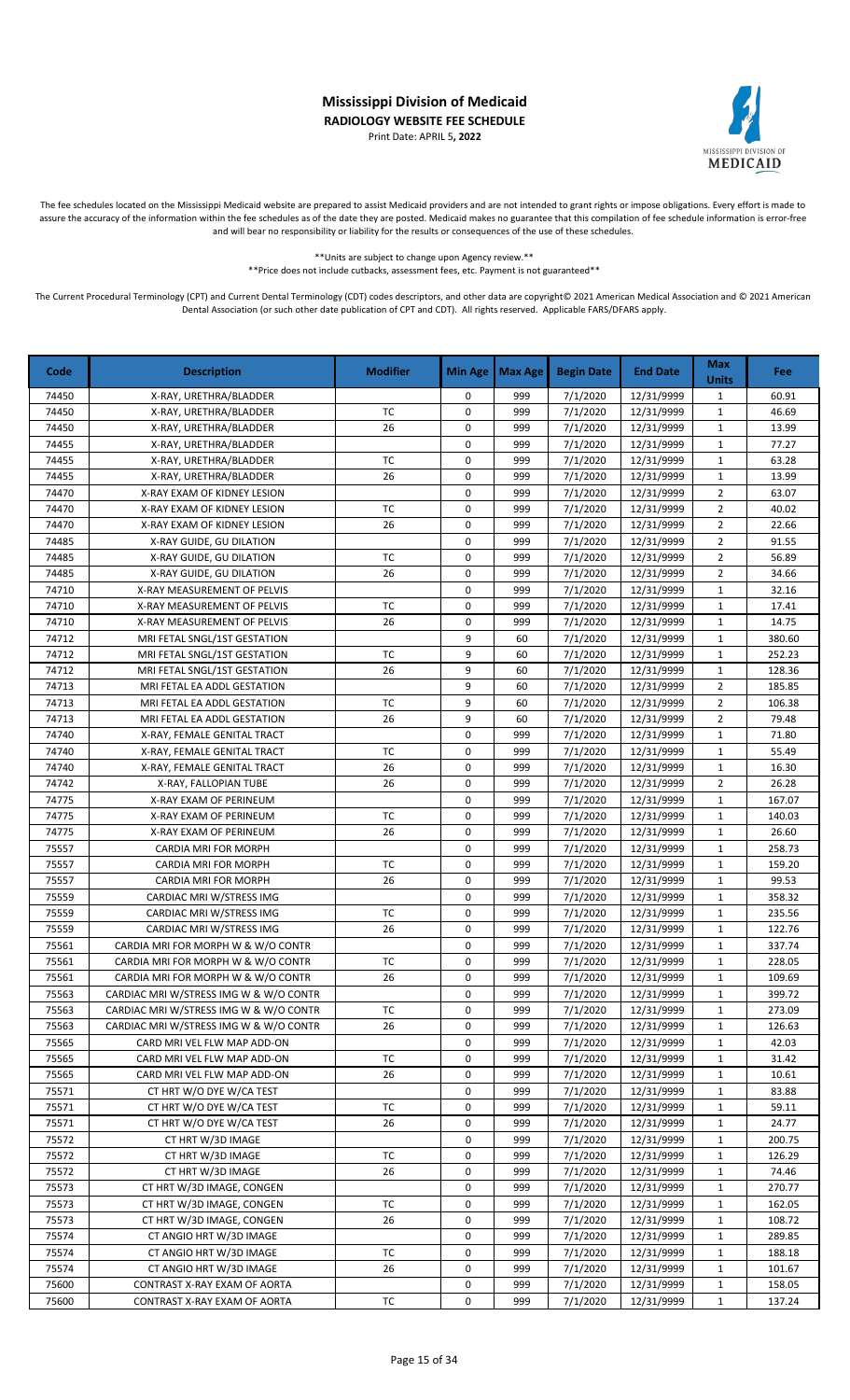Print Date: APRIL 5**, 2022**



The fee schedules located on the Mississippi Medicaid website are prepared to assist Medicaid providers and are not intended to grant rights or impose obligations. Every effort is made to assure the accuracy of the information within the fee schedules as of the date they are posted. Medicaid makes no guarantee that this compilation of fee schedule information is error-free and will bear no responsibility or liability for the results or consequences of the use of these schedules.

> \*\*Units are subject to change upon Agency review.\*\* \*\*Price does not include cutbacks, assessment fees, etc. Payment is not guaranteed\*\*

| Code  | <b>Description</b>                   | <b>Modifier</b> | <b>Min Age</b> | Max Age | <b>Begin Date</b> | <b>End Date</b> | <b>Max</b><br><b>Units</b> | <b>Fee</b> |
|-------|--------------------------------------|-----------------|----------------|---------|-------------------|-----------------|----------------------------|------------|
| 75600 | CONTRAST X-RAY EXAM OF AORTA         | 26              | 0              | 999     | 7/1/2020          | 12/31/9999      | $\mathbf{1}$               | 20.81      |
| 75605 | CONTRAST X-RAY EXAM OF AORTA         |                 | 0              | 999     | 7/1/2020          | 12/31/9999      | $\mathbf{1}$               | 105.47     |
| 75605 | CONTRAST X-RAY EXAM OF AORTA         | <b>TC</b>       | 0              | 999     | 7/1/2020          | 12/31/9999      | $\mathbf{1}$               | 58.55      |
| 75605 | CONTRAST X-RAY EXAM OF AORTA         | 26              | 0              | 999     | 7/1/2020          | 12/31/9999      | $\mathbf{1}$               | 46.91      |
| 75625 | CONTRAST X-RAY EXAM OF AORTA         |                 | 0              | 999     | 7/1/2020          | 12/31/9999      | $\mathbf{1}$               | 112.63     |
| 75625 | CONTRAST X-RAY EXAM OF AORTA         | 26              | 0              | 999     | 7/1/2020          | 12/31/9999      | $\mathbf{1}$               | 59.08      |
| 75625 | CONTRAST X-RAY EXAM OF AORTA         | TC              | 0              | 999     | 7/1/2020          | 12/31/9999      | $\mathbf{1}$               | 53.55      |
| 75630 | X-RAY AORTA, LEG ARTERIES            |                 | 0              | 999     | 7/1/2020          | 12/31/9999      | $\mathbf{1}$               | 139.48     |
| 75630 | X-RAY AORTA, LEG ARTERIES            | 26              | 0              | 999     | 7/1/2020          | 12/31/9999      | $\mathbf{1}$               | 82.87      |
| 75630 | X-RAY AORTA, LEG ARTERIES            | <b>TC</b>       | 0              | 999     | 7/1/2020          | 12/31/9999      | $\mathbf{1}$               | 56.61      |
| 75635 | CT ABD AORTA & BILAT ILIOFEM W/CONTR |                 | 0              | 999     | 7/1/2020          | 12/31/9999      | $\mathbf{1}$               | 355.25     |
| 75635 | CT ABD AORTA & BILAT ILIOFEM W/CONTR | <b>TC</b>       | 0              | 999     | 7/1/2020          | 12/31/9999      | $\mathbf{1}$               | 253.80     |
| 75635 | CT ABD AORTA & BILAT ILIOFEM W/CONTR | 26              | 0              | 999     | 7/1/2020          | 12/31/9999      | $\mathbf{1}$               | 101.46     |
| 75705 | ARTERY X-RAYS, SPINE                 |                 | 0              | 999     | 7/1/2020          | 12/31/9999      | 20                         | 201.85     |
| 75705 | ARTERY X-RAYS, SPINE                 | ТC              | 0              | 999     | 7/1/2020          | 12/31/9999      | 20                         | 104.88     |
| 75705 | ARTERY X-RAYS, SPINE                 | 26              | 0              | 999     | 7/1/2020          | 12/31/9999      | 20                         | 96.97      |
| 75710 | ARTERY X-RAYS, ARM/LEG               |                 | 0              | 999     | 7/1/2020          | 12/31/9999      | $\overline{2}$             | 133.16     |
| 75710 | ARTERY X-RAYS, ARM/LEG               | 26              | 0              | 999     | 7/1/2020          | 12/31/9999      | $\overline{2}$             | 72.66      |
| 75710 | ARTERY X-RAYS, ARM/LEG               | <b>TC</b>       | 0              | 999     | 7/1/2020          | 12/31/9999      | $\overline{2}$             | 60.51      |
| 75716 | ARTERY X-RAYS, ARMS/LEGS             |                 | 0              | 999     | 7/1/2020          | 12/31/9999      | $\mathbf 1$                | 142.87     |
| 75716 | ARTERY X-RAYS, ARMS/LEGS             | 26              | 0              | 999     | 7/1/2020          | 12/31/9999      | $\mathbf{1}$               | 81.09      |
| 75716 | ARTERY X-RAYS, ARMS/LEGS             | <b>TC</b>       | 0              | 999     | 7/1/2020          | 12/31/9999      | $\mathbf{1}$               | 61.79      |
| 75726 | ARTERY X-RAYS, ABDOMEN               |                 | 0              | 999     | 7/1/2020          | 12/31/9999      | 3                          | 151.29     |
| 75726 | ARTERY X-RAYS, ABDOMEN               | 26              | 0              | 999     | 7/1/2020          | 12/31/9999      | 3                          | 84.11      |
| 75726 | ARTERY X-RAYS, ABDOMEN               | <b>TC</b>       | 0              | 999     | 7/1/2020          | 12/31/9999      | 3                          | 67.18      |
| 75731 | ARTERY X-RAYS, ADRENAL GLAND         |                 | 0              | 999     | 7/1/2020          | 12/31/9999      | $\mathbf{1}$               | 131.65     |
| 75731 | ARTERY X-RAYS, ADRENAL GLAND         | <b>TC</b>       | 0              | 999     | 7/1/2020          | 12/31/9999      | $\mathbf{1}$               | 82.64      |
| 75731 | ARTERY X-RAYS, ADRENAL GLAND         | 26              | 0              | 999     | 7/1/2020          | 12/31/9999      | $\mathbf{1}$               | 49.01      |
| 75733 | ARTERY X-RAYS, ADRENALS              |                 | 0              | 999     | 7/1/2020          | 12/31/9999      | $\mathbf{1}$               | 142.51     |
| 75733 | ARTERY X-RAYS, ADRENALS              | <b>TC</b>       | 0              | 999     | 7/1/2020          | 12/31/9999      | $\mathbf{1}$               | 87.53      |
| 75733 | ARTERY X-RAYS, ADRENALS              | 26              | 0              | 999     | 7/1/2020          | 12/31/9999      | $\mathbf 1$                | 54.97      |
| 75736 | ARTERY X-RAYS, PELVIS                |                 | 0              | 999     | 7/1/2020          | 12/31/9999      | $\overline{2}$             | 121.48     |
| 75736 | ARTERY X-RAYS, PELVIS                | <b>TC</b>       | 0              | 999     | 7/1/2020          | 12/31/9999      | $\overline{2}$             | 75.13      |
| 75736 | ARTERY X-RAYS, PELVIS                | 26              | 0              | 999     | 7/1/2020          | 12/31/9999      | $\overline{2}$             | 46.36      |
| 75741 | ARTERY X-RAYS, LUNG                  |                 | 0              | 999     | 7/1/2020          | 12/31/9999      | $\mathbf{1}$               | 116.15     |
| 75741 | ARTERY X-RAYS, LUNG                  | <b>TC</b>       | 0              | 999     | 7/1/2020          | 12/31/9999      | $\mathbf{1}$               | 62.17      |
| 75741 | ARTERY X-RAYS, LUNG                  | 26              | 0              | 999     | 7/1/2020          | 12/31/9999      | 1                          | 53.98      |
| 75743 | ARTERY X-RAYS, LUNGS                 |                 | 0              | 999     | 7/1/2020          | 12/31/9999      | $\mathbf{1}$               | 131.78     |
| 75743 | ARTERY X-RAYS, LUNGS                 | 26              | 0              | 999     | 7/1/2020          | 12/31/9999      | $\mathbf{1}$               | 68.77      |
| 75743 | ARTERY X-RAYS, LUNGS                 | TC              | 0              | 999     | 7/1/2020          | 12/31/9999      | $\mathbf{1}$               | 63.01      |
| 75746 | ARTERY X-RAYS, LUNG                  |                 | 0              | 999     | 7/1/2020          | 12/31/9999      | $\mathbf{1}$               | 116.81     |
| 75746 | ARTERY X-RAYS, LUNG                  | ТC              | 0              | 999     | 7/1/2020          | 12/31/9999      | $\mathbf{1}$               | 69.29      |
| 75746 | ARTERY X-RAYS, LUNG                  | 26              | 0              | 999     | 7/1/2020          | 12/31/9999      | $\mathbf{1}$               | 47.52      |
| 75756 | ARTERY X-RAYS, CHEST                 |                 | 0              | 999     | 7/1/2020          | 12/31/9999      | 2                          | 131.45     |
| 75756 | ARTERY X-RAYS, CHEST                 | ТC              | 0              | 999     | 7/1/2020          | 12/31/9999      | $\overline{2}$             | 84.02      |
| 75756 | ARTERY X-RAYS, CHEST                 | 26              | 0              | 999     | 7/1/2020          | 12/31/9999      | $\overline{2}$             | 47.42      |
| 75774 | ARTERY X-RAY, EACH VESSEL            |                 | 0              | 999     | 7/1/2020          | 12/31/9999      | $\overline{7}$             | 87.44      |
| 75774 | ARTERY X-RAY, EACH VESSEL            | ТC              | 0              | 999     | 7/1/2020          | 12/31/9999      | $\overline{7}$             | 46.04      |
| 75774 | ARTERY X-RAY, EACH VESSEL            | 26              | 0              | 999     | 7/1/2020          | 12/31/9999      | $\overline{7}$             | 41.39      |
| 75801 | LYMPH VESSEL X-RAY, ARM/LEG          |                 | 0              | 999     | 7/1/2020          | 12/31/9999      | $\mathbf{1}$               | 210.27     |
| 75801 | LYMPH VESSEL X-RAY, ARM/LEG          | TC              | 0              | 999     | 7/1/2020          | 12/31/9999      | $\mathbf{1}$               | 173.48     |
| 75801 | LYMPH VESSEL X-RAY, ARM/LEG          | 26              | 0              | 999     | 7/1/2020          | 12/31/9999      | $\mathbf{1}$               | 36.21      |
| 75803 | LYMPH VESSEL X-RAY, ARMS/LEGS        |                 | 0              | 999     | 7/1/2020          | 12/31/9999      | $\mathbf{1}$               | 224.56     |
| 75803 | LYMPH VESSEL X-RAY, ARMS/LEGS        | ТC              | 0              | 999     | 7/1/2020          | 12/31/9999      | $\mathbf{1}$               | 173.48     |
| 75803 | LYMPH VESSEL X-RAY, ARMS/LEGS        | 26              | 0              | 999     | 7/1/2020          | 12/31/9999      | 1                          | 50.25      |
| 75805 | LYMPH VESSEL X-RAY, TRUNK            |                 | 0              | 999     | 7/1/2020          | 12/31/9999      | $\mathbf{1}$               | 231.08     |
| 75805 | LYMPH VESSEL X-RAY, TRUNK            | ТC              | 0              | 999     | 7/1/2020          | 12/31/9999      | $\mathbf{1}$               | 195.59     |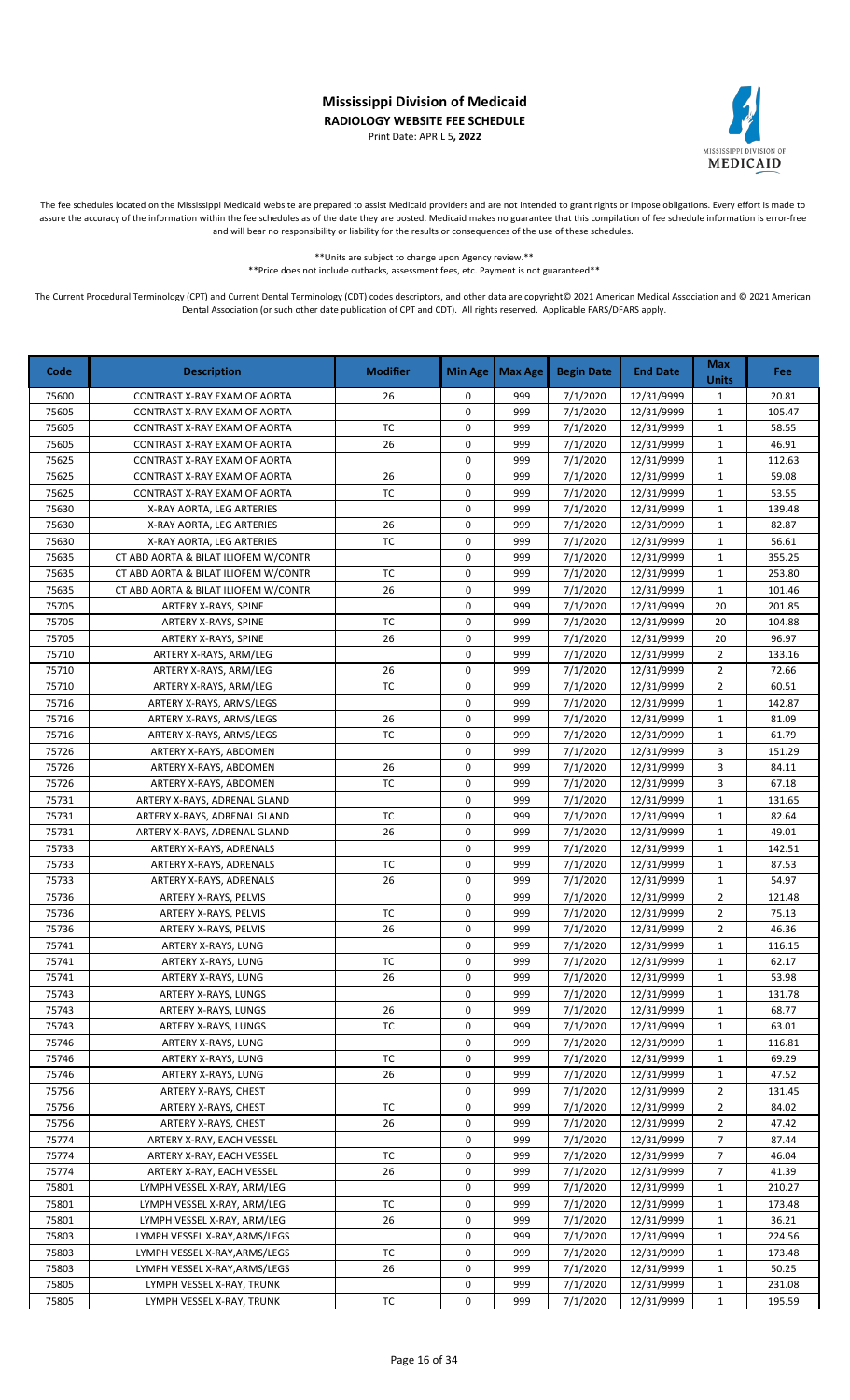Print Date: APRIL 5**, 2022**



The fee schedules located on the Mississippi Medicaid website are prepared to assist Medicaid providers and are not intended to grant rights or impose obligations. Every effort is made to assure the accuracy of the information within the fee schedules as of the date they are posted. Medicaid makes no guarantee that this compilation of fee schedule information is error-free and will bear no responsibility or liability for the results or consequences of the use of these schedules.

> \*\*Units are subject to change upon Agency review.\*\* \*\*Price does not include cutbacks, assessment fees, etc. Payment is not guaranteed\*\*

| Code           | <b>Description</b>                             | <b>Modifier</b> | <b>Min Age</b>   | <b>Max Age</b> | <b>Begin Date</b>    | <b>End Date</b>          | <b>Max</b><br><b>Units</b>  | <b>Fee</b>      |
|----------------|------------------------------------------------|-----------------|------------------|----------------|----------------------|--------------------------|-----------------------------|-----------------|
| 75805          | LYMPH VESSEL X-RAY, TRUNK                      | 26              | 0                | 999            | 7/1/2020             | 12/31/9999               | $\mathbf{1}$                | 34.92           |
| 75807          | LYMPH VESSEL X-RAY, TRUNK                      |                 | 0                | 999            | 7/1/2020             | 12/31/9999               | $\mathbf 1$                 | 319.83          |
| 75807          | LYMPH VESSEL X-RAY, TRUNK                      | TC              | 0                | 999            | 7/1/2020             | 12/31/9999               | $\mathbf{1}$                | 271.08          |
| 75807          | LYMPH VESSEL X-RAY, TRUNK                      | 26              | 0                | 999            | 7/1/2020             | 12/31/9999               | $\mathbf{1}$                | 47.92           |
| 75809          | NONVASCULAR SHUNT, X-RAY                       |                 | 0                | 999            | 7/1/2020             | 12/31/9999               | 1                           | 72.88           |
| 75809          | NONVASCULAR SHUNT, X-RAY                       | TC              | 0                | 999            | 7/1/2020             | 12/31/9999               | $\mathbf{1}$                | 52.72           |
| 75809          | NONVASCULAR SHUNT, X-RAY                       | 26              | 0                | 999            | 7/1/2020             | 12/31/9999               | $\mathbf{1}$                | 20.16           |
| 75810          | VEIN X-RAY, SPLEEN/LIVER                       |                 | 0                | 999            | 7/1/2020             | 12/31/9999               | $\mathbf{1}$                | 446.81          |
| 75810          | VEIN X-RAY, SPLEEN/LIVER                       | TC              | 0                | 999            | 7/1/2020             | 12/31/9999               | $\mathbf{1}$                | 403.14          |
| 75810          | VEIN X-RAY, SPLEEN/LIVER                       | 26              | 0                | 999            | 7/1/2020             | 12/31/9999               | $\mathbf{1}$                | 42.85           |
| 75820          | VEIN X-RAY, ARM/LEG                            |                 | $\mathsf 0$      | 999            | 7/1/2020             | 12/31/9999               | $\overline{2}$              | 86.54           |
| 75820          | VEIN X-RAY, ARM/LEG                            | <b>TC</b>       | $\mathsf 0$      | 999            | 7/1/2020             | 12/31/9999               | $\overline{2}$              | 57.17           |
| 75820          | VEIN X-RAY, ARM/LEG                            | 26              | 0                | 999            | 7/1/2020             | 12/31/9999               | $\overline{2}$              | 29.37           |
| 75822          | VEIN X-RAY, ARMS/LEGS                          |                 | 0<br>$\mathsf 0$ | 999<br>999     | 7/1/2020             | 12/31/9999               | $\mathbf 1$                 | 102.10          |
| 75822          | VEIN X-RAY, ARMS/LEGS<br>VEIN X-RAY, ARMS/LEGS | ТC<br>26        | $\mathsf 0$      | 999            | 7/1/2020<br>7/1/2020 | 12/31/9999               | $\mathbf{1}$                | 58.00           |
| 75822<br>75825 | VEIN X-RAY, TRUNK                              |                 | 0                | 999            | 7/1/2020             | 12/31/9999<br>12/31/9999 | $\mathbf{1}$<br>$\mathbf 1$ | 44.09<br>101.81 |
| 75825          | <b>VEIN X-RAY, TRUNK</b>                       | <b>TC</b>       | 0                | 999            | 7/1/2020             | 12/31/9999               | $\mathbf 1$                 | 54.95           |
| 75825          | <b>VEIN X-RAY, TRUNK</b>                       | 26              | 0                | 999            | 7/1/2020             | 12/31/9999               | $\mathbf{1}$                | 46.86           |
| 75827          | VEIN X-RAY, CHEST                              |                 | 0                | 999            | 7/1/2020             | 12/31/9999               | $\mathbf 1$                 | 105.59          |
| 75827          | VEIN X-RAY, CHEST                              | TC              | 0                | 999            | 7/1/2020             | 12/31/9999               | 1                           | 58.55           |
| 75827          | VEIN X-RAY, CHEST                              | 26              | 0                | 999            | 7/1/2020             | 12/31/9999               | $\mathbf 1$                 | 47.03           |
| 75831          | VEIN X-RAY, KIDNEY                             |                 | 0                | 999            | 7/1/2020             | 12/31/9999               | $\mathbf{1}$                | 106.30          |
| 75831          | VEIN X-RAY, KIDNEY                             | TC              | 0                | 999            | 7/1/2020             | 12/31/9999               | $\mathbf 1$                 | 59.95           |
| 75831          | <b>VEIN X-RAY, KIDNEY</b>                      | 26              | 0                | 999            | 7/1/2020             | 12/31/9999               | $\mathbf 1$                 | 46.36           |
| 75833          | VEIN X-RAY, KIDNEYS                            |                 | 0                | 999            | 7/1/2020             | 12/31/9999               | $\mathbf 1$                 | 127.45          |
| 75833          | VEIN X-RAY, KIDNEYS                            | <b>TC</b>       | 0                | 999            | 7/1/2020             | 12/31/9999               | $\mathbf 1$                 | 66.23           |
| 75833          | VEIN X-RAY, KIDNEYS                            | 26              | 0                | 999            | 7/1/2020             | 12/31/9999               | $\mathbf{1}$                | 61.22           |
| 75840          | VEIN X-RAY, ADRENAL GLAND                      |                 | 0                | 999            | 7/1/2020             | 12/31/9999               | $\mathbf{1}$                | 114.25          |
| 75840          | VEIN X-RAY, ADRENAL GLAND                      | TC              | 0                | 999            | 7/1/2020             | 12/31/9999               | $\mathbf 1$                 | 65.23           |
| 75840          | VEIN X-RAY, ADRENAL GLAND                      | 26              | 0                | 999            | 7/1/2020             | 12/31/9999               | $\mathbf 1$                 | 49.01           |
| 75842          | VEIN X-RAY, ADRENAL GLANDS                     |                 | 0                | 999            | 7/1/2020             | 12/31/9999               | $\mathbf{1}$                | 139.38          |
| 75842          | VEIN X-RAY, ADRENAL GLANDS                     | <b>TC</b>       | 0                | 999            | 7/1/2020             | 12/31/9999               | $\mathbf 1$                 | 75.13           |
| 75842          | VEIN X-RAY, ADRENAL GLANDS                     | 26              | 0                | 999            | 7/1/2020             | 12/31/9999               | $\mathbf{1}$                | 64.25           |
| 75860          | VENGRPH VNUS SINUS/JUG CATH RAD S&IVENOG       |                 | 0                | 999            | 7/1/2020             | 12/31/9999               | $\overline{2}$              | 111.58          |
| 75860          | VENGRPH VNUS SINUS/JUG CATH RAD S&IVENOG       | TC              | 0                | 999            | 7/1/2020             | 12/31/9999               | $\overline{2}$              | 63.84           |
| 75860          | VENGRPH VNUS SINUS/JUG CATH RAD S&IVENOG       | 26              | 0                | 999            | 7/1/2020             | 12/31/9999               | 2                           | 47.75           |
| 75870          | VEIN X-RAY, SKULL                              |                 | 0                | 999            | 7/1/2020             | 12/31/9999               | 1                           | 145.76          |
| 75870          | VEIN X-RAY, SKULL                              | ТC              | 0                | 999            | 7/1/2020             | 12/31/9999               | $\mathbf{1}$                | 93.31           |
| 75870          | VEIN X-RAY, SKULL                              | 26              | 0                | 999            | 7/1/2020             | 12/31/9999               | $\mathbf{1}$                | 52.45           |
| 75872          | VEIN X-RAY, SKULL                              |                 | 0                | 999            | 7/1/2020             | 12/31/9999               | 1                           | 114.25          |
| 75872          | VEIN X-RAY, SKULL                              | ТC              | 0                | 999            | 7/1/2020             | 12/31/9999               | 1                           | 65.23           |
| 75872          | VEIN X-RAY, SKULL                              | 26              | 0                | 999            | 7/1/2020             | 12/31/9999               | 1                           | 49.01           |
| 75880          | VEIN X-RAY, EYE SOCKET                         |                 | 0                | 999            | 7/1/2020             | 12/31/9999               | 1                           | 95.20           |
| 75880          | VEIN X-RAY, EYE SOCKET                         | TC              | 0                | 999            | 7/1/2020             | 12/31/9999               | 1                           | 65.23           |
| 75880          | VEIN X-RAY, EYE SOCKET                         | 26              | 0                | 999            | 7/1/2020             | 12/31/9999               | 1                           | 29.97           |
| 75885          | VEIN X-RAY, LIVER                              |                 | 0                | 999            | 7/1/2020             | 12/31/9999               | $\mathbf{1}$                | 121.67          |
| 75885          | VEIN X-RAY, LIVER                              | ТC              | 0                | 999            | 7/1/2020             | 12/31/9999               | 1                           | 63.28           |
| 75885          | VEIN X-RAY, LIVER                              | 26              | 0                | 999            | 7/1/2020             | 12/31/9999               | 1                           | 58.39           |
| 75887          | VEIN X-RAY, LIVER                              |                 | 0                | 999            | 7/1/2020             | 12/31/9999               | $\mathbf{1}$                | 122.51          |
| 75887          | VEIN X-RAY, LIVER                              | ТC              | 0                | 999            | 7/1/2020             | 12/31/9999               | 1                           | 63.56           |
| 75887          | VEIN X-RAY, LIVER                              | 26              | 0                | 999            | 7/1/2020             | 12/31/9999               | $\mathbf{1}$                | 58.94           |
| 75889          | VEIN X-RAY, LIVER                              |                 | 0                | 999            | 7/1/2020             | 12/31/9999               | 1                           | 109.68          |
| 75889          | VEIN X-RAY, LIVER                              | TC              | 0                | 999            | 7/1/2020             | 12/31/9999               | 1                           | 63.28           |
| 75889          | VEIN X-RAY, LIVER                              | 26              | 0                | 999            | 7/1/2020             | 12/31/9999               | 1                           | 46.40           |
| 75891          | VEIN X-RAY, LIVER                              |                 | 0                | 999            | 7/1/2020             | 12/31/9999               | $\mathbf{1}$                | 111.36          |
| 75891          | VEIN X-RAY, LIVER                              | TC              | 0                | 999            | 7/1/2020             | 12/31/9999               | $\mathbf{1}$                | 64.12           |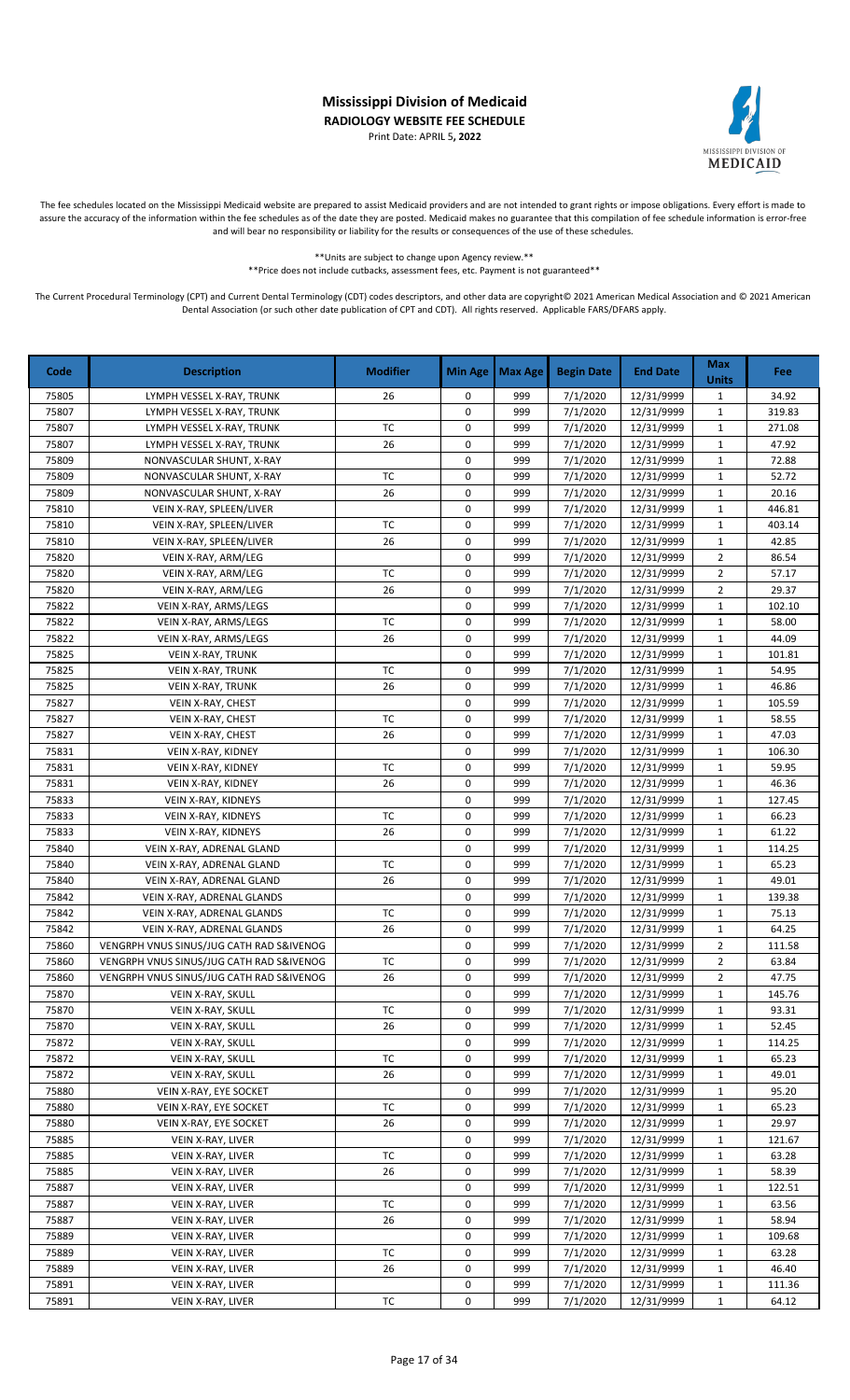Print Date: APRIL 5**, 2022**



The fee schedules located on the Mississippi Medicaid website are prepared to assist Medicaid providers and are not intended to grant rights or impose obligations. Every effort is made to assure the accuracy of the information within the fee schedules as of the date they are posted. Medicaid makes no guarantee that this compilation of fee schedule information is error-free and will bear no responsibility or liability for the results or consequences of the use of these schedules.

> \*\*Units are subject to change upon Agency review.\*\* \*\*Price does not include cutbacks, assessment fees, etc. Payment is not guaranteed\*\*

| Code           | <b>Description</b>                                         | <b>Modifier</b> | <b>Min Age</b> | <b>Max Age</b> | <b>Begin Date</b>    | <b>End Date</b>          | <b>Max</b><br><b>Units</b> | <b>Fee</b>     |
|----------------|------------------------------------------------------------|-----------------|----------------|----------------|----------------------|--------------------------|----------------------------|----------------|
| 75891          | VEIN X-RAY, LIVER                                          | 26              | 0              | 999            | 7/1/2020             | 12/31/9999               | $\mathbf{1}$               | 47.24          |
| 75893          | <b>VENOUS SAMPLING BY CATHETER</b>                         |                 | 0              | 999            | 7/1/2020             | 12/31/9999               | $\overline{2}$             | 91.85          |
| 75893          | <b>VENOUS SAMPLING BY CATHETER</b>                         | TC              | 0              | 999            | 7/1/2020             | 12/31/9999               | $\overline{2}$             | 68.84          |
| 75893          | <b>VENOUS SAMPLING BY CATHETER</b>                         | 26              | 0              | 999            | 7/1/2020             | 12/31/9999               | $\overline{2}$             | 23.00          |
| 75894          | X-RAYS, TRANSCATH THERAPY                                  |                 | 0              | 999            | 7/1/2020             | 12/31/9999               | $\overline{2}$             | 142.46         |
| 75894          | X-RAYS, TRANSCATH THERAPY                                  | TC              | 0              | 999            | 7/1/2020             | 12/31/9999               | $\overline{2}$             | 82.01          |
| 75894          | X-RAYS, TRANSCATH THERAPY                                  | 26              | 0              | 999            | 7/1/2020             | 12/31/9999               | $\overline{2}$             | 59.52          |
| 75898          | FOLLOW-UP ANGIOGRAPHY                                      |                 | 0              | 999            | 7/1/2020             | 12/31/9999               | $\overline{2}$             | 109.60         |
| 75898          | FOLLOW-UP ANGIOGRAPHY                                      | 26              | 0              | 999            | 7/1/2020             | 12/31/9999               | $\overline{2}$             | 74.78          |
| 75898          | FOLLOW-UP ANGIOGRAPHY                                      | TC              | 0              | 999            | 7/1/2020             | 12/31/9999               | $\overline{2}$             | 33.64          |
| 75901          | REMOVE CVA DEVICE OBSTRUCT                                 |                 | $\mathbf 0$    | 999            | 7/1/2020             | 12/31/9999               | $\mathbf{1}$               | 172.39         |
| 75901          | REMOVE CVA DEVICE OBSTRUCT                                 | <b>TC</b>       | 0              | 999            | 7/1/2020             | 12/31/9999               | $\mathbf{1}$               | 152.15         |
| 75901          | REMOVE CVA DEVICE OBSTRUCT                                 | 26              | 0              | 999            | 7/1/2020             | 12/31/9999               | $\mathbf{1}$               | 20.24          |
| 75902          | REMOVE CVA LUMEN OBSTRUCT                                  |                 | 0              | 999            | 7/1/2020             | 12/31/9999               | $\overline{2}$             | 67.84          |
| 75902          | REMOVE CVA LUMEN OBSTRUCT                                  | TC              | 0              | 999            | 7/1/2020             | 12/31/9999               | $\overline{2}$             | 51.61          |
| 75902          | REMOVE CVA LUMEN OBSTRUCT                                  | 26              | 0              | 999            | 7/1/2020             | 12/31/9999               | $\overline{2}$             | 16.24          |
| 75956          | XRAY, ENDOVASC THOR AO REPR                                | 26              | 0              | 999            | 7/1/2020             | 12/31/9999               | $\mathbf{1}$               | 286.61         |
| 75957          | XRAY, ENDOVASC THOR AO REPR                                | 26              | 0              | 999            | 7/1/2020             | 12/31/9999               | $\mathbf{1}$               | 245.19         |
| 75958          | XRAY, PLACE PROX EXT THOR AO                               | 26              | 0              | 999            | 7/1/2020             | 12/31/9999               | $\overline{2}$             | 163.04         |
| 75959          | XRAY, PLACE DIST EXT THOR AO                               | 26              | 0              | 999            | 7/1/2020             | 12/31/9999               | $\mathbf{1}$               | 143.08         |
| 75970          | <b>VASCULAR BIOPSY</b>                                     |                 | 0              | 999            | 7/1/2020             | 12/31/9999               | 1                          | 403.92         |
| 75970          | <b>VASCULAR BIOPSY</b>                                     | TC              | 0              | 999            | 7/1/2020             | 12/31/9999               | $\mathbf{1}$               | 369.16         |
| 75970          | <b>VASCULAR BIOPSY</b>                                     | 26              | 0              | 999            | 7/1/2020             | 12/31/9999               | $\mathbf{1}$               | 34.16          |
| 75984          | CHG PERCUT TUBE/DRAIN CATH                                 |                 | 0              | 999            | 7/1/2020             | 12/31/9999               | $\overline{2}$             | 79.78          |
| 75984          | CHG PERCUT TUBE/DRAIN CATH                                 | <b>TC</b>       | 0              | 999            | 7/1/2020             | 12/31/9999               | $\overline{2}$             | 49.94          |
| 75984          | CHG PERCUT TUBE/DRAIN CATH                                 | 26              | 0              | 999            | 7/1/2020             | 12/31/9999               | $\overline{2}$             | 29.84          |
| 75989          | ABSCESS DRAINAGE UNDER X-RAY                               |                 | 0              | 999            | 7/1/2020             | 12/31/9999               | $\overline{2}$             | 99.10          |
| 75989          | ABSCESS DRAINAGE UNDER X-RAY                               | 26              | 0              | 999            | 7/1/2020             | 12/31/9999               | $\overline{2}$             | 50.00          |
| 75989          | ABSCESS DRAINAGE UNDER X-RAY                               | <b>TC</b>       | 0              | 999            | 7/1/2020             | 12/31/9999               | $\overline{2}$             | 49.10          |
| 76000          | FLUOROSCOPE EXAMINATION                                    |                 | 0              | 999            | 7/1/2020             | 12/31/9999               | 3                          | 33.56          |
| 76000          | FLUOROSCOPE EXAMINATION                                    | TC              | 0              | 999            | 7/1/2020             | 12/31/9999               | 3                          | 20.47          |
| 76000          | FLUOROSCOPE EXAMINATION                                    | 26              | $\mathbf 0$    | 999            | 7/1/2020             | 12/31/9999               | 3                          | 13.10          |
| 76010          | X-RAY, NOSE TO RECTUM                                      |                 | $\mathbf 0$    | 999            | 7/1/2020             | 12/31/9999               | $\overline{2}$             | 23.01          |
| 76010          | X-RAY, NOSE TO RECTUM                                      | TC              | 0              | 999            | 7/1/2020             | 12/31/9999               | $\overline{2}$             | 15.18          |
| 76010          | X-RAY, NOSE TO RECTUM                                      | 26              | 0              | 999            | 7/1/2020             | 12/31/9999               | $\overline{2}$             | 7.83           |
| 76080          | X-RAY EXAM OF FISTULA                                      |                 | $\mathbf 0$    | 999            | 7/1/2020             | 12/31/9999               | 3                          | 48.13          |
| 76080          | X-RAY EXAM OF FISTULA                                      | ТC              | 0              | 999            | 7/1/2020             | 12/31/9999               | 3                          | 25.75          |
| 76080<br>76098 | X-RAY EXAM OF FISTULA                                      | 26              | 0<br>0         | 999<br>999     | 7/1/2020             | 12/31/9999               | 3                          | 22.39          |
| 76098          | X-RAY EXAM, BREAST SPECIMEN                                | ТC              | 0              | 999            | 7/1/2020<br>7/1/2020 | 12/31/9999<br>12/31/9999 | 3<br>3                     | 34.54<br>21.02 |
| 76098          | X-RAY EXAM, BREAST SPECIMEN<br>X-RAY EXAM, BREAST SPECIMEN | 26              | 0              | 999            | 7/1/2020             | 12/31/9999               | 3                          | 13.52          |
| 76100          | X-RAY EXAM OF BODY SECTION                                 |                 | 0              | 999            | 7/1/2020             | 12/31/9999               | $\overline{2}$             | 78.10          |
| 76100          | X-RAY EXAM OF BODY SECTION                                 | ТC              | 0              | 999            | 7/1/2020             | 12/31/9999               | $\overline{2}$             | 51.89          |
| 76100          | X-RAY EXAM OF BODY SECTION                                 | 26              | 0              | 999            | 7/1/2020             | 12/31/9999               | $\overline{2}$             | 26.22          |
| 76120          | CINE/VIDEO X-RAYS                                          |                 | 0              | 999            | 7/1/2020             | 12/31/9999               | 1                          | 86.15          |
| 76120          | CINE/VIDEO X-RAYS                                          | ТC              | 0              | 999            | 7/1/2020             | 12/31/9999               | 1                          | 69.96          |
| 76120          | CINE/VIDEO X-RAYS                                          | 26              | 0              | 999            | 7/1/2020             | 12/31/9999               | $\mathbf{1}$               | 16.19          |
| 76125          | CINE/ VIDEO X-RAYS ADD-ON                                  |                 | 0              | 999            | 7/1/2020             | 12/31/9999               | $\mathbf{1}$               | 36.86          |
| 76125          | CINE/ VIDEO X-RAYS ADD-ON                                  | ТC              | 0              | 999            | 7/1/2020             | 12/31/9999               | 1                          | 25.15          |
| 76125          | CINE/ VIDEO X-RAYS ADD-ON                                  | 26              | 0              | 999            | 7/1/2020             | 12/31/9999               | $\mathbf{1}$               | 11.53          |
| 76140          | X-RAY CONSULTATION                                         |                 | 0              | 999            | 1/1/1992             | 12/31/9999               | 10                         | NC             |
| 76376          | 3D RENDER W/O POSTPROCESS                                  |                 | 0              | 999            | 10/1/2016            | 12/31/9999               | $\mathbf{1}$               | NC             |
| 76377          | 3D RENDERING W/POSTPROCESS                                 |                 | 0              | 999            | 10/1/2016            | 12/31/9999               | 1                          | NC             |
| 76380          | CAT SCAN FOLLOW-UP STUDY                                   |                 | 0              | 999            | 7/1/2020             | 12/31/9999               | $\overline{2}$             | 116.39         |
| 76380          | CAT SCAN FOLLOW-UP STUDY                                   | ТC              | 0              | 999            | 7/1/2020             | 12/31/9999               | 2                          | 74.96          |
| 76380          | CAT SCAN FOLLOW-UP STUDY                                   | 26              | 0              | 999            | 7/1/2020             | 12/31/9999               | $\overline{2}$             | 41.43          |
| 76390          | MR SPECTROSCOPY                                            |                 | 0              | 999            | 7/1/2020             | 12/31/9999               | $\mathbf{1}$               | 337.87         |
|                |                                                            |                 |                |                |                      |                          |                            |                |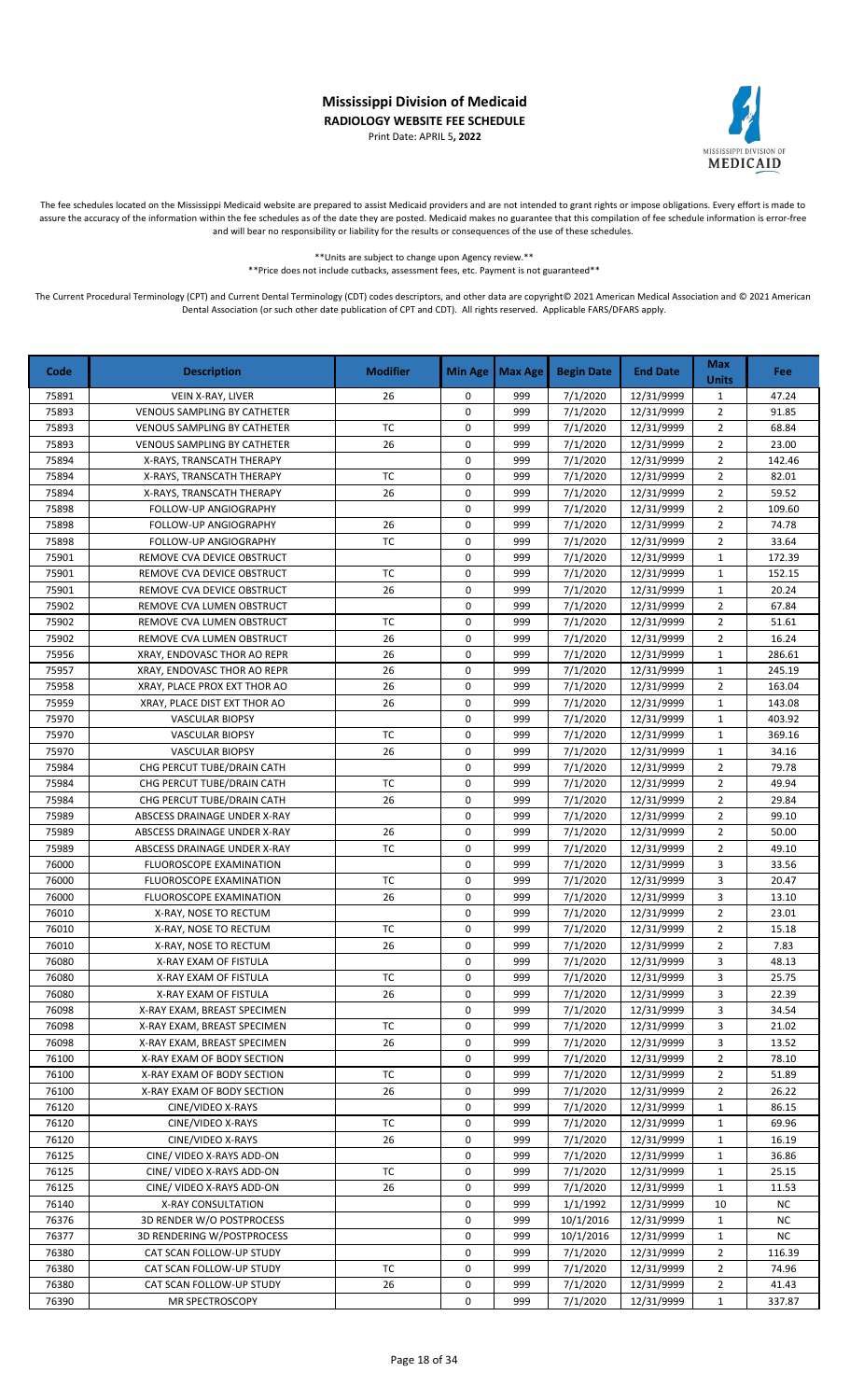Print Date: APRIL 5**, 2022**



The fee schedules located on the Mississippi Medicaid website are prepared to assist Medicaid providers and are not intended to grant rights or impose obligations. Every effort is made to assure the accuracy of the information within the fee schedules as of the date they are posted. Medicaid makes no guarantee that this compilation of fee schedule information is error-free and will bear no responsibility or liability for the results or consequences of the use of these schedules.

> \*\*Units are subject to change upon Agency review.\*\* \*\*Price does not include cutbacks, assessment fees, etc. Payment is not guaranteed\*\*

| Code  | <b>Description</b>                      | <b>Modifier</b> | <b>Min Age</b> | <b>Max Age</b> | <b>Begin Date</b> | <b>End Date</b> | <b>Max</b><br><b>Units</b> | <b>Fee</b> |
|-------|-----------------------------------------|-----------------|----------------|----------------|-------------------|-----------------|----------------------------|------------|
| 76390 | <b>MR SPECTROSCOPY</b>                  | TC              | 0              | 999            | 7/1/2020          | 12/31/9999      | $\mathbf{1}$               | 277.37     |
| 76390 | <b>MR SPECTROSCOPY</b>                  | 26              | 0              | 999            | 7/1/2020          | 12/31/9999      | $\mathbf{1}$               | 60.50      |
| 76391 | MR ELASTOGRAPHY                         |                 | 0              | 999            | 7/1/2020          | 12/31/9999      | $\mathbf{1}$               | 185.54     |
| 76391 | MR ELASTOGRAPHY                         | TC              | 0              | 999            | 7/1/2020          | 12/31/9999      | 1                          | 137.80     |
| 76391 | MR ELASTOGRAPHY                         | 26              | 0              | 999            | 7/1/2020          | 12/31/9999      | 1                          | 47.75      |
| 76496 | FLUOROSCOPIC PROCEDURE                  | <b>TC</b>       | 0              | 999            | 7/1/2020          | 12/31/9999      | 1                          | 66.68      |
| 76497 | <b>CT PROCEDURE</b>                     | <b>TC</b>       | 0              | 999            | 7/1/2020          | 12/31/9999      | $\mathbf{1}$               | 84.38      |
| 76498 | <b>MRI PROCEDURE</b>                    | TC              | 0              | 999            | 7/1/2020          | 12/31/9999      | $\mathbf{1}$               | 279.79     |
| 76499 | RADIOGRAPHIC PROCEDURE                  | TC              | 0              | 999            | 7/1/1983          | 12/31/9999      | 10                         | MP         |
| 76499 | RADIOGRAPHIC PROCEDURE                  | 26              | 0              | 999            | 7/1/1983          | 12/31/9999      | 10                         | MP         |
| 76499 | RADIOGRAPHIC PROCEDURE                  |                 | $\mathbf 0$    | 999            | 7/1/1983          | 12/31/9999      | 10                         | MP         |
| 76506 | <b>ECHOENCEPHALOGRAPHY</b>              |                 | 0              | 999            | 7/1/2020          | 12/31/9999      | $\mathbf{1}$               | 92.21      |
| 76506 | <b>ECHOENCEPHALOGRAPHY</b>              | <b>TC</b>       | $\mathsf 0$    | 999            | 7/1/2020          | 12/31/9999      | $\mathbf{1}$               | 64.95      |
| 76506 | ECHOENCEPHALOGRAPHY                     | 26              | 0              | 999            | 7/1/2020          | 12/31/9999      | $\mathbf{1}$               | 27.25      |
| 76510 | OPHTH US, B & QUANTA                    |                 | 0              | 999            | 7/1/2020          | 12/31/9999      | $\overline{2}$             | 73.74      |
| 76510 | OPHTH US, B & QUANTA                    | 26              | 0              | 999            | 7/1/2020          | 12/31/9999      | $\overline{2}$             | 39.92      |
| 76510 | OPHTH US, B & QUANTA                    | <b>TC</b>       | 0              | 999            | 7/1/2020          | 12/31/9999      | $\overline{2}$             | 33.81      |
| 76511 | OPHTH US, QUANT A ONLY                  |                 | 0              | 999            | 7/1/2020          | 12/31/9999      | $\overline{2}$             | 50.98      |
| 76511 | OPHTH US, QUANT A ONLY                  | 26              | $\mathbf 0$    | 999            | 7/1/2020          | 12/31/9999      | $\overline{2}$             | 30.79      |
| 76511 | OPHTH US, QUANT A ONLY                  | TC              | 0              | 999            | 7/1/2020          | 12/31/9999      | $\overline{2}$             | 20.19      |
| 76512 | OPHTH US, B W/NON-QUANT A               |                 | 0              | 999            | 7/1/2020          | 12/31/9999      | $\overline{2}$             | 43.43      |
| 76512 | OPHTH US, B W/NON-QUANT A               | 26              | 0              | 999            | 7/1/2020          | 12/31/9999      | $\overline{2}$             | 26.86      |
| 76512 | OPHTH US, B W/NON-QUANT A               | TC              | 0              | 999            | 7/1/2020          | 12/31/9999      | $\overline{2}$             | 16.57      |
| 76513 | ECHO EXAM OF EYE, WATER BATH            |                 | 0              | 999            | 7/1/2020          | 12/31/9999      | $\overline{2}$             | 80.52      |
| 76513 | ECHO EXAM OF EYE, WATER BATH            | TC              | 0              | 999            | 7/1/2020          | 12/31/9999      | $\overline{2}$             | 49.66      |
| 76513 | ECHO EXAM OF EYE, WATER BATH            | 26              | $\mathbf 0$    | 999            | 7/1/2020          | 12/31/9999      | $\overline{2}$             | 30.87      |
| 76514 | ECHO OPTHALM CORNEAL PACHY UNI/BI       |                 | 0              | 999            | 7/1/2020          | 12/31/9999      | $\mathbf{1}$               | 9.79       |
| 76514 | ECHO OPTHALM CORNEAL PACHY UNI/BI       | 26              | $\mathbf 0$    | 999            | 7/1/2020          | 12/31/9999      | $\mathbf{1}$               | 6.84       |
| 76514 | ECHO OPTHALM CORNEAL PACHY UNI/BI       | TC              | $\mathbf 0$    | 999            | 7/1/2020          | 12/31/9999      | $\mathbf{1}$               | 2.95       |
| 76516 | ECHO EXAM OF EYE                        |                 | $\mathbf 0$    | 999            | 7/1/2020          | 12/31/9999      | $\mathbf{1}$               | 39.18      |
| 76516 | ECHO EXAM OF EYE                        | TC              | 0              | 999            | 7/1/2020          | 12/31/9999      | $\mathbf{1}$               | 19.63      |
| 76516 | ECHO EXAM OF EYE                        | 26              | 0              | 999            | 7/1/2020          | 12/31/9999      | $\mathbf{1}$               | 19.55      |
| 76519 | ECHO EXAM OF EYE                        |                 | 0              | 999            | 7/1/2020          | 12/31/9999      | 2                          | 54.19      |
| 76519 | ECHO EXAM OF EYE                        | TC              | 0              | 999            | 7/1/2020          | 12/31/9999      | $\overline{2}$             | 27.69      |
| 76519 | ECHO EXAM OF EYE                        | 26              | 0              | 999            | 7/1/2020          | 12/31/9999      | $\overline{2}$             | 26.50      |
| 76529 | ECHO EXAM OF EYE                        |                 | 0              | 999            | 7/1/2020          | 12/31/9999      | $\overline{2}$             | 67.38      |
| 76529 | ECHO EXAM OF EYE                        | ТC              | 0              | 999            | 7/1/2020          | 12/31/9999      | $\overline{2}$             | 39.38      |
| 76529 | ECHO EXAM OF EYE                        | 26              | 0              | 999            | 7/1/2020          | 12/31/9999      | 2                          | 28.01      |
| 76536 | ULTRASOUND HEAD AND NECK REAL TIME      |                 | 0              | 999            | 7/1/2020          | 12/31/9999      | 1                          | 92.70      |
| 76536 | ULTRASOUND HEAD AND NECK REAL TIME      | TC              | 0              | 999            | 7/1/2020          | 12/31/9999      | 1                          | 68.56      |
| 76536 | ULTRASOUND HEAD AND NECK REAL TIME      | 26              | 0              | 999            | 7/1/2020          | 12/31/9999      | 1                          | 24.14      |
| 76604 | ULTRASOUND CHEST REAL TIME              |                 | 0              | 999            | 7/1/2020          | 12/31/9999      | 1                          | 63.90      |
| 76604 | ULTRASOUND CHEST REAL TIME              | ТC              | 0              | 999            | 7/1/2020          | 12/31/9999      | 1                          | 39.10      |
| 76604 | ULTRASOUND CHEST REAL TIME              | 26              | 0              | 999            | 7/1/2020          | 12/31/9999      | $\mathbf{1}$               | 24.81      |
| 76641 | ULTRASOUND BREAST COMPLETE              |                 | 0              | 999            | 7/1/2020          | 12/31/9999      | 2                          | 86.43      |
| 76641 | ULTRASOUND BREAST COMPLETE              | TC              | 0              | 999            | 7/1/2020          | 12/31/9999      | 2                          | 55.22      |
| 76641 | ULTRASOUND BREAST COMPLETE              | 26              | 0              | 999            | 7/1/2020          | 12/31/9999      | $\overline{2}$             | 31.20      |
| 76642 | ULTRASOUND BREAST LIMITED               |                 | 0              | 999            | 7/1/2020          | 12/31/9999      | $\overline{2}$             | 70.94      |
| 76642 | ULTRASOUND BREAST LIMITED               | TC              | 0              | 999            | 7/1/2020          | 12/31/9999      | $\overline{2}$             | 41.88      |
| 76642 | ULTRASOUND BREAST LIMITED               | 26              | 0              | 999            | 7/1/2020          | 12/31/9999      | $\overline{2}$             | 29.06      |
| 76700 | ULTRASOUND ABDOMINAL REAL TIME COMPLETE |                 | 0              | 999            | 7/1/2020          | 12/31/9999      | 1                          | 99.04      |
| 76700 | ULTRASOUND ABDOMINAL REAL TIME COMPLETE | ТC              | 0              | 999            | 7/1/2020          | 12/31/9999      | 1                          | 64.12      |
| 76700 | ULTRASOUND ABDOMINAL REAL TIME COMPLETE | 26              | 0              | 999            | 7/1/2020          | 12/31/9999      | $\mathbf{1}$               | 34.92      |
| 76705 | US EXAM, ABDOM, LIMITED                 |                 | 0              | 999            | 7/1/2020          | 12/31/9999      | 2                          | 73.36      |
| 76705 | US EXAM, ABDOM, LIMITED                 | TC              | 0              | 999            | 7/1/2020          | 12/31/9999      | 2                          | 48.27      |
| 76705 | US EXAM, ABDOM, LIMITED                 | 26              | 0              | 999            | 7/1/2020          | 12/31/9999      | 2                          | 25.09      |
| 76706 | ULTRASOUND; ABDOMINAL AROTA             |                 |                | 999            | 7/1/2020          |                 | $\mathbf{1}$               | 90.99      |
|       |                                         |                 | 65             |                |                   | 12/31/9999      |                            |            |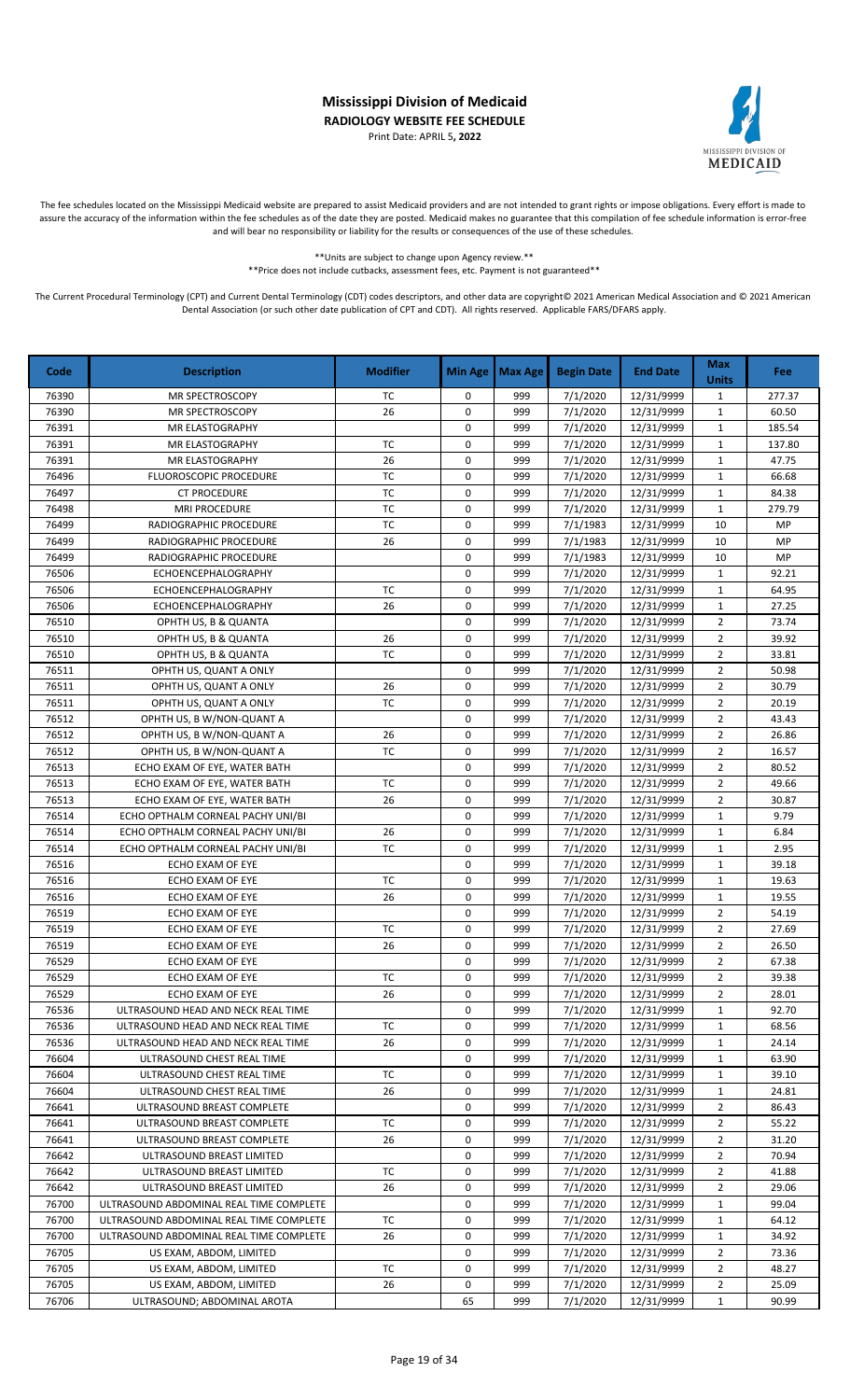Print Date: APRIL 5**, 2022**



The fee schedules located on the Mississippi Medicaid website are prepared to assist Medicaid providers and are not intended to grant rights or impose obligations. Every effort is made to assure the accuracy of the information within the fee schedules as of the date they are posted. Medicaid makes no guarantee that this compilation of fee schedule information is error-free and will bear no responsibility or liability for the results or consequences of the use of these schedules.

> \*\*Units are subject to change upon Agency review.\*\* \*\*Price does not include cutbacks, assessment fees, etc. Payment is not guaranteed\*\*

| Code  | <b>Description</b>                       | <b>Modifier</b> | Min Age     | <b>Max Age</b> | <b>Begin Date</b> | <b>End Date</b> | <b>Max</b><br><b>Units</b> | <b>Fee</b> |
|-------|------------------------------------------|-----------------|-------------|----------------|-------------------|-----------------|----------------------------|------------|
| 76706 | ULTRASOUND; ABDOMINAL AROTA              | ТC              | 65          | 999            | 7/1/2020          | 12/31/9999      | $\mathbf{1}$               | 67.46      |
| 76706 | ULTRASOUND; ABDOMINAL AROTA              | 26              | 65          | 999            | 7/1/2020          | 12/31/9999      | $\mathbf{1}$               | 23.54      |
| 76770 | ULTRASOUND RETROPERITONEAL REAL TIME COM |                 | 0           | 999            | 7/1/2020          | 12/31/9999      | $\mathbf 1$                | 91.19      |
| 76770 | ULTRASOUND RETROPERITONEAL REAL TIME COM | TC              | 0           | 999            | 7/1/2020          | 12/31/9999      | $\mathbf{1}$               | 59.67      |
| 76770 | ULTRASOUND RETROPERITONEAL REAL TIME COM | 26              | 0           | 999            | 7/1/2020          | 12/31/9999      | $\mathbf{1}$               | 31.52      |
| 76775 | US EXAM ABDO BACK WALL, LIM              |                 | 0           | 999            | 7/1/2020          | 12/31/9999      | $\overline{2}$             | 48.02      |
| 76775 | US EXAM ABDO BACK WALL, LIM              | 26              | 0           | 999            | 7/1/2020          | 12/31/9999      | $\overline{2}$             | 24.77      |
| 76775 | US EXAM ABDO BACK WALL, LIM              | TC              | 0           | 999            | 7/1/2020          | 12/31/9999      | $\overline{2}$             | 23.25      |
| 76776 | ULTRASOUND TRANSPL KIDNEY REAL TIME      |                 | 0           | 999            | 7/1/2020          | 12/31/9999      | $\overline{2}$             | 124.87     |
| 76776 | ULTRASOUND TRANSPL KIDNEY REAL TIME      | TC              | 0           | 999            | 7/1/2020          | 12/31/9999      | $\overline{2}$             | 92.09      |
| 76776 | ULTRASOUND TRANSPL KIDNEY REAL TIME      | 26              | $\mathbf 0$ | 999            | 7/1/2020          | 12/31/9999      | $\overline{2}$             | 32.77      |
| 76800 | US EXAM, SPINAL CANAL                    |                 | 0           | 999            | 7/1/2020          | 12/31/9999      | $\mathbf{1}$               | 115.28     |
| 76800 | US EXAM, SPINAL CANAL                    | <b>TC</b>       | $\mathbf 0$ | 999            | 7/1/2020          | 12/31/9999      | $\mathbf 1$                | 66.06      |
| 76800 | US EXAM, SPINAL CANAL                    | 26              | 0           | 999            | 7/1/2020          | 12/31/9999      | $\mathbf{1}$               | 49.22      |
| 76801 | OB US < 14 WKS, SINGLE FETUS             |                 | 9           | 60             | 7/1/2020          | 12/31/9999      | $\mathbf{1}$               | 99.19      |
| 76801 | OB US < 14 WKS, SINGLE FETUS             | TC              | 9           | 60             | 7/1/2020          | 12/31/9999      | $\mathbf{1}$               | 56.61      |
| 76801 | OB US < 14 WKS, SINGLE FETUS             | 26              | 9           | 60             | 7/1/2020          | 12/31/9999      | $\mathbf{1}$               | 42.58      |
| 76802 | OB US < 14 WKS, ADDL FETUS               |                 | 9           | 60             | 7/1/2020          | 12/31/9999      | $\overline{2}$             | 52.45      |
| 76802 | OB US < 14 WKS, ADDL FETUS               | 26              | 9           | 60             | 7/1/2020          | 12/31/9999      | $\overline{2}$             | 35.50      |
| 76802 | OB US < 14 WKS, ADDL FETUS               | ТC              | 9           | 60             | 7/1/2020          | 12/31/9999      | $\overline{2}$             | 16.96      |
| 76805 | OB US >/= 14 WKS, SNGL FETUS             |                 | 0           | 999            | 7/1/2020          | 12/31/9999      | $\mathbf{1}$               | 113.09     |
| 76805 | OB US >/= 14 WKS, SNGL FETUS             | ТC              | 0           | 999            | 7/1/2020          | 12/31/9999      | $\mathbf{1}$               | 70.52      |
| 76805 | OB US >/= 14 WKS, SNGL FETUS             | 26              | 0           | 999            | 7/1/2020          | 12/31/9999      | $\mathbf{1}$               | 42.58      |
| 76810 | OB US >/= 14 WKS, ADDL FETUS             |                 | 0           | 999            | 7/1/2020          | 12/31/9999      | $\overline{2}$             | 75.24      |
| 76810 | OB US >/= 14 WKS, ADDL FETUS             | 26              | 0           | 999            | 7/1/2020          | 12/31/9999      | $\overline{2}$             | 42.26      |
| 76810 | OB US >/= 14 WKS, ADDL FETUS             | TC              | 0           | 999            | 7/1/2020          | 12/31/9999      | $\overline{2}$             | 32.98      |
| 76811 | OB US, DETAILED, SNGL FETUS              |                 | 9           | 60             | 7/1/2020          | 12/31/9999      | $\mathbf{1}$               | 145.95     |
| 76811 | OB US, DETAILED, SNGL FETUS              | 26              | 9           | 60             | 7/1/2020          | 12/31/9999      | $\mathbf{1}$               | 81.39      |
| 76811 | OB US, DETAILED, SNGL FETUS              | TC              | 9           | 60             | 7/1/2020          | 12/31/9999      | 1                          | 64.57      |
| 76812 | OB US, DETAILED, ADDL FETUS              |                 | 9           | 60             | 7/1/2020          | 12/31/9999      | $\overline{2}$             | 162.16     |
| 76812 | OB US, DETAILED, ADDL FETUS              | ТC              | 9           | 60             | 7/1/2020          | 12/31/9999      | $\overline{2}$             | 85.98      |
| 76812 | OB US, DETAILED, ADDL FETUS              | 26              | 9           | 60             | 7/1/2020          | 12/31/9999      | $\overline{2}$             | 76.19      |
| 76813 | ULTRASOUND PREG UTERUS 1ST TRIMES SNGL G |                 | 0           | 999            | 7/1/2020          | 12/31/9999      | $\mathbf{1}$               | 99.11      |
| 76813 | ULTRASOUND PREG UTERUS 1ST TRIMES SNGL G | 26              | 0           | 999            | 7/1/2020          | 12/31/9999      | $\mathbf{1}$               | 50.56      |
| 76813 | ULTRASOUND PREG UTERUS 1ST TRIMES SNGL G | TC              | 0           | 999            | 7/1/2020          | 12/31/9999      | $\mathbf{1}$               | 48.55      |
| 76814 | ULTRASOUND PREG UTERUS EA ADDL GEST      |                 | 0           | 999            | 7/1/2020          | 12/31/9999      | $\overline{2}$             | 65.21      |
| 76814 | ULTRASOUND PREG UTERUS EA ADDL GEST      | 26              | 0           | 999            | 7/1/2020          | 12/31/9999      | 2                          | 42.53      |
| 76814 | ULTRASOUND PREG UTERUS EA ADDL GEST      | TC              | 0           | 999            | 7/1/2020          | 12/31/9999      | $\overline{2}$             | 22.69      |
| 76815 | OB US, LIMITED, FETUS(S)                 |                 | 0           | 999            | 7/1/2020          | 12/31/9999      | $\mathbf{1}$               | 68.03      |
| 76815 | OB US, LIMITED, FETUS(S)                 | TC              | 0           | 999            | 7/1/2020          | 12/31/9999      | $\mathbf{1}$               | 40.20      |
| 76815 | OB US, LIMITED, FETUS(S)                 | 26              | 0           | 999            | 7/1/2020          | 12/31/9999      | 1                          | 27.83      |
| 76816 | OB US, FOLLOW-UP, PER FETUS              |                 | 0           | 999            | 7/1/2020          | 12/31/9999      | 3                          | 91.63      |
| 76816 | OB US, FOLLOW-UP, PER FETUS              | ТC              | 0           | 999            | 7/1/2020          | 12/31/9999      | 3                          | 55.22      |
| 76816 | OB US, FOLLOW-UP, PER FETUS              | 26              | 0           | 999            | 7/1/2020          | 12/31/9999      | 3                          | 36.41      |
| 76817 | TRANSVAGINAL US, OBSTETRIC               |                 | 9           | 60             | 7/1/2020          | 12/31/9999      | 1                          | 77.61      |
| 76817 | TRANSVAGINAL US, OBSTETRIC               | TC              | 9           | 60             | 7/1/2020          | 12/31/9999      | $\mathbf{1}$               | 45.49      |
| 76817 | TRANSVAGINAL US, OBSTETRIC               | 26              | 9           | 60             | 7/1/2020          | 12/31/9999      | 1                          | 32.12      |
| 76818 | FETAL BIOPHY PROFILE W/NST               |                 | 0           | 999            | 7/1/2020          | 12/31/9999      | 3                          | 96.20      |
| 76818 | FETAL BIOPHY PROFILE W/NST               | TC              | 0           | 999            | 7/1/2020          | 12/31/9999      | 3                          | 51.22      |
| 76818 | FETAL BIOPHY PROFILE W/NST               | 26              | 0           | 999            | 7/1/2020          | 12/31/9999      | 3                          | 44.98      |
| 76819 | FETAL BIOPHYS PROFIL W/O NST             |                 | 9           | 60             | 7/1/2020          | 12/31/9999      | 3                          | 70.73      |
| 76819 | FETAL BIOPHYS PROFIL W/O NST             | ТC              | 9           | 60             | 7/1/2020          | 12/31/9999      | 3                          | 37.70      |
| 76819 | FETAL BIOPHYS PROFIL W/O NST             | 26              | 9           | 60             | 7/1/2020          | 12/31/9999      | 3                          | 33.03      |
| 76820 | UMBILICAL ARTERY ECHO                    |                 | 0           | 999            | 7/1/2020          | 12/31/9999      | 3                          | 38.36      |
| 76820 | UMBILICAL ARTERY ECHO                    | 26              | 0           | 999            | 7/1/2020          | 12/31/9999      | 3                          | 21.50      |
| 76820 | UMBILICAL ARTERY ECHO                    | ТC              | 0           | 999            | 7/1/2020          | 12/31/9999      | 3                          | 16.85      |
| 76821 | MIDDLE CEREBRAL ARTERY ECHO              |                 | 0           | 999            | 7/1/2020          | 12/31/9999      | 3                          | 73.35      |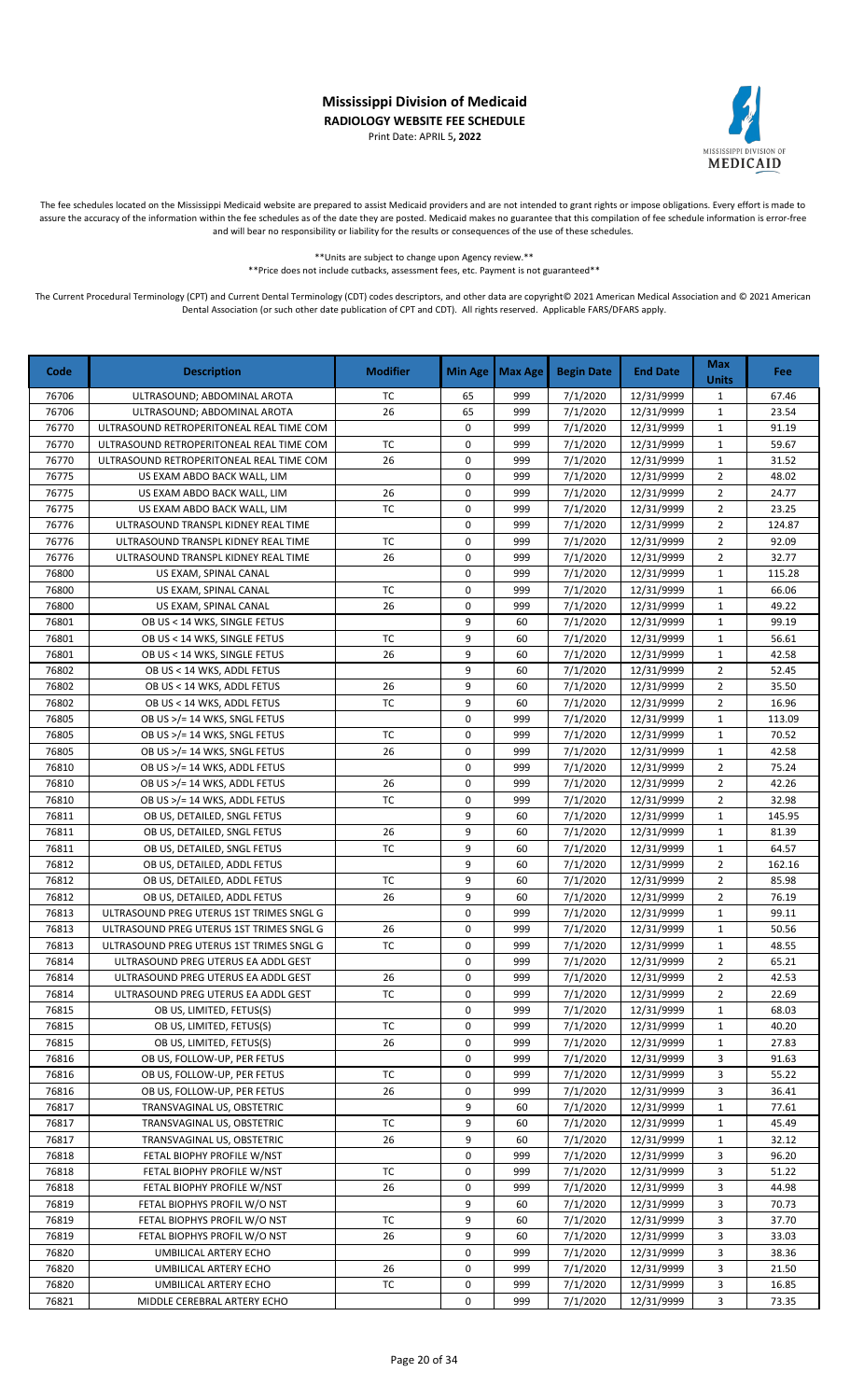Print Date: APRIL 5**, 2022**



The fee schedules located on the Mississippi Medicaid website are prepared to assist Medicaid providers and are not intended to grant rights or impose obligations. Every effort is made to assure the accuracy of the information within the fee schedules as of the date they are posted. Medicaid makes no guarantee that this compilation of fee schedule information is error-free and will bear no responsibility or liability for the results or consequences of the use of these schedules.

\*\*Units are subject to change upon Agency review.\*\*

\*\*Price does not include cutbacks, assessment fees, etc. Payment is not guaranteed\*\*

| Code  | <b>Description</b>                       | <b>Modifier</b> | <b>Min Age</b> | <b>Max Age</b> | <b>Begin Date</b> | <b>End Date</b> | <b>Max</b><br><b>Units</b> | Fee:   |
|-------|------------------------------------------|-----------------|----------------|----------------|-------------------|-----------------|----------------------------|--------|
| 76821 | MIDDLE CEREBRAL ARTERY ECHO              | TC              | 0              | 999            | 7/1/2020          | 12/31/9999      | 3                          | 43.54  |
| 76821 | MIDDLE CEREBRAL ARTERY ECHO              | 26              | 0              | 999            | 7/1/2020          | 12/31/9999      | 3                          | 29.81  |
| 76825 | ECHO EXAM OF FETAL HEART                 |                 | 0              | 999            | 7/1/2020          | 12/31/9999      | 3                          | 220.22 |
| 76825 | ECHO EXAM OF FETAL HEART                 | TC              | 0              | 999            | 7/1/2020          | 12/31/9999      | 3                          | 149.36 |
| 76825 | ECHO EXAM OF FETAL HEART                 | 26              | 0              | 999            | 7/1/2020          | 12/31/9999      | 3                          | 70.86  |
| 76826 | ECHO EXAM OF FETAL HEART                 |                 | $\mathbf 0$    | 999            | 7/1/2020          | 12/31/9999      | 3                          | 130.09 |
| 76826 | ECHO EXAM OF FETAL HEART                 | ТC              | 0              | 999            | 7/1/2020          | 12/31/9999      | 3                          | 94.87  |
| 76826 | ECHO EXAM OF FETAL HEART                 | 26              | 0              | 999            | 7/1/2020          | 12/31/9999      | 3                          | 35.22  |
| 76827 | ECHO EXAM OF FETAL HEART                 |                 | 0              | 999            | 7/1/2020          | 12/31/9999      | 3                          | 59.53  |
| 76827 | ECHO EXAM OF FETAL HEART                 | <b>TC</b>       | 0              | 999            | 7/1/2020          | 12/31/9999      | 3                          | 34.92  |
| 76827 | ECHO EXAM OF FETAL HEART                 | 26              | $\mathbf 0$    | 999            | 7/1/2020          | 12/31/9999      | 3                          | 24.60  |
| 76828 | ECHO EXAM OF FETAL HEART                 |                 | 0              | 999            | 7/1/2020          | 12/31/9999      | 3                          | 42.77  |
| 76828 | ECHO EXAM OF FETAL HEART                 | 26              | 0              | 999            | 7/1/2020          | 12/31/9999      | 3                          | 23.97  |
| 76828 | ECHO EXAM OF FETAL HEART                 | <b>TC</b>       | $\mathbf 0$    | 999            | 7/1/2020          | 12/31/9999      | 3                          | 18.80  |
| 76830 | US EXAM, TRANSVAGINAL                    |                 | $\mathbf 0$    | 999            | 7/1/2020          | 12/31/9999      | $\mathbf{1}$               | 98.78  |
| 76830 | US EXAM, TRANSVAGINAL                    | <b>TC</b>       | 0              | 999            | 7/1/2020          | 12/31/9999      | $\mathbf{1}$               | 69.12  |
| 76830 | US EXAM, TRANSVAGINAL                    | 26              | 0              | 999            | 7/1/2020          | 12/31/9999      | $\mathbf{1}$               | 29.66  |
| 76831 | SIS INCL COLOR DOPPLER WHEN PRFRMEDSIS I |                 | 0              | 999            | 7/1/2020          | 12/31/9999      | $\mathbf{1}$               | 95.84  |
| 76831 | SIS INCL COLOR DOPPLER WHEN PRFRMEDSIS I | TC              | 0              | 999            | 7/1/2020          | 12/31/9999      | $\mathbf{1}$               | 64.95  |
| 76831 | SIS INCL COLOR DOPPLER WHEN PRFRMEDSIS I | 26              | 0              | 999            | 7/1/2020          | 12/31/9999      | $\mathbf{1}$               | 30.89  |
| 76856 | ULTRASOUND PELVIC (NON-OB) REAL TIME COM |                 | 0              | 999            | 7/1/2020          | 12/31/9999      | $\mathbf{1}$               | 88.21  |
| 76856 | ULTRASOUND PELVIC (NON-OB) REAL TIME COM | TC              | $\mathbf 0$    | 999            | 7/1/2020          | 12/31/9999      | $\mathbf{1}$               | 58.83  |
| 76856 | ULTRASOUND PELVIC (NON-OB) REAL TIME COM | 26              | 0              | 999            | 7/1/2020          | 12/31/9999      | $\mathbf{1}$               | 29.38  |
| 76857 | US EXAM, PELVIC, LIMITED                 |                 | 0              | 999            | 7/1/2020          | 12/31/9999      | $\mathbf{1}$               | 39.74  |
| 76857 | US EXAM, PELVIC, LIMITED                 | 26              | 0              | 999            | 7/1/2020          | 12/31/9999      | $\mathbf{1}$               | 21.22  |
| 76857 | US EXAM, PELVIC, LIMITED                 | TC              | 0              | 999            | 7/1/2020          | 12/31/9999      | $\mathbf{1}$               | 18.52  |
| 76870 | US EXAM, SCROTUM                         |                 | 0              | 999            | 7/1/2020          | 12/31/9999      | $\mathbf{1}$               | 84.40  |
| 76870 | US EXAM, SCROTUM                         | TC              | $\mathbf 0$    | 999            | 7/1/2020          | 12/31/9999      | $\mathbf{1}$               | 57.17  |
| 76870 | US EXAM, SCROTUM                         | 26              | $\mathsf 0$    | 999            | 7/1/2020          | 12/31/9999      | $\mathbf{1}$               | 27.23  |
| 76872 | ULTRASOUND TRANSRECTAL;<br><b>ULTRA</b>  |                 | 0              | 999            | 7/1/2020          | 12/31/9999      | $\mathbf{1}$               | 125.58 |
| 76872 | <b>ULTRA</b><br>ULTRASOUND TRANSRECTAL;  | <b>TC</b>       | $\mathbf 0$    | 999            | 7/1/2020          | 12/31/9999      | $\mathbf{1}$               | 96.65  |
| 76872 | <b>ULTRA</b><br>ULTRASOUND TRANSRECTAL;  | 26              | $\mathbf 0$    | 999            | 7/1/2020          | 12/31/9999      | $\mathbf{1}$               | 28.93  |
| 76873 | US TR<br>US TRNSREC; PROSTATE TX PLAN-SP |                 | 0              | 999            | 7/1/2020          | 12/31/9999      | $\mathbf{1}$               | 143.40 |
| 76873 | US TR<br>US TRNSREC; PROSTATE TX PLAN-SP | TC              | 0              | 999            | 7/1/2020          | 12/31/9999      | $\mathbf{1}$               | 76.08  |
| 76873 | US TRNSREC; PROSTATE TX PLAN-SP<br>US TR | 26              | 0              | 999            | 7/1/2020          | 12/31/9999      | $\mathbf{1}$               | 67.32  |
| 76881 | US XTR NON-VASC COMPLETE                 |                 | 0              | 999            | 7/1/2020          | 12/31/9999      | $\overline{2}$             | 63.06  |
| 76881 | US XTR NON-VASC COMPLETE                 | тс              | 0              | 999            | 7/1/2020          | 12/31/9999      | 2                          | 36.04  |
| 76881 | US XTR NON-VASC COMPLETE                 | 26              | 0              | 999            | 7/1/2020          | 12/31/9999      | 2                          | 27.03  |
| 76882 | US XTR NON-VASC LMTD                     |                 | 0              | 999            | 7/1/2020          | 12/31/9999      | $\overline{2}$             | 46.38  |
| 76882 | US XTR NON-VASC LMTD                     | ТC              | 0              | 999            | 7/1/2020          | 12/31/9999      | 2                          | 25.47  |
| 76882 | US XTR NON-VASC LMTD                     | 26              | 0              | 999            | 7/1/2020          | 12/31/9999      | 2                          | 20.91  |
| 76885 | US EXAM INFANT HIPS, DYNAMIC             |                 | 0              | 1              | 7/1/2020          | 12/31/9999      | $\mathbf{1}$               | 115.10 |
| 76885 | US EXAM INFANT HIPS, DYNAMIC             | ТC              | 0              | 1              | 7/1/2020          | 12/31/9999      | $\mathbf{1}$               | 83.30  |
| 76885 | US EXAM INFANT HIPS, DYNAMIC             | 26              | 0              | 1              | 7/1/2020          | 12/31/9999      | $\mathbf{1}$               | 31.80  |
| 76886 | US EXAM INFANT HIPS, STATIC              |                 | 0              | $\mathbf{1}$   | 7/1/2020          | 12/31/9999      | $\mathbf{1}$               | 84.60  |
| 76886 | US EXAM INFANT HIPS, STATIC              | тс              | 0              | 1              | 7/1/2020          | 12/31/9999      | 1                          | 58.00  |
| 76886 | US EXAM INFANT HIPS, STATIC              | 26              | 0              | $\mathbf{1}$   | 7/1/2020          | 12/31/9999      | $\mathbf{1}$               | 26.60  |
| 76932 | ECHO GUIDE FOR HEART BIOPSY              |                 | 0              | 999            | 7/1/2020          | 12/31/9999      | 1                          | 78.90  |
| 76932 | ECHO GUIDE FOR HEART BIOPSY              | ТC              | 0              | 999            | 7/1/2020          | 12/31/9999      | $\mathbf{1}$               | 49.07  |
| 76932 | ECHO GUIDE FOR HEART BIOPSY              | 26              | 0              | 999            | 7/1/2020          | 12/31/9999      | $\mathbf{1}$               | 29.36  |
| 76936 | ECHO GUIDE FOR ARTERY REPAIR             |                 | 0              | 999            | 7/1/2020          | 12/31/9999      | $\mathbf{1}$               | 217.24 |
| 76936 | ECHO GUIDE FOR ARTERY REPAIR             | TC              | 0              | 999            | 7/1/2020          | 12/31/9999      | $\mathbf{1}$               | 134.63 |
| 76936 | ECHO GUIDE FOR ARTERY REPAIR             | 26              | 0              | 999            | 7/1/2020          | 12/31/9999      | $\mathbf{1}$               | 82.62  |
| 76937 | US GUID VASC ACSS SITE PERM REC&RPTUS GU |                 | 0              | 999            | 7/1/2020          | 12/31/9999      | $\overline{2}$             | 29.61  |
| 76937 | US GUID VASC ACSS SITE PERM REC&RPTUS GU | ТC              | 0              | 999            | 7/1/2020          | 12/31/9999      | 2                          | 17.24  |
| 76937 | US GUID VASC ACSS SITE PERM REC&RPTUS GU | 26              | 0              | 999            | 7/1/2020          | 12/31/9999      | $\overline{2}$             | 12.38  |
| 76940 | ULTRASOUND GUID PARENCHYMAL TISS ABL     |                 | 0              | 999            | 7/1/2020          | 12/31/9999      | $\mathbf{1}$               | 142.36 |
|       |                                          |                 |                |                |                   |                 |                            |        |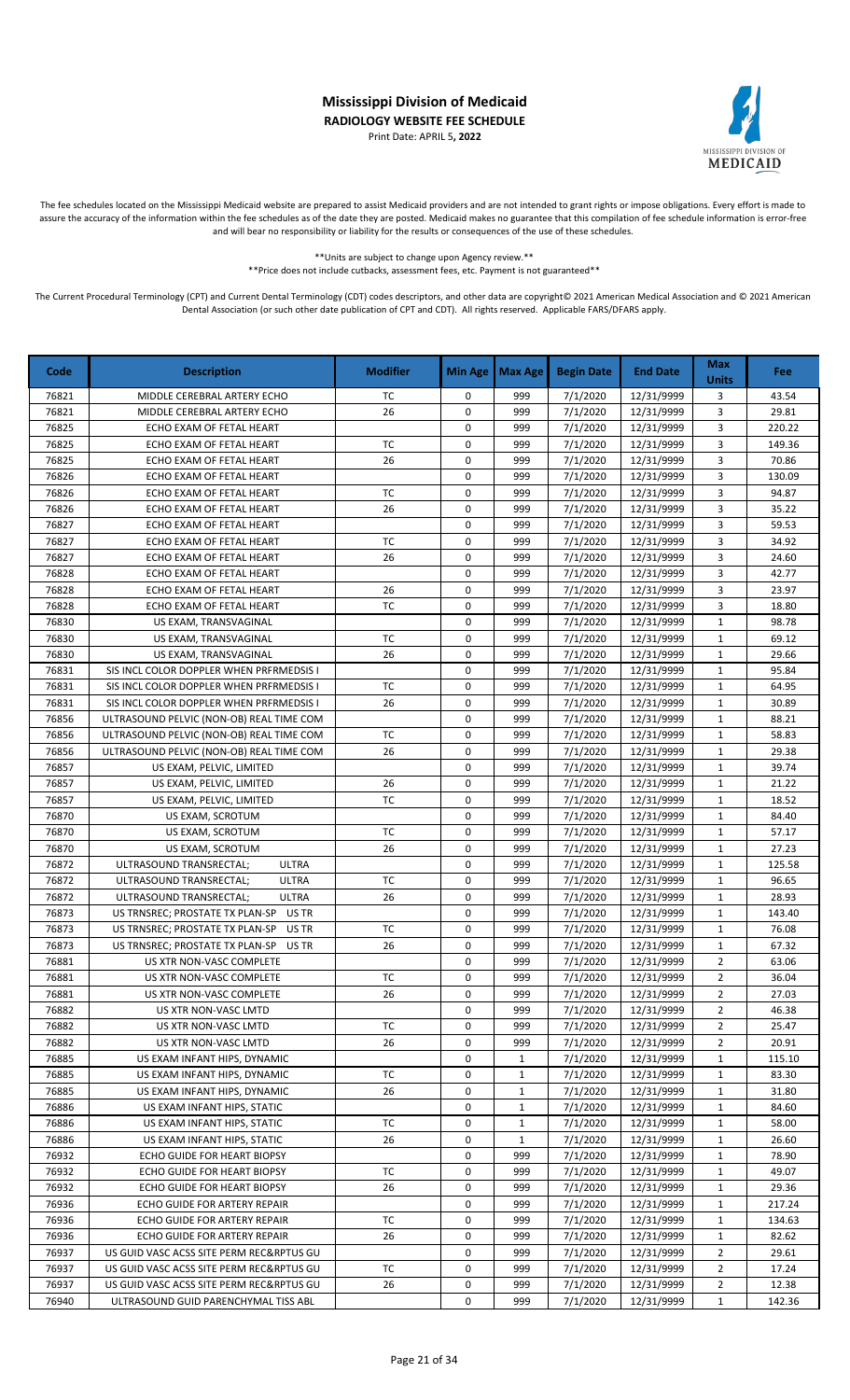Print Date: APRIL 5**, 2022**



The fee schedules located on the Mississippi Medicaid website are prepared to assist Medicaid providers and are not intended to grant rights or impose obligations. Every effort is made to assure the accuracy of the information within the fee schedules as of the date they are posted. Medicaid makes no guarantee that this compilation of fee schedule information is error-free and will bear no responsibility or liability for the results or consequences of the use of these schedules.

> \*\*Units are subject to change upon Agency review.\*\* \*\*Price does not include cutbacks, assessment fees, etc. Payment is not guaranteed\*\*

| Code           | <b>Description</b>                                                       | <b>Modifier</b> | <b>Min Age</b> | Max Age    | <b>Begin Date</b>    | <b>End Date</b>          | <b>Max</b><br><b>Units</b>       | <b>Fee</b>     |
|----------------|--------------------------------------------------------------------------|-----------------|----------------|------------|----------------------|--------------------------|----------------------------------|----------------|
| 76940          | ULTRASOUND GUID PARENCHYMAL TISS ABL                                     | 26              | 0              | 999        | 7/1/2020             | 12/31/9999               | $\mathbf{1}$                     | 86.89          |
| 76940          | ULTRASOUND GUID PARENCHYMAL TISS ABL                                     | <b>TC</b>       | 0              | 999        | 7/1/2020             | 12/31/9999               | $\mathbf{1}$                     | 54.05          |
| 76941          | <b>ECHO GUIDE FOR TRANSFUSION</b>                                        | 26              | 0              | 999        | 7/1/2020             | 12/31/9999               | 3                                | 57.59          |
| 76941          | ECHO GUIDE FOR TRANSFUSION                                               |                 | 0              | 999        | 7/1/2020             | 12/31/9999               | 3                                | 48.84          |
| 76942          | <b>ECHO GUIDE FOR BIOPSY</b>                                             |                 | 0              | 999        | 7/1/2020             | 12/31/9999               | $\mathbf 1$                      | 47.26          |
| 76942          | ECHO GUIDE FOR BIOPSY                                                    | 26              | 0              | 999        | 7/1/2020             | 12/31/9999               | $\mathbf{1}$                     | 27.35          |
| 76942          | ECHO GUIDE FOR BIOPSY                                                    | <b>TC</b>       | 0              | 999        | 7/1/2020             | 12/31/9999               | $\mathbf{1}$                     | 19.91          |
| 76945          | ECHO GUIDE, VILLUS SAMPLING                                              |                 | 0              | 999        | 7/1/2020             | 12/31/9999               | $\mathbf{1}$                     | 77.90          |
| 76945          | ECHO GUIDE, VILLUS SAMPLING                                              | <b>TC</b>       | 0              | 999        | 7/1/2020             | 12/31/9999               | $\mathbf{1}$                     | 48.84          |
| 76945          | ECHO GUIDE, VILLUS SAMPLING                                              | 26              | 0              | 999        | 7/1/2020             | 12/31/9999               | $\mathbf{1}$                     | 28.58          |
| 76946          | ECHO GUIDE FOR AMNIOCENTESIS                                             |                 | 0              | 999        | 7/1/2020             | 12/31/9999               | $\mathbf{1}$                     | 26.59          |
| 76946          | ECHO GUIDE FOR AMNIOCENTESIS                                             | 26              | 0              | 999        | 7/1/2020             | 12/31/9999               | $\mathbf{1}$                     | 16.14          |
| 76946          | ECHO GUIDE FOR AMNIOCENTESIS                                             | <b>TC</b>       | $\mathbf 0$    | 999        | 7/1/2020             | 12/31/9999               | $\mathbf 1$                      | 10.46          |
| 76948          | ECHO GUIDE, OVA ASPIRATION                                               |                 | 0              | 999        | 10/1/1996            | 12/31/9999               | 10                               | NC             |
| 76965          | ECHO GUIDANCE RADIOTHERAPY                                               |                 | 0              | 999        | 7/1/2020             | 12/31/9999               | $\overline{2}$                   | 78.06          |
| 76965          | ECHO GUIDANCE RADIOTHERAPY                                               | 26              | 0              | 999        | 7/1/2020             | 12/31/9999               | $\overline{2}$                   | 58.43          |
| 76965          | ECHO GUIDANCE RADIOTHERAPY                                               | <b>TC</b>       | 0              | 999        | 7/1/2020             | 12/31/9999               | $\overline{2}$                   | 19.63          |
| 76975          | GI ENDOSCOPIC ULTRASOUND                                                 |                 | 0              | 999        | 7/1/2020             | 12/31/9999               | $\mathbf{1}$                     | 85.45          |
| 76975          | GI ENDOSCOPIC ULTRASOUND                                                 | <b>TC</b>       | 0              | 999        | 7/1/2020             | 12/31/9999               | $\mathbf{1}$                     | 49.07          |
| 76975          | GI ENDOSCOPIC ULTRASOUND                                                 | 26              | 0              | 999        | 7/1/2020             | 12/31/9999               | $\mathbf{1}$                     | 35.80          |
| 76977          | US BONE DENSITY MEASURE                                                  |                 | 0              | 999        | 7/1/2020             | 12/31/9999               | $\mathbf{1}$                     | 5.54           |
| 76977          | US BONE DENSITY MEASURE                                                  | TC              | 0              | 999        | 7/1/2020             | 12/31/9999               | $\mathbf{1}$                     | 3.23           |
| 76977          | US BONE DENSITY MEASURE                                                  | 26              | 0              | 999        | 7/1/2020             | 12/31/9999               | $\mathbf{1}$                     | 2.31           |
| 76978          | US TRGT DYN MBUBB 1ST LES                                                |                 | 0              | 999        | 1/1/2019             | 12/31/9999               | $\mathbf{1}$                     | <b>NC</b>      |
| 76979          | US TRGT DYN MBUBB EA ADDL                                                |                 | 0              | 999        | 1/1/2019             | 12/31/9999               | $\mathbf{1}$                     | <b>NC</b>      |
| 76981          | USE PARENCHYMA                                                           |                 | 0              | 999        | 1/1/2019             | 12/31/9999               | $\mathbf{1}$                     | <b>NC</b>      |
| 76982          | USE 1ST TARGET LESION                                                    |                 | 0              | 999        | 1/1/2019             | 12/31/9999               | $\mathbf{1}$                     | <b>NC</b>      |
| 76983          | USE EA ADDL TARGET LESION                                                |                 | 0              | 999        | 1/1/2019             | 12/31/9999               | $\mathbf{1}$                     | NC             |
| 76998          | ULTRASONIC GUID INTRAOP                                                  |                 | 0              | 999        | 7/1/2020             | 12/31/9999               | $\mathbf{1}$                     | 137.37         |
| 76998          | ULTRASONIC GUID INTRAOP                                                  | <b>TC</b>       | 0              | 999        | 7/1/2020             | 12/31/9999               | $\mathbf 1$                      | 84.00          |
| 76998          | ULTRASONIC GUID INTRAOP                                                  | 26              | 0              | 999        | 7/1/2020             | 12/31/9999               | $\mathbf{1}$                     | 52.52          |
| 76999          | ECHO EXAMINATION PROCEDURE                                               |                 | 0              | 999        | 7/1/1984             | 12/31/9999               | 10                               | MP             |
| 76999          | ECHO EXAMINATION PROCEDURE                                               | <b>TC</b>       | 0              | 999        | 7/1/1983             | 12/31/9999               | 10                               | MP             |
| 76999          | ECHO EXAMINATION PROCEDURE<br>FLUOR GUID CV ACCESS DEV PLACEMENT         | 26              | 0<br>0         | 999        | 7/1/1983<br>7/1/2020 | 12/31/9999               | 10                               | MP             |
| 77001          |                                                                          |                 | 0              | 999        |                      | 12/31/9999               | $\overline{2}$<br>$\overline{2}$ | 76.42          |
| 77001          | FLUOR GUID CV ACCESS DEV PLACEMENT                                       | TC              |                | 999        | 7/1/2020             | 12/31/9999               |                                  | 60.51          |
| 77001          | FLUOR GUID CV ACCESS DEV PLACEMENT<br><b>FLUOR GUID NEEDLE PLACEMENT</b> | 26              | 0<br>0         | 999<br>999 | 7/1/2020             | 12/31/9999               | 2                                | 15.91<br>86.51 |
| 77002          |                                                                          | ТC              |                | 999        | 7/1/2020             | 12/31/9999<br>12/31/9999 | $\mathbf{1}$                     | 62.73          |
| 77002          | FLUOR GUID NEEDLE PLACEMENT<br>FLUOR GUID NEEDLE PLACEMENT               | 26              | 0<br>0         |            | 7/1/2020<br>7/1/2020 |                          | $\mathbf{1}$                     |                |
| 77002<br>77003 | FLUOROGUIDE FOR SPINE INJECT                                             |                 | 0              | 999<br>999 | 7/1/2020             | 12/31/9999               | 1<br>1                           | 23.78<br>81.18 |
| 77003          | FLUOROGUIDE FOR SPINE INJECT                                             | ТC              | 0              | 999        | 7/1/2020             | 12/31/9999<br>12/31/9999 | $\mathbf{1}$                     | 55.49          |
| 77003          | FLUOROGUIDE FOR SPINE INJECT                                             | 26              | 0              | 999        | 7/1/2020             | 12/31/9999               | $\mathbf{1}$                     | 25.69          |
| 77011          | CT GUID STEROTAC LOCAL                                                   |                 | 0              | 999        | 7/1/2020             | 12/31/9999               | $\mathbf{1}$                     | 186.37         |
| 77011          | CT GUID STEROTAC LOCAL                                                   | тс              | 0              | 999        | 7/1/2020             | 12/31/9999               | 1                                | 132.24         |
| 77011          | CT GUID STEROTAC LOCAL                                                   | 26              | 0              | 999        | 7/1/2020             | 12/31/9999               | $\mathbf{1}$                     | 54.14          |
| 77012          | CT GUID NEEDLE PLACE                                                     |                 | 0              | 999        | 7/1/2020             | 12/31/9999               | $\mathbf{1}$                     | 123.30         |
| 77012          | CT GUID NEEDLE PLACE                                                     | 26              | 0              | 999        | 7/1/2020             | 12/31/9999               | $\mathbf{1}$                     | 63.35          |
| 77012          | CT GUID NEEDLE PLACE                                                     | TC              | 0              | 999        | 7/1/2020             | 12/31/9999               | 1                                | 59.95          |
| 77013          | CT GUID PARENCHYMAL TISS ABL                                             |                 | 0              | 999        | 7/1/2020             | 12/31/9999               | $\mathbf{1}$                     | 458.34         |
| 77013          | CT GUID PARENCHYMAL TISS ABL                                             | <b>TC</b>       | 0              | 999        | 7/1/2020             | 12/31/9999               | $\mathbf{1}$                     | 291.27         |
| 77013          | CT GUID PARENCHYMAL TISS ABL                                             | 26              | 0              | 999        | 7/1/2020             | 12/31/9999               | $\mathbf{1}$                     | 164.22         |
| 77014          | CT GUID PLACE RAD THPY FLDS                                              |                 | 0              | 999        | 7/1/2020             | 12/31/9999               | $\overline{2}$                   | 98.86          |
| 77014          | CT GUID PLACE RAD THPY FLDS                                              | тс              | 0              | 999        | 7/1/2020             | 12/31/9999               | 2                                | 60.23          |
| 77014          | CT GUID PLACE RAD THPY FLDS                                              | 26              | 0              | 999        | 7/1/2020             | 12/31/9999               | $\overline{2}$                   | 38.63          |
| 77021          | MR GUID NEEDLE PLACE                                                     |                 | 0              | 999        | 7/1/2020             | 12/31/9999               |                                  | 369.30         |
|                |                                                                          |                 | 0              |            |                      |                          | $\mathbf{1}$                     |                |
| 77021          | MR GUID NEEDLE PLACE                                                     | TC              |                | 999        | 7/1/2020             | 12/31/9999               | $\mathbf{1}$                     | 306.45         |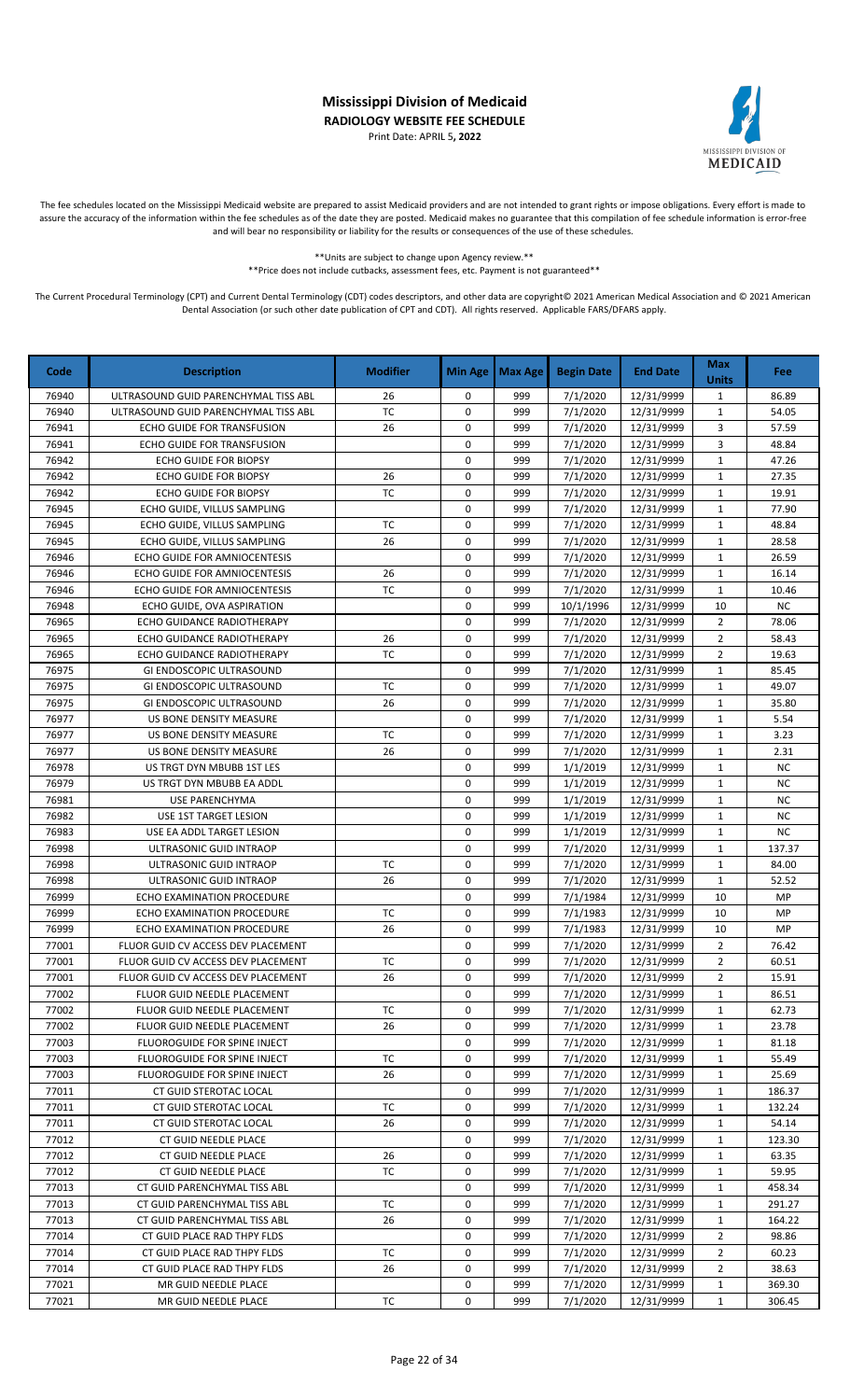Print Date: APRIL 5**, 2022**



The fee schedules located on the Mississippi Medicaid website are prepared to assist Medicaid providers and are not intended to grant rights or impose obligations. Every effort is made to assure the accuracy of the information within the fee schedules as of the date they are posted. Medicaid makes no guarantee that this compilation of fee schedule information is error-free and will bear no responsibility or liability for the results or consequences of the use of these schedules.

> \*\*Units are subject to change upon Agency review.\*\* \*\*Price does not include cutbacks, assessment fees, etc. Payment is not guaranteed\*\*

| 999<br>7/1/2020<br>12/31/9999<br>77021<br>MR GUID NEEDLE PLACE<br>26<br>0<br>$\mathbf{1}$<br>62.85<br>7/1/2020<br>77022<br>0<br>999<br>12/31/9999<br>$\mathbf{1}$<br>572.28<br>MR GUID PARENCHYMAL TISS ABL<br>TC<br>77022<br>0<br>999<br>7/1/2020<br>12/31/9999<br>384.26<br>MR GUID PARENCHYMAL TISS ABL<br>$\mathbf{1}$<br>77022<br>999<br>7/1/2020<br>MR GUID PARENCHYMAL TISS ABL<br>26<br>0<br>12/31/9999<br>$\mathbf{1}$<br>185.00<br>77046<br>0<br>999<br>7/1/2020<br>196.61<br>MRI BREAST C- UNILATERAL<br>12/31/9999<br>$\mathbf{1}$<br><b>TC</b><br>77046<br>MRI BREAST C- UNILATERAL<br>0<br>999<br>7/1/2020<br>12/31/9999<br>$\mathbf{1}$<br>134.46<br>0<br>77046<br>26<br>999<br>7/1/2020<br>12/31/9999<br>$\mathbf{1}$<br>62.15<br>MRI BREAST C- UNILATERAL<br>77047<br>0<br>7/1/2020<br>202.21<br>999<br>12/31/9999<br>$\mathbf{1}$<br>MRI BREAST C- BILATERAL<br><b>TC</b><br>77047<br>0<br>999<br>7/1/2020<br>133.62<br>12/31/9999<br>$\mathbf{1}$<br>MRI BREAST C- BILATERAL<br>0<br>77047<br>26<br>999<br>7/1/2020<br>68.58<br>MRI BREAST C- BILATERAL<br>12/31/9999<br>$\mathbf{1}$<br>0<br>7/1/2020<br>77048<br>999<br>12/31/9999<br>$\mathbf{1}$<br>311.01<br>MRI BREAST C-+ W/CAD UNI<br><b>TC</b><br>77048<br>0<br>999<br>7/1/2020<br>MRI BREAST C-+ W/CAD UNI<br>12/31/9999<br>$\mathbf{1}$<br>221.09<br>26<br>77048<br>$\mathbf 0$<br>999<br>7/1/2020<br>12/31/9999<br>$\mathbf 1$<br>89.92<br>MRI BREAST C-+ W/CAD UNI<br>0<br>999<br>7/1/2020<br>318.82<br>77049<br>MRI BREAST C-+ W/CAD BI<br>12/31/9999<br>$\mathbf{1}$<br><b>TC</b><br>0<br>7/1/2020<br>77049<br>MRI BREAST C-+ W/CAD BI<br>999<br>12/31/9999<br>$\mathbf{1}$<br>220.27<br>77049<br>26<br>0<br>999<br>7/1/2020<br>12/31/9999<br>98.56<br>MRI BREAST C-+ W/CAD BI<br>$\mathbf{1}$<br>77053<br>0<br>999<br>7/1/2020<br>12/31/9999<br>$\overline{2}$<br>45.59<br>MAMMARY DUCTOGRAM SINGLE<br>77053<br><b>TC</b><br>0<br>999<br>7/1/2020<br>12/31/9999<br>$\overline{2}$<br>30.20<br><b>MAMMARY DUCTOGRAM SINGLE</b><br>77053<br>0<br>26<br>999<br>7/1/2020<br>12/31/9999<br>$\overline{2}$<br>15.39<br>MAMMARY DUCTOGRAM SINGLE<br>77054<br>0<br>7/1/2020<br>59.01<br>MAMMARY DUCTOGRAM MULTIPLE<br>999<br>12/31/9999<br>$\overline{2}$<br>77054<br><b>TC</b><br>0<br>999<br>7/1/2020<br>$\overline{2}$<br>39.65<br>MAMMARY DUCTOGRAM MULTIPLE<br>12/31/9999<br>26<br>0<br>77054<br>MAMMARY DUCTOGRAM MULTIPLE<br>999<br>7/1/2020<br>12/31/9999<br>$\overline{2}$<br>19.36<br>0<br>NC<br>77061<br>999<br>1/1/2015<br>12/31/9999<br>$\mathbf{1}$<br>TOMOSYNTHESIS UNILATERAL<br>0<br>77062<br>1/1/2015<br>NC<br>TOMOSYNTHESIS BILATERAL<br>999<br>12/31/9999<br>$\mathbf{1}$<br><b>NC</b><br>77063<br>0<br>999<br>1/1/2015<br><b>SCREEN TOMOSYNTHESIS BILAT</b><br>12/31/9999<br>$\mathbf{1}$<br>77065<br>0<br>7/1/2020<br>DIAGNOSTIC MAMMOGRAPHY CAD UNILATERAL<br>999<br>12/31/9999<br>$\mathbf{1}$<br>107.66<br>77065<br><b>TC</b><br>0<br>999<br>7/1/2020<br>$\mathbf{1}$<br>72.74<br>12/31/9999<br>DIAGNOSTIC MAMMOGRAPHY CAD UNILATERAL<br>26<br>0<br>7/1/2020<br>77065<br>999<br>12/31/9999<br>$\mathbf{1}$<br>34.92<br>DIAGNOSTIC MAMMOGRAPHY CAD UNILATERAL<br>77066<br>0<br>999<br>7/1/2020<br>135.66<br>12/31/9999<br>$\mathbf{1}$<br>DIAGNOSTIC MAMMOGRAPHY CAD BILATERAL<br>77066<br><b>TC</b><br>$\mathbf 0$<br>999<br>7/1/2020<br>$\mathbf 1$<br>92.75<br>DIAGNOSTIC MAMMOGRAPHY CAD BILATERAL<br>12/31/9999<br>26<br>0<br>77066<br>999<br>7/1/2020<br>12/31/9999<br>$\mathbf{1}$<br>42.90<br>DIAGNOSTIC MAMMOGRAPHY CAD BILATERAL<br>0<br>7/1/2020<br>77067<br>999<br>12/31/9999<br>$\mathbf{1}$<br>109.68<br>SCREEN MAMMOGRAPHY 2 VIEW CAD BILATERAL<br>77067<br><b>TC</b><br>0<br>7/1/2020<br>999<br>12/31/9999<br>$\mathbf{1}$<br>76.91<br>SCREEN MAMMOGRAPHY 2 VIEW CAD BILATERAL<br>77067<br>26<br>0<br>999<br>7/1/2020<br>32.77<br>SCREEN MAMMOGRAPHY 2 VIEW CAD BILATERAL<br>12/31/9999<br>$\mathbf{1}$<br>77071<br>0<br>999<br>7/1/2020<br>42.46<br><b>JOINT RADIOGRAPHY</b><br>12/31/9999<br>$\mathbf{1}$<br>0<br>77072<br>999<br>7/1/2020<br>$\mathbf{1}$<br>20.28<br><b>BONE AGE STUDIES</b><br>12/31/9999<br>0<br>999<br>7/1/2020<br>12/31/9999<br>12.12<br>77072<br><b>BONE AGE STUDIES</b><br>ТC<br>1<br>77072<br>26<br>0<br>999<br>7/1/2020<br>12/31/9999<br>8.15<br><b>BONE AGE STUDIES</b><br>$\mathbf{1}$<br>77073<br>0<br>999<br>7/1/2020<br>35.18<br><b>BONE LENGTH STUDIES</b><br>12/31/9999<br>$\mathbf{1}$<br>ТC<br>0<br>7/1/2020<br>77073<br><b>BONE LENGTH STUDIES</b><br>999<br>12/31/9999<br>$\mathbf{1}$<br>23.53<br>77073<br>26<br>0<br>7/1/2020<br><b>BONE LENGTH STUDIES</b><br>999<br>12/31/9999<br>$\mathbf{1}$<br>11.66<br>77074<br>RAD EXAM OSSEOUS LIMITED<br>0<br>999<br>7/1/2020<br>12/31/9999<br>50.90<br>$\mathbf{1}$<br>77074<br>RAD EXAM OSSEOUS LIMITED<br>ТC<br>0<br>999<br>7/1/2020<br>12/31/9999<br>31.87<br>$\mathbf{1}$<br>0<br>77074<br>26<br>999<br>7/1/2020<br>$\mathbf{1}$<br>19.04<br>RAD EXAM OSSEOUS LIMITED<br>12/31/9999<br>0<br>76.26<br>77075<br>RAD EXAM OSSEOUS COMPL<br>999<br>7/1/2020<br>12/31/9999<br>1<br>0<br>77075<br>RAD EXAM OSSEOUS COMPL<br>ТC<br>999<br>7/1/2020<br>$\mathbf{1}$<br>52.44<br>12/31/9999<br>77075<br>26<br>0<br>999<br>7/1/2020<br>RAD EXAM OSSEOUS COMPL<br>12/31/9999<br>$\mathbf{1}$<br>23.81<br>0<br>7/1/2020<br>82.97<br>77076<br>RAD EXAM OSSEOUS INFANT<br>999<br>12/31/9999<br>1<br><b>TC</b><br>77076<br>RAD EXAM OSSEOUS INFANT<br>0<br>7/1/2020<br>12/31/9999<br>52.99<br>999<br>$\mathbf{1}$<br>77076<br>RAD EXAM OSSEOUS INFANT<br>0<br>999<br>7/1/2020<br>12/31/9999<br>$\mathbf{1}$<br>29.97<br>26<br>77077<br>JOINT SURVEY SINGLE 2+<br>0<br>999<br>7/1/2020<br>12/31/9999<br>36.85<br>$\mathbf{1}$<br>77077<br>JOINT SURVEY SINGLE 2+<br>TC<br>0<br>999<br>7/1/2020<br>12/31/9999<br>22.13<br>1<br>77077<br>JOINT SURVEY SINGLE 2+<br>26<br>0<br>999<br>7/1/2020<br>12/31/9999<br>14.72<br>$\mathbf{1}$<br>77078<br>999<br>7/1/2020<br>90.30<br>CT BONE MINERAL DENISTY AXIAL<br>0<br>12/31/9999<br>$\mathbf{1}$<br>77078<br>CT BONE MINERAL DENISTY AXIAL<br>TC<br>0<br>999<br>7/1/2020<br>$\mathbf{1}$<br>79.69<br>12/31/9999<br>77078<br>26<br>0<br>999<br>7/1/2020<br>10.61<br>CT BONE MINERAL DENISTY AXIAL<br>12/31/9999<br>$\mathbf{1}$<br>0<br>77080<br>DXA BONE DENS AXIAL<br>999<br>7/1/2020<br>12/31/9999<br>$\mathbf{1}$<br>31.44 | Code | <b>Description</b> | <b>Modifier</b> | <b>Min Age</b> | Max Age | <b>Begin Date</b> | <b>End Date</b> | <b>Max</b><br><b>Units</b> | <b>Fee</b> |
|--------------------------------------------------------------------------------------------------------------------------------------------------------------------------------------------------------------------------------------------------------------------------------------------------------------------------------------------------------------------------------------------------------------------------------------------------------------------------------------------------------------------------------------------------------------------------------------------------------------------------------------------------------------------------------------------------------------------------------------------------------------------------------------------------------------------------------------------------------------------------------------------------------------------------------------------------------------------------------------------------------------------------------------------------------------------------------------------------------------------------------------------------------------------------------------------------------------------------------------------------------------------------------------------------------------------------------------------------------------------------------------------------------------------------------------------------------------------------------------------------------------------------------------------------------------------------------------------------------------------------------------------------------------------------------------------------------------------------------------------------------------------------------------------------------------------------------------------------------------------------------------------------------------------------------------------------------------------------------------------------------------------------------------------------------------------------------------------------------------------------------------------------------------------------------------------------------------------------------------------------------------------------------------------------------------------------------------------------------------------------------------------------------------------------------------------------------------------------------------------------------------------------------------------------------------------------------------------------------------------------------------------------------------------------------------------------------------------------------------------------------------------------------------------------------------------------------------------------------------------------------------------------------------------------------------------------------------------------------------------------------------------------------------------------------------------------------------------------------------------------------------------------------------------------------------------------------------------------------------------------------------------------------------------------------------------------------------------------------------------------------------------------------------------------------------------------------------------------------------------------------------------------------------------------------------------------------------------------------------------------------------------------------------------------------------------------------------------------------------------------------------------------------------------------------------------------------------------------------------------------------------------------------------------------------------------------------------------------------------------------------------------------------------------------------------------------------------------------------------------------------------------------------------------------------------------------------------------------------------------------------------------------------------------------------------------------------------------------------------------------------------------------------------------------------------------------------------------------------------------------------------------------------------------------------------------------------------------------------------------------------------------------------------------------------------------------------------------------------------------------------------------------------------------------------------------------------------------------------------------------------------------------------------------------------------------------------------------------------------------------------------------------------------------------------------------------------------------------------------------------------------------------------------------------------------------------------------------------------------------------------------------------------------------------------------------------------------------------------------------------------------------------------------------------------------------------------------------------------------------------------------------------------------------------------------------------------------------------------------------------------------------------------------------------------------------------------------------------------------------------------------------------------------------------------------------------------------------------------------------------------------------------------------------------------------------------------------------------------------------------------------------------------------------------------------------------------------------------------------------------------------------------------------------------------------------------------------------------------------------------------------------------------------------------------------------------------------------------------------------|------|--------------------|-----------------|----------------|---------|-------------------|-----------------|----------------------------|------------|
|                                                                                                                                                                                                                                                                                                                                                                                                                                                                                                                                                                                                                                                                                                                                                                                                                                                                                                                                                                                                                                                                                                                                                                                                                                                                                                                                                                                                                                                                                                                                                                                                                                                                                                                                                                                                                                                                                                                                                                                                                                                                                                                                                                                                                                                                                                                                                                                                                                                                                                                                                                                                                                                                                                                                                                                                                                                                                                                                                                                                                                                                                                                                                                                                                                                                                                                                                                                                                                                                                                                                                                                                                                                                                                                                                                                                                                                                                                                                                                                                                                                                                                                                                                                                                                                                                                                                                                                                                                                                                                                                                                                                                                                                                                                                                                                                                                                                                                                                                                                                                                                                                                                                                                                                                                                                                                                                                                                                                                                                                                                                                                                                                                                                                                                                                                                                                                                                                                                                                                                                                                                                                                                                                                                                                                                                                                                                                                    |      |                    |                 |                |         |                   |                 |                            |            |
|                                                                                                                                                                                                                                                                                                                                                                                                                                                                                                                                                                                                                                                                                                                                                                                                                                                                                                                                                                                                                                                                                                                                                                                                                                                                                                                                                                                                                                                                                                                                                                                                                                                                                                                                                                                                                                                                                                                                                                                                                                                                                                                                                                                                                                                                                                                                                                                                                                                                                                                                                                                                                                                                                                                                                                                                                                                                                                                                                                                                                                                                                                                                                                                                                                                                                                                                                                                                                                                                                                                                                                                                                                                                                                                                                                                                                                                                                                                                                                                                                                                                                                                                                                                                                                                                                                                                                                                                                                                                                                                                                                                                                                                                                                                                                                                                                                                                                                                                                                                                                                                                                                                                                                                                                                                                                                                                                                                                                                                                                                                                                                                                                                                                                                                                                                                                                                                                                                                                                                                                                                                                                                                                                                                                                                                                                                                                                                    |      |                    |                 |                |         |                   |                 |                            |            |
|                                                                                                                                                                                                                                                                                                                                                                                                                                                                                                                                                                                                                                                                                                                                                                                                                                                                                                                                                                                                                                                                                                                                                                                                                                                                                                                                                                                                                                                                                                                                                                                                                                                                                                                                                                                                                                                                                                                                                                                                                                                                                                                                                                                                                                                                                                                                                                                                                                                                                                                                                                                                                                                                                                                                                                                                                                                                                                                                                                                                                                                                                                                                                                                                                                                                                                                                                                                                                                                                                                                                                                                                                                                                                                                                                                                                                                                                                                                                                                                                                                                                                                                                                                                                                                                                                                                                                                                                                                                                                                                                                                                                                                                                                                                                                                                                                                                                                                                                                                                                                                                                                                                                                                                                                                                                                                                                                                                                                                                                                                                                                                                                                                                                                                                                                                                                                                                                                                                                                                                                                                                                                                                                                                                                                                                                                                                                                                    |      |                    |                 |                |         |                   |                 |                            |            |
|                                                                                                                                                                                                                                                                                                                                                                                                                                                                                                                                                                                                                                                                                                                                                                                                                                                                                                                                                                                                                                                                                                                                                                                                                                                                                                                                                                                                                                                                                                                                                                                                                                                                                                                                                                                                                                                                                                                                                                                                                                                                                                                                                                                                                                                                                                                                                                                                                                                                                                                                                                                                                                                                                                                                                                                                                                                                                                                                                                                                                                                                                                                                                                                                                                                                                                                                                                                                                                                                                                                                                                                                                                                                                                                                                                                                                                                                                                                                                                                                                                                                                                                                                                                                                                                                                                                                                                                                                                                                                                                                                                                                                                                                                                                                                                                                                                                                                                                                                                                                                                                                                                                                                                                                                                                                                                                                                                                                                                                                                                                                                                                                                                                                                                                                                                                                                                                                                                                                                                                                                                                                                                                                                                                                                                                                                                                                                                    |      |                    |                 |                |         |                   |                 |                            |            |
|                                                                                                                                                                                                                                                                                                                                                                                                                                                                                                                                                                                                                                                                                                                                                                                                                                                                                                                                                                                                                                                                                                                                                                                                                                                                                                                                                                                                                                                                                                                                                                                                                                                                                                                                                                                                                                                                                                                                                                                                                                                                                                                                                                                                                                                                                                                                                                                                                                                                                                                                                                                                                                                                                                                                                                                                                                                                                                                                                                                                                                                                                                                                                                                                                                                                                                                                                                                                                                                                                                                                                                                                                                                                                                                                                                                                                                                                                                                                                                                                                                                                                                                                                                                                                                                                                                                                                                                                                                                                                                                                                                                                                                                                                                                                                                                                                                                                                                                                                                                                                                                                                                                                                                                                                                                                                                                                                                                                                                                                                                                                                                                                                                                                                                                                                                                                                                                                                                                                                                                                                                                                                                                                                                                                                                                                                                                                                                    |      |                    |                 |                |         |                   |                 |                            |            |
|                                                                                                                                                                                                                                                                                                                                                                                                                                                                                                                                                                                                                                                                                                                                                                                                                                                                                                                                                                                                                                                                                                                                                                                                                                                                                                                                                                                                                                                                                                                                                                                                                                                                                                                                                                                                                                                                                                                                                                                                                                                                                                                                                                                                                                                                                                                                                                                                                                                                                                                                                                                                                                                                                                                                                                                                                                                                                                                                                                                                                                                                                                                                                                                                                                                                                                                                                                                                                                                                                                                                                                                                                                                                                                                                                                                                                                                                                                                                                                                                                                                                                                                                                                                                                                                                                                                                                                                                                                                                                                                                                                                                                                                                                                                                                                                                                                                                                                                                                                                                                                                                                                                                                                                                                                                                                                                                                                                                                                                                                                                                                                                                                                                                                                                                                                                                                                                                                                                                                                                                                                                                                                                                                                                                                                                                                                                                                                    |      |                    |                 |                |         |                   |                 |                            |            |
|                                                                                                                                                                                                                                                                                                                                                                                                                                                                                                                                                                                                                                                                                                                                                                                                                                                                                                                                                                                                                                                                                                                                                                                                                                                                                                                                                                                                                                                                                                                                                                                                                                                                                                                                                                                                                                                                                                                                                                                                                                                                                                                                                                                                                                                                                                                                                                                                                                                                                                                                                                                                                                                                                                                                                                                                                                                                                                                                                                                                                                                                                                                                                                                                                                                                                                                                                                                                                                                                                                                                                                                                                                                                                                                                                                                                                                                                                                                                                                                                                                                                                                                                                                                                                                                                                                                                                                                                                                                                                                                                                                                                                                                                                                                                                                                                                                                                                                                                                                                                                                                                                                                                                                                                                                                                                                                                                                                                                                                                                                                                                                                                                                                                                                                                                                                                                                                                                                                                                                                                                                                                                                                                                                                                                                                                                                                                                                    |      |                    |                 |                |         |                   |                 |                            |            |
|                                                                                                                                                                                                                                                                                                                                                                                                                                                                                                                                                                                                                                                                                                                                                                                                                                                                                                                                                                                                                                                                                                                                                                                                                                                                                                                                                                                                                                                                                                                                                                                                                                                                                                                                                                                                                                                                                                                                                                                                                                                                                                                                                                                                                                                                                                                                                                                                                                                                                                                                                                                                                                                                                                                                                                                                                                                                                                                                                                                                                                                                                                                                                                                                                                                                                                                                                                                                                                                                                                                                                                                                                                                                                                                                                                                                                                                                                                                                                                                                                                                                                                                                                                                                                                                                                                                                                                                                                                                                                                                                                                                                                                                                                                                                                                                                                                                                                                                                                                                                                                                                                                                                                                                                                                                                                                                                                                                                                                                                                                                                                                                                                                                                                                                                                                                                                                                                                                                                                                                                                                                                                                                                                                                                                                                                                                                                                                    |      |                    |                 |                |         |                   |                 |                            |            |
|                                                                                                                                                                                                                                                                                                                                                                                                                                                                                                                                                                                                                                                                                                                                                                                                                                                                                                                                                                                                                                                                                                                                                                                                                                                                                                                                                                                                                                                                                                                                                                                                                                                                                                                                                                                                                                                                                                                                                                                                                                                                                                                                                                                                                                                                                                                                                                                                                                                                                                                                                                                                                                                                                                                                                                                                                                                                                                                                                                                                                                                                                                                                                                                                                                                                                                                                                                                                                                                                                                                                                                                                                                                                                                                                                                                                                                                                                                                                                                                                                                                                                                                                                                                                                                                                                                                                                                                                                                                                                                                                                                                                                                                                                                                                                                                                                                                                                                                                                                                                                                                                                                                                                                                                                                                                                                                                                                                                                                                                                                                                                                                                                                                                                                                                                                                                                                                                                                                                                                                                                                                                                                                                                                                                                                                                                                                                                                    |      |                    |                 |                |         |                   |                 |                            |            |
|                                                                                                                                                                                                                                                                                                                                                                                                                                                                                                                                                                                                                                                                                                                                                                                                                                                                                                                                                                                                                                                                                                                                                                                                                                                                                                                                                                                                                                                                                                                                                                                                                                                                                                                                                                                                                                                                                                                                                                                                                                                                                                                                                                                                                                                                                                                                                                                                                                                                                                                                                                                                                                                                                                                                                                                                                                                                                                                                                                                                                                                                                                                                                                                                                                                                                                                                                                                                                                                                                                                                                                                                                                                                                                                                                                                                                                                                                                                                                                                                                                                                                                                                                                                                                                                                                                                                                                                                                                                                                                                                                                                                                                                                                                                                                                                                                                                                                                                                                                                                                                                                                                                                                                                                                                                                                                                                                                                                                                                                                                                                                                                                                                                                                                                                                                                                                                                                                                                                                                                                                                                                                                                                                                                                                                                                                                                                                                    |      |                    |                 |                |         |                   |                 |                            |            |
|                                                                                                                                                                                                                                                                                                                                                                                                                                                                                                                                                                                                                                                                                                                                                                                                                                                                                                                                                                                                                                                                                                                                                                                                                                                                                                                                                                                                                                                                                                                                                                                                                                                                                                                                                                                                                                                                                                                                                                                                                                                                                                                                                                                                                                                                                                                                                                                                                                                                                                                                                                                                                                                                                                                                                                                                                                                                                                                                                                                                                                                                                                                                                                                                                                                                                                                                                                                                                                                                                                                                                                                                                                                                                                                                                                                                                                                                                                                                                                                                                                                                                                                                                                                                                                                                                                                                                                                                                                                                                                                                                                                                                                                                                                                                                                                                                                                                                                                                                                                                                                                                                                                                                                                                                                                                                                                                                                                                                                                                                                                                                                                                                                                                                                                                                                                                                                                                                                                                                                                                                                                                                                                                                                                                                                                                                                                                                                    |      |                    |                 |                |         |                   |                 |                            |            |
|                                                                                                                                                                                                                                                                                                                                                                                                                                                                                                                                                                                                                                                                                                                                                                                                                                                                                                                                                                                                                                                                                                                                                                                                                                                                                                                                                                                                                                                                                                                                                                                                                                                                                                                                                                                                                                                                                                                                                                                                                                                                                                                                                                                                                                                                                                                                                                                                                                                                                                                                                                                                                                                                                                                                                                                                                                                                                                                                                                                                                                                                                                                                                                                                                                                                                                                                                                                                                                                                                                                                                                                                                                                                                                                                                                                                                                                                                                                                                                                                                                                                                                                                                                                                                                                                                                                                                                                                                                                                                                                                                                                                                                                                                                                                                                                                                                                                                                                                                                                                                                                                                                                                                                                                                                                                                                                                                                                                                                                                                                                                                                                                                                                                                                                                                                                                                                                                                                                                                                                                                                                                                                                                                                                                                                                                                                                                                                    |      |                    |                 |                |         |                   |                 |                            |            |
|                                                                                                                                                                                                                                                                                                                                                                                                                                                                                                                                                                                                                                                                                                                                                                                                                                                                                                                                                                                                                                                                                                                                                                                                                                                                                                                                                                                                                                                                                                                                                                                                                                                                                                                                                                                                                                                                                                                                                                                                                                                                                                                                                                                                                                                                                                                                                                                                                                                                                                                                                                                                                                                                                                                                                                                                                                                                                                                                                                                                                                                                                                                                                                                                                                                                                                                                                                                                                                                                                                                                                                                                                                                                                                                                                                                                                                                                                                                                                                                                                                                                                                                                                                                                                                                                                                                                                                                                                                                                                                                                                                                                                                                                                                                                                                                                                                                                                                                                                                                                                                                                                                                                                                                                                                                                                                                                                                                                                                                                                                                                                                                                                                                                                                                                                                                                                                                                                                                                                                                                                                                                                                                                                                                                                                                                                                                                                                    |      |                    |                 |                |         |                   |                 |                            |            |
|                                                                                                                                                                                                                                                                                                                                                                                                                                                                                                                                                                                                                                                                                                                                                                                                                                                                                                                                                                                                                                                                                                                                                                                                                                                                                                                                                                                                                                                                                                                                                                                                                                                                                                                                                                                                                                                                                                                                                                                                                                                                                                                                                                                                                                                                                                                                                                                                                                                                                                                                                                                                                                                                                                                                                                                                                                                                                                                                                                                                                                                                                                                                                                                                                                                                                                                                                                                                                                                                                                                                                                                                                                                                                                                                                                                                                                                                                                                                                                                                                                                                                                                                                                                                                                                                                                                                                                                                                                                                                                                                                                                                                                                                                                                                                                                                                                                                                                                                                                                                                                                                                                                                                                                                                                                                                                                                                                                                                                                                                                                                                                                                                                                                                                                                                                                                                                                                                                                                                                                                                                                                                                                                                                                                                                                                                                                                                                    |      |                    |                 |                |         |                   |                 |                            |            |
|                                                                                                                                                                                                                                                                                                                                                                                                                                                                                                                                                                                                                                                                                                                                                                                                                                                                                                                                                                                                                                                                                                                                                                                                                                                                                                                                                                                                                                                                                                                                                                                                                                                                                                                                                                                                                                                                                                                                                                                                                                                                                                                                                                                                                                                                                                                                                                                                                                                                                                                                                                                                                                                                                                                                                                                                                                                                                                                                                                                                                                                                                                                                                                                                                                                                                                                                                                                                                                                                                                                                                                                                                                                                                                                                                                                                                                                                                                                                                                                                                                                                                                                                                                                                                                                                                                                                                                                                                                                                                                                                                                                                                                                                                                                                                                                                                                                                                                                                                                                                                                                                                                                                                                                                                                                                                                                                                                                                                                                                                                                                                                                                                                                                                                                                                                                                                                                                                                                                                                                                                                                                                                                                                                                                                                                                                                                                                                    |      |                    |                 |                |         |                   |                 |                            |            |
|                                                                                                                                                                                                                                                                                                                                                                                                                                                                                                                                                                                                                                                                                                                                                                                                                                                                                                                                                                                                                                                                                                                                                                                                                                                                                                                                                                                                                                                                                                                                                                                                                                                                                                                                                                                                                                                                                                                                                                                                                                                                                                                                                                                                                                                                                                                                                                                                                                                                                                                                                                                                                                                                                                                                                                                                                                                                                                                                                                                                                                                                                                                                                                                                                                                                                                                                                                                                                                                                                                                                                                                                                                                                                                                                                                                                                                                                                                                                                                                                                                                                                                                                                                                                                                                                                                                                                                                                                                                                                                                                                                                                                                                                                                                                                                                                                                                                                                                                                                                                                                                                                                                                                                                                                                                                                                                                                                                                                                                                                                                                                                                                                                                                                                                                                                                                                                                                                                                                                                                                                                                                                                                                                                                                                                                                                                                                                                    |      |                    |                 |                |         |                   |                 |                            |            |
|                                                                                                                                                                                                                                                                                                                                                                                                                                                                                                                                                                                                                                                                                                                                                                                                                                                                                                                                                                                                                                                                                                                                                                                                                                                                                                                                                                                                                                                                                                                                                                                                                                                                                                                                                                                                                                                                                                                                                                                                                                                                                                                                                                                                                                                                                                                                                                                                                                                                                                                                                                                                                                                                                                                                                                                                                                                                                                                                                                                                                                                                                                                                                                                                                                                                                                                                                                                                                                                                                                                                                                                                                                                                                                                                                                                                                                                                                                                                                                                                                                                                                                                                                                                                                                                                                                                                                                                                                                                                                                                                                                                                                                                                                                                                                                                                                                                                                                                                                                                                                                                                                                                                                                                                                                                                                                                                                                                                                                                                                                                                                                                                                                                                                                                                                                                                                                                                                                                                                                                                                                                                                                                                                                                                                                                                                                                                                                    |      |                    |                 |                |         |                   |                 |                            |            |
|                                                                                                                                                                                                                                                                                                                                                                                                                                                                                                                                                                                                                                                                                                                                                                                                                                                                                                                                                                                                                                                                                                                                                                                                                                                                                                                                                                                                                                                                                                                                                                                                                                                                                                                                                                                                                                                                                                                                                                                                                                                                                                                                                                                                                                                                                                                                                                                                                                                                                                                                                                                                                                                                                                                                                                                                                                                                                                                                                                                                                                                                                                                                                                                                                                                                                                                                                                                                                                                                                                                                                                                                                                                                                                                                                                                                                                                                                                                                                                                                                                                                                                                                                                                                                                                                                                                                                                                                                                                                                                                                                                                                                                                                                                                                                                                                                                                                                                                                                                                                                                                                                                                                                                                                                                                                                                                                                                                                                                                                                                                                                                                                                                                                                                                                                                                                                                                                                                                                                                                                                                                                                                                                                                                                                                                                                                                                                                    |      |                    |                 |                |         |                   |                 |                            |            |
|                                                                                                                                                                                                                                                                                                                                                                                                                                                                                                                                                                                                                                                                                                                                                                                                                                                                                                                                                                                                                                                                                                                                                                                                                                                                                                                                                                                                                                                                                                                                                                                                                                                                                                                                                                                                                                                                                                                                                                                                                                                                                                                                                                                                                                                                                                                                                                                                                                                                                                                                                                                                                                                                                                                                                                                                                                                                                                                                                                                                                                                                                                                                                                                                                                                                                                                                                                                                                                                                                                                                                                                                                                                                                                                                                                                                                                                                                                                                                                                                                                                                                                                                                                                                                                                                                                                                                                                                                                                                                                                                                                                                                                                                                                                                                                                                                                                                                                                                                                                                                                                                                                                                                                                                                                                                                                                                                                                                                                                                                                                                                                                                                                                                                                                                                                                                                                                                                                                                                                                                                                                                                                                                                                                                                                                                                                                                                                    |      |                    |                 |                |         |                   |                 |                            |            |
|                                                                                                                                                                                                                                                                                                                                                                                                                                                                                                                                                                                                                                                                                                                                                                                                                                                                                                                                                                                                                                                                                                                                                                                                                                                                                                                                                                                                                                                                                                                                                                                                                                                                                                                                                                                                                                                                                                                                                                                                                                                                                                                                                                                                                                                                                                                                                                                                                                                                                                                                                                                                                                                                                                                                                                                                                                                                                                                                                                                                                                                                                                                                                                                                                                                                                                                                                                                                                                                                                                                                                                                                                                                                                                                                                                                                                                                                                                                                                                                                                                                                                                                                                                                                                                                                                                                                                                                                                                                                                                                                                                                                                                                                                                                                                                                                                                                                                                                                                                                                                                                                                                                                                                                                                                                                                                                                                                                                                                                                                                                                                                                                                                                                                                                                                                                                                                                                                                                                                                                                                                                                                                                                                                                                                                                                                                                                                                    |      |                    |                 |                |         |                   |                 |                            |            |
|                                                                                                                                                                                                                                                                                                                                                                                                                                                                                                                                                                                                                                                                                                                                                                                                                                                                                                                                                                                                                                                                                                                                                                                                                                                                                                                                                                                                                                                                                                                                                                                                                                                                                                                                                                                                                                                                                                                                                                                                                                                                                                                                                                                                                                                                                                                                                                                                                                                                                                                                                                                                                                                                                                                                                                                                                                                                                                                                                                                                                                                                                                                                                                                                                                                                                                                                                                                                                                                                                                                                                                                                                                                                                                                                                                                                                                                                                                                                                                                                                                                                                                                                                                                                                                                                                                                                                                                                                                                                                                                                                                                                                                                                                                                                                                                                                                                                                                                                                                                                                                                                                                                                                                                                                                                                                                                                                                                                                                                                                                                                                                                                                                                                                                                                                                                                                                                                                                                                                                                                                                                                                                                                                                                                                                                                                                                                                                    |      |                    |                 |                |         |                   |                 |                            |            |
|                                                                                                                                                                                                                                                                                                                                                                                                                                                                                                                                                                                                                                                                                                                                                                                                                                                                                                                                                                                                                                                                                                                                                                                                                                                                                                                                                                                                                                                                                                                                                                                                                                                                                                                                                                                                                                                                                                                                                                                                                                                                                                                                                                                                                                                                                                                                                                                                                                                                                                                                                                                                                                                                                                                                                                                                                                                                                                                                                                                                                                                                                                                                                                                                                                                                                                                                                                                                                                                                                                                                                                                                                                                                                                                                                                                                                                                                                                                                                                                                                                                                                                                                                                                                                                                                                                                                                                                                                                                                                                                                                                                                                                                                                                                                                                                                                                                                                                                                                                                                                                                                                                                                                                                                                                                                                                                                                                                                                                                                                                                                                                                                                                                                                                                                                                                                                                                                                                                                                                                                                                                                                                                                                                                                                                                                                                                                                                    |      |                    |                 |                |         |                   |                 |                            |            |
|                                                                                                                                                                                                                                                                                                                                                                                                                                                                                                                                                                                                                                                                                                                                                                                                                                                                                                                                                                                                                                                                                                                                                                                                                                                                                                                                                                                                                                                                                                                                                                                                                                                                                                                                                                                                                                                                                                                                                                                                                                                                                                                                                                                                                                                                                                                                                                                                                                                                                                                                                                                                                                                                                                                                                                                                                                                                                                                                                                                                                                                                                                                                                                                                                                                                                                                                                                                                                                                                                                                                                                                                                                                                                                                                                                                                                                                                                                                                                                                                                                                                                                                                                                                                                                                                                                                                                                                                                                                                                                                                                                                                                                                                                                                                                                                                                                                                                                                                                                                                                                                                                                                                                                                                                                                                                                                                                                                                                                                                                                                                                                                                                                                                                                                                                                                                                                                                                                                                                                                                                                                                                                                                                                                                                                                                                                                                                                    |      |                    |                 |                |         |                   |                 |                            |            |
|                                                                                                                                                                                                                                                                                                                                                                                                                                                                                                                                                                                                                                                                                                                                                                                                                                                                                                                                                                                                                                                                                                                                                                                                                                                                                                                                                                                                                                                                                                                                                                                                                                                                                                                                                                                                                                                                                                                                                                                                                                                                                                                                                                                                                                                                                                                                                                                                                                                                                                                                                                                                                                                                                                                                                                                                                                                                                                                                                                                                                                                                                                                                                                                                                                                                                                                                                                                                                                                                                                                                                                                                                                                                                                                                                                                                                                                                                                                                                                                                                                                                                                                                                                                                                                                                                                                                                                                                                                                                                                                                                                                                                                                                                                                                                                                                                                                                                                                                                                                                                                                                                                                                                                                                                                                                                                                                                                                                                                                                                                                                                                                                                                                                                                                                                                                                                                                                                                                                                                                                                                                                                                                                                                                                                                                                                                                                                                    |      |                    |                 |                |         |                   |                 |                            |            |
|                                                                                                                                                                                                                                                                                                                                                                                                                                                                                                                                                                                                                                                                                                                                                                                                                                                                                                                                                                                                                                                                                                                                                                                                                                                                                                                                                                                                                                                                                                                                                                                                                                                                                                                                                                                                                                                                                                                                                                                                                                                                                                                                                                                                                                                                                                                                                                                                                                                                                                                                                                                                                                                                                                                                                                                                                                                                                                                                                                                                                                                                                                                                                                                                                                                                                                                                                                                                                                                                                                                                                                                                                                                                                                                                                                                                                                                                                                                                                                                                                                                                                                                                                                                                                                                                                                                                                                                                                                                                                                                                                                                                                                                                                                                                                                                                                                                                                                                                                                                                                                                                                                                                                                                                                                                                                                                                                                                                                                                                                                                                                                                                                                                                                                                                                                                                                                                                                                                                                                                                                                                                                                                                                                                                                                                                                                                                                                    |      |                    |                 |                |         |                   |                 |                            |            |
|                                                                                                                                                                                                                                                                                                                                                                                                                                                                                                                                                                                                                                                                                                                                                                                                                                                                                                                                                                                                                                                                                                                                                                                                                                                                                                                                                                                                                                                                                                                                                                                                                                                                                                                                                                                                                                                                                                                                                                                                                                                                                                                                                                                                                                                                                                                                                                                                                                                                                                                                                                                                                                                                                                                                                                                                                                                                                                                                                                                                                                                                                                                                                                                                                                                                                                                                                                                                                                                                                                                                                                                                                                                                                                                                                                                                                                                                                                                                                                                                                                                                                                                                                                                                                                                                                                                                                                                                                                                                                                                                                                                                                                                                                                                                                                                                                                                                                                                                                                                                                                                                                                                                                                                                                                                                                                                                                                                                                                                                                                                                                                                                                                                                                                                                                                                                                                                                                                                                                                                                                                                                                                                                                                                                                                                                                                                                                                    |      |                    |                 |                |         |                   |                 |                            |            |
|                                                                                                                                                                                                                                                                                                                                                                                                                                                                                                                                                                                                                                                                                                                                                                                                                                                                                                                                                                                                                                                                                                                                                                                                                                                                                                                                                                                                                                                                                                                                                                                                                                                                                                                                                                                                                                                                                                                                                                                                                                                                                                                                                                                                                                                                                                                                                                                                                                                                                                                                                                                                                                                                                                                                                                                                                                                                                                                                                                                                                                                                                                                                                                                                                                                                                                                                                                                                                                                                                                                                                                                                                                                                                                                                                                                                                                                                                                                                                                                                                                                                                                                                                                                                                                                                                                                                                                                                                                                                                                                                                                                                                                                                                                                                                                                                                                                                                                                                                                                                                                                                                                                                                                                                                                                                                                                                                                                                                                                                                                                                                                                                                                                                                                                                                                                                                                                                                                                                                                                                                                                                                                                                                                                                                                                                                                                                                                    |      |                    |                 |                |         |                   |                 |                            |            |
|                                                                                                                                                                                                                                                                                                                                                                                                                                                                                                                                                                                                                                                                                                                                                                                                                                                                                                                                                                                                                                                                                                                                                                                                                                                                                                                                                                                                                                                                                                                                                                                                                                                                                                                                                                                                                                                                                                                                                                                                                                                                                                                                                                                                                                                                                                                                                                                                                                                                                                                                                                                                                                                                                                                                                                                                                                                                                                                                                                                                                                                                                                                                                                                                                                                                                                                                                                                                                                                                                                                                                                                                                                                                                                                                                                                                                                                                                                                                                                                                                                                                                                                                                                                                                                                                                                                                                                                                                                                                                                                                                                                                                                                                                                                                                                                                                                                                                                                                                                                                                                                                                                                                                                                                                                                                                                                                                                                                                                                                                                                                                                                                                                                                                                                                                                                                                                                                                                                                                                                                                                                                                                                                                                                                                                                                                                                                                                    |      |                    |                 |                |         |                   |                 |                            |            |
|                                                                                                                                                                                                                                                                                                                                                                                                                                                                                                                                                                                                                                                                                                                                                                                                                                                                                                                                                                                                                                                                                                                                                                                                                                                                                                                                                                                                                                                                                                                                                                                                                                                                                                                                                                                                                                                                                                                                                                                                                                                                                                                                                                                                                                                                                                                                                                                                                                                                                                                                                                                                                                                                                                                                                                                                                                                                                                                                                                                                                                                                                                                                                                                                                                                                                                                                                                                                                                                                                                                                                                                                                                                                                                                                                                                                                                                                                                                                                                                                                                                                                                                                                                                                                                                                                                                                                                                                                                                                                                                                                                                                                                                                                                                                                                                                                                                                                                                                                                                                                                                                                                                                                                                                                                                                                                                                                                                                                                                                                                                                                                                                                                                                                                                                                                                                                                                                                                                                                                                                                                                                                                                                                                                                                                                                                                                                                                    |      |                    |                 |                |         |                   |                 |                            |            |
|                                                                                                                                                                                                                                                                                                                                                                                                                                                                                                                                                                                                                                                                                                                                                                                                                                                                                                                                                                                                                                                                                                                                                                                                                                                                                                                                                                                                                                                                                                                                                                                                                                                                                                                                                                                                                                                                                                                                                                                                                                                                                                                                                                                                                                                                                                                                                                                                                                                                                                                                                                                                                                                                                                                                                                                                                                                                                                                                                                                                                                                                                                                                                                                                                                                                                                                                                                                                                                                                                                                                                                                                                                                                                                                                                                                                                                                                                                                                                                                                                                                                                                                                                                                                                                                                                                                                                                                                                                                                                                                                                                                                                                                                                                                                                                                                                                                                                                                                                                                                                                                                                                                                                                                                                                                                                                                                                                                                                                                                                                                                                                                                                                                                                                                                                                                                                                                                                                                                                                                                                                                                                                                                                                                                                                                                                                                                                                    |      |                    |                 |                |         |                   |                 |                            |            |
|                                                                                                                                                                                                                                                                                                                                                                                                                                                                                                                                                                                                                                                                                                                                                                                                                                                                                                                                                                                                                                                                                                                                                                                                                                                                                                                                                                                                                                                                                                                                                                                                                                                                                                                                                                                                                                                                                                                                                                                                                                                                                                                                                                                                                                                                                                                                                                                                                                                                                                                                                                                                                                                                                                                                                                                                                                                                                                                                                                                                                                                                                                                                                                                                                                                                                                                                                                                                                                                                                                                                                                                                                                                                                                                                                                                                                                                                                                                                                                                                                                                                                                                                                                                                                                                                                                                                                                                                                                                                                                                                                                                                                                                                                                                                                                                                                                                                                                                                                                                                                                                                                                                                                                                                                                                                                                                                                                                                                                                                                                                                                                                                                                                                                                                                                                                                                                                                                                                                                                                                                                                                                                                                                                                                                                                                                                                                                                    |      |                    |                 |                |         |                   |                 |                            |            |
|                                                                                                                                                                                                                                                                                                                                                                                                                                                                                                                                                                                                                                                                                                                                                                                                                                                                                                                                                                                                                                                                                                                                                                                                                                                                                                                                                                                                                                                                                                                                                                                                                                                                                                                                                                                                                                                                                                                                                                                                                                                                                                                                                                                                                                                                                                                                                                                                                                                                                                                                                                                                                                                                                                                                                                                                                                                                                                                                                                                                                                                                                                                                                                                                                                                                                                                                                                                                                                                                                                                                                                                                                                                                                                                                                                                                                                                                                                                                                                                                                                                                                                                                                                                                                                                                                                                                                                                                                                                                                                                                                                                                                                                                                                                                                                                                                                                                                                                                                                                                                                                                                                                                                                                                                                                                                                                                                                                                                                                                                                                                                                                                                                                                                                                                                                                                                                                                                                                                                                                                                                                                                                                                                                                                                                                                                                                                                                    |      |                    |                 |                |         |                   |                 |                            |            |
|                                                                                                                                                                                                                                                                                                                                                                                                                                                                                                                                                                                                                                                                                                                                                                                                                                                                                                                                                                                                                                                                                                                                                                                                                                                                                                                                                                                                                                                                                                                                                                                                                                                                                                                                                                                                                                                                                                                                                                                                                                                                                                                                                                                                                                                                                                                                                                                                                                                                                                                                                                                                                                                                                                                                                                                                                                                                                                                                                                                                                                                                                                                                                                                                                                                                                                                                                                                                                                                                                                                                                                                                                                                                                                                                                                                                                                                                                                                                                                                                                                                                                                                                                                                                                                                                                                                                                                                                                                                                                                                                                                                                                                                                                                                                                                                                                                                                                                                                                                                                                                                                                                                                                                                                                                                                                                                                                                                                                                                                                                                                                                                                                                                                                                                                                                                                                                                                                                                                                                                                                                                                                                                                                                                                                                                                                                                                                                    |      |                    |                 |                |         |                   |                 |                            |            |
|                                                                                                                                                                                                                                                                                                                                                                                                                                                                                                                                                                                                                                                                                                                                                                                                                                                                                                                                                                                                                                                                                                                                                                                                                                                                                                                                                                                                                                                                                                                                                                                                                                                                                                                                                                                                                                                                                                                                                                                                                                                                                                                                                                                                                                                                                                                                                                                                                                                                                                                                                                                                                                                                                                                                                                                                                                                                                                                                                                                                                                                                                                                                                                                                                                                                                                                                                                                                                                                                                                                                                                                                                                                                                                                                                                                                                                                                                                                                                                                                                                                                                                                                                                                                                                                                                                                                                                                                                                                                                                                                                                                                                                                                                                                                                                                                                                                                                                                                                                                                                                                                                                                                                                                                                                                                                                                                                                                                                                                                                                                                                                                                                                                                                                                                                                                                                                                                                                                                                                                                                                                                                                                                                                                                                                                                                                                                                                    |      |                    |                 |                |         |                   |                 |                            |            |
|                                                                                                                                                                                                                                                                                                                                                                                                                                                                                                                                                                                                                                                                                                                                                                                                                                                                                                                                                                                                                                                                                                                                                                                                                                                                                                                                                                                                                                                                                                                                                                                                                                                                                                                                                                                                                                                                                                                                                                                                                                                                                                                                                                                                                                                                                                                                                                                                                                                                                                                                                                                                                                                                                                                                                                                                                                                                                                                                                                                                                                                                                                                                                                                                                                                                                                                                                                                                                                                                                                                                                                                                                                                                                                                                                                                                                                                                                                                                                                                                                                                                                                                                                                                                                                                                                                                                                                                                                                                                                                                                                                                                                                                                                                                                                                                                                                                                                                                                                                                                                                                                                                                                                                                                                                                                                                                                                                                                                                                                                                                                                                                                                                                                                                                                                                                                                                                                                                                                                                                                                                                                                                                                                                                                                                                                                                                                                                    |      |                    |                 |                |         |                   |                 |                            |            |
|                                                                                                                                                                                                                                                                                                                                                                                                                                                                                                                                                                                                                                                                                                                                                                                                                                                                                                                                                                                                                                                                                                                                                                                                                                                                                                                                                                                                                                                                                                                                                                                                                                                                                                                                                                                                                                                                                                                                                                                                                                                                                                                                                                                                                                                                                                                                                                                                                                                                                                                                                                                                                                                                                                                                                                                                                                                                                                                                                                                                                                                                                                                                                                                                                                                                                                                                                                                                                                                                                                                                                                                                                                                                                                                                                                                                                                                                                                                                                                                                                                                                                                                                                                                                                                                                                                                                                                                                                                                                                                                                                                                                                                                                                                                                                                                                                                                                                                                                                                                                                                                                                                                                                                                                                                                                                                                                                                                                                                                                                                                                                                                                                                                                                                                                                                                                                                                                                                                                                                                                                                                                                                                                                                                                                                                                                                                                                                    |      |                    |                 |                |         |                   |                 |                            |            |
|                                                                                                                                                                                                                                                                                                                                                                                                                                                                                                                                                                                                                                                                                                                                                                                                                                                                                                                                                                                                                                                                                                                                                                                                                                                                                                                                                                                                                                                                                                                                                                                                                                                                                                                                                                                                                                                                                                                                                                                                                                                                                                                                                                                                                                                                                                                                                                                                                                                                                                                                                                                                                                                                                                                                                                                                                                                                                                                                                                                                                                                                                                                                                                                                                                                                                                                                                                                                                                                                                                                                                                                                                                                                                                                                                                                                                                                                                                                                                                                                                                                                                                                                                                                                                                                                                                                                                                                                                                                                                                                                                                                                                                                                                                                                                                                                                                                                                                                                                                                                                                                                                                                                                                                                                                                                                                                                                                                                                                                                                                                                                                                                                                                                                                                                                                                                                                                                                                                                                                                                                                                                                                                                                                                                                                                                                                                                                                    |      |                    |                 |                |         |                   |                 |                            |            |
|                                                                                                                                                                                                                                                                                                                                                                                                                                                                                                                                                                                                                                                                                                                                                                                                                                                                                                                                                                                                                                                                                                                                                                                                                                                                                                                                                                                                                                                                                                                                                                                                                                                                                                                                                                                                                                                                                                                                                                                                                                                                                                                                                                                                                                                                                                                                                                                                                                                                                                                                                                                                                                                                                                                                                                                                                                                                                                                                                                                                                                                                                                                                                                                                                                                                                                                                                                                                                                                                                                                                                                                                                                                                                                                                                                                                                                                                                                                                                                                                                                                                                                                                                                                                                                                                                                                                                                                                                                                                                                                                                                                                                                                                                                                                                                                                                                                                                                                                                                                                                                                                                                                                                                                                                                                                                                                                                                                                                                                                                                                                                                                                                                                                                                                                                                                                                                                                                                                                                                                                                                                                                                                                                                                                                                                                                                                                                                    |      |                    |                 |                |         |                   |                 |                            |            |
|                                                                                                                                                                                                                                                                                                                                                                                                                                                                                                                                                                                                                                                                                                                                                                                                                                                                                                                                                                                                                                                                                                                                                                                                                                                                                                                                                                                                                                                                                                                                                                                                                                                                                                                                                                                                                                                                                                                                                                                                                                                                                                                                                                                                                                                                                                                                                                                                                                                                                                                                                                                                                                                                                                                                                                                                                                                                                                                                                                                                                                                                                                                                                                                                                                                                                                                                                                                                                                                                                                                                                                                                                                                                                                                                                                                                                                                                                                                                                                                                                                                                                                                                                                                                                                                                                                                                                                                                                                                                                                                                                                                                                                                                                                                                                                                                                                                                                                                                                                                                                                                                                                                                                                                                                                                                                                                                                                                                                                                                                                                                                                                                                                                                                                                                                                                                                                                                                                                                                                                                                                                                                                                                                                                                                                                                                                                                                                    |      |                    |                 |                |         |                   |                 |                            |            |
|                                                                                                                                                                                                                                                                                                                                                                                                                                                                                                                                                                                                                                                                                                                                                                                                                                                                                                                                                                                                                                                                                                                                                                                                                                                                                                                                                                                                                                                                                                                                                                                                                                                                                                                                                                                                                                                                                                                                                                                                                                                                                                                                                                                                                                                                                                                                                                                                                                                                                                                                                                                                                                                                                                                                                                                                                                                                                                                                                                                                                                                                                                                                                                                                                                                                                                                                                                                                                                                                                                                                                                                                                                                                                                                                                                                                                                                                                                                                                                                                                                                                                                                                                                                                                                                                                                                                                                                                                                                                                                                                                                                                                                                                                                                                                                                                                                                                                                                                                                                                                                                                                                                                                                                                                                                                                                                                                                                                                                                                                                                                                                                                                                                                                                                                                                                                                                                                                                                                                                                                                                                                                                                                                                                                                                                                                                                                                                    |      |                    |                 |                |         |                   |                 |                            |            |
|                                                                                                                                                                                                                                                                                                                                                                                                                                                                                                                                                                                                                                                                                                                                                                                                                                                                                                                                                                                                                                                                                                                                                                                                                                                                                                                                                                                                                                                                                                                                                                                                                                                                                                                                                                                                                                                                                                                                                                                                                                                                                                                                                                                                                                                                                                                                                                                                                                                                                                                                                                                                                                                                                                                                                                                                                                                                                                                                                                                                                                                                                                                                                                                                                                                                                                                                                                                                                                                                                                                                                                                                                                                                                                                                                                                                                                                                                                                                                                                                                                                                                                                                                                                                                                                                                                                                                                                                                                                                                                                                                                                                                                                                                                                                                                                                                                                                                                                                                                                                                                                                                                                                                                                                                                                                                                                                                                                                                                                                                                                                                                                                                                                                                                                                                                                                                                                                                                                                                                                                                                                                                                                                                                                                                                                                                                                                                                    |      |                    |                 |                |         |                   |                 |                            |            |
|                                                                                                                                                                                                                                                                                                                                                                                                                                                                                                                                                                                                                                                                                                                                                                                                                                                                                                                                                                                                                                                                                                                                                                                                                                                                                                                                                                                                                                                                                                                                                                                                                                                                                                                                                                                                                                                                                                                                                                                                                                                                                                                                                                                                                                                                                                                                                                                                                                                                                                                                                                                                                                                                                                                                                                                                                                                                                                                                                                                                                                                                                                                                                                                                                                                                                                                                                                                                                                                                                                                                                                                                                                                                                                                                                                                                                                                                                                                                                                                                                                                                                                                                                                                                                                                                                                                                                                                                                                                                                                                                                                                                                                                                                                                                                                                                                                                                                                                                                                                                                                                                                                                                                                                                                                                                                                                                                                                                                                                                                                                                                                                                                                                                                                                                                                                                                                                                                                                                                                                                                                                                                                                                                                                                                                                                                                                                                                    |      |                    |                 |                |         |                   |                 |                            |            |
|                                                                                                                                                                                                                                                                                                                                                                                                                                                                                                                                                                                                                                                                                                                                                                                                                                                                                                                                                                                                                                                                                                                                                                                                                                                                                                                                                                                                                                                                                                                                                                                                                                                                                                                                                                                                                                                                                                                                                                                                                                                                                                                                                                                                                                                                                                                                                                                                                                                                                                                                                                                                                                                                                                                                                                                                                                                                                                                                                                                                                                                                                                                                                                                                                                                                                                                                                                                                                                                                                                                                                                                                                                                                                                                                                                                                                                                                                                                                                                                                                                                                                                                                                                                                                                                                                                                                                                                                                                                                                                                                                                                                                                                                                                                                                                                                                                                                                                                                                                                                                                                                                                                                                                                                                                                                                                                                                                                                                                                                                                                                                                                                                                                                                                                                                                                                                                                                                                                                                                                                                                                                                                                                                                                                                                                                                                                                                                    |      |                    |                 |                |         |                   |                 |                            |            |
|                                                                                                                                                                                                                                                                                                                                                                                                                                                                                                                                                                                                                                                                                                                                                                                                                                                                                                                                                                                                                                                                                                                                                                                                                                                                                                                                                                                                                                                                                                                                                                                                                                                                                                                                                                                                                                                                                                                                                                                                                                                                                                                                                                                                                                                                                                                                                                                                                                                                                                                                                                                                                                                                                                                                                                                                                                                                                                                                                                                                                                                                                                                                                                                                                                                                                                                                                                                                                                                                                                                                                                                                                                                                                                                                                                                                                                                                                                                                                                                                                                                                                                                                                                                                                                                                                                                                                                                                                                                                                                                                                                                                                                                                                                                                                                                                                                                                                                                                                                                                                                                                                                                                                                                                                                                                                                                                                                                                                                                                                                                                                                                                                                                                                                                                                                                                                                                                                                                                                                                                                                                                                                                                                                                                                                                                                                                                                                    |      |                    |                 |                |         |                   |                 |                            |            |
|                                                                                                                                                                                                                                                                                                                                                                                                                                                                                                                                                                                                                                                                                                                                                                                                                                                                                                                                                                                                                                                                                                                                                                                                                                                                                                                                                                                                                                                                                                                                                                                                                                                                                                                                                                                                                                                                                                                                                                                                                                                                                                                                                                                                                                                                                                                                                                                                                                                                                                                                                                                                                                                                                                                                                                                                                                                                                                                                                                                                                                                                                                                                                                                                                                                                                                                                                                                                                                                                                                                                                                                                                                                                                                                                                                                                                                                                                                                                                                                                                                                                                                                                                                                                                                                                                                                                                                                                                                                                                                                                                                                                                                                                                                                                                                                                                                                                                                                                                                                                                                                                                                                                                                                                                                                                                                                                                                                                                                                                                                                                                                                                                                                                                                                                                                                                                                                                                                                                                                                                                                                                                                                                                                                                                                                                                                                                                                    |      |                    |                 |                |         |                   |                 |                            |            |
|                                                                                                                                                                                                                                                                                                                                                                                                                                                                                                                                                                                                                                                                                                                                                                                                                                                                                                                                                                                                                                                                                                                                                                                                                                                                                                                                                                                                                                                                                                                                                                                                                                                                                                                                                                                                                                                                                                                                                                                                                                                                                                                                                                                                                                                                                                                                                                                                                                                                                                                                                                                                                                                                                                                                                                                                                                                                                                                                                                                                                                                                                                                                                                                                                                                                                                                                                                                                                                                                                                                                                                                                                                                                                                                                                                                                                                                                                                                                                                                                                                                                                                                                                                                                                                                                                                                                                                                                                                                                                                                                                                                                                                                                                                                                                                                                                                                                                                                                                                                                                                                                                                                                                                                                                                                                                                                                                                                                                                                                                                                                                                                                                                                                                                                                                                                                                                                                                                                                                                                                                                                                                                                                                                                                                                                                                                                                                                    |      |                    |                 |                |         |                   |                 |                            |            |
|                                                                                                                                                                                                                                                                                                                                                                                                                                                                                                                                                                                                                                                                                                                                                                                                                                                                                                                                                                                                                                                                                                                                                                                                                                                                                                                                                                                                                                                                                                                                                                                                                                                                                                                                                                                                                                                                                                                                                                                                                                                                                                                                                                                                                                                                                                                                                                                                                                                                                                                                                                                                                                                                                                                                                                                                                                                                                                                                                                                                                                                                                                                                                                                                                                                                                                                                                                                                                                                                                                                                                                                                                                                                                                                                                                                                                                                                                                                                                                                                                                                                                                                                                                                                                                                                                                                                                                                                                                                                                                                                                                                                                                                                                                                                                                                                                                                                                                                                                                                                                                                                                                                                                                                                                                                                                                                                                                                                                                                                                                                                                                                                                                                                                                                                                                                                                                                                                                                                                                                                                                                                                                                                                                                                                                                                                                                                                                    |      |                    |                 |                |         |                   |                 |                            |            |
|                                                                                                                                                                                                                                                                                                                                                                                                                                                                                                                                                                                                                                                                                                                                                                                                                                                                                                                                                                                                                                                                                                                                                                                                                                                                                                                                                                                                                                                                                                                                                                                                                                                                                                                                                                                                                                                                                                                                                                                                                                                                                                                                                                                                                                                                                                                                                                                                                                                                                                                                                                                                                                                                                                                                                                                                                                                                                                                                                                                                                                                                                                                                                                                                                                                                                                                                                                                                                                                                                                                                                                                                                                                                                                                                                                                                                                                                                                                                                                                                                                                                                                                                                                                                                                                                                                                                                                                                                                                                                                                                                                                                                                                                                                                                                                                                                                                                                                                                                                                                                                                                                                                                                                                                                                                                                                                                                                                                                                                                                                                                                                                                                                                                                                                                                                                                                                                                                                                                                                                                                                                                                                                                                                                                                                                                                                                                                                    |      |                    |                 |                |         |                   |                 |                            |            |
|                                                                                                                                                                                                                                                                                                                                                                                                                                                                                                                                                                                                                                                                                                                                                                                                                                                                                                                                                                                                                                                                                                                                                                                                                                                                                                                                                                                                                                                                                                                                                                                                                                                                                                                                                                                                                                                                                                                                                                                                                                                                                                                                                                                                                                                                                                                                                                                                                                                                                                                                                                                                                                                                                                                                                                                                                                                                                                                                                                                                                                                                                                                                                                                                                                                                                                                                                                                                                                                                                                                                                                                                                                                                                                                                                                                                                                                                                                                                                                                                                                                                                                                                                                                                                                                                                                                                                                                                                                                                                                                                                                                                                                                                                                                                                                                                                                                                                                                                                                                                                                                                                                                                                                                                                                                                                                                                                                                                                                                                                                                                                                                                                                                                                                                                                                                                                                                                                                                                                                                                                                                                                                                                                                                                                                                                                                                                                                    |      |                    |                 |                |         |                   |                 |                            |            |
|                                                                                                                                                                                                                                                                                                                                                                                                                                                                                                                                                                                                                                                                                                                                                                                                                                                                                                                                                                                                                                                                                                                                                                                                                                                                                                                                                                                                                                                                                                                                                                                                                                                                                                                                                                                                                                                                                                                                                                                                                                                                                                                                                                                                                                                                                                                                                                                                                                                                                                                                                                                                                                                                                                                                                                                                                                                                                                                                                                                                                                                                                                                                                                                                                                                                                                                                                                                                                                                                                                                                                                                                                                                                                                                                                                                                                                                                                                                                                                                                                                                                                                                                                                                                                                                                                                                                                                                                                                                                                                                                                                                                                                                                                                                                                                                                                                                                                                                                                                                                                                                                                                                                                                                                                                                                                                                                                                                                                                                                                                                                                                                                                                                                                                                                                                                                                                                                                                                                                                                                                                                                                                                                                                                                                                                                                                                                                                    |      |                    |                 |                |         |                   |                 |                            |            |
|                                                                                                                                                                                                                                                                                                                                                                                                                                                                                                                                                                                                                                                                                                                                                                                                                                                                                                                                                                                                                                                                                                                                                                                                                                                                                                                                                                                                                                                                                                                                                                                                                                                                                                                                                                                                                                                                                                                                                                                                                                                                                                                                                                                                                                                                                                                                                                                                                                                                                                                                                                                                                                                                                                                                                                                                                                                                                                                                                                                                                                                                                                                                                                                                                                                                                                                                                                                                                                                                                                                                                                                                                                                                                                                                                                                                                                                                                                                                                                                                                                                                                                                                                                                                                                                                                                                                                                                                                                                                                                                                                                                                                                                                                                                                                                                                                                                                                                                                                                                                                                                                                                                                                                                                                                                                                                                                                                                                                                                                                                                                                                                                                                                                                                                                                                                                                                                                                                                                                                                                                                                                                                                                                                                                                                                                                                                                                                    |      |                    |                 |                |         |                   |                 |                            |            |
|                                                                                                                                                                                                                                                                                                                                                                                                                                                                                                                                                                                                                                                                                                                                                                                                                                                                                                                                                                                                                                                                                                                                                                                                                                                                                                                                                                                                                                                                                                                                                                                                                                                                                                                                                                                                                                                                                                                                                                                                                                                                                                                                                                                                                                                                                                                                                                                                                                                                                                                                                                                                                                                                                                                                                                                                                                                                                                                                                                                                                                                                                                                                                                                                                                                                                                                                                                                                                                                                                                                                                                                                                                                                                                                                                                                                                                                                                                                                                                                                                                                                                                                                                                                                                                                                                                                                                                                                                                                                                                                                                                                                                                                                                                                                                                                                                                                                                                                                                                                                                                                                                                                                                                                                                                                                                                                                                                                                                                                                                                                                                                                                                                                                                                                                                                                                                                                                                                                                                                                                                                                                                                                                                                                                                                                                                                                                                                    |      |                    |                 |                |         |                   |                 |                            |            |
|                                                                                                                                                                                                                                                                                                                                                                                                                                                                                                                                                                                                                                                                                                                                                                                                                                                                                                                                                                                                                                                                                                                                                                                                                                                                                                                                                                                                                                                                                                                                                                                                                                                                                                                                                                                                                                                                                                                                                                                                                                                                                                                                                                                                                                                                                                                                                                                                                                                                                                                                                                                                                                                                                                                                                                                                                                                                                                                                                                                                                                                                                                                                                                                                                                                                                                                                                                                                                                                                                                                                                                                                                                                                                                                                                                                                                                                                                                                                                                                                                                                                                                                                                                                                                                                                                                                                                                                                                                                                                                                                                                                                                                                                                                                                                                                                                                                                                                                                                                                                                                                                                                                                                                                                                                                                                                                                                                                                                                                                                                                                                                                                                                                                                                                                                                                                                                                                                                                                                                                                                                                                                                                                                                                                                                                                                                                                                                    |      |                    |                 |                |         |                   |                 |                            |            |
|                                                                                                                                                                                                                                                                                                                                                                                                                                                                                                                                                                                                                                                                                                                                                                                                                                                                                                                                                                                                                                                                                                                                                                                                                                                                                                                                                                                                                                                                                                                                                                                                                                                                                                                                                                                                                                                                                                                                                                                                                                                                                                                                                                                                                                                                                                                                                                                                                                                                                                                                                                                                                                                                                                                                                                                                                                                                                                                                                                                                                                                                                                                                                                                                                                                                                                                                                                                                                                                                                                                                                                                                                                                                                                                                                                                                                                                                                                                                                                                                                                                                                                                                                                                                                                                                                                                                                                                                                                                                                                                                                                                                                                                                                                                                                                                                                                                                                                                                                                                                                                                                                                                                                                                                                                                                                                                                                                                                                                                                                                                                                                                                                                                                                                                                                                                                                                                                                                                                                                                                                                                                                                                                                                                                                                                                                                                                                                    |      |                    |                 |                |         |                   |                 |                            |            |
|                                                                                                                                                                                                                                                                                                                                                                                                                                                                                                                                                                                                                                                                                                                                                                                                                                                                                                                                                                                                                                                                                                                                                                                                                                                                                                                                                                                                                                                                                                                                                                                                                                                                                                                                                                                                                                                                                                                                                                                                                                                                                                                                                                                                                                                                                                                                                                                                                                                                                                                                                                                                                                                                                                                                                                                                                                                                                                                                                                                                                                                                                                                                                                                                                                                                                                                                                                                                                                                                                                                                                                                                                                                                                                                                                                                                                                                                                                                                                                                                                                                                                                                                                                                                                                                                                                                                                                                                                                                                                                                                                                                                                                                                                                                                                                                                                                                                                                                                                                                                                                                                                                                                                                                                                                                                                                                                                                                                                                                                                                                                                                                                                                                                                                                                                                                                                                                                                                                                                                                                                                                                                                                                                                                                                                                                                                                                                                    |      |                    |                 |                |         |                   |                 |                            |            |
|                                                                                                                                                                                                                                                                                                                                                                                                                                                                                                                                                                                                                                                                                                                                                                                                                                                                                                                                                                                                                                                                                                                                                                                                                                                                                                                                                                                                                                                                                                                                                                                                                                                                                                                                                                                                                                                                                                                                                                                                                                                                                                                                                                                                                                                                                                                                                                                                                                                                                                                                                                                                                                                                                                                                                                                                                                                                                                                                                                                                                                                                                                                                                                                                                                                                                                                                                                                                                                                                                                                                                                                                                                                                                                                                                                                                                                                                                                                                                                                                                                                                                                                                                                                                                                                                                                                                                                                                                                                                                                                                                                                                                                                                                                                                                                                                                                                                                                                                                                                                                                                                                                                                                                                                                                                                                                                                                                                                                                                                                                                                                                                                                                                                                                                                                                                                                                                                                                                                                                                                                                                                                                                                                                                                                                                                                                                                                                    |      |                    |                 |                |         |                   |                 |                            |            |
|                                                                                                                                                                                                                                                                                                                                                                                                                                                                                                                                                                                                                                                                                                                                                                                                                                                                                                                                                                                                                                                                                                                                                                                                                                                                                                                                                                                                                                                                                                                                                                                                                                                                                                                                                                                                                                                                                                                                                                                                                                                                                                                                                                                                                                                                                                                                                                                                                                                                                                                                                                                                                                                                                                                                                                                                                                                                                                                                                                                                                                                                                                                                                                                                                                                                                                                                                                                                                                                                                                                                                                                                                                                                                                                                                                                                                                                                                                                                                                                                                                                                                                                                                                                                                                                                                                                                                                                                                                                                                                                                                                                                                                                                                                                                                                                                                                                                                                                                                                                                                                                                                                                                                                                                                                                                                                                                                                                                                                                                                                                                                                                                                                                                                                                                                                                                                                                                                                                                                                                                                                                                                                                                                                                                                                                                                                                                                                    |      |                    |                 |                |         |                   |                 |                            |            |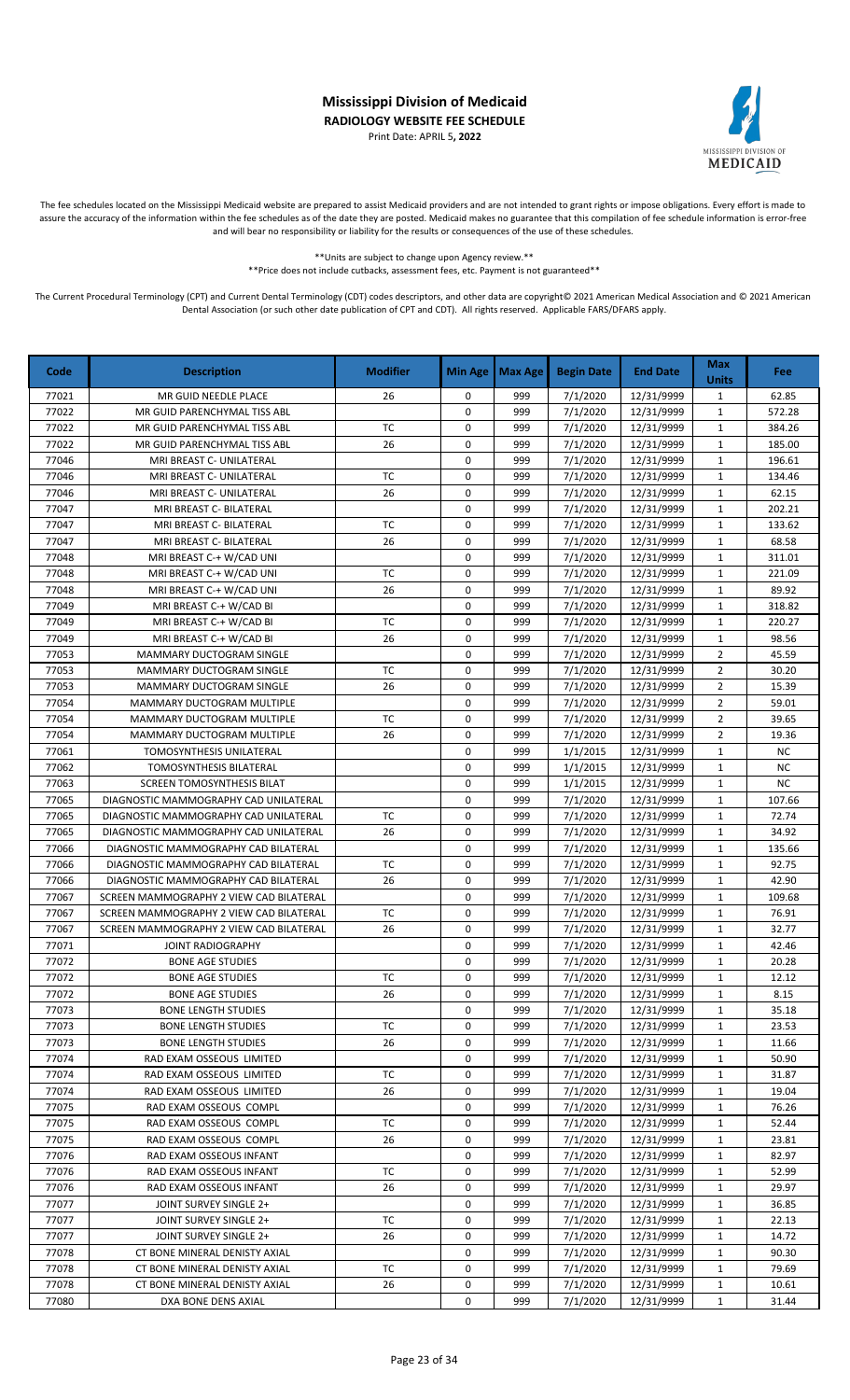Print Date: APRIL 5**, 2022**



The fee schedules located on the Mississippi Medicaid website are prepared to assist Medicaid providers and are not intended to grant rights or impose obligations. Every effort is made to assure the accuracy of the information within the fee schedules as of the date they are posted. Medicaid makes no guarantee that this compilation of fee schedule information is error-free and will bear no responsibility or liability for the results or consequences of the use of these schedules.

> \*\*Units are subject to change upon Agency review.\*\* \*\*Price does not include cutbacks, assessment fees, etc. Payment is not guaranteed\*\*

| Code  | <b>Description</b>             | <b>Modifier</b> | <b>Min Age</b> | <b>Max Age</b> | <b>Begin Date</b>     | <b>End Date</b> | <b>Max</b><br><b>Units</b> | <b>Fee</b> |
|-------|--------------------------------|-----------------|----------------|----------------|-----------------------|-----------------|----------------------------|------------|
| 77080 | DXA BONE DENS AXIAL            | TC              | 0              | 999            | $\frac{1}{7}$ /1/2020 | 12/31/9999      | $\mathbf{1}$               | 22.97      |
| 77080 | DXA BONE DENS AXIAL            | 26              | 0              | 999            | 7/1/2020              | 12/31/9999      | $\mathbf 1$                | 8.47       |
| 77081 | DXA BONE DENS APPEND           |                 | 0              | 999            | 7/1/2020              | 12/31/9999      | 1                          | 25.88      |
| 77081 | DXA BONE DENS APPEND           | TC              | $\mathbf 0$    | 999            | 7/1/2020              | 12/31/9999      | $\mathbf{1}$               | 17.13      |
| 77081 | DXA BONE DENS APPEND           | 26              | 0              | 999            | 7/1/2020              | 12/31/9999      | $\mathbf{1}$               | 8.75       |
| 77084 | MRI BONE MAR BLOOD SPLY        |                 | 0              | 999            | 7/1/2020              | 12/31/9999      | $\mathbf{1}$               | 296.07     |
| 77084 | MRI BONE MAR BLOOD SPLY        | TC              | 0              | 999            | 7/1/2020              | 12/31/9999      | $\mathbf{1}$               | 227.21     |
| 77084 | MRI BONE MAR BLOOD SPLY        | 26              | 0              | 999            | 7/1/2020              | 12/31/9999      | $\mathbf{1}$               | 68.86      |
| 77085 | DXA VERTEBRAL FRAC             |                 | 0              | 999            | 1/1/2015              | 12/31/9999      | $\mathbf{1}$               | <b>NC</b>  |
| 77086 | VERTEBRAL FRAC ASSESSMNT       |                 | 0              | 999            | 1/1/2015              | 12/31/9999      | $\mathbf{1}$               | <b>NC</b>  |
| 77089 | Tbs dxa cal w/i&r fx risk      |                 | 0              | 999            | 1/1/2022              | 12/31/9999      | $\mathbf{1}$               | 32.29      |
| 77090 | Tbs techl prep&transmis data   |                 | 0              | 999            | 1/1/2022              | 12/31/9999      | $\mathbf 1$                | 1.78       |
| 77091 | Tbs techl calculation only     |                 | $\mathbf 0$    | 999            | 1/1/2022              | 12/31/9999      | $\mathbf{1}$               | 21.72      |
| 77092 | Tbs i&r fx rsk ghp             |                 | $\mathbf 0$    | 999            | 1/1/2022              | 12/31/9999      | $\mathbf{1}$               | 8.80       |
| 77261 | RADIATION THERAPY PLANNING     |                 | 0              | 999            | 7/1/2020              | 12/31/9999      | $\mathbf{1}$               | 60.89      |
| 77262 | RADIATION THERAPY PLANNING     |                 | 0              | 999            | 7/1/2020              | 12/31/9999      | $\mathbf{1}$               | 92.42      |
| 77263 | RADIATION THERAPY PLANNING     |                 | 0              | 999            | 7/1/2020              | 12/31/9999      | $\mathbf{1}$               | 144.23     |
| 77280 | SET RADIATION THERAPY FIELD    |                 | 0              | 999            | 7/1/2020              | 12/31/9999      | $\overline{2}$             | 220.60     |
| 77280 | SET RADIATION THERAPY FIELD    | ТC              | 0              | 999            | 7/1/2020              | 12/31/9999      | $\overline{2}$             | 188.40     |
| 77280 | SET RADIATION THERAPY FIELD    | 26              | 0              | 999            | 7/1/2020              | 12/31/9999      | $\overline{2}$             | 32.19      |
| 77285 | SET RADIATION THERAPY FIELD    |                 | 0              | 999            | 7/1/2020              | 12/31/9999      | $\mathbf{1}$               | 369.02     |
| 77285 | SET RADIATION THERAPY FIELD    | TC              | 0              | 999            | 7/1/2020              | 12/31/9999      | $\mathbf{1}$               | 319.52     |
| 77285 | SET RADIATION THERAPY FIELD    | 26              | 0              | 999            | 7/1/2020              | 12/31/9999      | $\mathbf{1}$               | 49.49      |
| 77290 | SET RADIATION THERAPY FIELD    |                 | $\mathbf 0$    | 999            | 7/1/2020              | 12/31/9999      | $\mathbf{1}$               | 396.78     |
| 77290 | SET RADIATION THERAPY FIELD    | <b>TC</b>       | 0              | 999            | 7/1/2020              | 12/31/9999      | $\mathbf{1}$               | 325.64     |
| 77290 | SET RADIATION THERAPY FIELD    | 26              | 0              | 999            | 7/1/2020              | 12/31/9999      | $\mathbf{1}$               | 71.15      |
| 77293 | RESPIRATORY MOTION MGMT SIM    |                 | $\mathbf 0$    | 999            | 1/1/2014              | 12/31/9999      | $\mathbf{1}$               | <b>NC</b>  |
| 77295 | SET RADIATION THERAPY FIELD    |                 | 0              | 999            | 7/1/2020              | 12/31/9999      | $\mathbf{1}$               | 398.40     |
| 77295 | SET RADIATION THERAPY FIELD    | <b>TC</b>       | $\mathbf 0$    | 999            | 7/1/2020              | 12/31/9999      | $\mathbf{1}$               | 203.98     |
| 77295 | SET RADIATION THERAPY FIELD    | 26              | 0              | 999            | 7/1/2020              | 12/31/9999      | $\mathbf{1}$               | 194.42     |
| 77299 | RADIATION THERAPY PLANNING     | TC              | 0              | 999            | 7/1/1983              | 12/31/9999      | 10                         | MP         |
| 77299 | RADIATION THERAPY PLANNING     |                 | 0              | 999            | 7/1/1984              | 12/31/9999      | 10                         | MP         |
| 77299 | RADIATION THERAPY PLANNING     | 26              | 0              | 999            | 7/1/1983              | 12/31/9999      | 10                         | MP         |
| 77300 | RADIATION THERAPY DOSE PLAN    |                 | 0              | 999            | 7/1/2020              | 12/31/9999      | 10                         | 54.41      |
| 77300 | RADIATION THERAPY DOSE PLAN    | 26              | 0              | 999            | 7/1/2020              | 12/31/9999      | 10                         | 28.10      |
| 77300 | RADIATION THERAPY DOSE PLAN    | TC              | 0              | 999            | 7/1/2020              | 12/31/9999      | 10                         | 26.31      |
| 77301 | RADIOLTHERAPY DOS PLAN, IMRT   |                 | 0              | 999            | 7/1/2020              | 12/31/9999      | 1                          | 1,527.23   |
| 77301 | RADIOLTHERAPY DOS PLAN, IMRT   | ТC              | 0              | 999            | 7/1/2020              | 12/31/9999      | $\mathbf{1}$               | 1,165.26   |
| 77301 | RADIOLTHERAPY DOS PLAN, IMRT   | 26              | 0              | 999            | 7/1/2020              | 12/31/9999      | 1                          | 361.98     |
| 77306 | TELETHERAPY ISODOSE SMPL       |                 | 0              | 999            | 7/1/2020              | 12/31/9999      | 1                          | 122.39     |
| 77306 | TELETHERAPY ISODOSE SMPL       | 26              | 0              | 999            | 7/1/2020              | 12/31/9999      | 1                          | 63.67      |
| 77306 | TELETHERAPY ISODOSE SMPL       | TC              | 0              | 999            | 7/1/2020              | 12/31/9999      | 1                          | 58.73      |
| 77307 | TELETHERAPY ISODOSE CPLX       |                 | 0              | 999            | 7/1/2020              | 12/31/9999      | 1                          | 237.74     |
| 77307 | TELETHERAPY ISODOSE CPLX       | 26              | 0              | 999            | 7/1/2020              | 12/31/9999      | 1                          | 131.52     |
| 77307 | TELETHERAPY ISODOSE CPLX       | TC              | 0              | 999            | 7/1/2020              | 12/31/9999      | $\mathbf{1}$               | 106.22     |
| 77316 | <b>BRACHYTHER SIMPLE</b>       |                 | 0              | 999            | 7/1/2020              | 12/31/9999      | 1                          | 176.00     |
| 77316 | <b>BRACHYTHER SIMPLE</b>       | ТC              | 0              | 999            | 7/1/2020              | 12/31/9999      | 1                          | 112.34     |
| 77316 | <b>BRACHYTHER SIMPLE</b>       | 26              | 0              | 999            | 7/1/2020              | 12/31/9999      | 1                          | 63.67      |
| 77317 | <b>BRACHYTHER INTERMEDIATE</b> |                 | 0              | 999            | 7/1/2020              | 12/31/9999      | $\mathbf{1}$               | 230.77     |
| 77317 | <b>BRACHYTHER INTERMEDIATE</b> | TC              | 0              | 999            | 7/1/2020              | 12/31/9999      | $\mathbf{1}$               | 147.37     |
| 77317 | <b>BRACHYTHER INTERMEDIATE</b> | 26              | 0              | 999            | 7/1/2020              | 12/31/9999      | 1                          | 83.39      |
| 77318 | <b>BRACHYTHER COMPLEX</b>      |                 | 0              | 999            | 7/1/2020              | 12/31/9999      | 1                          | 331.11     |
| 77318 | <b>BRACHYTHER COMPLEX</b>      | ТC              | 0              | 999            | 7/1/2020              | 12/31/9999      | 1                          | 199.87     |
| 77318 | <b>BRACHYTHER COMPLEX</b>      | 26              | 0              | 999            | 7/1/2020              | 12/31/9999      | $\mathbf{1}$               | 131.24     |
| 77321 | RADIATION THERAPY PORT PLAN    |                 | 0              | 999            | 7/1/2020              | 12/31/9999      | $\mathbf{1}$               | 77.63      |
| 77321 | RADIATION THERAPY PORT PLAN    | 26              | 0              | 999            | 7/1/2020              | 12/31/9999      | 1                          | 43.53      |
| 77321 | RADIATION THERAPY PORT PLAN    | ТC              | 0              | 999            | 7/1/2020              | 12/31/9999      | 1                          | 34.09      |
|       |                                |                 |                |                |                       |                 |                            |            |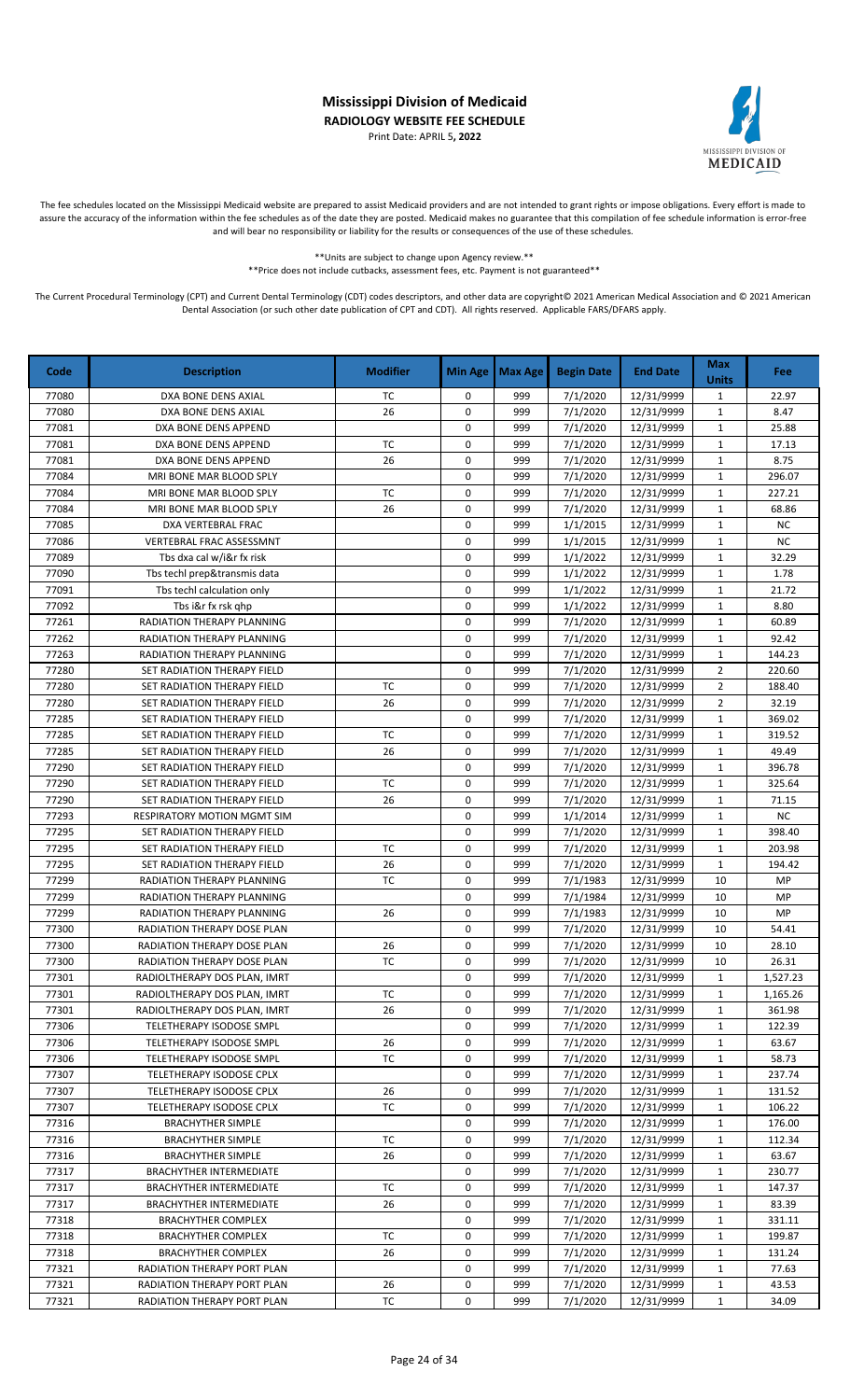Print Date: APRIL 5**, 2022**



The fee schedules located on the Mississippi Medicaid website are prepared to assist Medicaid providers and are not intended to grant rights or impose obligations. Every effort is made to assure the accuracy of the information within the fee schedules as of the date they are posted. Medicaid makes no guarantee that this compilation of fee schedule information is error-free and will bear no responsibility or liability for the results or consequences of the use of these schedules.

\*\*Units are subject to change upon Agency review.\*\*

\*\*Price does not include cutbacks, assessment fees, etc. Payment is not guaranteed\*\*

| Code  | <b>Description</b>                | <b>Modifier</b> | <b>Min Age</b> | <b>Max Age</b> | <b>Begin Date</b> | <b>End Date</b> | <b>Max</b><br><b>Units</b> | <b>Fee</b> |
|-------|-----------------------------------|-----------------|----------------|----------------|-------------------|-----------------|----------------------------|------------|
| 77331 | SPECIAL RADIATION DOSIMETRY       |                 | 0              | 999            | 7/1/2020          | 12/31/9999      | 3                          | 54.17      |
| 77331 | SPECIAL RADIATION DOSIMETRY       | 26              | 0              | 999            | 7/1/2020          | 12/31/9999      | 3                          | 39.55      |
| 77331 | SPECIAL RADIATION DOSIMETRY       | TC              | 0              | 999            | 7/1/2020          | 12/31/9999      | 3                          | 14.63      |
| 77332 | RADIATION TREATMENT AID(S)        |                 | 0              | 999            | 7/1/2020          | 12/31/9999      | $\overline{4}$             | 38.71      |
| 77332 | RADIATION TREATMENT AID(S)        | 26              | 0              | 999            | 7/1/2020          | 12/31/9999      | 4                          | 20.48      |
| 77332 | RADIATION TREATMENT AID(S)        | TC              | $\mathbf 0$    | 999            | 7/1/2020          | 12/31/9999      | 4                          | 18.24      |
| 77333 | RADIATION TREATMENT AID(S)        |                 | 0              | 999            | 7/1/2020          | 12/31/9999      | $\overline{2}$             | 97.34      |
| 77333 | <b>RADIATION TREATMENT AID(S)</b> | <b>TC</b>       | 0              | 999            | 7/1/2020          | 12/31/9999      | $\overline{2}$             | 63.28      |
| 77333 | RADIATION TREATMENT AID(S)        | 26              | 0              | 999            | 7/1/2020          | 12/31/9999      | $\overline{2}$             | 34.07      |
| 77334 | <b>RADIATION TREATMENT AID(S)</b> |                 | 0              | 999            | 7/1/2020          | 12/31/9999      | 10                         | 104.27     |
| 77334 | RADIATION TREATMENT AID(S)        | 26              | $\mathsf 0$    | 999            | 7/1/2020          | 12/31/9999      | 10                         | 52.39      |
| 77334 | RADIATION TREATMENT AID(S)        | <b>TC</b>       | $\pmb{0}$      | 999            | 7/1/2020          | 12/31/9999      | 10                         | 51.89      |
| 77336 | RADIATION PHYSICS CONSULT         |                 | 0              | 999            | 7/1/2020          | 12/31/9999      | 1                          | 61.90      |
| 77338 | DESIGN MLC DEVICE FOR IMRT        |                 | $\mathbf 0$    | 999            | 7/1/2020          | 12/31/9999      | $\mathbf{1}$               | 397.63     |
| 77338 | <b>DESIGN MLC DEVICE FOR IMRT</b> | ТC              | 0              | 999            | 7/1/2020          | 12/31/9999      | $\mathbf{1}$               | 203.21     |
| 77338 | DESIGN MLC DEVICE FOR IMRT        | 26              | $\pmb{0}$      | 999            | 7/1/2020          | 12/31/9999      | $\mathbf{1}$               | 194.42     |
| 77370 | RADIATION PHYSICS CONSULT         |                 | 0              | 999            | 7/1/2020          | 12/31/9999      | $\mathbf 1$                | 96.39      |
| 77371 | SRS, MULTISOURCE                  |                 | 0              | 999            | 7/1/2020          | 12/31/9999      | $\mathbf 1$                | 463.17     |
| 77372 | RAD TRT DEL CRANIAL-LINEAR ACC    |                 | 0              | 999            | 7/1/2020          | 12/31/9999      | $\mathbf{1}$               | 822.19     |
| 77373 | STEREOT BODY RAD DEL PER FRAC     |                 | 0              | 999            | 7/1/2020          | 12/31/9999      | $\mathbf{1}$               | 946.03     |
| 77385 | <b>IMRT SIMPLE</b>                |                 | 0              | 999            | 1/1/2015          | 12/31/9999      | $\mathbf{1}$               | NC         |
| 77386 | <b>IMRT COMPLEX</b>               |                 | 0              | 999            | 1/1/2015          | 12/31/9999      | $\mathbf{1}$               | <b>NC</b>  |
| 77387 | <b>RAD TRMT DEL</b>               |                 | 0              | 999            | 1/1/2015          | 12/31/9999      | $\mathbf{1}$               | <b>NC</b>  |
| 77399 | EXTERNAL RADIATION DOSIMETRY      | 26              | 0              | 999            | 7/1/1983          | 12/31/9999      | 10                         | MP         |
| 77399 | EXTERNAL RADIATION DOSIMETRY      | TC              | 0              | 999            | 7/1/1983          | 12/31/9999      | 10                         | MP         |
| 77399 | EXTERNAL RADIATION DOSIMETRY      |                 | 0              | 999            | 7/1/1984          | 12/31/9999      | 10                         | MP         |
| 77401 | RAD TRMT DEL PER DAY              |                 | 0              | 999            | 7/1/2020          | 12/31/9999      | $\mathbf{1}$               | 19.08      |
| 77402 | RAD TRMT DEL SIMPLE               |                 | $\mathbf 0$    | 999            | 7/1/2014          | 12/31/9999      | $\overline{2}$             | 108.98     |
| 77407 | RAD TRMT DEL INTERMED             |                 | 0              | 999            | 7/1/2014          | 12/31/9999      | $\overline{2}$             | 197.95     |
| 77412 | RAD TRMT DEL COMPLEX              |                 | 0              | 999            | 7/1/2014          | 12/31/9999      | $\overline{2}$             | 187.91     |
| 77417 | RADIOLOGY PORT IMAGES(S)          |                 | $\mathbf 0$    | 999            | 7/1/2020          | 12/31/9999      | $\mathbf{1}$               | 8.78       |
| 77423 | NEUTRON BEAM TX, COMPLEX          |                 | $\mathbf 0$    | 999            | 7/1/2015          | 12/31/9999      | $\mathbf{1}$               | 50.72      |
| 77424 | INTRAOP RAD TRT X-RAY, SNGL SESS  |                 | 0              | 999            | 1/1/2012          | 12/31/9999      | $\mathbf{1}$               | <b>NC</b>  |
| 77425 | INTRAOP RAD TRT ELECTRN SNGL SESS |                 | 0              | 999            | 1/1/2012          | 12/31/9999      | $\mathbf{1}$               | <b>NC</b>  |
| 77427 | RADIATION TX MANAGEMENT, X5       |                 | 0              | 999            | 7/1/2020          | 12/31/9999      | $\mathbf{1}$               | 32.38      |
| 77431 | RADIATION THERAPY MANAGEMENT      |                 | 0              | 999            | 7/1/2020          | 12/31/9999      | $\mathbf{1}$               | 89.72      |
| 77432 | STERO RAD TRT CRANIAL LESIONS     |                 | 0              | 999            | 7/1/2020          | 12/31/9999      | 1                          | 363.38     |
| 77435 | STEREOT BODY RAD MGMT PER COURSE  |                 | 0              | 999            | 7/1/2020          | 12/31/9999      | 1                          | 548.26     |
| 77469 | INTRAOP RAD TRT HEPAT SNGL SESS   |                 | 0              | 999            | 7/1/2020          | 12/31/9999      | 1                          | 271.22     |
| 77470 | SPECIAL RADIATION TREATMENT       |                 | 0              | 999            | 7/1/2020          | 12/31/9999      | $\mathbf{1}$               | 112.33     |
| 77470 | SPECIAL RADIATION TREATMENT       | 26              | 0              | 999            | 7/1/2020          | 12/31/9999      | 1                          | 92.42      |
| 77470 | SPECIAL RADIATION TREATMENT       | ТC              | 0              | 999            | 7/1/2020          | 12/31/9999      | 1                          | 19.91      |
| 77499 | RADIATION THERAPY MANAGEMENT      |                 | 0              | 999            | 7/1/1983          | 12/31/9999      | 10                         | MP         |
| 77499 | RADIATION THERAPY MANAGEMENT      | 26              | 0              | 999            | 7/1/1983          | 12/31/9999      | 10                         | MP         |
| 77499 | RADIATION THERAPY MANAGEMENT      | TC              | 0              | 999            | 7/1/2004          | 12/31/9999      | 1                          | MP         |
| 77520 | PROTON TRMT, SIMPLE W/O COMP      |                 | 0              | 999            | 7/1/2020          | 12/31/9999      | 1                          | 672.08     |
| 77522 | PROTON TRMT, SIMPLE W/COMP        |                 | 9              | 60             | 7/1/2020          | 12/31/9999      | $\mathbf{1}$               | 672.08     |
| 77523 | PROTON TRMT, INTERMEDIATE         |                 | 0              | 999            | 7/1/2020          | 12/31/9999      | 1                          | 771.71     |
| 77525 | PROTON TREATMENT, COMPLEX         |                 | 0              | 999            | 7/1/2020          | 12/31/9999      | 1                          | 871.34     |
| 77600 | HYPERTHERMIA TREATMENT            |                 | 0              | 999            | 7/1/2020          | 12/31/9999      | $\mathbf{1}$               | 370.16     |
| 77600 | HYPERTHERMIA TREATMENT            | ТC              | 0              | 999            | 7/1/2020          | 12/31/9999      | $\mathbf{1}$               | 309.19     |
| 77600 | HYPERTHERMIA TREATMENT            | 26              | 0              | 999            | 7/1/2020          | 12/31/9999      | $\mathbf{1}$               | 60.98      |
| 77605 | HYPERTHERMIA TREATMENT            |                 | 0              | 999            | 7/1/2020          | 12/31/9999      | 1                          | 670.65     |
| 77605 | HYPERTHERMIA TREATMENT            | ТC              | 0              | 999            | 7/1/2020          | 12/31/9999      | 1                          | 585.00     |
| 77605 | HYPERTHERMIA TREATMENT            | 26              | 0              | 999            | 7/1/2020          | 12/31/9999      | 1                          | 85.66      |
| 77610 | HYPERTHERMIA TREATMENT            |                 | 0              | 999            | 7/1/2020          | 12/31/9999      | $\mathbf{1}$               | 540.43     |
| 77610 | HYPERTHERMIA TREATMENT            | ТC              | 0              | 999            | 7/1/2020          | 12/31/9999      | 1                          | 481.01     |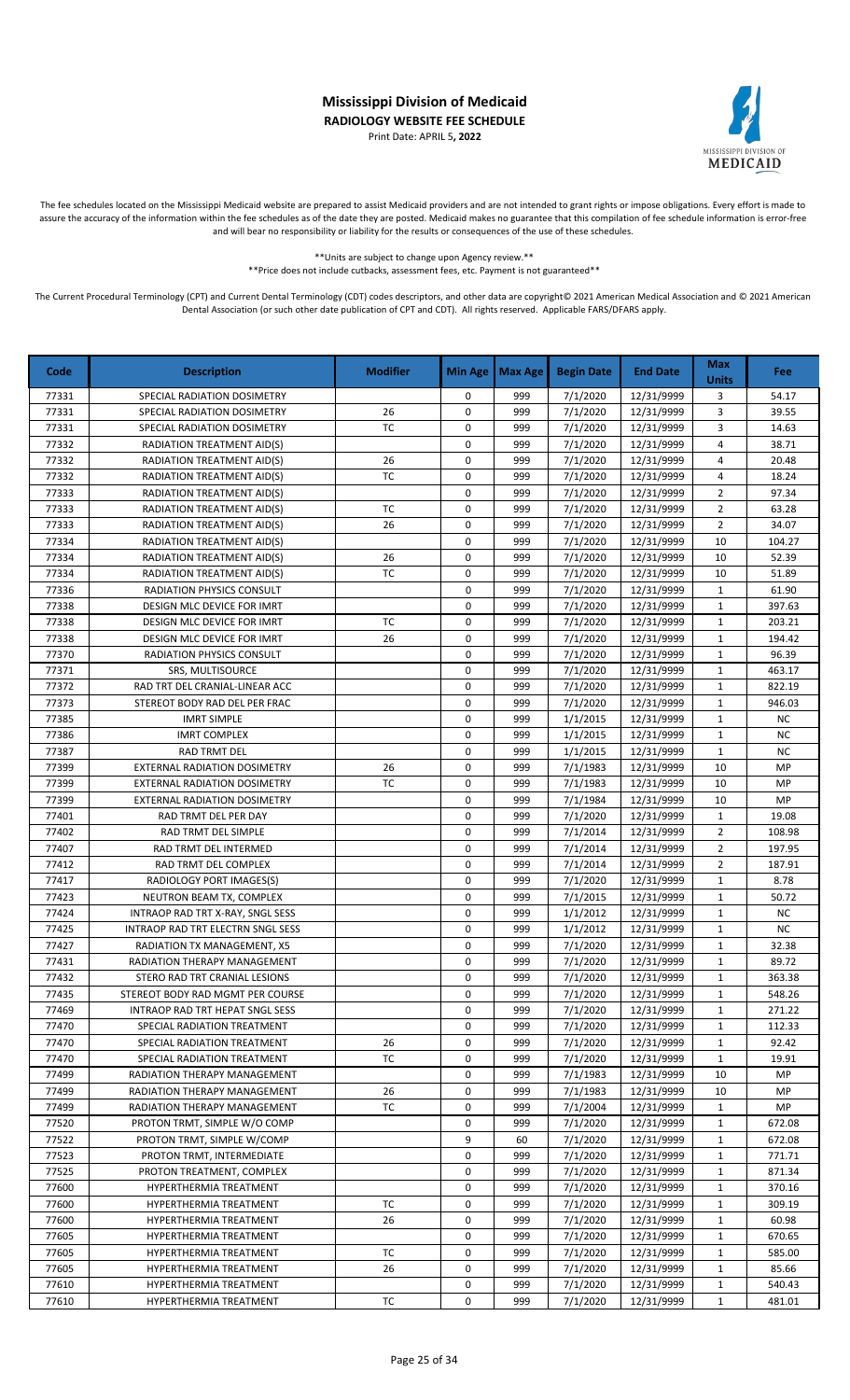Print Date: APRIL 5**, 2022**



The fee schedules located on the Mississippi Medicaid website are prepared to assist Medicaid providers and are not intended to grant rights or impose obligations. Every effort is made to assure the accuracy of the information within the fee schedules as of the date they are posted. Medicaid makes no guarantee that this compilation of fee schedule information is error-free and will bear no responsibility or liability for the results or consequences of the use of these schedules.

> \*\*Units are subject to change upon Agency review.\*\* \*\*Price does not include cutbacks, assessment fees, etc. Payment is not guaranteed\*\*

| Code           | <b>Description</b>                                         | <b>Modifier</b> | <b>Min Age</b> | <b>Max Age</b> | <b>Begin Date</b>      | <b>End Date</b>          | <b>Max</b><br><b>Units</b>   | Fee:     |
|----------------|------------------------------------------------------------|-----------------|----------------|----------------|------------------------|--------------------------|------------------------------|----------|
| 77610          | <b>HYPERTHERMIA TREATMENT</b>                              | 26              | 0              | 999            | 7/1/2020               | 12/31/9999               | $\mathbf{1}$                 | 59.42    |
| 77615          | HYPERTHERMIA TREATMENT                                     |                 | 0              | 999            | 7/1/2020               | 12/31/9999               | $\mathbf{1}$                 | 844.34   |
| 77615          | HYPERTHERMIA TREATMENT                                     | <b>TC</b>       | 0              | 999            | 7/1/2020               | 12/31/9999               | $\mathbf{1}$                 | 760.62   |
| 77615          | HYPERTHERMIA TREATMENT                                     | 26              | 0              | 999            | 7/1/2020               | 12/31/9999               | $\mathbf{1}$                 | 83.72    |
| 77620          | HYPERTHERMIA TREATMENT                                     |                 | 0              | 999            | 7/1/2020               | 12/31/9999               | $\mathbf{1}$                 | 483.44   |
| 77620          | HYPERTHERMIA TREATMENT                                     | <b>TC</b>       | 0              | 999            | 7/1/2020               | 12/31/9999               | $\mathbf{1}$                 | 412.89   |
| 77620          | <b>HYPERTHERMIA TREATMENT</b>                              | 26              | 0              | 999            | 7/1/2020               | 12/31/9999               | $\mathbf{1}$                 | 70.54    |
| 77750          | INFUSE RADIOACTIVE MATERIALS                               |                 | 0              | 999            | 7/1/2020               | 12/31/9999               | $\mathbf{1}$                 | 320.36   |
| 77750          | INFUSE RADIOACTIVE MATERIALS                               | 26              | 0              | 999            | 7/1/2020               | 12/31/9999               | $\mathbf{1}$                 | 226.38   |
| 77750          | INFUSE RADIOACTIVE MATERIALS                               | <b>TC</b>       | 0              | 999            | 7/1/2020               | 12/31/9999               | $\mathbf{1}$                 | 93.99    |
| 77761          | APPLY INTRCAV RADIAT SIMPLE                                |                 | 0              | 999            | 7/1/2020               | 12/31/9999               | $\mathbf{1}$                 | 331.26   |
| 77761          | APPLY INTRCAV RADIAT SIMPLE                                | 26              | 0              | 999            | 7/1/2020               | 12/31/9999               | $\mathbf{1}$                 | 174.55   |
| 77761          | APPLY INTRCAV RADIAT SIMPLE                                | TC              | 0              | 999            | 7/1/2020               | 12/31/9999               | $\mathbf{1}$                 | 156.72   |
| 77762          | APPLY INTRCAV RADIAT INTERM                                |                 | $\mathbf 0$    | 999            | 7/1/2020               | 12/31/9999               | $\mathbf 1$                  | 441.06   |
| 77762          | APPLY INTRCAV RADIAT INTERM                                | 26              | 0              | 999            | 7/1/2020               | 12/31/9999               | $\mathbf{1}$                 | 261.49   |
| 77762          | APPLY INTRCAV RADIAT INTERM                                | <b>TC</b>       | 0              | 999            | 7/1/2020               | 12/31/9999               | $\mathbf{1}$                 | 179.58   |
| 77763          | APPLY INTRCAV RADIAT COMPL                                 |                 | 0              | 999            | 7/1/2020               | 12/31/9999               | $\mathbf{1}$                 | 624.63   |
| 77763          | APPLY INTRCAV RADIAT COMPL                                 | 26              | 0              | 999            | 7/1/2020               | 12/31/9999               | $\mathbf{1}$                 | 392.83   |
| 77763          | APPLY INTRCAV RADIAT COMPL                                 | <b>TC</b>       | 0              | 999            | 7/1/2020               | 12/31/9999               | $\mathbf{1}$                 | 231.80   |
| 77767          | HDR RDNCL SKN SURF BRACHYTX                                |                 | 0              | 999            | 7/1/2020               | 12/31/9999               | $\overline{2}$               | 191.58   |
| 77767          | HDR RDNCL SKN SURF BRACHYTX                                | TC              | 0              | 999            | 7/1/2020               | 12/31/9999               | $\overline{2}$               | 143.76   |
| 77767          | HDR RDNCL SKN SURF BRACHYTX                                | 26              | 0              | 999            | 7/1/2020               | 12/31/9999               | $\overline{2}$               | 47.83    |
| 77768          | HDR RDNCL SKN SURF BRACHYTX                                |                 | 0              | 999            | 7/1/2020               | 12/31/9999               | $\overline{2}$               | 286.83   |
| 77768          | HDR RDNCL SKN SURF BRACHYTX                                | <b>TC</b>       | 0              | 999            | 7/1/2020               | 12/31/9999               | $\overline{2}$               | 223.16   |
| 77768          | HDR RDNCL SKN SURF BRACHYTX                                | 26              | 0              | 999            | 7/1/2020               | 12/31/9999               | $\overline{2}$               | 63.67    |
| 77770          | HDR RDNCL NTRSTL/ICAV BRCHTX                               |                 | 0              | 999            | 7/1/2020               | 12/31/9999               | $\overline{2}$               | 270.72   |
| 77770          | HDR RDNCL NTRSTL/ICAV BRCHTX                               | <b>TC</b>       | 0              | 999            | 7/1/2020               | 12/31/9999               | $\overline{2}$               | 182.12   |
| 77770          | HDR RDNCL NTRSTL/ICAV BRCHTX                               | 26              | 0              | 999            | 7/1/2020               | 12/31/9999               | $\overline{2}$               | 88.60    |
| 77771          | HDR RDNCL NTRSTL/ICAV BRCHTX                               |                 | 0              | 999            | 7/1/2020               | 12/31/9999               | $\overline{2}$               | 484.49   |
| 77771          | HDR RDNCL NTRSTL/ICAV BRCHTX                               | TC              | 0              | 999            | 7/1/2020               | 12/31/9999               | $\overline{2}$               | 312.36   |
| 77771          | HDR RDNCL NTRSTL/ICAV BRCHTX                               | 26              | 0              | 999            | 7/1/2020               | 12/31/9999               | $\overline{2}$               | 172.13   |
| 77772          | HDR RDNCL NTRSTL/ICAV BRCHTX                               |                 | 0              | 999            | 7/1/2020               | 12/31/9999               | $\overline{2}$               | 728.57   |
| 77772          | HDR RDNCL NTRSTL/ICAV BRCHTX                               | ТC              | 0              | 999            | 7/1/2020               | 12/31/9999               | $\overline{2}$               | 485.15   |
| 77772          | HDR RDNCL NTRSTL/ICAV BRCHTX                               | 26              | 0              | 999            | 7/1/2020               | 12/31/9999               | $\overline{2}$               | 243.42   |
| 77778          | APPLY INTERSTIT RADIAT COMPL                               |                 | 0              | 999            | 7/1/2020               | 12/31/9999               | $\mathbf{1}$                 | 712.75   |
| 77778          | APPLY INTERSTIT RADIAT COMPL                               | 26              | 0              | 999            | 7/1/2020               | 12/31/9999               | $\mathbf{1}$                 | 396.93   |
| 77778          | APPLY INTERSTIT RADIAT COMPL                               | ТC              | 0              | 999            | 7/1/2020               | 12/31/9999               | 1                            | 315.82   |
| 77789          | LOW DOSE RATE RADIONUCLIDE                                 |                 | 0              | 999            | 7/1/2020               | 12/31/9999               | 2                            | 104.68   |
| 77789          | LOW DOSE RATE RADIONUCLIDE                                 | 26              | 0              | 999            | 7/1/2020               | 12/31/9999               | $\overline{2}$               | 52.35    |
| 77789          | LOW DOSE RATE RADIONUCLIDE                                 | TC              | 0              | 999            | 7/1/2020               | 12/31/9999               | 2                            | 52.34    |
| 77790          | RADIATION HANDLING                                         |                 | 0              | 999            | 7/1/2020               | 12/31/9999               | $\mathbf{1}$                 | 11.84    |
| 77799<br>77799 | RADIUM/RADIOISOTOPE THERAPY<br>RADIUM/RADIOISOTOPE THERAPY | 26              | 0<br>0         | 999<br>999     | 4/13/2001<br>4/13/2001 | 12/31/9999<br>12/31/9999 | $\mathbf{1}$                 | MP<br>MP |
| 77799          | RADIUM/RADIOISOTOPE THERAPY                                | ТC              | 0              | 999            | 4/13/2001              | 12/31/9999               | $\mathbf{1}$                 | MP       |
| 78012          |                                                            |                 | 0              | 999            | 7/1/2020               | 12/31/9999               | $\mathbf{1}$<br>$\mathbf{1}$ | 65.10    |
| 78012          | THYROID UPTAKE MEASUREMENT<br>THYROID UPTAKE MEASUREMENT   | ТC              | 0              | 999            | 7/1/2020               |                          |                              | 56.95    |
| 78012          | THYROID UPTAKE MEASUREMENT                                 | 26              | 0              | 999            | 7/1/2020               | 12/31/9999<br>12/31/9999 | 1<br>$\mathbf{1}$            | 8.15     |
| 78013          | THYROID IMAGING W/BLOOD FLOW                               |                 | 0              | 999            | 7/1/2020               | 12/31/9999               | $\mathbf{1}$                 | 153.68   |
| 78013          | THYROID IMAGING W/BLOOD FLOW                               | TC              | 0              | 999            | 7/1/2020               | 12/31/9999               | 1                            | 138.13   |
| 78013          | THYROID IMAGING W/BLOOD FLOW                               | 26              | 0              | 999            | 7/1/2020               | 12/31/9999               | $\mathbf{1}$                 | 15.53    |
| 78014          | THYROID IMAGING W/BLOOD FLOW SINGL/MULTI                   |                 | 0              | 999            | 7/1/2020               | 12/31/9999               | $\mathbf{1}$                 | 191.95   |
| 78014          | THYROID IMAGING W/BLOOD FLOW SINGL/MULTI                   | <b>TC</b>       | 0              | 999            | 7/1/2020               | 12/31/9999               | $\mathbf{1}$                 | 171.00   |
| 78014          | THYROID IMAGING W/BLOOD FLOW SINGL/MULTI                   | 26              | 0              | 999            | 7/1/2020               | 12/31/9999               | $\mathbf{1}$                 | 20.95    |
| 78015          | THYROID MET IMAGING                                        |                 | 0              | 999            | 7/1/2020               | 12/31/9999               | $\mathbf{1}$                 | 180.56   |
| 78015          | THYROID MET IMAGING                                        | ТC              | 0              | 999            | 7/1/2020               | 12/31/9999               | 1                            | 152.10   |
| 78015          | THYROID MET IMAGING                                        | 26              | 0              | 999            | 7/1/2020               | 12/31/9999               | $\mathbf{1}$                 | 28.47    |
|                |                                                            |                 | 0              |                |                        |                          |                              |          |
| 78016          | THYROID MET IMAGING/STUDIES                                |                 |                | 999            | 7/1/2020               | 12/31/9999               | $\mathbf{1}$                 | 227.25   |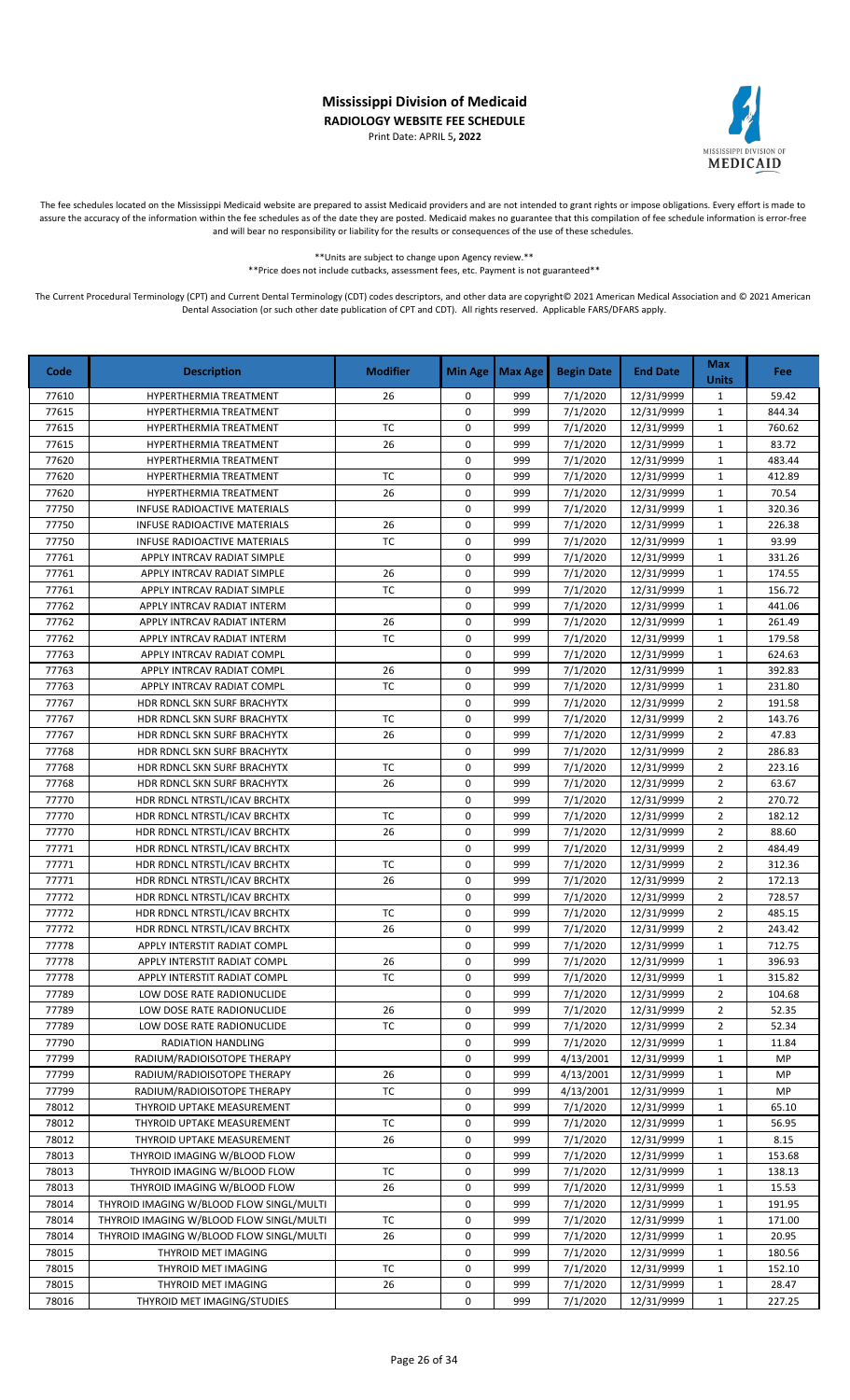Print Date: APRIL 5**, 2022**



The fee schedules located on the Mississippi Medicaid website are prepared to assist Medicaid providers and are not intended to grant rights or impose obligations. Every effort is made to assure the accuracy of the information within the fee schedules as of the date they are posted. Medicaid makes no guarantee that this compilation of fee schedule information is error-free and will bear no responsibility or liability for the results or consequences of the use of these schedules.

> \*\*Units are subject to change upon Agency review.\*\* \*\*Price does not include cutbacks, assessment fees, etc. Payment is not guaranteed\*\*

| THYROID MET IMAGING/STUDIES<br>7/1/2020<br>12/31/9999<br>78016<br>TC<br>0<br>999<br>$\mathbf{1}$<br>197.14<br>7/1/2020<br>78016<br>THYROID MET IMAGING/STUDIES<br>26<br>0<br>999<br>12/31/9999<br>$\mathbf 1$<br>30.11<br>251.66<br>78018<br>0<br>999<br>7/1/2020<br>12/31/9999<br>THYROID MET IMAGING, BODY<br>$\mathbf{1}$<br>78018<br>TC<br>999<br>216.05<br>THYROID MET IMAGING, BODY<br>0<br>7/1/2020<br>12/31/9999<br>1<br>78018<br>26<br>0<br>999<br>12/31/9999<br>35.61<br>THYROID MET IMAGING, BODY<br>7/1/2020<br>$\mathbf{1}$<br>67.83<br>78020<br>THYROID MET UPTAKE<br>0<br>999<br>7/1/2020<br>12/31/9999<br>$\mathbf{1}$<br><b>TC</b><br>0<br>78020<br>999<br>7/1/2020<br>12/31/9999<br>43.71<br>THYROID MET UPTAKE<br>1<br>78020<br>26<br>0<br>24.13<br>999<br>7/1/2020<br>12/31/9999<br>$\mathbf{1}$<br>THYROID MET UPTAKE<br>78070<br>0<br>999<br>7/1/2020<br>12/31/9999<br>238.08<br>$\mathbf{1}$<br>PARATHYROID NUCLEAR IMAGING<br>$\pmb{0}$<br>78070<br>TC<br>999<br>7/1/2020<br>12/31/9999<br>204.64<br>PARATHYROID NUCLEAR IMAGING<br>$\mathbf{1}$<br>26<br>$\pmb{0}$<br>78070<br>999<br>7/1/2020<br>12/31/9999<br>$\mathbf{1}$<br>33.43<br>PARATHYROID NUCLEAR IMAGING<br>0<br>999<br>7/1/2020<br>285.04<br>78071<br>12/31/9999<br>$\mathbf{1}$<br>PARATHYRD PLANAF W/WO SUBTR<br>78071<br>TC<br>0<br>999<br>7/1/2020<br>12/31/9999<br>$\mathbf 1$<br>PARATHYRD PLANAF W/WO SUBTR<br>234.68<br>$\pmb{0}$<br>26<br>999<br>78071<br>PARATHYRD PLANAF W/WO SUBTR<br>7/1/2020<br>12/31/9999<br>$\mathbf{1}$<br>50.36<br>$\pmb{0}$<br>78072<br>7/1/2020<br>12/31/9999<br>359.92<br>PARATHYRD PLANAR W/SPECT & CT<br>999<br>$\mathbf{1}$<br>78072<br>TC<br>0<br>999<br>7/1/2020<br>12/31/9999<br>293.62<br>PARATHYRD PLANAR W/SPECT & CT<br>$\mathbf{1}$<br>0<br>78072<br>PARATHYRD PLANAR W/SPECT & CT<br>26<br>999<br>7/1/2020<br>12/31/9999<br>$\mathbf 1$<br>66.30<br>78075<br>0<br>999<br>7/1/2020<br>12/31/9999<br>358.39<br>ADRENAL NUCLEAR IMAGING<br>$\mathbf{1}$<br>78075<br>0<br>326.59<br>TC<br>999<br>7/1/2020<br>12/31/9999<br>$\mathbf{1}$<br>ADRENAL NUCLEAR IMAGING<br>78075<br>26<br>0<br>999<br>31.80<br>ADRENAL NUCLEAR IMAGING<br>7/1/2020<br>12/31/9999<br>$\mathbf{1}$<br>78099<br>TC<br>0<br>999<br>10<br>MP<br>ENDOCRINE NUCLEAR PROCEDURE<br>7/1/1983<br>12/31/9999<br>26<br>0<br>78099<br>999<br>7/1/1983<br>12/31/9999<br>10<br>MP<br><b>ENDOCRINE NUCLEAR PROCEDURE</b><br>0<br>MP<br>78099<br>999<br>7/1/1984<br>12/31/9999<br>10<br><b>ENDOCRINE NUCLEAR PROCEDURE</b><br>78102<br>0<br>7/1/2020<br>999<br>12/31/9999<br>$\mathbf{1}$<br>137.03<br>BONE MARROW IMAGING, LTD<br>78102<br><b>TC</b><br>0<br>999<br>7/1/2020<br>12/31/9999<br>$\mathbf{1}$<br>114.23<br>BONE MARROW IMAGING, LTD<br>78102<br>26<br>0<br>22.82<br>999<br>7/1/2020<br>12/31/9999<br>$\mathbf{1}$<br>BONE MARROW IMAGING, LTD<br>78103<br>0<br>7/1/2020<br>BONE MARROW IMAGING, MULT<br>999<br>12/31/9999<br>$\mathbf{1}$<br>174.59<br><b>TC</b><br>$\pmb{0}$<br>78103<br>999<br>7/1/2020<br>12/31/9999<br>$\mathbf{1}$<br>144.32<br>BONE MARROW IMAGING, MULT<br>78103<br>26<br>0<br>999<br>7/1/2020<br>30.28<br>12/31/9999<br>$\mathbf{1}$<br>BONE MARROW IMAGING, MULT<br>78104<br>$\mathbf 0$<br>999<br>7/1/2020<br>12/31/9999<br>$\mathbf 1$<br>200.82<br>BONE MARROW IMAGING, BODY<br>0<br>78104<br>BONE MARROW IMAGING, BODY<br>ТC<br>999<br>7/1/2020<br>12/31/9999<br>$\mathbf{1}$<br>167.39<br>26<br>$\pmb{0}$<br>7/1/2020<br>78104<br>999<br>12/31/9999<br>$\mathbf{1}$<br>33.43<br>BONE MARROW IMAGING, BODY<br>0<br>7/1/2020<br>55.65<br>78110<br>999<br>12/31/9999<br>$\mathbf{1}$<br>PLASMA VOLUME, SINGLE<br>78110<br><b>TC</b><br>0<br>999<br>7/1/2020<br>48.61<br>PLASMA VOLUME, SINGLE<br>12/31/9999<br>$\mathbf{1}$<br>78110<br>26<br>0<br>999<br>7/1/2020<br>12/31/9999<br>7.04<br>PLASMA VOLUME, SINGLE<br>$\mathbf{1}$<br>0<br>78111<br>999<br>7/1/2020<br>12/31/9999<br>$\mathbf{1}$<br>59.10<br>PLASMA VOLUME, MULTIPLE<br>PLASMA VOLUME, MULTIPLE<br>TC<br>0<br>999<br>7/1/2020<br>12/31/9999<br>50.83<br>78111<br>1<br>78111<br>PLASMA VOLUME, MULTIPLE<br>26<br>0<br>999<br>7/1/2020<br>12/31/9999<br>8.27<br>1<br>78120<br>RED CELL MASS, SINGLE<br>0<br>999<br>7/1/2020<br>12/31/9999<br>57.20<br>$\mathbf{1}$<br>RED CELL MASS, SINGLE<br>ТC<br>0<br>7/1/2020<br>78120<br>999<br>12/31/9999<br>48.61<br>1<br>26<br>78120<br>RED CELL MASS, SINGLE<br>0<br>7/1/2020<br>12/31/9999<br>8.59<br>999<br>1<br>78121<br>RED CELL MASS, MULTIPLE<br>0<br>999<br>7/1/2020<br>12/31/9999<br>62.84<br>1<br>78121<br>RED CELL MASS, MULTIPLE<br>ТC<br>0<br>999<br>7/1/2020<br>12/31/9999<br>50.83<br>1<br>0<br>78121<br>RED CELL MASS, MULTIPLE<br>26<br>999<br>7/1/2020<br>12/31/9999<br>12.01<br>1<br>78122<br>0<br>999<br>7/1/2020<br>77.81<br>BLOOD VOLUME<br>12/31/9999<br>1<br>TC<br>78122<br><b>BLOOD VOLUME</b><br>0<br>999<br>7/1/2020<br>12/31/9999<br>$\mathbf{1}$<br>59.45<br>78122<br><b>BLOOD VOLUME</b><br>26<br>0<br>999<br>7/1/2020<br>12/31/9999<br>18.36<br>1<br>0<br>7/1/2020<br>78130<br>RED CELL SURVIVAL STUDY<br>999<br>12/31/9999<br>1<br>101.58<br>TC<br>0<br>7/1/2020<br>78130<br>RED CELL SURVIVAL STUDY<br>999<br>12/31/9999<br>$\mathbf{1}$<br>78.98<br>7/1/2020<br>78130<br>RED CELL SURVIVAL STUDY<br>26<br>0<br>999<br>12/31/9999<br>22.61<br>1<br>0<br>78140<br>RED CELL SEQUESTRATION<br>999<br>7/1/2020<br>12/31/9999<br>$\mathbf{1}$<br>90.46<br>78140<br>RED CELL SEQUESTRATION<br>ТC<br>0<br>999<br>7/1/2020<br>12/31/9999<br>67.85<br>1<br>26<br>22.61<br>78140<br>RED CELL SEQUESTRATION<br>0<br>999<br>7/1/2020<br>12/31/9999<br>1<br>78185<br>SPLEEN IMAGING<br>999<br>7/1/2020<br>12/31/9999<br>136.61<br>0<br>1<br>78185<br>SPLEEN IMAGING<br>ТC<br>0<br>999<br>7/1/2020<br>12/31/9999<br>121.79<br>1<br>78185<br>SPLEEN IMAGING<br>26<br>999<br>7/1/2020<br>12/31/9999<br>14.82<br>0<br>$\mathbf{1}$<br>0<br>7/1/2020<br>78191<br>PLATELET SURVIVAL<br>999<br>12/31/9999<br>1<br>101.58 | Code | <b>Description</b> | <b>Modifier</b> | <b>Min Age</b> | <b>Max Age</b> | <b>Begin Date</b> | <b>End Date</b> | <b>Max</b><br><b>Units</b> | <b>Fee</b> |
|-----------------------------------------------------------------------------------------------------------------------------------------------------------------------------------------------------------------------------------------------------------------------------------------------------------------------------------------------------------------------------------------------------------------------------------------------------------------------------------------------------------------------------------------------------------------------------------------------------------------------------------------------------------------------------------------------------------------------------------------------------------------------------------------------------------------------------------------------------------------------------------------------------------------------------------------------------------------------------------------------------------------------------------------------------------------------------------------------------------------------------------------------------------------------------------------------------------------------------------------------------------------------------------------------------------------------------------------------------------------------------------------------------------------------------------------------------------------------------------------------------------------------------------------------------------------------------------------------------------------------------------------------------------------------------------------------------------------------------------------------------------------------------------------------------------------------------------------------------------------------------------------------------------------------------------------------------------------------------------------------------------------------------------------------------------------------------------------------------------------------------------------------------------------------------------------------------------------------------------------------------------------------------------------------------------------------------------------------------------------------------------------------------------------------------------------------------------------------------------------------------------------------------------------------------------------------------------------------------------------------------------------------------------------------------------------------------------------------------------------------------------------------------------------------------------------------------------------------------------------------------------------------------------------------------------------------------------------------------------------------------------------------------------------------------------------------------------------------------------------------------------------------------------------------------------------------------------------------------------------------------------------------------------------------------------------------------------------------------------------------------------------------------------------------------------------------------------------------------------------------------------------------------------------------------------------------------------------------------------------------------------------------------------------------------------------------------------------------------------------------------------------------------------------------------------------------------------------------------------------------------------------------------------------------------------------------------------------------------------------------------------------------------------------------------------------------------------------------------------------------------------------------------------------------------------------------------------------------------------------------------------------------------------------------------------------------------------------------------------------------------------------------------------------------------------------------------------------------------------------------------------------------------------------------------------------------------------------------------------------------------------------------------------------------------------------------------------------------------------------------------------------------------------------------------------------------------------------------------------------------------------------------------------------------------------------------------------------------------------------------------------------------------------------------------------------------------------------------------------------------------------------------------------------------------------------------------------------------------------------------------------------------------------------------------------------------------------------------------------------------------------------------------------------------------------------------------------------------------------------------------------------------------------------------------------------------------------------------------------------------------------------------------------------------------------------------------------------------------------------------------------------------------------------------------------------------------------------------------------------------------------------------------------------------------------------------------------------------------------|------|--------------------|-----------------|----------------|----------------|-------------------|-----------------|----------------------------|------------|
|                                                                                                                                                                                                                                                                                                                                                                                                                                                                                                                                                                                                                                                                                                                                                                                                                                                                                                                                                                                                                                                                                                                                                                                                                                                                                                                                                                                                                                                                                                                                                                                                                                                                                                                                                                                                                                                                                                                                                                                                                                                                                                                                                                                                                                                                                                                                                                                                                                                                                                                                                                                                                                                                                                                                                                                                                                                                                                                                                                                                                                                                                                                                                                                                                                                                                                                                                                                                                                                                                                                                                                                                                                                                                                                                                                                                                                                                                                                                                                                                                                                                                                                                                                                                                                                                                                                                                                                                                                                                                                                                                                                                                                                                                                                                                                                                                                                                                                                                                                                                                                                                                                                                                                                                                                                                                                                                                                                                                                                                                                                                                                                                                                                                                                                                                                                                                                                                                                                                                                                   |      |                    |                 |                |                |                   |                 |                            |            |
|                                                                                                                                                                                                                                                                                                                                                                                                                                                                                                                                                                                                                                                                                                                                                                                                                                                                                                                                                                                                                                                                                                                                                                                                                                                                                                                                                                                                                                                                                                                                                                                                                                                                                                                                                                                                                                                                                                                                                                                                                                                                                                                                                                                                                                                                                                                                                                                                                                                                                                                                                                                                                                                                                                                                                                                                                                                                                                                                                                                                                                                                                                                                                                                                                                                                                                                                                                                                                                                                                                                                                                                                                                                                                                                                                                                                                                                                                                                                                                                                                                                                                                                                                                                                                                                                                                                                                                                                                                                                                                                                                                                                                                                                                                                                                                                                                                                                                                                                                                                                                                                                                                                                                                                                                                                                                                                                                                                                                                                                                                                                                                                                                                                                                                                                                                                                                                                                                                                                                                                   |      |                    |                 |                |                |                   |                 |                            |            |
|                                                                                                                                                                                                                                                                                                                                                                                                                                                                                                                                                                                                                                                                                                                                                                                                                                                                                                                                                                                                                                                                                                                                                                                                                                                                                                                                                                                                                                                                                                                                                                                                                                                                                                                                                                                                                                                                                                                                                                                                                                                                                                                                                                                                                                                                                                                                                                                                                                                                                                                                                                                                                                                                                                                                                                                                                                                                                                                                                                                                                                                                                                                                                                                                                                                                                                                                                                                                                                                                                                                                                                                                                                                                                                                                                                                                                                                                                                                                                                                                                                                                                                                                                                                                                                                                                                                                                                                                                                                                                                                                                                                                                                                                                                                                                                                                                                                                                                                                                                                                                                                                                                                                                                                                                                                                                                                                                                                                                                                                                                                                                                                                                                                                                                                                                                                                                                                                                                                                                                                   |      |                    |                 |                |                |                   |                 |                            |            |
|                                                                                                                                                                                                                                                                                                                                                                                                                                                                                                                                                                                                                                                                                                                                                                                                                                                                                                                                                                                                                                                                                                                                                                                                                                                                                                                                                                                                                                                                                                                                                                                                                                                                                                                                                                                                                                                                                                                                                                                                                                                                                                                                                                                                                                                                                                                                                                                                                                                                                                                                                                                                                                                                                                                                                                                                                                                                                                                                                                                                                                                                                                                                                                                                                                                                                                                                                                                                                                                                                                                                                                                                                                                                                                                                                                                                                                                                                                                                                                                                                                                                                                                                                                                                                                                                                                                                                                                                                                                                                                                                                                                                                                                                                                                                                                                                                                                                                                                                                                                                                                                                                                                                                                                                                                                                                                                                                                                                                                                                                                                                                                                                                                                                                                                                                                                                                                                                                                                                                                                   |      |                    |                 |                |                |                   |                 |                            |            |
|                                                                                                                                                                                                                                                                                                                                                                                                                                                                                                                                                                                                                                                                                                                                                                                                                                                                                                                                                                                                                                                                                                                                                                                                                                                                                                                                                                                                                                                                                                                                                                                                                                                                                                                                                                                                                                                                                                                                                                                                                                                                                                                                                                                                                                                                                                                                                                                                                                                                                                                                                                                                                                                                                                                                                                                                                                                                                                                                                                                                                                                                                                                                                                                                                                                                                                                                                                                                                                                                                                                                                                                                                                                                                                                                                                                                                                                                                                                                                                                                                                                                                                                                                                                                                                                                                                                                                                                                                                                                                                                                                                                                                                                                                                                                                                                                                                                                                                                                                                                                                                                                                                                                                                                                                                                                                                                                                                                                                                                                                                                                                                                                                                                                                                                                                                                                                                                                                                                                                                                   |      |                    |                 |                |                |                   |                 |                            |            |
|                                                                                                                                                                                                                                                                                                                                                                                                                                                                                                                                                                                                                                                                                                                                                                                                                                                                                                                                                                                                                                                                                                                                                                                                                                                                                                                                                                                                                                                                                                                                                                                                                                                                                                                                                                                                                                                                                                                                                                                                                                                                                                                                                                                                                                                                                                                                                                                                                                                                                                                                                                                                                                                                                                                                                                                                                                                                                                                                                                                                                                                                                                                                                                                                                                                                                                                                                                                                                                                                                                                                                                                                                                                                                                                                                                                                                                                                                                                                                                                                                                                                                                                                                                                                                                                                                                                                                                                                                                                                                                                                                                                                                                                                                                                                                                                                                                                                                                                                                                                                                                                                                                                                                                                                                                                                                                                                                                                                                                                                                                                                                                                                                                                                                                                                                                                                                                                                                                                                                                                   |      |                    |                 |                |                |                   |                 |                            |            |
|                                                                                                                                                                                                                                                                                                                                                                                                                                                                                                                                                                                                                                                                                                                                                                                                                                                                                                                                                                                                                                                                                                                                                                                                                                                                                                                                                                                                                                                                                                                                                                                                                                                                                                                                                                                                                                                                                                                                                                                                                                                                                                                                                                                                                                                                                                                                                                                                                                                                                                                                                                                                                                                                                                                                                                                                                                                                                                                                                                                                                                                                                                                                                                                                                                                                                                                                                                                                                                                                                                                                                                                                                                                                                                                                                                                                                                                                                                                                                                                                                                                                                                                                                                                                                                                                                                                                                                                                                                                                                                                                                                                                                                                                                                                                                                                                                                                                                                                                                                                                                                                                                                                                                                                                                                                                                                                                                                                                                                                                                                                                                                                                                                                                                                                                                                                                                                                                                                                                                                                   |      |                    |                 |                |                |                   |                 |                            |            |
|                                                                                                                                                                                                                                                                                                                                                                                                                                                                                                                                                                                                                                                                                                                                                                                                                                                                                                                                                                                                                                                                                                                                                                                                                                                                                                                                                                                                                                                                                                                                                                                                                                                                                                                                                                                                                                                                                                                                                                                                                                                                                                                                                                                                                                                                                                                                                                                                                                                                                                                                                                                                                                                                                                                                                                                                                                                                                                                                                                                                                                                                                                                                                                                                                                                                                                                                                                                                                                                                                                                                                                                                                                                                                                                                                                                                                                                                                                                                                                                                                                                                                                                                                                                                                                                                                                                                                                                                                                                                                                                                                                                                                                                                                                                                                                                                                                                                                                                                                                                                                                                                                                                                                                                                                                                                                                                                                                                                                                                                                                                                                                                                                                                                                                                                                                                                                                                                                                                                                                                   |      |                    |                 |                |                |                   |                 |                            |            |
|                                                                                                                                                                                                                                                                                                                                                                                                                                                                                                                                                                                                                                                                                                                                                                                                                                                                                                                                                                                                                                                                                                                                                                                                                                                                                                                                                                                                                                                                                                                                                                                                                                                                                                                                                                                                                                                                                                                                                                                                                                                                                                                                                                                                                                                                                                                                                                                                                                                                                                                                                                                                                                                                                                                                                                                                                                                                                                                                                                                                                                                                                                                                                                                                                                                                                                                                                                                                                                                                                                                                                                                                                                                                                                                                                                                                                                                                                                                                                                                                                                                                                                                                                                                                                                                                                                                                                                                                                                                                                                                                                                                                                                                                                                                                                                                                                                                                                                                                                                                                                                                                                                                                                                                                                                                                                                                                                                                                                                                                                                                                                                                                                                                                                                                                                                                                                                                                                                                                                                                   |      |                    |                 |                |                |                   |                 |                            |            |
|                                                                                                                                                                                                                                                                                                                                                                                                                                                                                                                                                                                                                                                                                                                                                                                                                                                                                                                                                                                                                                                                                                                                                                                                                                                                                                                                                                                                                                                                                                                                                                                                                                                                                                                                                                                                                                                                                                                                                                                                                                                                                                                                                                                                                                                                                                                                                                                                                                                                                                                                                                                                                                                                                                                                                                                                                                                                                                                                                                                                                                                                                                                                                                                                                                                                                                                                                                                                                                                                                                                                                                                                                                                                                                                                                                                                                                                                                                                                                                                                                                                                                                                                                                                                                                                                                                                                                                                                                                                                                                                                                                                                                                                                                                                                                                                                                                                                                                                                                                                                                                                                                                                                                                                                                                                                                                                                                                                                                                                                                                                                                                                                                                                                                                                                                                                                                                                                                                                                                                                   |      |                    |                 |                |                |                   |                 |                            |            |
|                                                                                                                                                                                                                                                                                                                                                                                                                                                                                                                                                                                                                                                                                                                                                                                                                                                                                                                                                                                                                                                                                                                                                                                                                                                                                                                                                                                                                                                                                                                                                                                                                                                                                                                                                                                                                                                                                                                                                                                                                                                                                                                                                                                                                                                                                                                                                                                                                                                                                                                                                                                                                                                                                                                                                                                                                                                                                                                                                                                                                                                                                                                                                                                                                                                                                                                                                                                                                                                                                                                                                                                                                                                                                                                                                                                                                                                                                                                                                                                                                                                                                                                                                                                                                                                                                                                                                                                                                                                                                                                                                                                                                                                                                                                                                                                                                                                                                                                                                                                                                                                                                                                                                                                                                                                                                                                                                                                                                                                                                                                                                                                                                                                                                                                                                                                                                                                                                                                                                                                   |      |                    |                 |                |                |                   |                 |                            |            |
|                                                                                                                                                                                                                                                                                                                                                                                                                                                                                                                                                                                                                                                                                                                                                                                                                                                                                                                                                                                                                                                                                                                                                                                                                                                                                                                                                                                                                                                                                                                                                                                                                                                                                                                                                                                                                                                                                                                                                                                                                                                                                                                                                                                                                                                                                                                                                                                                                                                                                                                                                                                                                                                                                                                                                                                                                                                                                                                                                                                                                                                                                                                                                                                                                                                                                                                                                                                                                                                                                                                                                                                                                                                                                                                                                                                                                                                                                                                                                                                                                                                                                                                                                                                                                                                                                                                                                                                                                                                                                                                                                                                                                                                                                                                                                                                                                                                                                                                                                                                                                                                                                                                                                                                                                                                                                                                                                                                                                                                                                                                                                                                                                                                                                                                                                                                                                                                                                                                                                                                   |      |                    |                 |                |                |                   |                 |                            |            |
|                                                                                                                                                                                                                                                                                                                                                                                                                                                                                                                                                                                                                                                                                                                                                                                                                                                                                                                                                                                                                                                                                                                                                                                                                                                                                                                                                                                                                                                                                                                                                                                                                                                                                                                                                                                                                                                                                                                                                                                                                                                                                                                                                                                                                                                                                                                                                                                                                                                                                                                                                                                                                                                                                                                                                                                                                                                                                                                                                                                                                                                                                                                                                                                                                                                                                                                                                                                                                                                                                                                                                                                                                                                                                                                                                                                                                                                                                                                                                                                                                                                                                                                                                                                                                                                                                                                                                                                                                                                                                                                                                                                                                                                                                                                                                                                                                                                                                                                                                                                                                                                                                                                                                                                                                                                                                                                                                                                                                                                                                                                                                                                                                                                                                                                                                                                                                                                                                                                                                                                   |      |                    |                 |                |                |                   |                 |                            |            |
|                                                                                                                                                                                                                                                                                                                                                                                                                                                                                                                                                                                                                                                                                                                                                                                                                                                                                                                                                                                                                                                                                                                                                                                                                                                                                                                                                                                                                                                                                                                                                                                                                                                                                                                                                                                                                                                                                                                                                                                                                                                                                                                                                                                                                                                                                                                                                                                                                                                                                                                                                                                                                                                                                                                                                                                                                                                                                                                                                                                                                                                                                                                                                                                                                                                                                                                                                                                                                                                                                                                                                                                                                                                                                                                                                                                                                                                                                                                                                                                                                                                                                                                                                                                                                                                                                                                                                                                                                                                                                                                                                                                                                                                                                                                                                                                                                                                                                                                                                                                                                                                                                                                                                                                                                                                                                                                                                                                                                                                                                                                                                                                                                                                                                                                                                                                                                                                                                                                                                                                   |      |                    |                 |                |                |                   |                 |                            |            |
|                                                                                                                                                                                                                                                                                                                                                                                                                                                                                                                                                                                                                                                                                                                                                                                                                                                                                                                                                                                                                                                                                                                                                                                                                                                                                                                                                                                                                                                                                                                                                                                                                                                                                                                                                                                                                                                                                                                                                                                                                                                                                                                                                                                                                                                                                                                                                                                                                                                                                                                                                                                                                                                                                                                                                                                                                                                                                                                                                                                                                                                                                                                                                                                                                                                                                                                                                                                                                                                                                                                                                                                                                                                                                                                                                                                                                                                                                                                                                                                                                                                                                                                                                                                                                                                                                                                                                                                                                                                                                                                                                                                                                                                                                                                                                                                                                                                                                                                                                                                                                                                                                                                                                                                                                                                                                                                                                                                                                                                                                                                                                                                                                                                                                                                                                                                                                                                                                                                                                                                   |      |                    |                 |                |                |                   |                 |                            |            |
|                                                                                                                                                                                                                                                                                                                                                                                                                                                                                                                                                                                                                                                                                                                                                                                                                                                                                                                                                                                                                                                                                                                                                                                                                                                                                                                                                                                                                                                                                                                                                                                                                                                                                                                                                                                                                                                                                                                                                                                                                                                                                                                                                                                                                                                                                                                                                                                                                                                                                                                                                                                                                                                                                                                                                                                                                                                                                                                                                                                                                                                                                                                                                                                                                                                                                                                                                                                                                                                                                                                                                                                                                                                                                                                                                                                                                                                                                                                                                                                                                                                                                                                                                                                                                                                                                                                                                                                                                                                                                                                                                                                                                                                                                                                                                                                                                                                                                                                                                                                                                                                                                                                                                                                                                                                                                                                                                                                                                                                                                                                                                                                                                                                                                                                                                                                                                                                                                                                                                                                   |      |                    |                 |                |                |                   |                 |                            |            |
|                                                                                                                                                                                                                                                                                                                                                                                                                                                                                                                                                                                                                                                                                                                                                                                                                                                                                                                                                                                                                                                                                                                                                                                                                                                                                                                                                                                                                                                                                                                                                                                                                                                                                                                                                                                                                                                                                                                                                                                                                                                                                                                                                                                                                                                                                                                                                                                                                                                                                                                                                                                                                                                                                                                                                                                                                                                                                                                                                                                                                                                                                                                                                                                                                                                                                                                                                                                                                                                                                                                                                                                                                                                                                                                                                                                                                                                                                                                                                                                                                                                                                                                                                                                                                                                                                                                                                                                                                                                                                                                                                                                                                                                                                                                                                                                                                                                                                                                                                                                                                                                                                                                                                                                                                                                                                                                                                                                                                                                                                                                                                                                                                                                                                                                                                                                                                                                                                                                                                                                   |      |                    |                 |                |                |                   |                 |                            |            |
|                                                                                                                                                                                                                                                                                                                                                                                                                                                                                                                                                                                                                                                                                                                                                                                                                                                                                                                                                                                                                                                                                                                                                                                                                                                                                                                                                                                                                                                                                                                                                                                                                                                                                                                                                                                                                                                                                                                                                                                                                                                                                                                                                                                                                                                                                                                                                                                                                                                                                                                                                                                                                                                                                                                                                                                                                                                                                                                                                                                                                                                                                                                                                                                                                                                                                                                                                                                                                                                                                                                                                                                                                                                                                                                                                                                                                                                                                                                                                                                                                                                                                                                                                                                                                                                                                                                                                                                                                                                                                                                                                                                                                                                                                                                                                                                                                                                                                                                                                                                                                                                                                                                                                                                                                                                                                                                                                                                                                                                                                                                                                                                                                                                                                                                                                                                                                                                                                                                                                                                   |      |                    |                 |                |                |                   |                 |                            |            |
|                                                                                                                                                                                                                                                                                                                                                                                                                                                                                                                                                                                                                                                                                                                                                                                                                                                                                                                                                                                                                                                                                                                                                                                                                                                                                                                                                                                                                                                                                                                                                                                                                                                                                                                                                                                                                                                                                                                                                                                                                                                                                                                                                                                                                                                                                                                                                                                                                                                                                                                                                                                                                                                                                                                                                                                                                                                                                                                                                                                                                                                                                                                                                                                                                                                                                                                                                                                                                                                                                                                                                                                                                                                                                                                                                                                                                                                                                                                                                                                                                                                                                                                                                                                                                                                                                                                                                                                                                                                                                                                                                                                                                                                                                                                                                                                                                                                                                                                                                                                                                                                                                                                                                                                                                                                                                                                                                                                                                                                                                                                                                                                                                                                                                                                                                                                                                                                                                                                                                                                   |      |                    |                 |                |                |                   |                 |                            |            |
|                                                                                                                                                                                                                                                                                                                                                                                                                                                                                                                                                                                                                                                                                                                                                                                                                                                                                                                                                                                                                                                                                                                                                                                                                                                                                                                                                                                                                                                                                                                                                                                                                                                                                                                                                                                                                                                                                                                                                                                                                                                                                                                                                                                                                                                                                                                                                                                                                                                                                                                                                                                                                                                                                                                                                                                                                                                                                                                                                                                                                                                                                                                                                                                                                                                                                                                                                                                                                                                                                                                                                                                                                                                                                                                                                                                                                                                                                                                                                                                                                                                                                                                                                                                                                                                                                                                                                                                                                                                                                                                                                                                                                                                                                                                                                                                                                                                                                                                                                                                                                                                                                                                                                                                                                                                                                                                                                                                                                                                                                                                                                                                                                                                                                                                                                                                                                                                                                                                                                                                   |      |                    |                 |                |                |                   |                 |                            |            |
|                                                                                                                                                                                                                                                                                                                                                                                                                                                                                                                                                                                                                                                                                                                                                                                                                                                                                                                                                                                                                                                                                                                                                                                                                                                                                                                                                                                                                                                                                                                                                                                                                                                                                                                                                                                                                                                                                                                                                                                                                                                                                                                                                                                                                                                                                                                                                                                                                                                                                                                                                                                                                                                                                                                                                                                                                                                                                                                                                                                                                                                                                                                                                                                                                                                                                                                                                                                                                                                                                                                                                                                                                                                                                                                                                                                                                                                                                                                                                                                                                                                                                                                                                                                                                                                                                                                                                                                                                                                                                                                                                                                                                                                                                                                                                                                                                                                                                                                                                                                                                                                                                                                                                                                                                                                                                                                                                                                                                                                                                                                                                                                                                                                                                                                                                                                                                                                                                                                                                                                   |      |                    |                 |                |                |                   |                 |                            |            |
|                                                                                                                                                                                                                                                                                                                                                                                                                                                                                                                                                                                                                                                                                                                                                                                                                                                                                                                                                                                                                                                                                                                                                                                                                                                                                                                                                                                                                                                                                                                                                                                                                                                                                                                                                                                                                                                                                                                                                                                                                                                                                                                                                                                                                                                                                                                                                                                                                                                                                                                                                                                                                                                                                                                                                                                                                                                                                                                                                                                                                                                                                                                                                                                                                                                                                                                                                                                                                                                                                                                                                                                                                                                                                                                                                                                                                                                                                                                                                                                                                                                                                                                                                                                                                                                                                                                                                                                                                                                                                                                                                                                                                                                                                                                                                                                                                                                                                                                                                                                                                                                                                                                                                                                                                                                                                                                                                                                                                                                                                                                                                                                                                                                                                                                                                                                                                                                                                                                                                                                   |      |                    |                 |                |                |                   |                 |                            |            |
|                                                                                                                                                                                                                                                                                                                                                                                                                                                                                                                                                                                                                                                                                                                                                                                                                                                                                                                                                                                                                                                                                                                                                                                                                                                                                                                                                                                                                                                                                                                                                                                                                                                                                                                                                                                                                                                                                                                                                                                                                                                                                                                                                                                                                                                                                                                                                                                                                                                                                                                                                                                                                                                                                                                                                                                                                                                                                                                                                                                                                                                                                                                                                                                                                                                                                                                                                                                                                                                                                                                                                                                                                                                                                                                                                                                                                                                                                                                                                                                                                                                                                                                                                                                                                                                                                                                                                                                                                                                                                                                                                                                                                                                                                                                                                                                                                                                                                                                                                                                                                                                                                                                                                                                                                                                                                                                                                                                                                                                                                                                                                                                                                                                                                                                                                                                                                                                                                                                                                                                   |      |                    |                 |                |                |                   |                 |                            |            |
|                                                                                                                                                                                                                                                                                                                                                                                                                                                                                                                                                                                                                                                                                                                                                                                                                                                                                                                                                                                                                                                                                                                                                                                                                                                                                                                                                                                                                                                                                                                                                                                                                                                                                                                                                                                                                                                                                                                                                                                                                                                                                                                                                                                                                                                                                                                                                                                                                                                                                                                                                                                                                                                                                                                                                                                                                                                                                                                                                                                                                                                                                                                                                                                                                                                                                                                                                                                                                                                                                                                                                                                                                                                                                                                                                                                                                                                                                                                                                                                                                                                                                                                                                                                                                                                                                                                                                                                                                                                                                                                                                                                                                                                                                                                                                                                                                                                                                                                                                                                                                                                                                                                                                                                                                                                                                                                                                                                                                                                                                                                                                                                                                                                                                                                                                                                                                                                                                                                                                                                   |      |                    |                 |                |                |                   |                 |                            |            |
|                                                                                                                                                                                                                                                                                                                                                                                                                                                                                                                                                                                                                                                                                                                                                                                                                                                                                                                                                                                                                                                                                                                                                                                                                                                                                                                                                                                                                                                                                                                                                                                                                                                                                                                                                                                                                                                                                                                                                                                                                                                                                                                                                                                                                                                                                                                                                                                                                                                                                                                                                                                                                                                                                                                                                                                                                                                                                                                                                                                                                                                                                                                                                                                                                                                                                                                                                                                                                                                                                                                                                                                                                                                                                                                                                                                                                                                                                                                                                                                                                                                                                                                                                                                                                                                                                                                                                                                                                                                                                                                                                                                                                                                                                                                                                                                                                                                                                                                                                                                                                                                                                                                                                                                                                                                                                                                                                                                                                                                                                                                                                                                                                                                                                                                                                                                                                                                                                                                                                                                   |      |                    |                 |                |                |                   |                 |                            |            |
|                                                                                                                                                                                                                                                                                                                                                                                                                                                                                                                                                                                                                                                                                                                                                                                                                                                                                                                                                                                                                                                                                                                                                                                                                                                                                                                                                                                                                                                                                                                                                                                                                                                                                                                                                                                                                                                                                                                                                                                                                                                                                                                                                                                                                                                                                                                                                                                                                                                                                                                                                                                                                                                                                                                                                                                                                                                                                                                                                                                                                                                                                                                                                                                                                                                                                                                                                                                                                                                                                                                                                                                                                                                                                                                                                                                                                                                                                                                                                                                                                                                                                                                                                                                                                                                                                                                                                                                                                                                                                                                                                                                                                                                                                                                                                                                                                                                                                                                                                                                                                                                                                                                                                                                                                                                                                                                                                                                                                                                                                                                                                                                                                                                                                                                                                                                                                                                                                                                                                                                   |      |                    |                 |                |                |                   |                 |                            |            |
|                                                                                                                                                                                                                                                                                                                                                                                                                                                                                                                                                                                                                                                                                                                                                                                                                                                                                                                                                                                                                                                                                                                                                                                                                                                                                                                                                                                                                                                                                                                                                                                                                                                                                                                                                                                                                                                                                                                                                                                                                                                                                                                                                                                                                                                                                                                                                                                                                                                                                                                                                                                                                                                                                                                                                                                                                                                                                                                                                                                                                                                                                                                                                                                                                                                                                                                                                                                                                                                                                                                                                                                                                                                                                                                                                                                                                                                                                                                                                                                                                                                                                                                                                                                                                                                                                                                                                                                                                                                                                                                                                                                                                                                                                                                                                                                                                                                                                                                                                                                                                                                                                                                                                                                                                                                                                                                                                                                                                                                                                                                                                                                                                                                                                                                                                                                                                                                                                                                                                                                   |      |                    |                 |                |                |                   |                 |                            |            |
|                                                                                                                                                                                                                                                                                                                                                                                                                                                                                                                                                                                                                                                                                                                                                                                                                                                                                                                                                                                                                                                                                                                                                                                                                                                                                                                                                                                                                                                                                                                                                                                                                                                                                                                                                                                                                                                                                                                                                                                                                                                                                                                                                                                                                                                                                                                                                                                                                                                                                                                                                                                                                                                                                                                                                                                                                                                                                                                                                                                                                                                                                                                                                                                                                                                                                                                                                                                                                                                                                                                                                                                                                                                                                                                                                                                                                                                                                                                                                                                                                                                                                                                                                                                                                                                                                                                                                                                                                                                                                                                                                                                                                                                                                                                                                                                                                                                                                                                                                                                                                                                                                                                                                                                                                                                                                                                                                                                                                                                                                                                                                                                                                                                                                                                                                                                                                                                                                                                                                                                   |      |                    |                 |                |                |                   |                 |                            |            |
|                                                                                                                                                                                                                                                                                                                                                                                                                                                                                                                                                                                                                                                                                                                                                                                                                                                                                                                                                                                                                                                                                                                                                                                                                                                                                                                                                                                                                                                                                                                                                                                                                                                                                                                                                                                                                                                                                                                                                                                                                                                                                                                                                                                                                                                                                                                                                                                                                                                                                                                                                                                                                                                                                                                                                                                                                                                                                                                                                                                                                                                                                                                                                                                                                                                                                                                                                                                                                                                                                                                                                                                                                                                                                                                                                                                                                                                                                                                                                                                                                                                                                                                                                                                                                                                                                                                                                                                                                                                                                                                                                                                                                                                                                                                                                                                                                                                                                                                                                                                                                                                                                                                                                                                                                                                                                                                                                                                                                                                                                                                                                                                                                                                                                                                                                                                                                                                                                                                                                                                   |      |                    |                 |                |                |                   |                 |                            |            |
|                                                                                                                                                                                                                                                                                                                                                                                                                                                                                                                                                                                                                                                                                                                                                                                                                                                                                                                                                                                                                                                                                                                                                                                                                                                                                                                                                                                                                                                                                                                                                                                                                                                                                                                                                                                                                                                                                                                                                                                                                                                                                                                                                                                                                                                                                                                                                                                                                                                                                                                                                                                                                                                                                                                                                                                                                                                                                                                                                                                                                                                                                                                                                                                                                                                                                                                                                                                                                                                                                                                                                                                                                                                                                                                                                                                                                                                                                                                                                                                                                                                                                                                                                                                                                                                                                                                                                                                                                                                                                                                                                                                                                                                                                                                                                                                                                                                                                                                                                                                                                                                                                                                                                                                                                                                                                                                                                                                                                                                                                                                                                                                                                                                                                                                                                                                                                                                                                                                                                                                   |      |                    |                 |                |                |                   |                 |                            |            |
|                                                                                                                                                                                                                                                                                                                                                                                                                                                                                                                                                                                                                                                                                                                                                                                                                                                                                                                                                                                                                                                                                                                                                                                                                                                                                                                                                                                                                                                                                                                                                                                                                                                                                                                                                                                                                                                                                                                                                                                                                                                                                                                                                                                                                                                                                                                                                                                                                                                                                                                                                                                                                                                                                                                                                                                                                                                                                                                                                                                                                                                                                                                                                                                                                                                                                                                                                                                                                                                                                                                                                                                                                                                                                                                                                                                                                                                                                                                                                                                                                                                                                                                                                                                                                                                                                                                                                                                                                                                                                                                                                                                                                                                                                                                                                                                                                                                                                                                                                                                                                                                                                                                                                                                                                                                                                                                                                                                                                                                                                                                                                                                                                                                                                                                                                                                                                                                                                                                                                                                   |      |                    |                 |                |                |                   |                 |                            |            |
|                                                                                                                                                                                                                                                                                                                                                                                                                                                                                                                                                                                                                                                                                                                                                                                                                                                                                                                                                                                                                                                                                                                                                                                                                                                                                                                                                                                                                                                                                                                                                                                                                                                                                                                                                                                                                                                                                                                                                                                                                                                                                                                                                                                                                                                                                                                                                                                                                                                                                                                                                                                                                                                                                                                                                                                                                                                                                                                                                                                                                                                                                                                                                                                                                                                                                                                                                                                                                                                                                                                                                                                                                                                                                                                                                                                                                                                                                                                                                                                                                                                                                                                                                                                                                                                                                                                                                                                                                                                                                                                                                                                                                                                                                                                                                                                                                                                                                                                                                                                                                                                                                                                                                                                                                                                                                                                                                                                                                                                                                                                                                                                                                                                                                                                                                                                                                                                                                                                                                                                   |      |                    |                 |                |                |                   |                 |                            |            |
|                                                                                                                                                                                                                                                                                                                                                                                                                                                                                                                                                                                                                                                                                                                                                                                                                                                                                                                                                                                                                                                                                                                                                                                                                                                                                                                                                                                                                                                                                                                                                                                                                                                                                                                                                                                                                                                                                                                                                                                                                                                                                                                                                                                                                                                                                                                                                                                                                                                                                                                                                                                                                                                                                                                                                                                                                                                                                                                                                                                                                                                                                                                                                                                                                                                                                                                                                                                                                                                                                                                                                                                                                                                                                                                                                                                                                                                                                                                                                                                                                                                                                                                                                                                                                                                                                                                                                                                                                                                                                                                                                                                                                                                                                                                                                                                                                                                                                                                                                                                                                                                                                                                                                                                                                                                                                                                                                                                                                                                                                                                                                                                                                                                                                                                                                                                                                                                                                                                                                                                   |      |                    |                 |                |                |                   |                 |                            |            |
|                                                                                                                                                                                                                                                                                                                                                                                                                                                                                                                                                                                                                                                                                                                                                                                                                                                                                                                                                                                                                                                                                                                                                                                                                                                                                                                                                                                                                                                                                                                                                                                                                                                                                                                                                                                                                                                                                                                                                                                                                                                                                                                                                                                                                                                                                                                                                                                                                                                                                                                                                                                                                                                                                                                                                                                                                                                                                                                                                                                                                                                                                                                                                                                                                                                                                                                                                                                                                                                                                                                                                                                                                                                                                                                                                                                                                                                                                                                                                                                                                                                                                                                                                                                                                                                                                                                                                                                                                                                                                                                                                                                                                                                                                                                                                                                                                                                                                                                                                                                                                                                                                                                                                                                                                                                                                                                                                                                                                                                                                                                                                                                                                                                                                                                                                                                                                                                                                                                                                                                   |      |                    |                 |                |                |                   |                 |                            |            |
|                                                                                                                                                                                                                                                                                                                                                                                                                                                                                                                                                                                                                                                                                                                                                                                                                                                                                                                                                                                                                                                                                                                                                                                                                                                                                                                                                                                                                                                                                                                                                                                                                                                                                                                                                                                                                                                                                                                                                                                                                                                                                                                                                                                                                                                                                                                                                                                                                                                                                                                                                                                                                                                                                                                                                                                                                                                                                                                                                                                                                                                                                                                                                                                                                                                                                                                                                                                                                                                                                                                                                                                                                                                                                                                                                                                                                                                                                                                                                                                                                                                                                                                                                                                                                                                                                                                                                                                                                                                                                                                                                                                                                                                                                                                                                                                                                                                                                                                                                                                                                                                                                                                                                                                                                                                                                                                                                                                                                                                                                                                                                                                                                                                                                                                                                                                                                                                                                                                                                                                   |      |                    |                 |                |                |                   |                 |                            |            |
|                                                                                                                                                                                                                                                                                                                                                                                                                                                                                                                                                                                                                                                                                                                                                                                                                                                                                                                                                                                                                                                                                                                                                                                                                                                                                                                                                                                                                                                                                                                                                                                                                                                                                                                                                                                                                                                                                                                                                                                                                                                                                                                                                                                                                                                                                                                                                                                                                                                                                                                                                                                                                                                                                                                                                                                                                                                                                                                                                                                                                                                                                                                                                                                                                                                                                                                                                                                                                                                                                                                                                                                                                                                                                                                                                                                                                                                                                                                                                                                                                                                                                                                                                                                                                                                                                                                                                                                                                                                                                                                                                                                                                                                                                                                                                                                                                                                                                                                                                                                                                                                                                                                                                                                                                                                                                                                                                                                                                                                                                                                                                                                                                                                                                                                                                                                                                                                                                                                                                                                   |      |                    |                 |                |                |                   |                 |                            |            |
|                                                                                                                                                                                                                                                                                                                                                                                                                                                                                                                                                                                                                                                                                                                                                                                                                                                                                                                                                                                                                                                                                                                                                                                                                                                                                                                                                                                                                                                                                                                                                                                                                                                                                                                                                                                                                                                                                                                                                                                                                                                                                                                                                                                                                                                                                                                                                                                                                                                                                                                                                                                                                                                                                                                                                                                                                                                                                                                                                                                                                                                                                                                                                                                                                                                                                                                                                                                                                                                                                                                                                                                                                                                                                                                                                                                                                                                                                                                                                                                                                                                                                                                                                                                                                                                                                                                                                                                                                                                                                                                                                                                                                                                                                                                                                                                                                                                                                                                                                                                                                                                                                                                                                                                                                                                                                                                                                                                                                                                                                                                                                                                                                                                                                                                                                                                                                                                                                                                                                                                   |      |                    |                 |                |                |                   |                 |                            |            |
|                                                                                                                                                                                                                                                                                                                                                                                                                                                                                                                                                                                                                                                                                                                                                                                                                                                                                                                                                                                                                                                                                                                                                                                                                                                                                                                                                                                                                                                                                                                                                                                                                                                                                                                                                                                                                                                                                                                                                                                                                                                                                                                                                                                                                                                                                                                                                                                                                                                                                                                                                                                                                                                                                                                                                                                                                                                                                                                                                                                                                                                                                                                                                                                                                                                                                                                                                                                                                                                                                                                                                                                                                                                                                                                                                                                                                                                                                                                                                                                                                                                                                                                                                                                                                                                                                                                                                                                                                                                                                                                                                                                                                                                                                                                                                                                                                                                                                                                                                                                                                                                                                                                                                                                                                                                                                                                                                                                                                                                                                                                                                                                                                                                                                                                                                                                                                                                                                                                                                                                   |      |                    |                 |                |                |                   |                 |                            |            |
|                                                                                                                                                                                                                                                                                                                                                                                                                                                                                                                                                                                                                                                                                                                                                                                                                                                                                                                                                                                                                                                                                                                                                                                                                                                                                                                                                                                                                                                                                                                                                                                                                                                                                                                                                                                                                                                                                                                                                                                                                                                                                                                                                                                                                                                                                                                                                                                                                                                                                                                                                                                                                                                                                                                                                                                                                                                                                                                                                                                                                                                                                                                                                                                                                                                                                                                                                                                                                                                                                                                                                                                                                                                                                                                                                                                                                                                                                                                                                                                                                                                                                                                                                                                                                                                                                                                                                                                                                                                                                                                                                                                                                                                                                                                                                                                                                                                                                                                                                                                                                                                                                                                                                                                                                                                                                                                                                                                                                                                                                                                                                                                                                                                                                                                                                                                                                                                                                                                                                                                   |      |                    |                 |                |                |                   |                 |                            |            |
|                                                                                                                                                                                                                                                                                                                                                                                                                                                                                                                                                                                                                                                                                                                                                                                                                                                                                                                                                                                                                                                                                                                                                                                                                                                                                                                                                                                                                                                                                                                                                                                                                                                                                                                                                                                                                                                                                                                                                                                                                                                                                                                                                                                                                                                                                                                                                                                                                                                                                                                                                                                                                                                                                                                                                                                                                                                                                                                                                                                                                                                                                                                                                                                                                                                                                                                                                                                                                                                                                                                                                                                                                                                                                                                                                                                                                                                                                                                                                                                                                                                                                                                                                                                                                                                                                                                                                                                                                                                                                                                                                                                                                                                                                                                                                                                                                                                                                                                                                                                                                                                                                                                                                                                                                                                                                                                                                                                                                                                                                                                                                                                                                                                                                                                                                                                                                                                                                                                                                                                   |      |                    |                 |                |                |                   |                 |                            |            |
|                                                                                                                                                                                                                                                                                                                                                                                                                                                                                                                                                                                                                                                                                                                                                                                                                                                                                                                                                                                                                                                                                                                                                                                                                                                                                                                                                                                                                                                                                                                                                                                                                                                                                                                                                                                                                                                                                                                                                                                                                                                                                                                                                                                                                                                                                                                                                                                                                                                                                                                                                                                                                                                                                                                                                                                                                                                                                                                                                                                                                                                                                                                                                                                                                                                                                                                                                                                                                                                                                                                                                                                                                                                                                                                                                                                                                                                                                                                                                                                                                                                                                                                                                                                                                                                                                                                                                                                                                                                                                                                                                                                                                                                                                                                                                                                                                                                                                                                                                                                                                                                                                                                                                                                                                                                                                                                                                                                                                                                                                                                                                                                                                                                                                                                                                                                                                                                                                                                                                                                   |      |                    |                 |                |                |                   |                 |                            |            |
|                                                                                                                                                                                                                                                                                                                                                                                                                                                                                                                                                                                                                                                                                                                                                                                                                                                                                                                                                                                                                                                                                                                                                                                                                                                                                                                                                                                                                                                                                                                                                                                                                                                                                                                                                                                                                                                                                                                                                                                                                                                                                                                                                                                                                                                                                                                                                                                                                                                                                                                                                                                                                                                                                                                                                                                                                                                                                                                                                                                                                                                                                                                                                                                                                                                                                                                                                                                                                                                                                                                                                                                                                                                                                                                                                                                                                                                                                                                                                                                                                                                                                                                                                                                                                                                                                                                                                                                                                                                                                                                                                                                                                                                                                                                                                                                                                                                                                                                                                                                                                                                                                                                                                                                                                                                                                                                                                                                                                                                                                                                                                                                                                                                                                                                                                                                                                                                                                                                                                                                   |      |                    |                 |                |                |                   |                 |                            |            |
|                                                                                                                                                                                                                                                                                                                                                                                                                                                                                                                                                                                                                                                                                                                                                                                                                                                                                                                                                                                                                                                                                                                                                                                                                                                                                                                                                                                                                                                                                                                                                                                                                                                                                                                                                                                                                                                                                                                                                                                                                                                                                                                                                                                                                                                                                                                                                                                                                                                                                                                                                                                                                                                                                                                                                                                                                                                                                                                                                                                                                                                                                                                                                                                                                                                                                                                                                                                                                                                                                                                                                                                                                                                                                                                                                                                                                                                                                                                                                                                                                                                                                                                                                                                                                                                                                                                                                                                                                                                                                                                                                                                                                                                                                                                                                                                                                                                                                                                                                                                                                                                                                                                                                                                                                                                                                                                                                                                                                                                                                                                                                                                                                                                                                                                                                                                                                                                                                                                                                                                   |      |                    |                 |                |                |                   |                 |                            |            |
|                                                                                                                                                                                                                                                                                                                                                                                                                                                                                                                                                                                                                                                                                                                                                                                                                                                                                                                                                                                                                                                                                                                                                                                                                                                                                                                                                                                                                                                                                                                                                                                                                                                                                                                                                                                                                                                                                                                                                                                                                                                                                                                                                                                                                                                                                                                                                                                                                                                                                                                                                                                                                                                                                                                                                                                                                                                                                                                                                                                                                                                                                                                                                                                                                                                                                                                                                                                                                                                                                                                                                                                                                                                                                                                                                                                                                                                                                                                                                                                                                                                                                                                                                                                                                                                                                                                                                                                                                                                                                                                                                                                                                                                                                                                                                                                                                                                                                                                                                                                                                                                                                                                                                                                                                                                                                                                                                                                                                                                                                                                                                                                                                                                                                                                                                                                                                                                                                                                                                                                   |      |                    |                 |                |                |                   |                 |                            |            |
|                                                                                                                                                                                                                                                                                                                                                                                                                                                                                                                                                                                                                                                                                                                                                                                                                                                                                                                                                                                                                                                                                                                                                                                                                                                                                                                                                                                                                                                                                                                                                                                                                                                                                                                                                                                                                                                                                                                                                                                                                                                                                                                                                                                                                                                                                                                                                                                                                                                                                                                                                                                                                                                                                                                                                                                                                                                                                                                                                                                                                                                                                                                                                                                                                                                                                                                                                                                                                                                                                                                                                                                                                                                                                                                                                                                                                                                                                                                                                                                                                                                                                                                                                                                                                                                                                                                                                                                                                                                                                                                                                                                                                                                                                                                                                                                                                                                                                                                                                                                                                                                                                                                                                                                                                                                                                                                                                                                                                                                                                                                                                                                                                                                                                                                                                                                                                                                                                                                                                                                   |      |                    |                 |                |                |                   |                 |                            |            |
|                                                                                                                                                                                                                                                                                                                                                                                                                                                                                                                                                                                                                                                                                                                                                                                                                                                                                                                                                                                                                                                                                                                                                                                                                                                                                                                                                                                                                                                                                                                                                                                                                                                                                                                                                                                                                                                                                                                                                                                                                                                                                                                                                                                                                                                                                                                                                                                                                                                                                                                                                                                                                                                                                                                                                                                                                                                                                                                                                                                                                                                                                                                                                                                                                                                                                                                                                                                                                                                                                                                                                                                                                                                                                                                                                                                                                                                                                                                                                                                                                                                                                                                                                                                                                                                                                                                                                                                                                                                                                                                                                                                                                                                                                                                                                                                                                                                                                                                                                                                                                                                                                                                                                                                                                                                                                                                                                                                                                                                                                                                                                                                                                                                                                                                                                                                                                                                                                                                                                                                   |      |                    |                 |                |                |                   |                 |                            |            |
|                                                                                                                                                                                                                                                                                                                                                                                                                                                                                                                                                                                                                                                                                                                                                                                                                                                                                                                                                                                                                                                                                                                                                                                                                                                                                                                                                                                                                                                                                                                                                                                                                                                                                                                                                                                                                                                                                                                                                                                                                                                                                                                                                                                                                                                                                                                                                                                                                                                                                                                                                                                                                                                                                                                                                                                                                                                                                                                                                                                                                                                                                                                                                                                                                                                                                                                                                                                                                                                                                                                                                                                                                                                                                                                                                                                                                                                                                                                                                                                                                                                                                                                                                                                                                                                                                                                                                                                                                                                                                                                                                                                                                                                                                                                                                                                                                                                                                                                                                                                                                                                                                                                                                                                                                                                                                                                                                                                                                                                                                                                                                                                                                                                                                                                                                                                                                                                                                                                                                                                   |      |                    |                 |                |                |                   |                 |                            |            |
|                                                                                                                                                                                                                                                                                                                                                                                                                                                                                                                                                                                                                                                                                                                                                                                                                                                                                                                                                                                                                                                                                                                                                                                                                                                                                                                                                                                                                                                                                                                                                                                                                                                                                                                                                                                                                                                                                                                                                                                                                                                                                                                                                                                                                                                                                                                                                                                                                                                                                                                                                                                                                                                                                                                                                                                                                                                                                                                                                                                                                                                                                                                                                                                                                                                                                                                                                                                                                                                                                                                                                                                                                                                                                                                                                                                                                                                                                                                                                                                                                                                                                                                                                                                                                                                                                                                                                                                                                                                                                                                                                                                                                                                                                                                                                                                                                                                                                                                                                                                                                                                                                                                                                                                                                                                                                                                                                                                                                                                                                                                                                                                                                                                                                                                                                                                                                                                                                                                                                                                   |      |                    |                 |                |                |                   |                 |                            |            |
|                                                                                                                                                                                                                                                                                                                                                                                                                                                                                                                                                                                                                                                                                                                                                                                                                                                                                                                                                                                                                                                                                                                                                                                                                                                                                                                                                                                                                                                                                                                                                                                                                                                                                                                                                                                                                                                                                                                                                                                                                                                                                                                                                                                                                                                                                                                                                                                                                                                                                                                                                                                                                                                                                                                                                                                                                                                                                                                                                                                                                                                                                                                                                                                                                                                                                                                                                                                                                                                                                                                                                                                                                                                                                                                                                                                                                                                                                                                                                                                                                                                                                                                                                                                                                                                                                                                                                                                                                                                                                                                                                                                                                                                                                                                                                                                                                                                                                                                                                                                                                                                                                                                                                                                                                                                                                                                                                                                                                                                                                                                                                                                                                                                                                                                                                                                                                                                                                                                                                                                   |      |                    |                 |                |                |                   |                 |                            |            |
|                                                                                                                                                                                                                                                                                                                                                                                                                                                                                                                                                                                                                                                                                                                                                                                                                                                                                                                                                                                                                                                                                                                                                                                                                                                                                                                                                                                                                                                                                                                                                                                                                                                                                                                                                                                                                                                                                                                                                                                                                                                                                                                                                                                                                                                                                                                                                                                                                                                                                                                                                                                                                                                                                                                                                                                                                                                                                                                                                                                                                                                                                                                                                                                                                                                                                                                                                                                                                                                                                                                                                                                                                                                                                                                                                                                                                                                                                                                                                                                                                                                                                                                                                                                                                                                                                                                                                                                                                                                                                                                                                                                                                                                                                                                                                                                                                                                                                                                                                                                                                                                                                                                                                                                                                                                                                                                                                                                                                                                                                                                                                                                                                                                                                                                                                                                                                                                                                                                                                                                   |      |                    |                 |                |                |                   |                 |                            |            |
|                                                                                                                                                                                                                                                                                                                                                                                                                                                                                                                                                                                                                                                                                                                                                                                                                                                                                                                                                                                                                                                                                                                                                                                                                                                                                                                                                                                                                                                                                                                                                                                                                                                                                                                                                                                                                                                                                                                                                                                                                                                                                                                                                                                                                                                                                                                                                                                                                                                                                                                                                                                                                                                                                                                                                                                                                                                                                                                                                                                                                                                                                                                                                                                                                                                                                                                                                                                                                                                                                                                                                                                                                                                                                                                                                                                                                                                                                                                                                                                                                                                                                                                                                                                                                                                                                                                                                                                                                                                                                                                                                                                                                                                                                                                                                                                                                                                                                                                                                                                                                                                                                                                                                                                                                                                                                                                                                                                                                                                                                                                                                                                                                                                                                                                                                                                                                                                                                                                                                                                   |      |                    |                 |                |                |                   |                 |                            |            |
|                                                                                                                                                                                                                                                                                                                                                                                                                                                                                                                                                                                                                                                                                                                                                                                                                                                                                                                                                                                                                                                                                                                                                                                                                                                                                                                                                                                                                                                                                                                                                                                                                                                                                                                                                                                                                                                                                                                                                                                                                                                                                                                                                                                                                                                                                                                                                                                                                                                                                                                                                                                                                                                                                                                                                                                                                                                                                                                                                                                                                                                                                                                                                                                                                                                                                                                                                                                                                                                                                                                                                                                                                                                                                                                                                                                                                                                                                                                                                                                                                                                                                                                                                                                                                                                                                                                                                                                                                                                                                                                                                                                                                                                                                                                                                                                                                                                                                                                                                                                                                                                                                                                                                                                                                                                                                                                                                                                                                                                                                                                                                                                                                                                                                                                                                                                                                                                                                                                                                                                   |      |                    |                 |                |                |                   |                 |                            |            |
|                                                                                                                                                                                                                                                                                                                                                                                                                                                                                                                                                                                                                                                                                                                                                                                                                                                                                                                                                                                                                                                                                                                                                                                                                                                                                                                                                                                                                                                                                                                                                                                                                                                                                                                                                                                                                                                                                                                                                                                                                                                                                                                                                                                                                                                                                                                                                                                                                                                                                                                                                                                                                                                                                                                                                                                                                                                                                                                                                                                                                                                                                                                                                                                                                                                                                                                                                                                                                                                                                                                                                                                                                                                                                                                                                                                                                                                                                                                                                                                                                                                                                                                                                                                                                                                                                                                                                                                                                                                                                                                                                                                                                                                                                                                                                                                                                                                                                                                                                                                                                                                                                                                                                                                                                                                                                                                                                                                                                                                                                                                                                                                                                                                                                                                                                                                                                                                                                                                                                                                   |      |                    |                 |                |                |                   |                 |                            |            |
|                                                                                                                                                                                                                                                                                                                                                                                                                                                                                                                                                                                                                                                                                                                                                                                                                                                                                                                                                                                                                                                                                                                                                                                                                                                                                                                                                                                                                                                                                                                                                                                                                                                                                                                                                                                                                                                                                                                                                                                                                                                                                                                                                                                                                                                                                                                                                                                                                                                                                                                                                                                                                                                                                                                                                                                                                                                                                                                                                                                                                                                                                                                                                                                                                                                                                                                                                                                                                                                                                                                                                                                                                                                                                                                                                                                                                                                                                                                                                                                                                                                                                                                                                                                                                                                                                                                                                                                                                                                                                                                                                                                                                                                                                                                                                                                                                                                                                                                                                                                                                                                                                                                                                                                                                                                                                                                                                                                                                                                                                                                                                                                                                                                                                                                                                                                                                                                                                                                                                                                   |      |                    |                 |                |                |                   |                 |                            |            |
|                                                                                                                                                                                                                                                                                                                                                                                                                                                                                                                                                                                                                                                                                                                                                                                                                                                                                                                                                                                                                                                                                                                                                                                                                                                                                                                                                                                                                                                                                                                                                                                                                                                                                                                                                                                                                                                                                                                                                                                                                                                                                                                                                                                                                                                                                                                                                                                                                                                                                                                                                                                                                                                                                                                                                                                                                                                                                                                                                                                                                                                                                                                                                                                                                                                                                                                                                                                                                                                                                                                                                                                                                                                                                                                                                                                                                                                                                                                                                                                                                                                                                                                                                                                                                                                                                                                                                                                                                                                                                                                                                                                                                                                                                                                                                                                                                                                                                                                                                                                                                                                                                                                                                                                                                                                                                                                                                                                                                                                                                                                                                                                                                                                                                                                                                                                                                                                                                                                                                                                   |      |                    |                 |                |                |                   |                 |                            |            |
|                                                                                                                                                                                                                                                                                                                                                                                                                                                                                                                                                                                                                                                                                                                                                                                                                                                                                                                                                                                                                                                                                                                                                                                                                                                                                                                                                                                                                                                                                                                                                                                                                                                                                                                                                                                                                                                                                                                                                                                                                                                                                                                                                                                                                                                                                                                                                                                                                                                                                                                                                                                                                                                                                                                                                                                                                                                                                                                                                                                                                                                                                                                                                                                                                                                                                                                                                                                                                                                                                                                                                                                                                                                                                                                                                                                                                                                                                                                                                                                                                                                                                                                                                                                                                                                                                                                                                                                                                                                                                                                                                                                                                                                                                                                                                                                                                                                                                                                                                                                                                                                                                                                                                                                                                                                                                                                                                                                                                                                                                                                                                                                                                                                                                                                                                                                                                                                                                                                                                                                   |      |                    |                 |                |                |                   |                 |                            |            |
|                                                                                                                                                                                                                                                                                                                                                                                                                                                                                                                                                                                                                                                                                                                                                                                                                                                                                                                                                                                                                                                                                                                                                                                                                                                                                                                                                                                                                                                                                                                                                                                                                                                                                                                                                                                                                                                                                                                                                                                                                                                                                                                                                                                                                                                                                                                                                                                                                                                                                                                                                                                                                                                                                                                                                                                                                                                                                                                                                                                                                                                                                                                                                                                                                                                                                                                                                                                                                                                                                                                                                                                                                                                                                                                                                                                                                                                                                                                                                                                                                                                                                                                                                                                                                                                                                                                                                                                                                                                                                                                                                                                                                                                                                                                                                                                                                                                                                                                                                                                                                                                                                                                                                                                                                                                                                                                                                                                                                                                                                                                                                                                                                                                                                                                                                                                                                                                                                                                                                                                   |      |                    |                 |                |                |                   |                 |                            |            |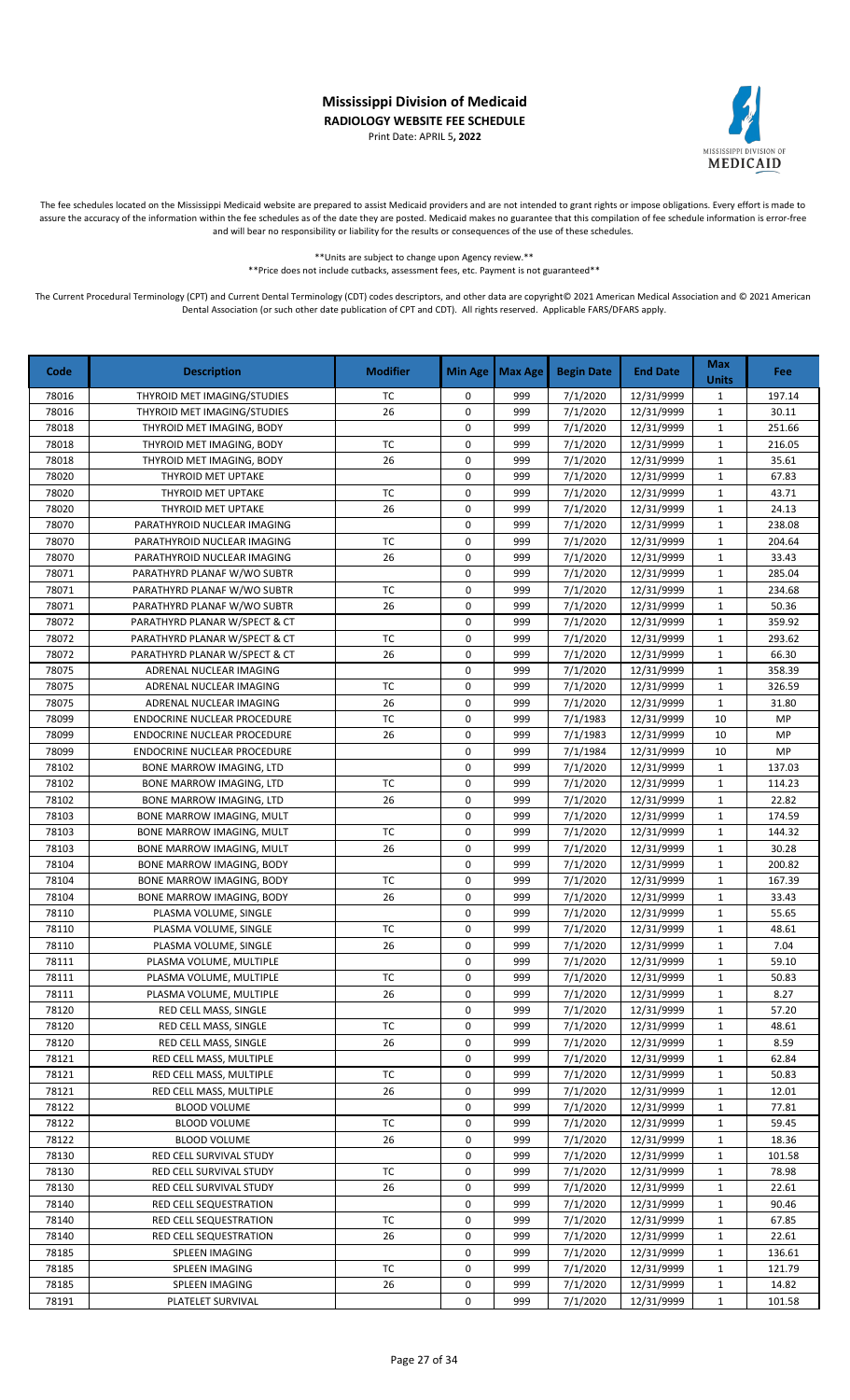Print Date: APRIL 5**, 2022**



The fee schedules located on the Mississippi Medicaid website are prepared to assist Medicaid providers and are not intended to grant rights or impose obligations. Every effort is made to assure the accuracy of the information within the fee schedules as of the date they are posted. Medicaid makes no guarantee that this compilation of fee schedule information is error-free and will bear no responsibility or liability for the results or consequences of the use of these schedules.

\*\*Units are subject to change upon Agency review.\*\*

\*\*Price does not include cutbacks, assessment fees, etc. Payment is not guaranteed\*\*

| Code  | <b>Description</b>                     | <b>Modifier</b> | <b>Min Age</b> | <b>Max Age</b> | <b>Begin Date</b> | <b>End Date</b> | <b>Max</b><br><b>Units</b> | Fee    |
|-------|----------------------------------------|-----------------|----------------|----------------|-------------------|-----------------|----------------------------|--------|
| 78191 | PLATELET SURVIVAL                      | TC              | $\mathbf 0$    | 999            | 7/1/2020          | 12/31/9999      | $\mathbf{1}$               | 78.98  |
| 78191 | PLATELET SURVIVAL                      | 26              | 0              | 999            | 7/1/2020          | 12/31/9999      | $\mathbf 1$                | 22.61  |
| 78195 | <b>LYMPH SYSTEM IMAGING</b>            |                 | 0              | 999            | 7/1/2020          | 12/31/9999      | $\mathbf{1}$               | 285.88 |
| 78195 | LYMPH SYSTEM IMAGING                   | <b>TC</b>       | $\mathbf 0$    | 999            | 7/1/2020          | 12/31/9999      | $\mathbf{1}$               | 235.78 |
| 78195 | LYMPH SYSTEM IMAGING                   | 26              | 0              | 999            | 7/1/2020          | 12/31/9999      | $\mathbf{1}$               | 50.09  |
| 78199 | BLOOD/LYMPH NUCLEAR EXAM               |                 | 0              | 999            | 7/1/1984          | 12/31/9999      | 10                         | MP     |
| 78199 | BLOOD/LYMPH NUCLEAR EXAM               | 26              | 0              | 999            | 7/1/1983          | 12/31/9999      | 10                         | MP     |
| 78199 | BLOOD/LYMPH NUCLEAR EXAM               | TC              | 0              | 999            | 7/1/1983          | 12/31/9999      | 10                         | MP     |
| 78201 | LIVER IMAGING                          |                 | $\mathbf 0$    | 999            | 7/1/2020          | 12/31/9999      | $\mathbf{1}$               | 152.79 |
| 78201 | LIVER IMAGING                          | <b>TC</b>       | 0              | 999            | 7/1/2020          | 12/31/9999      | $\mathbf{1}$               | 134.58 |
| 78201 | <b>LIVER IMAGING</b>                   | 26              | 0              | 999            | 7/1/2020          | 12/31/9999      | $\mathbf{1}$               | 18.21  |
| 78202 | LIVER IMAGING WITH FLOW                |                 | $\mathbf 0$    | 999            | 7/1/2020          | 12/31/9999      | $\mathbf 1$                | 164.75 |
| 78202 | LIVER IMAGING WITH FLOW                | ТC              | 0              | 999            | 7/1/2020          | 12/31/9999      | $\mathbf{1}$               | 144.04 |
| 78202 | LIVER IMAGING WITH FLOW                | 26              | $\pmb{0}$      | 999            | 7/1/2020          | 12/31/9999      | $\mathbf{1}$               | 20.71  |
| 78215 | LIVER AND SPLEEN IMAGING               |                 | 0              | 999            | 7/1/2020          | 12/31/9999      | $\mathbf{1}$               | 156.60 |
| 78215 | LIVER AND SPLEEN IMAGING               | TC              | 0              | 999            | 7/1/2020          | 12/31/9999      | $\mathbf{1}$               | 135.97 |
| 78215 | LIVER AND SPLEEN IMAGING               | 26              | 0              | 999            | 7/1/2020          | 12/31/9999      | $\mathbf{1}$               | 20.63  |
| 78216 | LIVER & SPLEEN IMAGE/FLOW              |                 | 0              | 999            | 7/1/2020          | 12/31/9999      | $\mathbf{1}$               | 104.09 |
| 78216 | LIVER & SPLEEN IMAGE/FLOW              | TC              | 0              | 999            | 7/1/2020          | 12/31/9999      | $\mathbf{1}$               | 80.64  |
| 78216 | LIVER & SPLEEN IMAGE/FLOW              | 26              | $\mathbf 0$    | 999            | 7/1/2020          | 12/31/9999      | $\mathbf{1}$               | 23.45  |
| 78226 | HEPATOBILIARY SYS IMAG                 |                 | 0              | 999            | 7/1/2020          | 12/31/9999      | $\mathbf{1}$               | 262.85 |
| 78226 | HEPATOBILIARY SYS IMAG                 | TC              | $\mathbf 0$    | 999            | 7/1/2020          | 12/31/9999      | $\mathbf{1}$               | 231.62 |
| 78226 | <b>HEPATOBILIARY SYS IMAG</b>          | 26              | 0              | 999            | 7/1/2020          | 12/31/9999      | $\mathbf{1}$               | 31.24  |
| 78227 | HEPATOBILIARY SYS IMAG QUANTATV        |                 | 0              | 999            | 7/1/2020          | 12/31/9999      | $\mathbf{1}$               | 354.64 |
| 78227 | HEPATOBILIARY SYS IMAG QUANTATV        | <b>TC</b>       | 0              | 999            | 7/1/2020          | 12/31/9999      | $\mathbf{1}$               | 316.31 |
| 78227 | HEPATOBILIARY SYS IMAG QUANTATV        | 26              | $\mathbf 0$    | 999            | 7/1/2020          | 12/31/9999      | $\mathbf{1}$               | 38.33  |
| 78230 | SALIVARY GLAND IMAGING                 |                 | $\pmb{0}$      | 999            | 7/1/2020          | 12/31/9999      | $\mathbf{1}$               | 139.98 |
| 78230 | SALIVARY GLAND IMAGING                 | TC              | 0              | 999            | 7/1/2020          | 12/31/9999      | $\mathbf{1}$               | 120.62 |
| 78230 | SALIVARY GLAND IMAGING                 | 26              | 0              | 999            | 7/1/2020          | 12/31/9999      | $\mathbf 1$                | 19.36  |
| 78231 | SERIAL SALIVARY IMAGING                |                 | $\mathbf 0$    | 999            | 7/1/2020          | 12/31/9999      | $\mathbf{1}$               | 85.37  |
| 78231 | SERIAL SALIVARY IMAGING                | <b>TC</b>       | $\pmb{0}$      | 999            | 7/1/2020          | 12/31/9999      | $\mathbf{1}$               | 66.19  |
| 78231 | SERIAL SALIVARY IMAGING                | 26              | 0              | 999            | 7/1/2020          | 12/31/9999      | $\mathbf{1}$               | 19.19  |
| 78232 | SALIVARY GLAND FUNCTION EXAM           |                 | 0              | 999            | 7/1/2020          | 12/31/9999      | $\mathbf{1}$               | 83.51  |
| 78232 | SALIVARY GLAND FUNCTION EXAM           | TC              | 0              | 999            | 7/1/2020          | 12/31/9999      | $\mathbf{1}$               | 66.19  |
| 78232 | SALIVARY GLAND FUNCTION EXAM           | 26              | 0              | 999            | 7/1/2020          | 12/31/9999      | $\mathbf{1}$               | 17.33  |
| 78258 | ESOPHAGEAL MOTILITY STUDY              |                 | 0              | 999            | 7/1/2020          | 12/31/9999      | $\mathbf{1}$               | 174.28 |
| 78258 | ESOPHAGEAL MOTILITY STUDY              | ТC              | 0              | 999            | 7/1/2020          | 12/31/9999      | 1                          | 144.04 |
| 78258 | ESOPHAGEAL MOTILITY STUDY              | 26              | 0              | 999            | 7/1/2020          | 12/31/9999      | $\mathbf{1}$               | 30.24  |
| 78261 | <b>GASTRIC MUCOSA IMAGING</b>          |                 | 0              | 999            | 7/1/2020          | 12/31/9999      | 1                          | 164.46 |
| 78261 | <b>GASTRIC MUCOSA IMAGING</b>          | ТC              | 0              | 999            | 7/1/2020          | 12/31/9999      | 1                          | 139.03 |
| 78261 | <b>GASTRIC MUCOSA IMAGING</b>          | 26              | 0              | 999            | 7/1/2020          | 12/31/9999      | $\mathbf{1}$               | 25.43  |
| 78262 | GASTROESOPHAGEAL REFLUX EXAM           |                 | 0              | 999            | 7/1/2020          | 12/31/9999      | $\mathbf{1}$               | 192.56 |
| 78262 | GASTROESOPHAGEAL REFLUX EXAM           | ТC              | 0              | 999            | 7/1/2020          | 12/31/9999      | $\mathbf{1}$               | 163.77 |
| 78262 | GASTROESOPHAGEAL REFLUX EXAM           | 26              | 0              | 999            | 7/1/2020          | 12/31/9999      | 1                          | 28.78  |
| 78264 | <b>GASTRIC EMPTYING IMAGING STUDY;</b> |                 | 0              | 999            | 7/1/2020          | 12/31/9999      | $\mathbf{1}$               | 266.95 |
| 78264 | <b>GASTRIC EMPTYING IMAGING STUDY;</b> | тс              | 0              | 999            | 7/1/2020          | 12/31/9999      | $\mathbf{1}$               | 233.56 |
| 78264 | <b>GASTRIC EMPTYING IMAGING STUDY;</b> | 26              | 0              | 999            | 7/1/2020          | 12/31/9999      | $\mathbf{1}$               | 33.39  |
| 78265 | <b>GASTRIC EMPTYING IMAG STUDY</b>     |                 | 0              | 999            | 7/1/2020          | 12/31/9999      | $\mathbf{1}$               | 315.76 |
| 78265 | <b>GASTRIC EMPTYING IMAG STUDY</b>     | ТC              | 0              | 999            | 7/1/2020          | 12/31/9999      | $\mathbf{1}$               | 274.32 |
| 78265 | <b>GASTRIC EMPTYING IMAG STUDY</b>     | 26              | 0              | 999            | 7/1/2020          | 12/31/9999      | $\mathbf{1}$               | 41.43  |
| 78266 | <b>GASTRIC EMPTYING IMAG STUDY</b>     |                 | 0              | 999            | 7/1/2020          | 12/31/9999      | $\mathbf{1}$               | 345.56 |
| 78266 | <b>GASTRIC EMPTYING IMAG STUDY</b>     | ТC              | 0              | 999            | 7/1/2020          | 12/31/9999      | $\mathbf{1}$               | 302.68 |
| 78266 | <b>GASTRIC EMPTYING IMAG STUDY</b>     | 26              | 0              | 999            | 7/1/2020          | 12/31/9999      | 1                          | 42.88  |
| 78278 | ACUTE GI BLOOD LOSS IMAGING            |                 | 0              | 999            | 7/1/2020          | 12/31/9999      | $\overline{2}$             | 280.04 |
| 78278 | ACUTE GI BLOOD LOSS IMAGING            | ТC              | 0              | 999            | 7/1/2020          | 12/31/9999      | 2                          | 238.01 |
| 78278 | ACUTE GI BLOOD LOSS IMAGING            | 26              | 0              | 999            | 7/1/2020          | 12/31/9999      | 2                          | 42.03  |
| 78282 | GI PROTEIN LOSS EXAM                   |                 | 0              | 999            | 7/1/2020          | 12/31/9999      | $\mathbf{1}$               | 209.87 |
|       |                                        |                 |                |                |                   |                 |                            |        |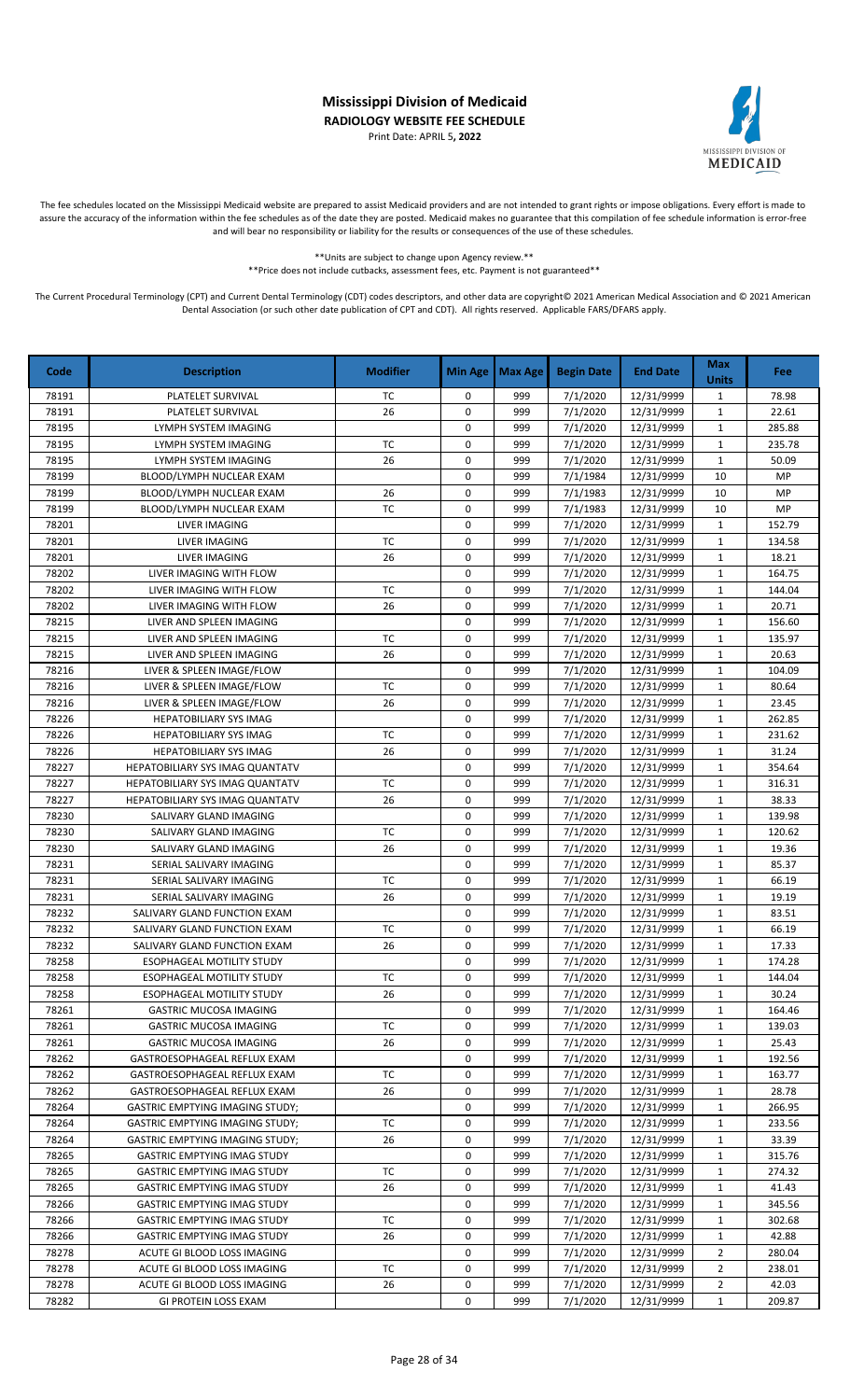Print Date: APRIL 5**, 2022**



The fee schedules located on the Mississippi Medicaid website are prepared to assist Medicaid providers and are not intended to grant rights or impose obligations. Every effort is made to assure the accuracy of the information within the fee schedules as of the date they are posted. Medicaid makes no guarantee that this compilation of fee schedule information is error-free and will bear no responsibility or liability for the results or consequences of the use of these schedules.

> \*\*Units are subject to change upon Agency review.\*\* \*\*Price does not include cutbacks, assessment fees, etc. Payment is not guaranteed\*\*

| Code  | <b>Description</b>            | <b>Modifier</b> | Min Age     | <b>Max Age</b> | <b>Begin Date</b> | <b>End Date</b> | <b>Max</b><br><b>Units</b> | Fee      |
|-------|-------------------------------|-----------------|-------------|----------------|-------------------|-----------------|----------------------------|----------|
| 78282 | <b>GI PROTEIN LOSS EXAM</b>   | TC              | 0           | 999            | 7/1/2020          | 12/31/9999      | $\mathbf{1}$               | 195.42   |
| 78282 | <b>GI PROTEIN LOSS EXAM</b>   | 26              | 0           | 999            | 7/1/2020          | 12/31/9999      | $\mathbf{1}$               | 14.18    |
| 78290 | MECKELS DIVERT EXAM           |                 | 0           | 999            | 7/1/2020          | 12/31/9999      | $\mathbf{1}$               | 264.29   |
| 78290 | MECKELS DIVERT EXAM           | ТC              | 0           | 999            | 7/1/2020          | 12/31/9999      | $\mathbf{1}$               | 235.78   |
| 78290 | MECKELS DIVERT EXAM           | 26              | $\mathbf 0$ | 999            | 7/1/2020          | 12/31/9999      | $\mathbf{1}$               | 28.50    |
| 78291 | LEVEEN/SHUNT PATENCY EXAM     |                 | 0           | 999            | 7/1/2020          | 12/31/9999      | $\mathbf{1}$               | 205.36   |
| 78291 | LEVEEN/SHUNT PATENCY EXAM     | TC              | 0           | 999            | 7/1/2020          | 12/31/9999      | 1                          | 168.50   |
| 78291 | LEVEEN/SHUNT PATENCY EXAM     | 26              | 0           | 999            | 7/1/2020          | 12/31/9999      | $\mathbf{1}$               | 36.86    |
| 78299 | <b>GI NUCLEAR PROCEDURE</b>   | 26              | 0           | 999            | 7/1/1983          | 12/31/9999      | 10                         | MP       |
| 78299 | GI NUCLEAR PROCEDURE          | TC              | 0           | 999            | 7/1/1983          | 12/31/9999      | 10                         | MP       |
| 78299 | <b>GI NUCLEAR PROCEDURE</b>   |                 | 0           | 999            | 7/1/1983          | 12/31/9999      | 10                         | MP       |
| 78300 | BONE IMAGING, LIMITED AREA    |                 | 0           | 999            | 7/1/2020          | 12/31/9999      | 1                          | 184.19   |
| 78300 | BONE IMAGING, LIMITED AREA    | <b>TC</b>       | 0           | 999            | 7/1/2020          | 12/31/9999      | $\mathbf{1}$               | 157.60   |
| 78300 | BONE IMAGING, LIMITED AREA    | 26              | 0           | 999            | 7/1/2020          | 12/31/9999      | $\mathbf{1}$               | 26.60    |
| 78305 | BONE IMAGING, MULTIPLE AREAS  |                 | $\mathsf 0$ | 999            | 7/1/2020          | 12/31/9999      | $\mathbf{1}$               | 223.45   |
| 78305 | BONE IMAGING, MULTIPLE AREAS  | TC              | 0           | 999            | 7/1/2020          | 12/31/9999      | $\mathbf{1}$               | 188.18   |
| 78305 | BONE IMAGING, MULTIPLE AREAS  | 26              | 0           | 999            | 7/1/2020          | 12/31/9999      | $\mathbf{1}$               | 35.27    |
| 78306 | BONE IMAGING, WHOLE BODY      |                 | 0           | 999            | 7/1/2020          | 12/31/9999      | $\mathbf{1}$               | 241.98   |
| 78306 | BONE IMAGING, WHOLE BODY      | TC              | 0           | 999            | 7/1/2020          | 12/31/9999      | $\mathbf{1}$               | 205.48   |
| 78306 | BONE IMAGING, WHOLE BODY      | 26              | 0           | 999            | 7/1/2020          | 12/31/9999      | 1                          | 36.50    |
| 78315 | <b>BONE IMAGING, 3 PHASE</b>  |                 | 0           | 999            | 7/1/2020          | 12/31/9999      | $\mathbf{1}$               | 278.49   |
| 78315 | <b>BONE IMAGING, 3 PHASE</b>  | ТC              | 0           | 999            | 7/1/2020          | 12/31/9999      | $\mathbf{1}$               | 235.23   |
| 78315 | <b>BONE IMAGING, 3 PHASE</b>  | 26              | 0           | 999            | 7/1/2020          | 12/31/9999      | $\mathbf{1}$               | 43.25    |
| 78350 | BONE MINERAL, SINGLE PHOTON   |                 | 0           | 999            | 7/1/2020          | 12/31/9999      | $\mathbf{1}$               | 25.96    |
| 78350 | BONE MINERAL, SINGLE PHOTON   | <b>TC</b>       | 0           | 999            | 7/1/2020          | 12/31/9999      | $\mathbf{1}$               | 16.57    |
| 78350 | BONE MINERAL, SINGLE PHOTON   | 26              | 0           | 999            | 7/1/2020          | 12/31/9999      | $\mathbf{1}$               | 9.38     |
| 78351 | BONE MINERAL, DUAL PHOTON     |                 | $\mathbf 0$ | 999            | 7/1/2020          | 12/31/9999      | $\mathbf{1}$               | 13.20    |
| 78399 | MUSCULOSKELETAL NUCLEAR EXAM  | TC              | $\mathbf 0$ | 999            | 7/1/1983          | 12/31/9999      | 10                         | MP       |
| 78399 | MUSCULOSKELETAL NUCLEAR EXAM  | 26              | 0           | 999            | 7/1/1983          | 12/31/9999      | 10                         | MP       |
| 78399 | MUSCULOSKELETAL NUCLEAR EXAM  |                 | $\mathbf 0$ | 999            | 7/1/1983          | 12/31/9999      | 10                         | MP       |
| 78414 | NON-IMAGING HEART FUNCTION    |                 | $\mathbf 0$ | 999            | 7/1/2020          | 12/31/9999      | $\mathbf{1}$               | 265.44   |
| 78414 | NON-IMAGING HEART FUNCTION    | <b>TC</b>       | 0           | 999            | 7/1/2020          | 12/31/9999      | $\mathbf{1}$               | 246.20   |
| 78414 | NON-IMAGING HEART FUNCTION    | 26              | 0           | 999            | 7/1/2020          | 12/31/9999      | $\mathbf{1}$               | 18.91    |
| 78428 | CARDIAC SHUNT IMAGING         |                 | 0           | 999            | 7/1/2020          | 12/31/9999      | $\mathbf{1}$               | 149.80   |
| 78428 | CARDIAC SHUNT IMAGING         | ТC              | 0           | 999            | 7/1/2020          | 12/31/9999      | $\mathbf{1}$               | 117.28   |
| 78428 | CARDIAC SHUNT IMAGING         | 26              | 0           | 999            | 7/1/2020          | 12/31/9999      | $\mathbf{1}$               | 32.52    |
| 78429 | MYOCRD IMG PET 1 STD W/CT     | 26              | 0           | 999            | 7/1/2020          | 12/31/9999      | 1                          | 72.22    |
| 78430 | MYOCRD IMG PET RST/STRS W/CT  | 26              | 0           | 999            | 7/1/2020          | 12/31/9999      | 1                          | 68.53    |
| 78431 | MYOCRD IMG PET RST&STRS CT    |                 | 0           | 999            | 1/1/2020          | 12/31/9999      | $\mathbf{1}$               | 1,814.57 |
| 78431 | MYOCRD IMG PET RST&STRS CT    | ТC              | 0           | 999            | 1/1/2020          | 12/31/9999      | $\mathbf{1}$               | 1,733.71 |
| 78431 | MYOCRD IMG PET RST&STRS CT    | 26              | 0           | 999            | 7/1/2020          | 12/31/9999      | 1                          | 79.51    |
| 78432 | MYOCRD IMG PET 2RTRACER       | 26              | 0           | 999            | 7/1/2020          | 12/31/9999      | 1                          | 84.91    |
| 78433 | MYOCRD IMG PET 2RTRACER CT    | 26              | 0           | 999            | 7/1/2020          | 12/31/9999      | 1                          | 92.78    |
| 78434 | AQMBF PET REST & RX STRESS    | 26              | 0           | 999            | 7/1/2020          | 12/31/9999      | 1                          | 26.75    |
| 78445 | VASCULAR FLOW IMAGING         |                 | 0           | 999            | 7/1/2020          | 12/31/9999      | 1                          | 156.77   |
| 78445 | VASCULAR FLOW IMAGING         | ТC              | 0           | 999            | 7/1/2020          | 12/31/9999      | $\mathbf{1}$               | 135.35   |
| 78445 | VASCULAR FLOW IMAGING         | 26              | 0           | 999            | 7/1/2020          | 12/31/9999      | 1                          | 21.42    |
| 78451 | HT MUSCLE IMAGE SPECT, SING   |                 | 0           | 999            | 7/1/2020          | 12/31/9999      | 1                          | 272.12   |
| 78451 | HT MUSCLE IMAGE SPECT, SING   | TC              | 0           | 999            | 7/1/2020          | 12/31/9999      | $\mathbf{1}$               | 214.38   |
| 78451 | HT MUSCLE IMAGE SPECT, SING   | 26              | 0           | 999            | 7/1/2020          | 12/31/9999      | 1                          | 57.75    |
| 78452 | HT MUSCLE IMAGE SPECT, MULT   |                 | 0           | 999            | 7/1/2020          | 12/31/9999      | $\mathbf{1}$               | 378.30   |
| 78452 | HT MUSCLE IMAGE SPECT, MULT   | ТC              | 0           | 999            | 7/1/2020          | 12/31/9999      | 1                          | 310.25   |
| 78452 | HT MUSCLE IMAGE SPECT, MULT   | 26              | 0           | 999            | 7/1/2020          | 12/31/9999      | 1                          | 68.05    |
| 78453 | HT MUSCLE IMAGE, PLANAR, SING |                 | 0           | 999            | 7/1/2020          | 12/31/9999      | 1                          | 243.65   |
| 78453 | HT MUSCLE IMAGE, PLANAR, SING | ТC              | 0           | 999            | 7/1/2020          | 12/31/9999      | $\mathbf{1}$               | 201.03   |
| 78453 | HT MUSCLE IMAGE, PLANAR, SING | 26              | 0           | 999            | 7/1/2020          | 12/31/9999      | $\mathbf{1}$               | 42.62    |
| 78454 | HT MUSC IMAGE, PLANAR, MULT   |                 | 0           | 999            | 7/1/2020          | 12/31/9999      | $\mathbf{1}$               | 349.33   |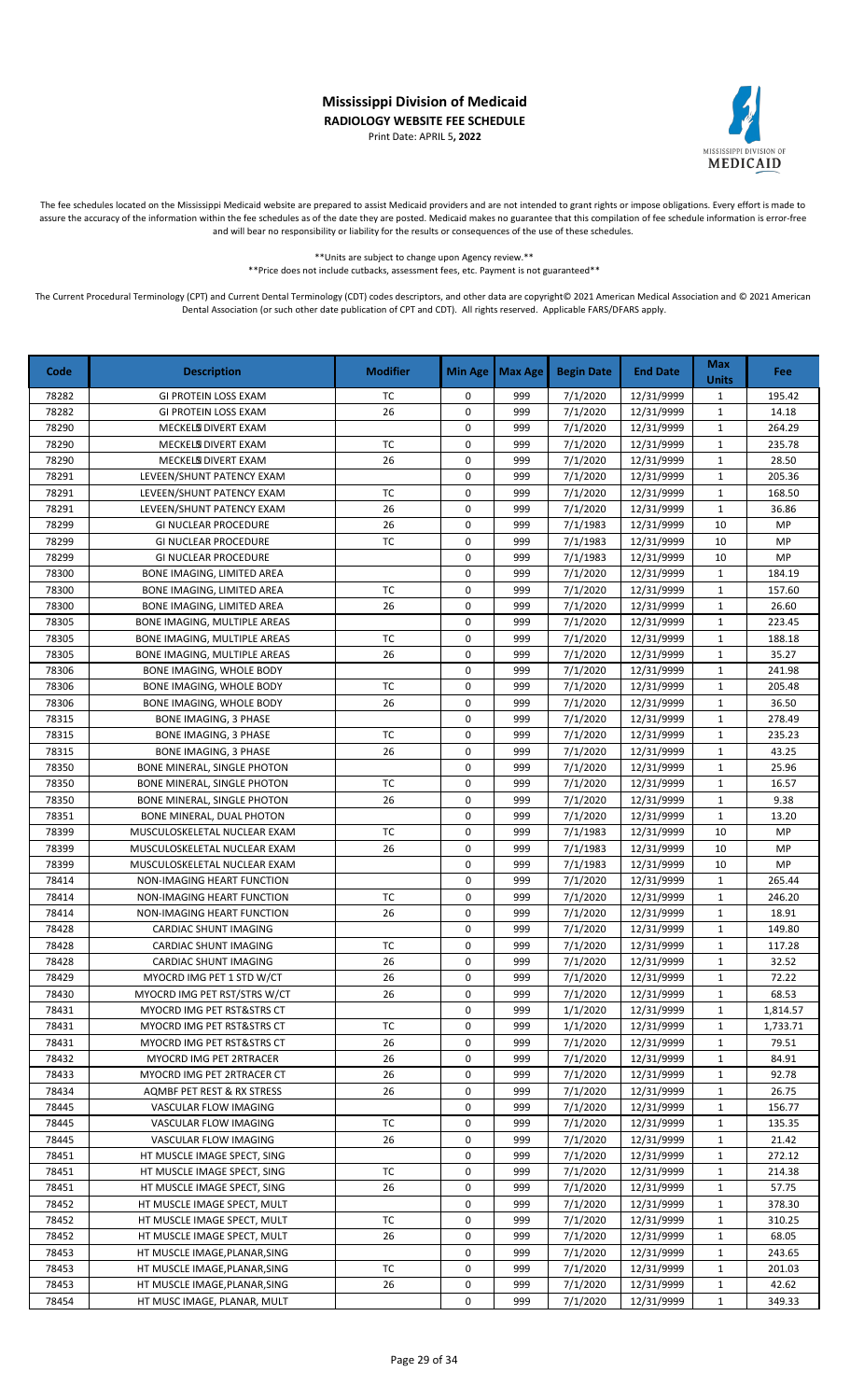Print Date: APRIL 5**, 2022**



The fee schedules located on the Mississippi Medicaid website are prepared to assist Medicaid providers and are not intended to grant rights or impose obligations. Every effort is made to assure the accuracy of the information within the fee schedules as of the date they are posted. Medicaid makes no guarantee that this compilation of fee schedule information is error-free and will bear no responsibility or liability for the results or consequences of the use of these schedules.

> \*\*Units are subject to change upon Agency review.\*\* \*\*Price does not include cutbacks, assessment fees, etc. Payment is not guaranteed\*\*

| Code  | <b>Description</b>                 | <b>Modifier</b> | Min Age     | Max Age | <b>Begin Date</b> | <b>End Date</b> | <b>Max</b><br><b>Units</b> | Fee      |
|-------|------------------------------------|-----------------|-------------|---------|-------------------|-----------------|----------------------------|----------|
| 78454 | HT MUSC IMAGE, PLANAR, MULT        | TC              | 0           | 999     | 7/1/2020          | 12/31/9999      | $\mathbf{1}$               | 292.11   |
| 78454 | HT MUSC IMAGE, PLANAR, MULT        | 26              | $\mathbf 0$ | 999     | 7/1/2020          | 12/31/9999      | $\mathbf{1}$               | 57.20    |
| 78456 | ACUTE VENOUS THROMBUS IMAGE        |                 | $\mathbf 0$ | 999     | 7/1/2020          | 12/31/9999      | $\mathbf{1}$               | 248.32   |
| 78456 | ACUTE VENOUS THROMBUS IMAGE        | <b>TC</b>       | 0           | 999     | 7/1/2020          | 12/31/9999      | $\mathbf{1}$               | 206.60   |
| 78456 | ACUTE VENOUS THROMBUS IMAGE        | 26              | $\mathbf 0$ | 999     | 7/1/2020          | 12/31/9999      | $\mathbf{1}$               | 41.72    |
| 78457 | <b>VENOUS THROMBOSIS IMAGING</b>   |                 | 0           | 999     | 7/1/2020          | 12/31/9999      | $\mathbf{1}$               | 141.98   |
| 78457 | <b>VENOUS THROMBOSIS IMAGING</b>   | <b>TC</b>       | $\mathbf 0$ | 999     | 7/1/2020          | 12/31/9999      | 1                          | 109.77   |
| 78457 | <b>VENOUS THROMBOSIS IMAGING</b>   | 26              | $\mathbf 0$ | 999     | 7/1/2020          | 12/31/9999      | 1                          | 32.19    |
| 78458 | VEN THROMBOSIS IMAGES, BILAT       |                 | $\mathbf 0$ | 999     | 7/1/2020          | 12/31/9999      | $\mathbf{1}$               | 166.18   |
| 78458 | VEN THROMBOSIS IMAGES, BILAT       | <b>TC</b>       | $\mathbf 0$ | 999     | 7/1/2020          | 12/31/9999      | $\mathbf{1}$               | 127.29   |
| 78458 | VEN THROMBOSIS IMAGES, BILAT       | 26              | $\pmb{0}$   | 999     | 7/1/2020          | 12/31/9999      | $\mathbf{1}$               | 38.89    |
| 78459 | MYOCARDIAL IMAGING, PET EVALUATION |                 | $\mathbf 0$ | 999     | 7/1/2020          | 12/31/9999      | $\mathbf{1}$               | 1,618.29 |
| 78459 | MYOCARDIAL IMAGING, PET EVALUATION | <b>TC</b>       | $\mathbf 0$ | 999     | 7/1/2020          | 12/31/9999      | $\mathbf 1$                | 1,551.53 |
| 78459 | MYOCARDIAL IMAGING, PET EVALUATION | 26              | $\mathbf 0$ | 999     | 7/1/2020          | 12/31/9999      | $\mathbf{1}$               | 65.61    |
| 78466 | HEART INFARCT IMAGE                |                 | $\mathbf 0$ | 999     | 7/1/2020          | 12/31/9999      | $\mathbf{1}$               | 161.12   |
| 78466 | <b>HEART INFARCT IMAGE</b>         | <b>TC</b>       | $\mathbf 0$ | 999     | 7/1/2020          | 12/31/9999      | $\mathbf{1}$               | 130.91   |
| 78466 | <b>HEART INFARCT IMAGE</b>         | 26              | $\mathbf 0$ | 999     | 7/1/2020          | 12/31/9999      | $\mathbf 1$                | 30.21    |
| 78468 | HEART INFARCT IMAGE (EF)           |                 | $\mathbf 0$ | 999     | 7/1/2020          | 12/31/9999      | $\mathbf{1}$               | 155.49   |
| 78468 | HEART INFARCT IMAGE (EF)           | <b>TC</b>       | $\mathbf 0$ | 999     | 7/1/2020          | 12/31/9999      | $\mathbf{1}$               | 122.07   |
| 78468 | HEART INFARCT IMAGE (EF)           | 26              | $\mathbf 0$ | 999     | 7/1/2020          | 12/31/9999      | 1                          | 33.43    |
| 78469 | <b>HEART INFARCT IMAGE (3D)</b>    |                 | $\mathbf 0$ | 999     | 7/1/2020          | 12/31/9999      | $\mathbf{1}$               | 180.44   |
| 78469 | <b>HEART INFARCT IMAGE (3D)</b>    | <b>TC</b>       | 0           | 999     | 7/1/2020          | 12/31/9999      | $\mathbf{1}$               | 141.53   |
| 78469 | <b>HEART INFARCT IMAGE (3D)</b>    | 26              | $\mathbf 0$ | 999     | 7/1/2020          | 12/31/9999      | $\mathbf{1}$               | 38.91    |
| 78472 | GATED HEART, PLANAR, SINGLE        |                 | $\mathbf 0$ | 999     | 7/1/2020          | 12/31/9999      | $\mathbf{1}$               | 184.01   |
| 78472 | GATED HEART, PLANAR, SINGLE        | <b>TC</b>       | $\mathbf 0$ | 999     | 7/1/2020          | 12/31/9999      | $\mathbf{1}$               | 142.59   |
| 78472 | GATED HEART, PLANAR, SINGLE        | 26              | $\mathbf 0$ | 999     | 7/1/2020          | 12/31/9999      | $\mathbf{1}$               | 41.43    |
| 78473 | <b>GATED HEART, MULTIPLE</b>       |                 | $\mathbf 0$ | 999     | 7/1/2020          | 12/31/9999      | $\mathbf{1}$               | 234.40   |
| 78473 | <b>GATED HEART, MULTIPLE</b>       | <b>TC</b>       | $\mathbf 0$ | 999     | 7/1/2020          | 12/31/9999      | $\mathbf 1$                | 173.22   |
| 78473 | <b>GATED HEART, MULTIPLE</b>       | 26              | 0           | 999     | 7/1/2020          | 12/31/9999      | $1\,$                      | 61.16    |
| 78481 | HEART FIRST PASS, SINGLE           |                 | $\mathbf 0$ | 999     | 7/1/2020          | 12/31/9999      | $\mathbf{1}$               | 142.87   |
| 78481 | HEART FIRST PASS, SINGLE           | ТC              | 0           | 999     | 7/1/2020          | 12/31/9999      | $\mathbf{1}$               | 101.43   |
| 78481 | HEART FIRST PASS, SINGLE           | 26              | $\mathbf 0$ | 999     | 7/1/2020          | 12/31/9999      | $\mathbf{1}$               | 41.43    |
| 78483 | HEART FIRST PASS, MULTIPLE         |                 | $\mathbf 0$ | 999     | 7/1/2020          | 12/31/9999      | $\mathbf{1}$               | 196.52   |
| 78483 | HEART FIRST PASS, MULTIPLE         | <b>TC</b>       | 0           | 999     | 7/1/2020          | 12/31/9999      | $\mathbf{1}$               | 134.80   |
| 78483 | HEART FIRST PASS, MULTIPLE         | 26              | $\mathbf 0$ | 999     | 7/1/2020          | 12/31/9999      | $\mathbf{1}$               | 61.72    |
| 78491 | MYOCARDIAL IMAGING, PET PERFUSION  |                 | $\mathbf 0$ | 999     | 7/1/2020          | 12/31/9999      | $\mathbf{1}$               | 711.69   |
| 78491 | MYOCARDIAL IMAGING, PET PERFUSION  | тc              | 0           | 999     | 7/1/2020          | 12/31/9999      | 1                          | 646.83   |
| 78491 | MYOCARDIAL IMAGING, PET PERFUSION  | 26              | 0           | 999     | 7/1/2020          | 12/31/9999      | $\mathbf{1}$               | 63.75    |
| 78492 | MYOCARDIAL IMAGING, PET PERFUSION  |                 | 0           | 999     | 7/1/2020          | 12/31/9999      | 1                          | 1,148.49 |
| 78492 | MYOCARDIAL IMAGING, PET PERFUSION  | TC              | 0           | 999     | 7/1/2020          | 12/31/9999      | $\mathbf{1}$               | 1,072.32 |
| 78492 | MYOCARDIAL IMAGING, PET PERFUSION  | 26              | 0           | 999     | 7/1/2020          | 12/31/9999      | 1                          | 74.88    |
| 78494 | HEART IMAGE, SPECT                 |                 | 0           | 999     | 7/1/2020          | 12/31/9999      | 1                          | 183.52   |
| 78494 | HEART IMAGE, SPECT                 | тс              | 0           | 999     | 7/1/2020          | 12/31/9999      | 1                          | 133.47   |
| 78494 | HEART IMAGE, SPECT                 | 26              | 0           | 999     | 7/1/2020          | 12/31/9999      | 1                          | 50.05    |
| 78496 | HEART FIRST PASS ADD-ON            |                 | 0           | 999     | 7/1/2020          | 12/31/9999      | 1                          | 35.86    |
| 78496 | <b>HEART FIRST PASS ADD-ON</b>     | 26              | 0           | 999     | 7/1/2020          | 12/31/9999      | $\mathbf{1}$               | 20.95    |
| 78496 | HEART FIRST PASS ADD-ON            | ТC              | 0           | 999     | 7/1/2020          | 12/31/9999      | 1                          | 14.90    |
| 78499 | CARDIOVASCULAR NUCLEAR EXAM        | 26              | 0           | 999     | 7/1/1983          | 12/31/9999      | 10                         | MP.      |
| 78499 | CARDIOVASCULAR NUCLEAR EXAM        | TC              | 0           | 999     | 7/1/1983          | 12/31/9999      | 10                         | MP       |
| 78499 | CARDIOVASCULAR NUCLEAR EXAM        |                 | 0           | 999     | 7/1/1984          | 12/31/9999      | 10                         | MP       |
| 78579 | PULMON VENT IMAG                   |                 | 0           | 999     | 7/1/2020          | 12/31/9999      | $\mathbf{1}$               | 150.43   |
| 78579 | PULMON VENT IMAG                   | ТC              | 0           | 999     | 7/1/2020          | 12/31/9999      | 1                          | 129.80   |
| 78579 | PULMON VENT IMAG                   | 26              | 0           | 999     | 7/1/2020          | 12/31/9999      | $\mathbf{1}$               | 20.63    |
| 78580 | LUNG PERFUSION IMAGING             |                 | 0           | 999     | 7/1/2020          | 12/31/9999      | 1                          | 190.51   |
| 78580 | LUNG PERFUSION IMAGING             | ТC              | 0           | 999     | 7/1/2020          | 12/31/9999      | $\mathbf{1}$               | 159.26   |
| 78580 | LUNG PERFUSION IMAGING             | 26              | 0           | 999     | 7/1/2020          | 12/31/9999      | 1                          | 31.24    |
| 78582 | PULMON VENTPERF IMAG               |                 | 0           | 999     | 7/1/2020          | 12/31/9999      | $\mathbf{1}$               | 268.40   |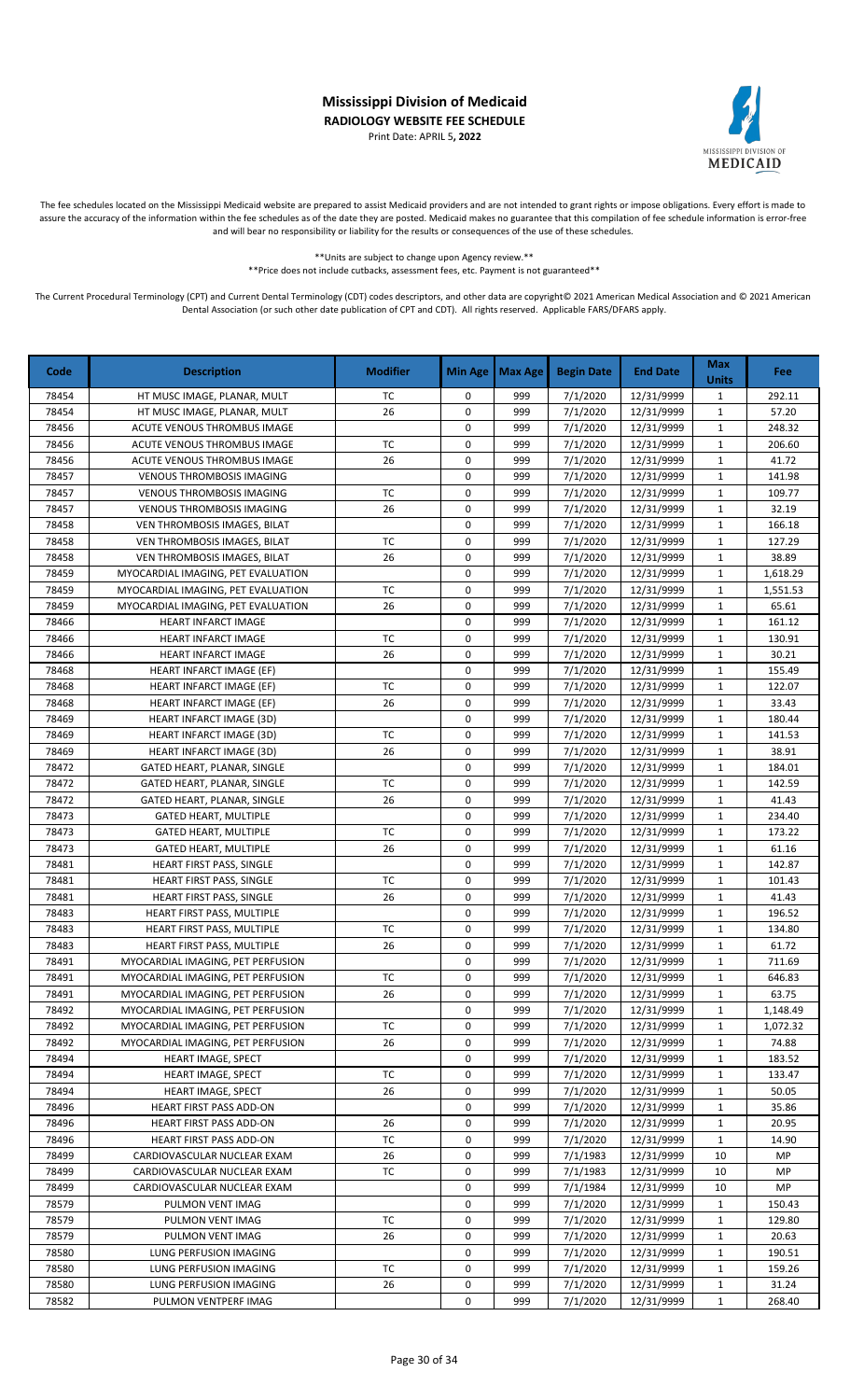Print Date: APRIL 5**, 2022**



The fee schedules located on the Mississippi Medicaid website are prepared to assist Medicaid providers and are not intended to grant rights or impose obligations. Every effort is made to assure the accuracy of the information within the fee schedules as of the date they are posted. Medicaid makes no guarantee that this compilation of fee schedule information is error-free and will bear no responsibility or liability for the results or consequences of the use of these schedules.

> \*\*Units are subject to change upon Agency review.\*\* \*\*Price does not include cutbacks, assessment fees, etc. Payment is not guaranteed\*\*

| Code  | <b>Description</b>                         | <b>Modifier</b> | Min Age     | <b>Max Age</b> | <b>Begin Date</b> | <b>End Date</b> | <b>Max</b><br><b>Units</b> | Fee       |
|-------|--------------------------------------------|-----------------|-------------|----------------|-------------------|-----------------|----------------------------|-----------|
| 78582 | PULMON VENTPERF IMAG                       | TC              | 0           | 999            | 7/1/2020          | 12/31/9999      | $\mathbf{1}$               | 223.27    |
| 78582 | PULMON VENTPERF IMAG                       | 26              | 0           | 999            | 7/1/2020          | 12/31/9999      | $\mathbf{1}$               | 45.13     |
| 78597 | <b>QUANTIT DIFF PULMON PERF</b>            |                 | 0           | 999            | 7/1/2020          | 12/31/9999      | $\mathbf{1}$               | 162.02    |
| 78597 | <b>QUANTIT DIFF PULMON PERF</b>            | <b>TC</b>       | 0           | 999            | 7/1/2020          | 12/31/9999      | 1                          | 131.46    |
| 78597 | <b>QUANTIT DIFF PULMON PERF</b>            | 26              | $\mathbf 0$ | 999            | 7/1/2020          | 12/31/9999      | $\mathbf{1}$               | 30.56     |
| 78598 | <b>QUANTIT DIFF PULMON PERF &amp; VENT</b> |                 | 0           | 999            | 7/1/2020          | 12/31/9999      | $\mathbf{1}$               | 244.39    |
| 78598 | <b>QUANTIT DIFF PULMON PERF &amp; VENT</b> | <b>TC</b>       | 0           | 999            | 7/1/2020          | 12/31/9999      | 1                          | 209.10    |
| 78598 | <b>QUANTIT DIFF PULMON PERF &amp; VENT</b> | 26              | 0           | 999            | 7/1/2020          | 12/31/9999      | $\mathbf{1}$               | 35.30     |
| 78599 | RESPIRATORY NUCLEAR EXAM                   |                 | 0           | 999            | 7/1/1984          | 12/31/9999      | 10                         | MP        |
| 78599 | RESPIRATORY NUCLEAR EXAM                   | TC              | 0           | 999            | 7/1/1983          | 12/31/9999      | 10                         | MP        |
| 78599 | RESPIRATORY NUCLEAR EXAM                   | 26              | 0           | 999            | 7/1/1983          | 12/31/9999      | 10                         | <b>MP</b> |
| 78600 | <b>BRAIN IMG &gt;4 STATIC VIEWS</b>        |                 | 0           | 999            | 7/1/2020          | 12/31/9999      | 1                          | 147.23    |
| 78600 | <b>BRAIN IMG &gt;4 STATIC VIEWS</b>        | <b>TC</b>       | 0           | 999            | 7/1/2020          | 12/31/9999      | $\mathbf{1}$               | 128.47    |
| 78600 | <b>BRAIN IMG &gt;4 STATIC VIEWS</b>        | 26              | 0           | 999            | 7/1/2020          | 12/31/9999      | $\mathbf{1}$               | 18.77     |
| 78601 | BRAIN IMG >4 STATIC VIEWS W/VAS FLOW       |                 | $\mathsf 0$ | 999            | 7/1/2020          | 12/31/9999      | $\mathbf{1}$               | 173.64    |
| 78601 | BRAIN IMG >4 STATIC VIEWS W/VAS FLOW       | TC              | 0           | 999            | 7/1/2020          | 12/31/9999      | $\mathbf{1}$               | 152.10    |
| 78601 | BRAIN IMG >4 STATIC VIEWS W/VAS FLOW       | 26              | 0           | 999            | 7/1/2020          | 12/31/9999      | $\mathbf{1}$               | 21.55     |
| 78605 | BRAIN IMG MIN 4 STATIC VIEWS               |                 | 0           | 999            | 7/1/2020          | 12/31/9999      | $\mathbf{1}$               | 160.09    |
| 78605 | BRAIN IMG MIN 4 STATIC VIEWS               | <b>TC</b>       | 0           | 999            | 7/1/2020          | 12/31/9999      | $\mathbf{1}$               | 137.36    |
| 78605 | <b>BRAIN IMG MIN 4 STATIC VIEWS</b>        | 26              | 0           | 999            | 7/1/2020          | 12/31/9999      | 1                          | 22.73     |
| 78606 | BRAIN IMG MIN 4 STATIC VIEWS W/VAS FLOW    |                 | 0           | 999            | 7/1/2020          | 12/31/9999      | $\mathbf{1}$               | 264.41    |
| 78606 | BRAIN IMG MIN 4 STATIC VIEWS W/VAS FLOW    | TC              | 0           | 999            | 7/1/2020          | 12/31/9999      | $\mathbf{1}$               | 237.46    |
| 78606 | BRAIN IMG MIN 4 STATIC VIEWS W/VAS FLOW    | 26              | 0           | 999            | 7/1/2020          | 12/31/9999      | $\mathbf{1}$               | 26.96     |
| 78608 | BRAIN IMAGING (PET)                        |                 | 0           | 999            | 7/1/2020          | 12/31/9999      | $\mathbf{1}$               | 1,614.44  |
| 78608 | <b>BRAIN IMAGING (PET)</b>                 | <b>TC</b>       | 0           | 999            | 7/1/2020          | 12/31/9999      | $\mathbf{1}$               | 1,551.53  |
| 78608 | <b>BRAIN IMAGING (PET)</b>                 | 26              | 0           | 999            | 7/1/2020          | 12/31/9999      | $\mathbf{1}$               | 61.84     |
| 78609 | <b>BRAIN IMAGING (PET)</b>                 |                 | $\mathbf 0$ | 999            | 1/1/1994          | 12/31/9999      | 10                         | <b>NC</b> |
| 78610 | <b>BRAIN FLOW IMAGING ONLY</b>             |                 | 0           | 999            | 7/1/2020          | 12/31/9999      | $\mathbf{1}$               | 138.93    |
| 78610 | <b>BRAIN FLOW IMAGING ONLY</b>             | TC              | 0           | 999            | 7/1/2020          | 12/31/9999      | $\mathbf{1}$               | 126.18    |
| 78610 | <b>BRAIN FLOW IMAGING ONLY</b>             | 26              | 0           | 999            | 7/1/2020          | 12/31/9999      | $\mathbf{1}$               | 12.75     |
| 78630 | CEREBROSPINAL FLUID SCAN                   |                 | 0           | 999            | 7/1/2020          | 12/31/9999      | $\mathbf{1}$               | 270.41    |
| 78630 | CEREBROSPINAL FLUID SCAN                   | <b>TC</b>       | 0           | 999            | 7/1/2020          | 12/31/9999      | $\mathbf{1}$               | 241.62    |
| 78630 | CEREBROSPINAL FLUID SCAN                   | 26              | 0           | 999            | 7/1/2020          | 12/31/9999      | $\mathbf{1}$               | 28.78     |
| 78635 | <b>CSF VENTRICULOGRAPHY</b>                |                 | 0           | 999            | 7/1/2020          | 12/31/9999      | $\mathbf{1}$               | 270.13    |
| 78635 | <b>CSF VENTRICULOGRAPHY</b>                | TC              | 0           | 999            | 7/1/2020          | 12/31/9999      | $\mathbf{1}$               | 243.85    |
| 78635 | <b>CSF VENTRICULOGRAPHY</b>                | 26              | 0           | 999            | 7/1/2020          | 12/31/9999      | $\mathbf{1}$               | 26.28     |
| 78645 | <b>CSF SHUNT EVALUATION</b>                |                 | 0           | 999            | 7/1/2020          | 12/31/9999      | 1                          | 259.52    |
| 78645 | <b>CSF SHUNT EVALUATION</b>                | ТC              | 0           | 999            | 7/1/2020          | 12/31/9999      | $\mathbf{1}$               | 235.78    |
| 78645 | <b>CSF SHUNT EVALUATION</b>                | 26              | 0           | 999            | 7/1/2020          | 12/31/9999      | $\mathbf{1}$               | 23.72     |
| 78650 | CSF LEAKAGE IMAGING                        |                 | 0           | 999            | 7/1/2020          | 12/31/9999      | 1                          | 221.13    |
| 78650 | CSF LEAKAGE IMAGING                        | ТC              | 0           | 999            | 7/1/2020          | 12/31/9999      | 1                          | 198.53    |
| 78650 | <b>CSF LEAKAGE IMAGING</b>                 | 26              | 0           | 999            | 7/1/2020          | 12/31/9999      | 1                          | 22.61     |
| 78660 | NUCLEAR EXAM OF TEAR FLOW                  |                 | 0           | 999            | 7/1/2020          | 12/31/9999      | 1                          | 148.08    |
| 78660 | NUCLEAR EXAM OF TEAR FLOW                  | TC              | 0           | 999            | 7/1/2020          | 12/31/9999      | 1                          | 125.34    |
| 78660 | NUCLEAR EXAM OF TEAR FLOW                  | 26              | 0           | 999            | 7/1/2020          | 12/31/9999      | 1                          | 22.73     |
| 78699 | NERVOUS SYSTEM NUCLEAR EXAM                | 26              | 0           | 999            | 7/1/1983          | 12/31/9999      | 10                         | MP        |
| 78699 | NERVOUS SYSTEM NUCLEAR EXAM                |                 | 0           | 999            | 7/1/1984          | 12/31/9999      | 10                         | MP        |
| 78699 | NERVOUS SYSTEM NUCLEAR EXAM                | ТC              | 0           | 999            | 7/1/1983          | 12/31/9999      | 10                         | MP        |
| 78700 | KIDNEY IMAGING MORPHOLOGY                  |                 | 0           | 999            | 7/1/2020          | 12/31/9999      | $\mathbf{1}$               | 137.20    |
| 78700 | KIDNEY IMAGING MORPHOLOGY                  | ТC              | 0           | 999            | 7/1/2020          | 12/31/9999      | 1                          | 118.40    |
| 78700 | KIDNEY IMAGING MORPHOLOGY                  | 26              | 0           | 999            | 7/1/2020          | 12/31/9999      | $\mathbf{1}$               | 18.80     |
| 78701 | KIDNEY IMAGING WITH FLOW                   |                 | 0           | 999            | 7/1/2020          | 12/31/9999      | 1                          | 174.95    |
| 78701 | KIDNEY IMAGING WITH FLOW                   | ТC              | 0           | 999            | 7/1/2020          | 12/31/9999      | $\mathbf{1}$               | 154.32    |
| 78701 | KIDNEY IMAGING WITH FLOW                   | 26              | 0           | 999            | 7/1/2020          | 12/31/9999      | 1                          | 20.63     |
| 78707 | KIDNEY IMAG ; SNGL STUDY WO PHARM          |                 | 0           | 999            | 7/1/2020          | 12/31/9999      | $\mathbf{1}$               | 187.88    |
| 78707 | KIDNEY IMAG ; SNGL STUDY WO PHARM          | ТC              | 0           | 999            | 7/1/2020          | 12/31/9999      | $\mathbf{1}$               | 147.65    |
| 78707 | KIDNEY IMAG ; SNGL STUDY WO PHARM          | 26              | 0           | 999            | 7/1/2020          | 12/31/9999      | $\mathbf{1}$               | 40.24     |
|       |                                            |                 |             |                |                   |                 |                            |           |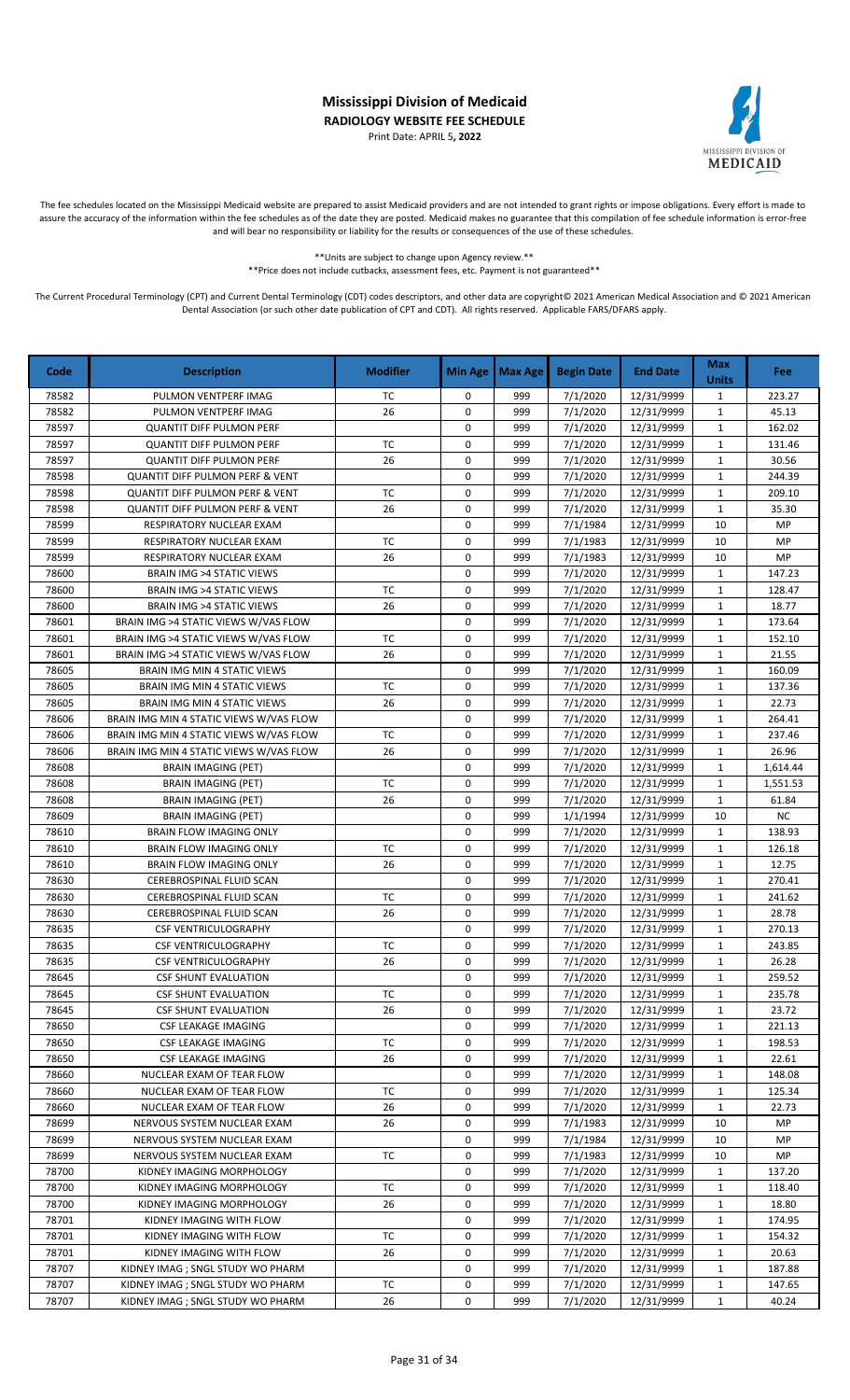Print Date: APRIL 5**, 2022**



The fee schedules located on the Mississippi Medicaid website are prepared to assist Medicaid providers and are not intended to grant rights or impose obligations. Every effort is made to assure the accuracy of the information within the fee schedules as of the date they are posted. Medicaid makes no guarantee that this compilation of fee schedule information is error-free and will bear no responsibility or liability for the results or consequences of the use of these schedules.

\*\*Units are subject to change upon Agency review.\*\*

\*\*Price does not include cutbacks, assessment fees, etc. Payment is not guaranteed\*\*

| Code  | <b>Description</b>                       | <b>Modifier</b> | <b>Min Age</b> | <b>Max Age</b> | <b>Begin Date</b> | <b>End Date</b> | <b>Max</b><br><b>Units</b> | Fee      |
|-------|------------------------------------------|-----------------|----------------|----------------|-------------------|-----------------|----------------------------|----------|
| 78708 | KIDNEY IMAG; SNGL STUDY W PHARM          |                 | 0              | 999            | 7/1/2020          | 12/31/9999      | $\mathbf{1}$               | 144.40   |
| 78708 | KIDNEY IMAG; SNGL STUDY W PHARM          | <b>TC</b>       | 0              | 999            | 7/1/2020          | 12/31/9999      | $\mathbf{1}$               | 93.71    |
| 78708 | KIDNEY IMAG; SNGL STUDY W PHARM          | 26              | 0              | 999            | 7/1/2020          | 12/31/9999      | $\mathbf{1}$               | 50.68    |
| 78709 | KIDNEY IMAG; MULTI STUD W/WO PHARM       |                 | 0              | 999            | 7/1/2020          | 12/31/9999      | 1                          | 296.43   |
| 78709 | KIDNEY IMAG; MULTI STUD W/WO PHARM       | TC              | $\mathbf 0$    | 999            | 7/1/2020          | 12/31/9999      | $\mathbf{1}$               | 237.74   |
| 78709 | KIDNEY IMAG; MULTI STUD W/WO PHARM       | 26              | 0              | 999            | 7/1/2020          | 12/31/9999      | $\mathbf{1}$               | 58.71    |
| 78725 | KIDNEY FUNCTION STUDY                    |                 | 0              | 999            | 7/1/2020          | 12/31/9999      | 1                          | 87.26    |
| 78725 | KIDNEY FUNCTION STUDY                    | TC              | 0              | 999            | 7/1/2020          | 12/31/9999      | $\mathbf{1}$               | 71.69    |
| 78725 | KIDNEY FUNCTION STUDY                    | 26              | 0              | 999            | 7/1/2020          | 12/31/9999      | $\mathbf{1}$               | 15.58    |
| 78730 | URIN BLADDER RES STUDY                   |                 | 0              | 999            | 7/1/2020          | 12/31/9999      | $\mathbf{1}$               | 60.82    |
| 78730 | URIN BLADDER RES STUDY                   | <b>TC</b>       | $\mathsf 0$    | 999            | 7/1/2020          | 12/31/9999      | $\mathbf{1}$               | 54.11    |
| 78730 | URIN BLADDER RES STUDY                   | 26              | 0              | 999            | 7/1/2020          | 12/31/9999      | $\mathbf{1}$               | 6.71     |
| 78740 | URETERAL REFLUX STUDY                    |                 | 0              | 999            | 7/1/2020          | 12/31/9999      | $\mathbf{1}$               | 174.16   |
| 78740 | URETERAL REFLUX STUDY                    | ТC              | 0              | 999            | 7/1/2020          | 12/31/9999      | $\mathbf{1}$               | 150.71   |
| 78740 | URETERAL REFLUX STUDY                    | 26              | $\mathsf 0$    | 999            | 7/1/2020          | 12/31/9999      | $\mathbf{1}$               | 23.45    |
| 78761 | TESTIC IMAG W VASC FLOW                  |                 | 0              | 999            | 7/1/2020          | 12/31/9999      | $\mathbf{1}$               | 170.43   |
| 78761 | TESTIC IMAG W VASC FLOW                  | TC              | 0              | 999            | 7/1/2020          | 12/31/9999      | $\mathbf 1$                | 139.86   |
| 78761 | TESTIC IMAG W VASC FLOW                  | 26              | 0              | 999            | 7/1/2020          | 12/31/9999      | $\mathbf{1}$               | 30.57    |
| 78799 | GENITOURINARY NUCLEAR EXAM               | <b>TC</b>       | 0              | 999            | 7/1/1983          | 12/31/9999      | 10                         | MP       |
| 78799 | <b>GENITOURINARY NUCLEAR EXAM</b>        | 26              | 0              | 999            | 7/1/1983          | 12/31/9999      | 10                         | MP       |
| 78799 | <b>GENITOURINARY NUCLEAR EXAM</b>        |                 | 0              | 999            | 7/1/1984          | 12/31/9999      | 10                         | MP       |
| 78800 | RADIOPHARMACEUTICAL LOCALIZATION OF TUMO |                 | 0              | 999            | 7/1/2020          | 12/31/9999      | $\mathbf{1}$               | 207.41   |
| 78800 | RADIOPHARMACEUTICAL LOCALIZATION OF TUMO | TC              | 0              | 999            | 7/1/2020          | 12/31/9999      | $\mathbf{1}$               | 180.12   |
| 78800 | RADIOPHARMACEUTICAL LOCALIZATION OF TUMO | 26              | 0              | 999            | 7/1/2020          | 12/31/9999      | $\mathbf{1}$               | 27.30    |
| 78801 | RADIOPHARMACEUTICAL LOCALIZATION OF TUMO |                 | 0              | 999            | 7/1/2020          | 12/31/9999      | $\mathbf{1}$               | 227.84   |
| 78801 | RADIOPHARMACEUTICAL LOCALIZATION OF TUMO | TC              | 0              | 999            | 7/1/2020          | 12/31/9999      | $\mathbf{1}$               | 196.86   |
| 78801 | RADIOPHARMACEUTICAL LOCALIZATION OF TUMO | 26              | 0              | 999            | 7/1/2020          | 12/31/9999      | $\mathbf{1}$               | 30.99    |
| 78802 | RADIOPHARMACEUTICAL LOCALIZATION OF TUMO |                 | 0              | 999            | 7/1/2020          | 12/31/9999      | $\mathbf{1}$               | 250.59   |
| 78802 | RADIOPHARMACEUTICAL LOCALIZATION OF TUMO | TC              | 0              | 999            | 7/1/2020          | 12/31/9999      | $\mathbf{1}$               | 217.43   |
| 78802 | RADIOPHARMACEUTICAL LOCALIZATION OF TUMO | 26              | $\mathbf 0$    | 999            | 7/1/2020          | 12/31/9999      | $\mathbf{1}$               | 33.15    |
| 78803 | RADIOPHARMACEUTICAL LOCALIZATION OF TUMO |                 | $\mathbf 0$    | 999            | 7/1/2020          | 12/31/9999      | $\mathbf{1}$               | 312.41   |
| 78803 | RADIOPHARMACEUTICAL LOCALIZATION OF TUMO | <b>TC</b>       | 0              | 999            | 7/1/2020          | 12/31/9999      | $\mathbf{1}$               | 267.20   |
| 78803 | RADIOPHARMACEUTICAL LOCALIZATION OF TUMO | 26              | 0              | 999            | 7/1/2020          | 12/31/9999      | $\mathbf{1}$               | 45.20    |
| 78804 | RADIOPHARMACEUTICAL LOCALIZATION OF TUMO |                 | 0              | 999            | 7/1/2020          | 12/31/9999      | $\mathbf{1}$               | 527.13   |
| 78804 | RADIOPHARMACEUTICAL LOCALIZATION OF TUMO | ТC              | 0              | 999            | 7/1/2020          | 12/31/9999      | $\mathbf{1}$               | 484.75   |
| 78804 | RADIOPHARMACEUTICAL LOCALIZATION OF TUMO | 26              | 0              | 999            | 7/1/2020          | 12/31/9999      | $\mathbf{1}$               | 42.38    |
| 78808 | INJ RADIOPHARM PROBE STUDY IV            |                 | 0              | 999            | 7/1/2020          | 12/31/9999      | 1                          | 32.19    |
| 78811 | PET LIMITED AREA                         |                 | 0              | 999            | 7/1/2020          | 12/31/9999      | $\mathbf{1}$               | 1,617.36 |
| 78811 | PET LIMITED AREA                         | ТC              | 0              | 999            | 7/1/2020          | 12/31/9999      | 1                          | 1,551.53 |
| 78811 | PET LIMITED AREA                         | 26              | 0              | 999            | 7/1/2020          | 12/31/9999      | 1                          | 64.73    |
| 78812 | PET SKULL BASE-MIDTHIGH                  |                 | 0              | 999            | 7/1/2020          | 12/31/9999      | 1                          | 1,632.81 |
| 78812 | PET SKULL BASE-MIDTHIGH                  | ТC              | 0              | 999            | 7/1/2020          | 12/31/9999      | 1                          | 1,551.53 |
| 78812 | PET SKULL BASE-MIDTHIGH                  | 26              | 0              | 999            | 7/1/2020          | 12/31/9999      | 1                          | 79.90    |
| 78813 | PET WHOLE BODY                           |                 | 0              | 999            | 7/1/2020          | 12/31/9999      | 1                          | 1,633.64 |
| 78813 | PET WHOLE BODY                           | тс              | 0              | 999            | 7/1/2020          | 12/31/9999      | 1                          | 1,551.53 |
| 78813 | PET WHOLE BODY                           | 26              | 0              | 999            | 7/1/2020          | 12/31/9999      | 1                          | 80.68    |
| 78814 | PET CONC CT LIMITED AREA                 |                 | 0              | 999            | 7/1/2020          | 12/31/9999      | 1                          | 1,738.89 |
| 78814 | PET CONC CT LIMITED AREA                 | ТC              | 0              | 999            | 7/1/2020          | 12/31/9999      | 1                          | 1,645.89 |
| 78814 | PET CONC CT LIMITED AREA                 | 26              | 0              | 999            | 7/1/2020          | 12/31/9999      | 1                          | 91.43    |
| 78815 | PET CONC CT SKULL BASE-MIDTHIGH          |                 | 0              | 999            | 7/1/2020          | 12/31/9999      | 1                          | 1,750.02 |
| 78815 | PET CONC CT SKULL BASE-MIDTHIGH          | ТC              | 0              | 999            | 7/1/2020          | 12/31/9999      | $\mathbf{1}$               | 1,645.89 |
| 78815 | PET CONC CT SKULL BASE-MIDTHIGH          | 26              | 0              | 999            | 7/1/2020          | 12/31/9999      | 1                          | 102.38   |
| 78816 | PET CONC CT WHOLE BODY                   |                 | 0              | 999            | 7/1/2020          | 12/31/9999      | $\mathbf{1}$               | 1,751.14 |
| 78816 | PET CONC CT WHOLE BODY                   | тс              | 0              | 999            | 7/1/2020          | 12/31/9999      | 1                          | 1,645.89 |
| 78816 | PET CONC CT WHOLE BODY                   | 26              | 0              | 999            | 7/1/2020          | 12/31/9999      | 1                          | 103.46   |
| 78830 | RP LOCLZJ TUM SPECT W/CT 1               |                 | 0              | 999            | 7/1/2020          | 12/31/9999      | 1                          | 395.90   |
| 78830 | RP LOCLZJ TUM SPECT W/CT 1               | ТC              | 0              | 999            | 7/1/2020          | 12/31/9999      | 1                          | 333.93   |
|       |                                          |                 |                |                |                   |                 |                            |          |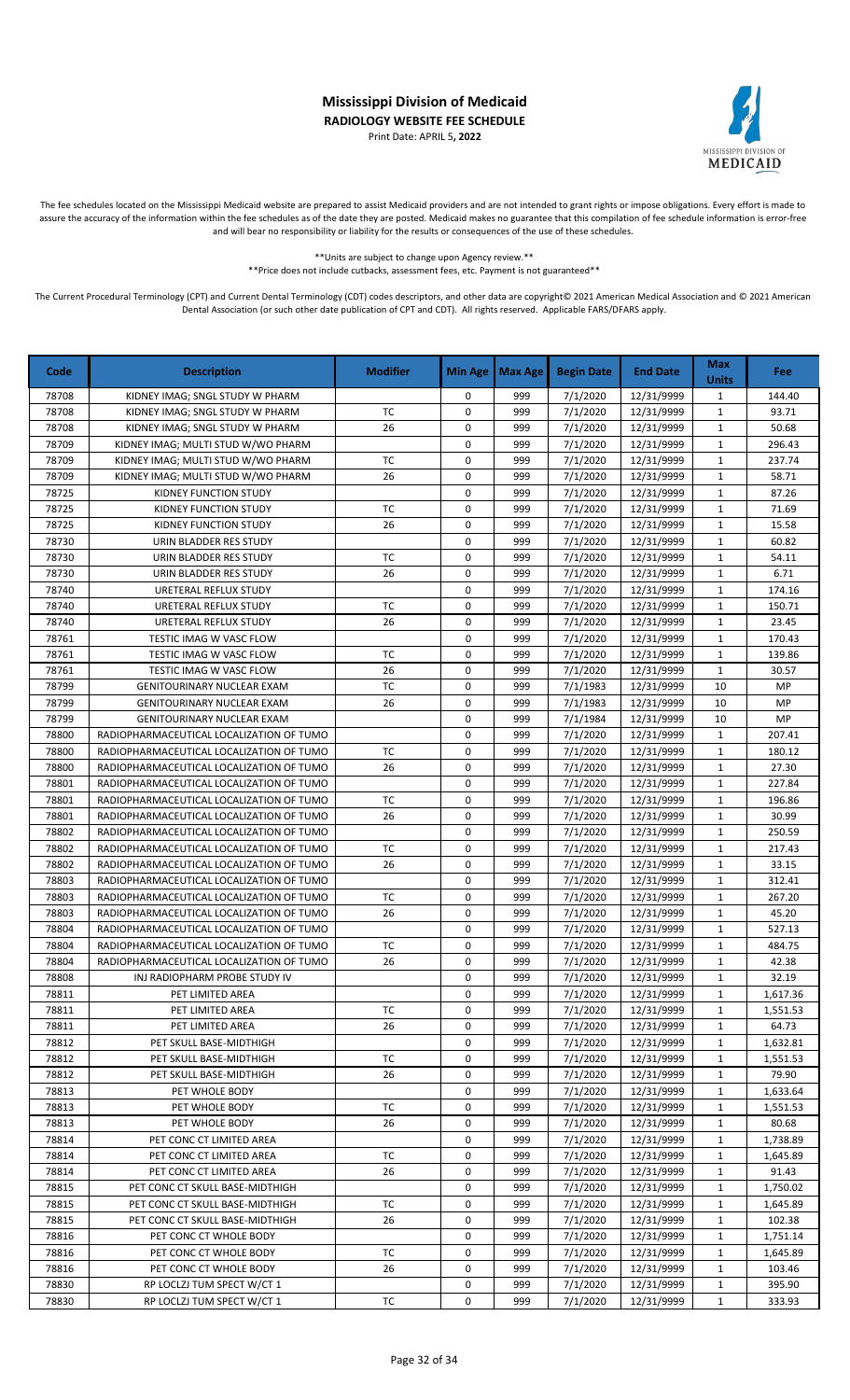Print Date: APRIL 5**, 2022**



The fee schedules located on the Mississippi Medicaid website are prepared to assist Medicaid providers and are not intended to grant rights or impose obligations. Every effort is made to assure the accuracy of the information within the fee schedules as of the date they are posted. Medicaid makes no guarantee that this compilation of fee schedule information is error-free and will bear no responsibility or liability for the results or consequences of the use of these schedules.

> \*\*Units are subject to change upon Agency review.\*\* \*\*Price does not include cutbacks, assessment fees, etc. Payment is not guaranteed\*\*

| Code           | <b>Description</b>                               | <b>Modifier</b> | Min Age                    | <b>Max Age</b> | <b>Begin Date</b>    | <b>End Date</b>          | <b>Max</b><br><b>Units</b>  | Fee            |
|----------------|--------------------------------------------------|-----------------|----------------------------|----------------|----------------------|--------------------------|-----------------------------|----------------|
| 78830          | RP LOCLZJ TUM SPECT W/CT 1                       | 26              | 0                          | 999            | 7/1/2020             | 12/31/9999               | $\mathbf{1}$                | 61.97          |
| 78831          | RP LOCLZJ TUM SPECT 2 AREAS                      |                 | $\mathbf 0$                | 999            | 7/1/2020             | 12/31/9999               | $\mathbf{1}$                | 571.16         |
| 78831          | RP LOCLZJ TUM SPECT 2 AREAS                      | <b>TC</b>       | $\mathbf 0$                | 999            | 7/1/2020             | 12/31/9999               | $\mathbf{1}$                | 495.59         |
| 78831          | RP LOCLZJ TUM SPECT 2 AREAS                      | 26              | $\mathbf 0$                | 999            | 7/1/2020             | 12/31/9999               | $\mathbf{1}$                | 75.57          |
| 78832          | RP LOCLZJ TUM SPECT W/CT 2                       |                 | $\mathbf 0$                | 999            | 7/1/2020             | 12/31/9999               | $\mathbf{1}$                | 742.68         |
| 78832          | RP LOCLZJ TUM SPECT W/CT 2                       | <b>TC</b>       | 0                          | 999            | 7/1/2020             | 12/31/9999               | 1                           | 654.62         |
| 78832          | RP LOCLZJ TUM SPECT W/CT 2                       | 26              | $\mathbf 0$                | 999            | 7/1/2020             | 12/31/9999               | $\mathbf{1}$                | 88.05          |
| 78835          | RP QUAN MEAS SINGLE AREA                         |                 | 0                          | 999            | 7/1/2020             | 12/31/9999               | $\mathbf{1}$                | 83.56          |
| 78835          | RP QUAN MEAS SINGLE AREA                         | <b>TC</b>       | $\mathbf 0$                | 999            | 7/1/2020             | 12/31/9999               | 1                           | 64.12          |
| 78835          | RP QUAN MEAS SINGLE AREA                         | 26              | $\mathbf 0$                | 999            | 7/1/2020             | 12/31/9999               | $\mathbf{1}$                | 19.44          |
| 78999          | NUCLEAR DIAGNOSTIC EXAM                          | 26              | $\mathbf 0$                | 999            | 7/1/1983             | 12/31/9999               | 10                          | MP             |
| 78999          | NUCLEAR DIAGNOSTIC EXAM                          | <b>TC</b>       | $\mathbf 0$<br>$\mathbf 0$ | 999            | 7/1/1983             | 12/31/9999               | 10                          | MP             |
| 78999          | NUCLEAR DIAGNOSTIC EXAM                          |                 |                            | 999            | 7/1/1984             | 12/31/9999               | 10                          | MP             |
| 79005<br>79005 | NUCLEAR RX, ORAL ADMIN                           | 26              | $\mathbf 0$<br>$\mathbf 0$ | 999<br>999     | 7/1/2020<br>7/1/2020 | 12/31/9999<br>12/31/9999 | 1                           | 115.04         |
| 79005          | NUCLEAR RX, ORAL ADMIN<br>NUCLEAR RX, ORAL ADMIN | <b>TC</b>       | $\mathbf 0$                | 999            |                      |                          | $\mathbf 1$<br>$\mathbf{1}$ | 75.77<br>39.27 |
| 79101          | NUCLEAR RX, IV ADMIN                             |                 | $\mathbf 0$                | 999            | 7/1/2020<br>7/1/2020 | 12/31/9999<br>12/31/9999 | $\mathbf{1}$                | 124.29         |
| 79101          | NUCLEAR RX, IV ADMIN                             | 26              | $\mathbf 0$                | 999            | 7/1/2020             | 12/31/9999               | $\mathbf{1}$                | 84.47          |
| 79101          | NUCLEAR RX, IV ADMIN                             | <b>TC</b>       | $\mathbf 0$                | 999            | 7/1/2020             | 12/31/9999               | $\mathbf{1}$                | 39.82          |
| 79200          | NUCLEAR RX, INTRACAV ADMIN                       |                 | $\mathbf 0$                | 999            | 7/1/2020             | 12/31/9999               | $\mathbf{1}$                | 114.77         |
| 79200          | NUCLEAR RX, INTRACAV ADMIN                       | 26              | $\mathbf 0$                | 999            | 7/1/2020             | 12/31/9999               | $\mathbf{1}$                | 73.29          |
| 79200          | NUCLEAR RX, INTRACAV ADMIN                       | <b>TC</b>       | 0                          | 999            | 7/1/2020             | 12/31/9999               | 1                           | 41.49          |
| 79300          | NUCLR RX, INTERSTIT COLLOID                      | 26              | $\mathbf 0$                | 999            | 7/1/2020             | 12/31/9999               | $\mathbf{1}$                | 58.78          |
| 79403          | RADOPHARM TX MA IV INFUSION<br><b>RADOP</b>      |                 | $\mathbf 0$                | 999            | 7/1/2020             | 12/31/9999               | $\mathbf{1}$                | 157.58         |
| 79403          | <b>RADOP</b><br>RADOPHARM TX MA IV INFUSION      | 26              | $\mathbf 0$                | 999            | 7/1/2020             | 12/31/9999               | $\mathbf{1}$                | 93.96          |
| 79403          | RADOPHARM TX MA IV INFUSION<br><b>RADOP</b>      | <b>TC</b>       | $\pmb{0}$                  | 999            | 7/1/2020             | 12/31/9999               | $\mathbf{1}$                | 63.62          |
| 79440          | NUCLEAR RX, INTRA-ARTICULAR                      |                 | $\mathbf 0$                | 999            | 7/1/2020             | 12/31/9999               | $\mathbf{1}$                | 104.20         |
| 79440          | NUCLEAR RX, INTRA-ARTICULAR                      | 26              | $\mathbf 0$                | 999            | 7/1/2020             | 12/31/9999               | $\mathbf{1}$                | 73.29          |
| 79440          | NUCLEAR RX, INTRA-ARTICULAR                      | <b>TC</b>       | $\mathbf 0$                | 999            | 7/1/2020             | 12/31/9999               | $\mathbf{1}$                | 30.92          |
| 79445          | NUCLEAR RX, INTRA-ARTERIAL                       | 26              | $\mathbf 0$                | 999            | 7/1/2020             | 12/31/9999               | $\mathbf{1}$                | 98.40          |
| 79445          | NUCLEAR RX, INTRA-ARTERIAL                       |                 | $\mathbf 0$                | 999            | 1/1/2005             | 12/31/9999               | $\mathbf{1}$                | <b>NC</b>      |
| 79999          | NUCLEAR MEDICINE THERAPY                         |                 | $\mathbf 0$                | 999            | 7/1/1984             | 12/31/9999               | 10                          | MP             |
| G0122          | COLON CA SCRN; BARIUM ENEMA                      |                 | 0                          | 999            | 1/1/1998             | 12/31/9999               | $\mathbf{1}$                | <b>NC</b>      |
| G0130          | SINGLE ENERGY X-RAY STUDY                        |                 | $\mathbf 0$                | 999            | 7/1/2020             | 12/31/9999               | $\mathbf{1}$                | 28.18          |
| G0130          | SINGLE ENERGY X-RAY STUDY                        | <b>TC</b>       | 0                          | 999            | 7/1/2020             | 12/31/9999               | $\mathbf{1}$                | 18.52          |
| G0130          | SINGLE ENERGY X-RAY STUDY                        | 26              | $\mathbf 0$                | 999            | 7/1/2020             | 12/31/9999               | $\mathbf{1}$                | 9.66           |
| G0219          | PET IMG WHOLBOD MELANO NONCO                     |                 | 0                          | 999            | 11/15/2005           | 12/31/9999               | 1                           | <b>NC</b>      |
| G0235          | PET IMAGING ANY SITE NOS                         |                 | $\mathbf 0$                | 999            | 11/15/2005           | 12/31/9999               | 1                           | <b>NC</b>      |
| G0252          | PET IMAGING INITIAL DX                           |                 | 0                          | 999            | 1/1/2003             | 12/31/9999               | 1                           | ΝC             |
| G0278          | ILIAC ART ANGIO, CARDIAC CATH                    |                 | 0                          | 999            | 1/1/2003             | 12/31/9999               | 1                           | <b>NC</b>      |
| G0279          | DIAG DIGITAL BREAST TOMOSYNTHESIS                |                 | 0                          | 999            | 1/1/2015             | 12/31/9999               | $\mathbf{1}$                | ΝC             |
| G0288          | RECON, CTA FOR SURG PLAN                         |                 | 0                          | 999            | 1/1/2003             | 12/31/9999               | 1                           | ΝC             |
| G0339          | ROBOT LIN RADSURG COM FIRST                      |                 | 0                          | 999            | 1/1/2004             | 12/31/9999               | 1                           | ΝC             |
| G0340          | ROBOT LIN RADSURG FRACTX 2-5                     |                 | 0                          | 999            | 1/1/2004             | 12/31/9999               | 1                           | NC             |
| G6001          | ULTRASONIC GUID RAD THERAPY FIELDS               |                 | 0                          | 999            | 7/1/2020             | 12/31/9999               | 2                           | 94.01          |
| G6001          | ULTRASONIC GUID RAD THERAPY FIELDS               | TC              | $\mathbf 0$                | 999            | 7/1/2020             | 12/31/9999               | 2                           | 66.62          |
| G6001          | ULTRASONIC GUID RAD THERAPY FIELDS               | 26              | 0                          | 999            | 7/1/2020             | 12/31/9999               | 2                           | 27.38          |
| G6002          | STEREOSCOPIC XRAY GUIDANCE                       |                 | 0                          | 999            | 7/1/2020             | 12/31/9999               | $\overline{2}$              | 60.27          |
| G6002          | STEREOSCOPIC XRAY GUIDANCE                       | TC              | 0                          | 999            | 7/1/2020             | 12/31/9999               | 2                           | 42.71          |
| G6002          | STEREOSCOPIC XRAY GUIDANCE                       | 26              | 0                          | 999            | 7/1/2020             | 12/31/9999               | $\overline{2}$              | 17.56          |
| G6003          | RADIATION TRMT DEL UP TO 5 MEV                   |                 | 0                          | 999            | 7/1/2020             | 12/31/9999               | $\overline{2}$              | 146.13         |
| G6004          | RADIATION TRMT DEL 6-10 MEV                      |                 | 0                          | 999            | 7/1/2020             | 12/31/9999               | $\overline{2}$              | 110.55         |
| G6005          | RADIATION TREATMENT DELIVERY                     |                 | 18                         | 999            | 7/1/2020             | 12/31/9999               | $\overline{2}$              | 110.55         |
| G6006          | RADIATION TREATMENT DELIVERY                     |                 | 18                         | 999            | 7/1/2020             | 12/31/9999               | $\overline{2}$              | 110.55         |
| G6007          | RADIATION TREATMENT DELIVERY                     |                 | 18                         | 999            | 7/1/2020             | 12/31/9999               | $\overline{2}$              | 207.59         |
| G6008          | RADIATION TREATMENT DELIVERY                     |                 | 18                         | 999            | 7/1/2020             | 12/31/9999               | 2                           | 152.53         |
| G6009          | RADIATION TREATMENT DELIVERY                     |                 | 0                          | 999            | 7/1/2020             | 12/31/9999               | $\overline{2}$              | 151.42         |